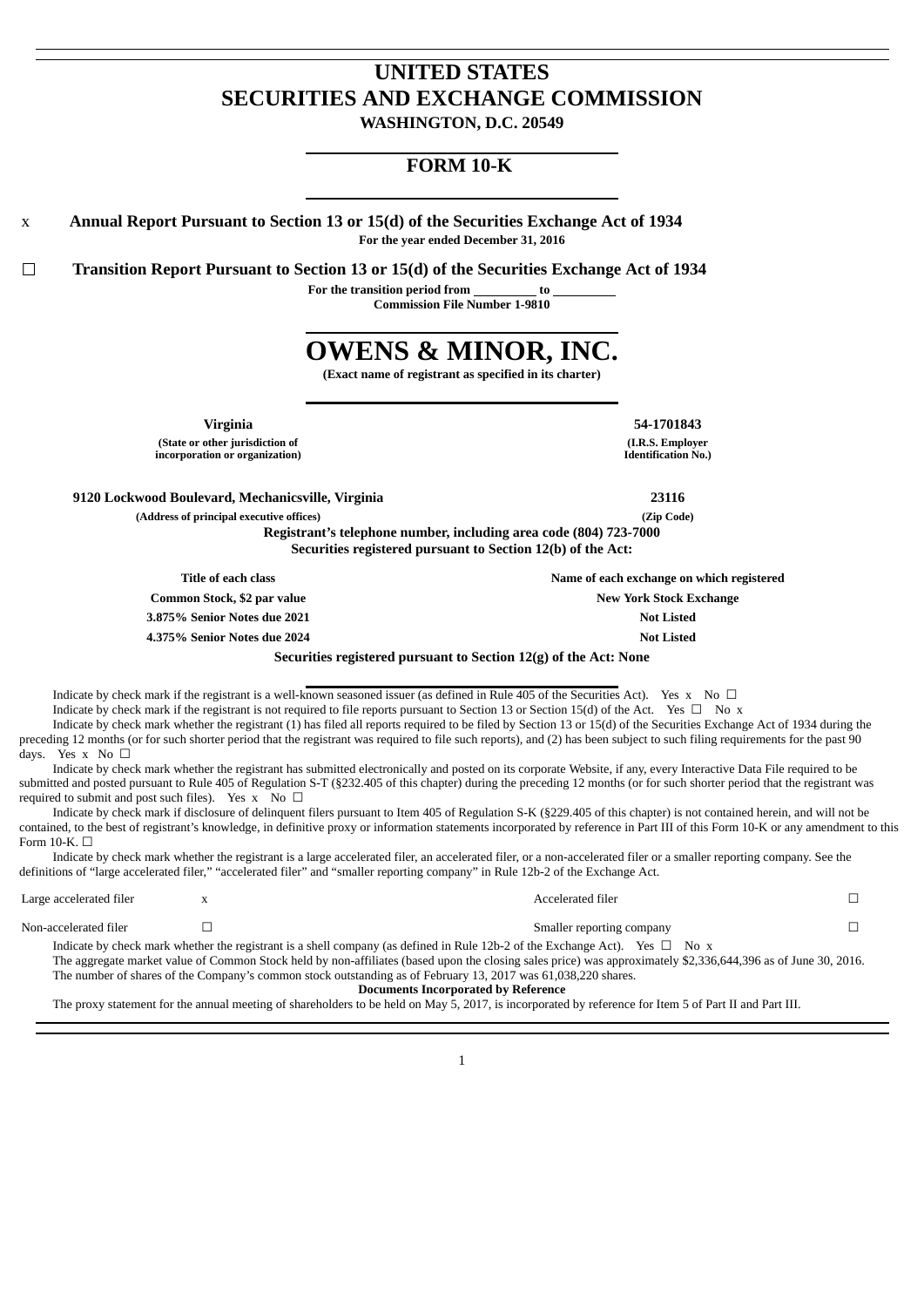| Item No. |                                                                                                              | Page |
|----------|--------------------------------------------------------------------------------------------------------------|------|
| Part I   |                                                                                                              |      |
|          |                                                                                                              |      |
| 1        | <b>Business</b>                                                                                              | 3    |
| 1A.      | <b>Risk Factors</b>                                                                                          | 8    |
| 1B.      | <b>Unresolved Staff Comments</b>                                                                             | 11   |
| 2        | Properties                                                                                                   | 11   |
| 3        | <b>Legal Proceedings</b>                                                                                     | 11   |
|          |                                                                                                              |      |
| Part II  |                                                                                                              |      |
| 4        | Mine Safety Disclosures                                                                                      | 12   |
| 5        | Market for Registrant's Common Equity, Related Stockholder Matters and Issuer Purchases of Equity Securities | 12   |
| 6        | Selected Consolidated Financial Data                                                                         | 14   |
| 7        | Management's Discussion and Analysis of Financial Condition and Results of Operations                        | 15   |
| 7A.      | Quantitative and Qualitative Disclosures About Market Risk                                                   | 25   |
| 8        | Financial Statements and Supplementary Data                                                                  | 25   |
| 9        | Changes in and Disagreements with Accountants on Accounting and Financial Disclosure                         | 25   |
| 9A.      | <b>Controls and Procedures</b>                                                                               | 26   |
| 9B.      | Other Information                                                                                            | 26   |
|          | Management's Report on Internal Control over Financial Reporting                                             | 27   |
|          | Report of Independent Registered Public Accounting Firm                                                      | 28   |
|          |                                                                                                              |      |
| Part III |                                                                                                              |      |

| 10 | Directors and Executive Officers of the Registrant             | 29 |
|----|----------------------------------------------------------------|----|
| 11 | <b>Executive Compensation</b>                                  | 29 |
| 12 | Security Ownership of Certain Beneficial Owners and Management | 29 |
|    | Certain Relationships and Related Transactions                 | 29 |
| 14 | Principal Accountant Fees and Services                         | 29 |
|    |                                                                |    |

# [Part](#page-29-0) IV

15 Exhibits and Financial Statement [Schedules](#page-29-1) [30](#page-29-1)

Corporate Officers can be found at the end of this Form 10-K.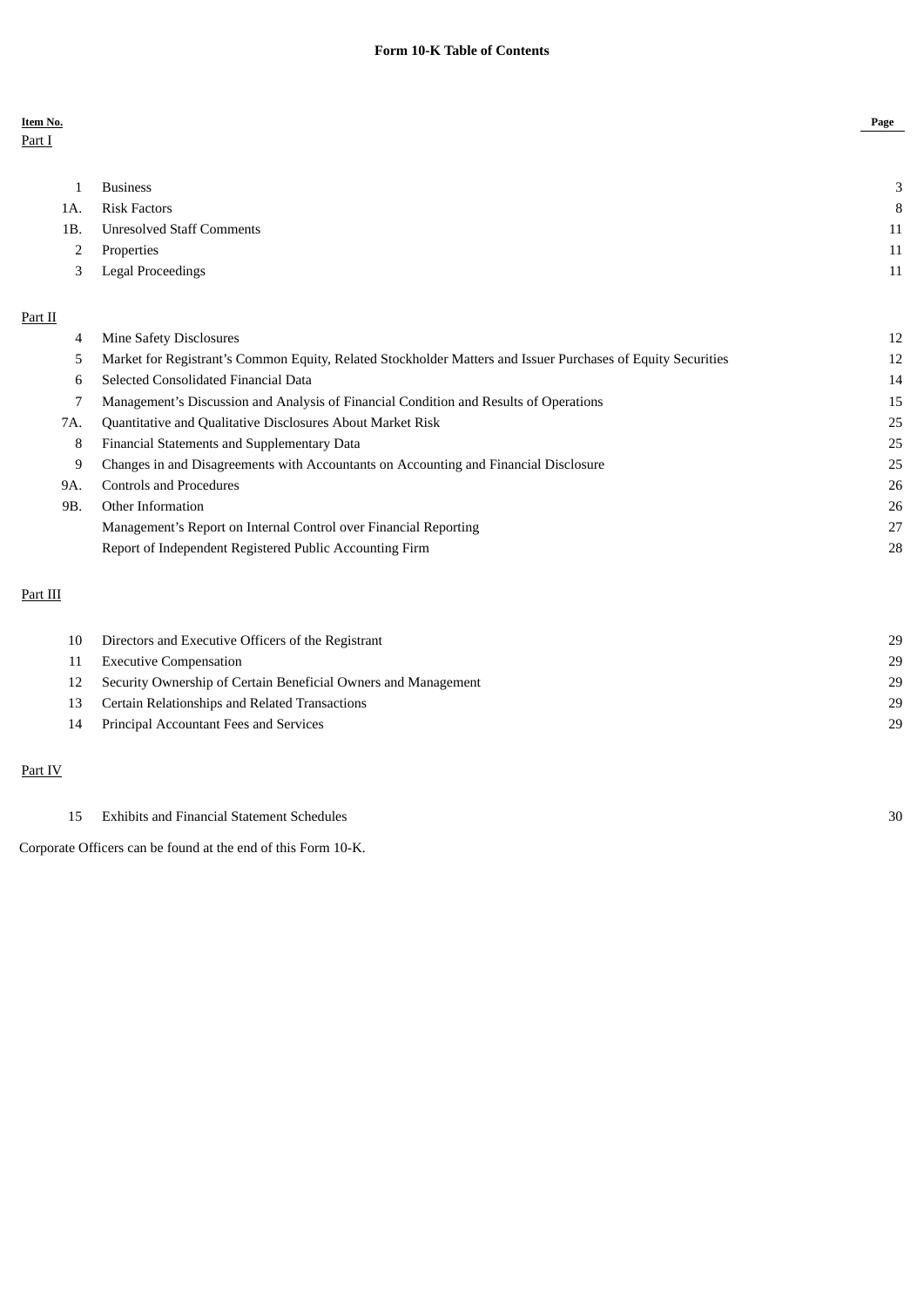#### <span id="page-2-1"></span><span id="page-2-0"></span>*Item 1. Business*

#### *General*

Owens & Minor, Inc. and subsidiaries (we, us or our), a Fortune 500 company headquartered in Richmond, Virginia, is a leading global healthcare services company that connects the world of medical products to the point of care. We provide vital supply chain assistance to the providers of healthcare services and the manufacturers of healthcare products, supplies and devices. With fully developed networks in the United States and Europe, we are equipped to serve a customer base ranging from hospitals, integrated healthcare systems, group purchasing organizations, and the U.S. federal government, to manufacturers of life-science and medical devices and supplies, including pharmaceuticals in Europe. The description of our business should be read in conjunction with the consolidated financial statements and supplementary data included in this Form 10-K.

Founded in 1882, Owens & Minor was incorporated in 1926 in Richmond, Virginia. We focus our operations on healthcare logistics services and provide our customers with a service portfolio that covers procurement, inventory management, delivery and sourcing of products for the healthcare market. Through organic growth and acquisitions over many years, we significantly expanded and strengthened our company, achieving national scale in the United States healthcare market. In 2012, through the acquisition of the Movianto Group (Movianto), we entered into third-party logistics services for the pharmaceutical, biotechnology and medical device industries in the European market, leveraging an existing platform that also expands our ability to serve our United States-based manufacturer customers on an international level.

In the fourth quarter of 2014, we completed the acquisitions of Medical Action Industries Inc. (Medical Action), a leading producer of surgical kits and procedure trays for the healthcare market, and ArcRoyal, a privately held surgical kitting company based in Ireland. These acquisitions further expanded our capabilities to offer our provider and manufacturer customers a range of kitting services, including the ability to combine instruments and supplies into sterilized custom procedure trays used in a variety of clinical procedures, such as cardiac and orthopedic procedures, and sterilized minor procedure kits and trays which are used in a wide variety of minor surgical and medical procedures, such as I.V. start kits and suture removal. This approach enables healthcare providers to track and manage the supply chain for products, supplies and instruments used in clinical settings.

In 2016, we have made certain changes to the leadership team, organizational structure, budgeting and financial reporting processes which drive changes to segment reporting. These changes align our operations into three distinct business units: Domestic, International and Clinical & Procedural Solutions (CPS). Domestic is our U.S. distribution, logistics and value-added services business, while International is our European distribution, logistics and value-added services business. CPS provides product-related solutions, including surgical and procedural kitting and sourcing. Furthermore, the basis for segment reporting shifts from the geography of the end customer to the business unit selling the product or providing the service. This includes intercompany transactions as well. Beginning with the first quarter of 2016, we report our financial results using this three segment structure and have recast prior year segment results on the same basis. Financial information by segment and geographic area appears in Note 20, "Segment Information," of the Notes to Consolidated Financial Statements included in this annual report.

#### *The Domestic Segment*

Healthcare product volumes in the United States are dependent on the rates of utilization of medical/surgical procedures by consumers, which are subject to fluctuation according to the condition of the domestic economy and other factors such as changes in regulation affecting reimbursement. Aside from consumer-driven activity, the healthcare industry is also experiencing growing demand for advanced logistics and inventory management services from healthcare providers and manufacturers that are focused on achieving more efficient and cost-effective supply-chain operations.

In the United States, healthcare supply distributors contract with group purchasing organizations (GPOs) that negotiate distribution contracts on behalf of their healthcare provider members and also contract directly with healthcare providers and manufacturers for their services. Healthcare providers are increasingly consolidating into larger, more sophisticated networks that are actively seeking reductions in the total cost of delivering healthcare products. These healthcare providers face complex financial challenges, including managing the cost of purchasing, receiving, storing and tracking supplies.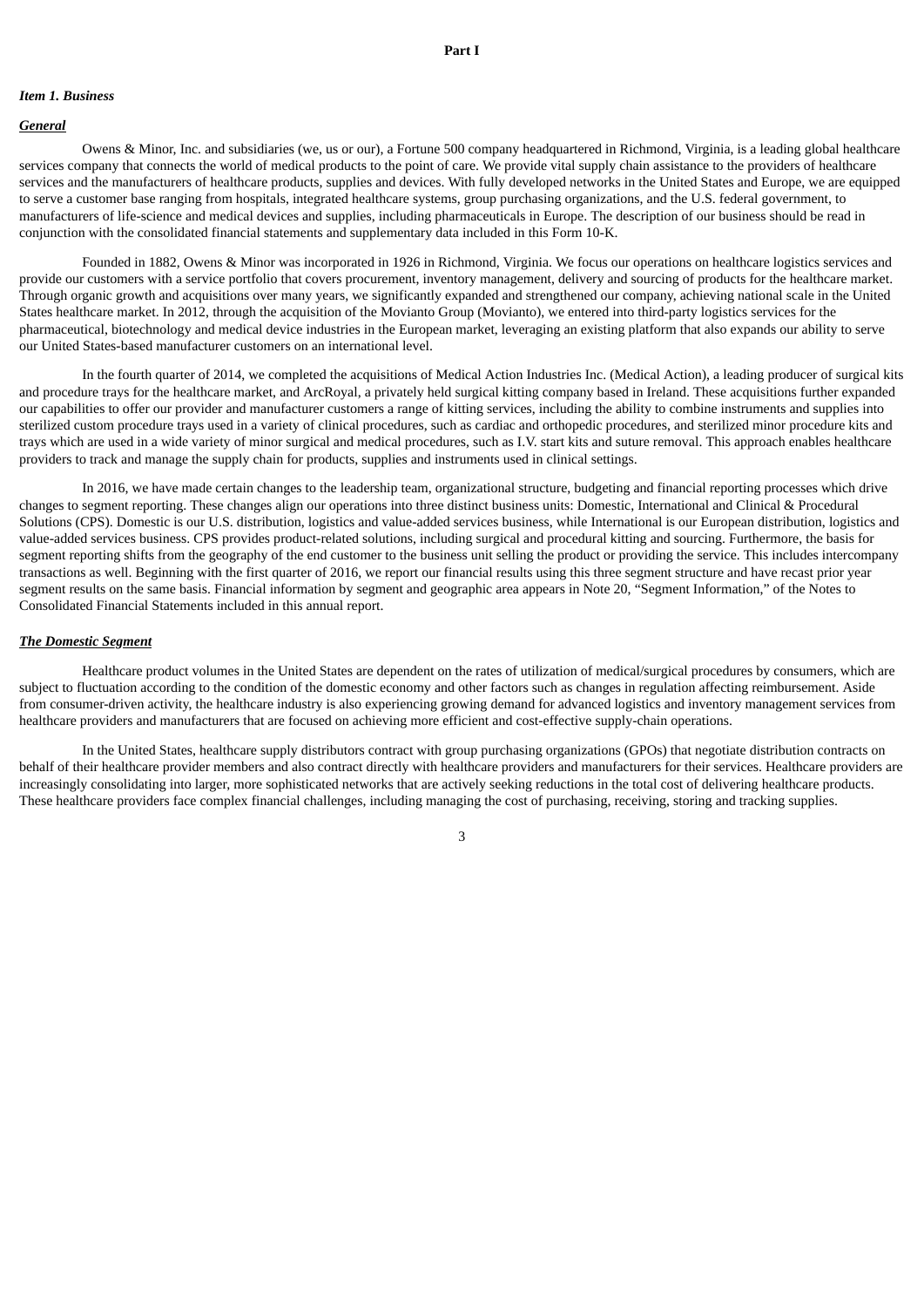Economic trends have also driven significant consolidation within the healthcare products distribution and logistics industry due to the competitive advantages enjoyed by larger organizations. Among these advantages are the ability to serve customers in widespread geographic locations, purchase inventory in large volume, develop more sophisticated technology platforms and decision-support systems and provide expertise to healthcare providers and manufacturers to help reduce supply chain costs.

We offer a comprehensive portfolio of products and services to healthcare providers and manufacturers in the United States. Our portfolio of medical and surgical supplies includes branded products purchased in large volume from manufacturers and our own proprietary private-label products, which are internally sourced through our sourcing capabilities abroad or through a select group of manufacturers. We store our products at our distribution centers and provide delivery of these products, along with related services, to healthcare providers around the nation.

Most supplies are delivered using a leased fleet and almost all of our delivery personnel are our teammates, ensuring a consistent level of performance and customer service. In situations where they are more cost-effective and timely, we use contract carriers and parcel delivery services. We customize product deliveries, whether the orders are "just-in-time," "low-unit-of-measure," pallets, or truckloads. We also customize delivery schedules according to customers' needs to increase their efficiency in receiving and storing products. We have deployed low-unit-of-measure automated picking modules in our larger distribution centers to maximize efficiency, and our distribution center teammates use voice-pick technology to enhance speed and accuracy in performing certain warehousing processes.

We also offer additional services to healthcare providers including supplier management, analytics, inventory management, outsourced resource management, clinical supply management and business process consulting. These value-add services help providers improve their process for contracting with vendors, purchasing supplies and streamlining inventory. These services include our operating room-focused inventory management program that helps healthcare providers manage suture and endo-mechanical inventory, as well as our customizable surgical supply service that includes the kitting and delivery of surgical supplies in procedure-based totes to coincide with the healthcare providers' surgical schedule.

The majority of our distribution arrangements compensate us on a cost-plus percentage basis, under which a negotiated percentage mark-up is added to the contract cost of the product agreed to by the customer and the supplier. We price our services for certain other arrangements under activity-based pricing models. In these cases, pricing depends upon the type, level and/or complexity of services that we provide to customers, and in some cases we do not take title to the product (although we maintain certain custodial risks). As a result, this fee-for-service pricing model aligns the fees we charge with the cost of the services provided, which is a component of distribution, selling and administrative expenses, rather than with the cost of the product, which is a component of cost of goods sold.

We offer a variety of programs and services dedicated to providing logistics and marketing solutions to our manufacturer customers as well. These programs and services are designed to help manufacturers increase market share, drive sales growth, and achieve operational efficiencies. Manufacturer programs are generally negotiated on an annual basis and provide for enhanced levels of support that are aligned with the manufacturer's annual objectives and growth goals. We have contractual arrangements with manufacturers participating in these programs that provide performance-based incentives to us, as well as cash discounts for prompt payment. Program incentives can be earned on a monthly, quarterly or annual basis.

All of our distribution and logistics services utilize a common infrastructure of distribution centers, equipment, technology, and delivery methods (internal fleet, common carrier or parcel services). We operate a network of 41 distribution centers located throughout the continental United States, which are strategically located to efficiently serve our provider and manufacturer customers. A significant investment in information technology supports our business including warehouse management systems, customer service and ordering functions, demand forecasting programs, electronic commerce, data warehousing, decision support and supply-chain management.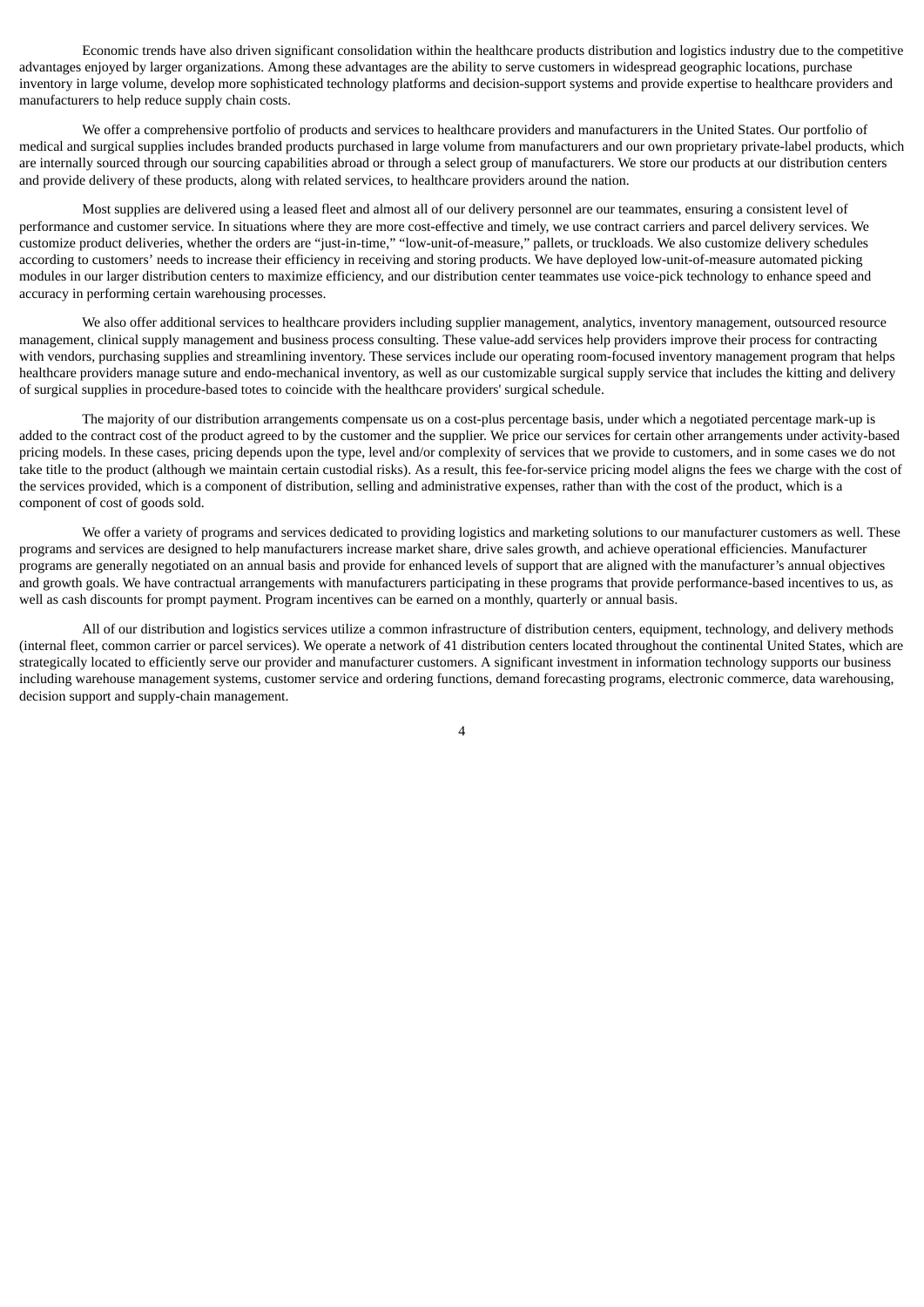### *The International Segment*

Our International segment includes our European distribution and logistics business. We provide contract logistics services to the pharmaceutical, biotechnology and medical device industries, offering a broad range of supply chain logistics services to manufacturers. Our warehousing and transportation offerings include storage, controlled-substance handling, cold-chain, emergency and export delivery, inventory management and pick & pack services. Our other services include order-to-cash, re-labeling, customer service and returns management.

Client logistics contracts in our International segment are generally for three-year terms with rolling automatic one- year extension periods. The tendering or competitive bidding process typically takes 12 to 18 months from the initial client request for proposal until becoming operational. We offer significant flexibility to tailor contracts to specific client requirements, and benefit from the expansion of clients into additional European countries. Pricing may be activity-based, with fees determined by clients' particular requirements for warehousing, handling and delivery services, or it may be based on buysell wholesaler arrangements for product distribution.

Our International segment has a network of 20 logistics centers in 11 European countries, including Belgium, Czech Republic, Denmark, France, Germany, Netherlands, Poland, Slovakia, Spain, Switzerland and the United Kingdom. To serve our clients, we use a fleet of leased and owned trucks, including cold-chain delivery trucks. The majority of our drivers are our International teammates, although contract carriers and parcel services are used in situations where they are more cost-effective and timely.

#### *Clinical & Procedural Solutions (CPS)*

Our CPS segment provides product-related solutions, helping manufacturers and healthcare providers source, assemble and deliver procedure kits efficiently and effectively to the point-of-care. Our facilities in the U.S. and Ireland offer the combining of instruments and supplies into kits and trays which are assembled and delivered based on the specifications of U.S. based provider customers, as well as manufacturers and providers across Europe. These custom procedure trays (CPT) serve a wide number of surgical specialties, including robotics, orthopedics, cardiology, cath labs, gastric, laproscopic and labor and delivery. We also offer minor procedure kits, which give complete cost-saving solutions for the delivery of procedure-specific components, with more than 1,200 possible configurations assembled to meet the industry's most stringent standards. We operate two kitting facilities in the U.S and one in Ireland. For sterilized kits and trays, we utilize one or more third-party sterilization contractors.

Through our global sourcing services, based in Ireland with teams in Asia and the U.S., we work with a wide range of manufacturers around the world to offer an expanding portfolio of proprietary products and sourcing services for manufacturers and provider customers. Our full range of sourcing services include: manufacturing capacity management, container load optimization, customs compliance assurance and more. We offer our own proprietary brands of products across a wide spectrum of categories, including patient care, O.R. protection, and labor and delivery. By offering a single brand for thousands of regularly purchased items, we can increase efficiency and support product standardization initiatives.

Our CPS products are typically purchased pursuant to purchase orders or supply agreements in which the purchaser specifies whether such products are to be supplied through a distributor or directly. This segment may sell on an intercompany basis to our other segments when we are the designated distributor, to other third-party distributors or directly to healthcare providers and manufacturers.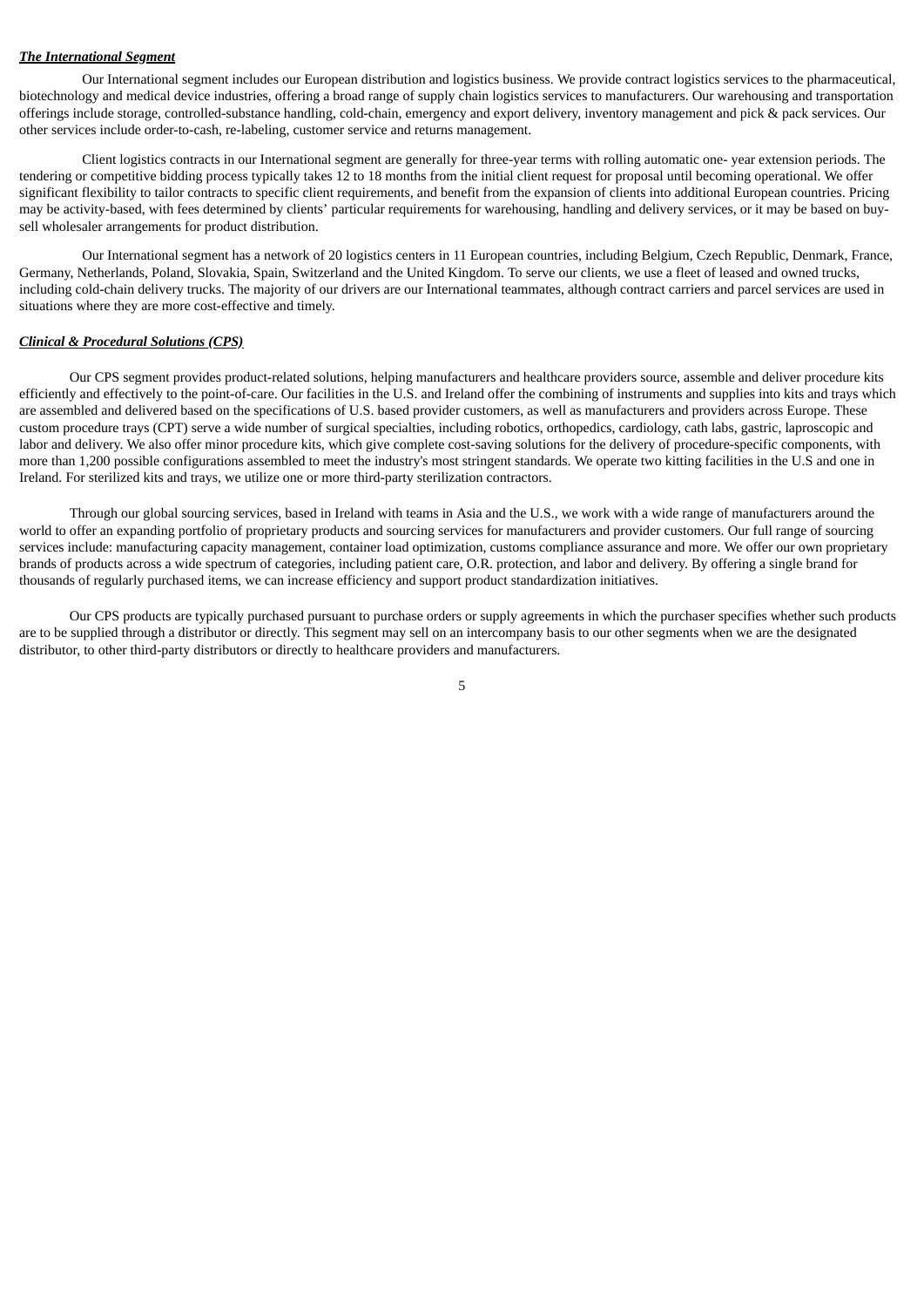### *Our Customers*

We currently provide distribution, kitting, outsourced resource management and/or consulting services to thousands of healthcare provider customers. These customers include multi-facility networks of healthcare providers offering a broad spectrum of healthcare services to a particular market or markets (IDNs) as well as smaller, independent hospitals in the United States. In addition to contracting with healthcare providers at the IDN level and through GPOs, we also contract with other types of healthcare providers including surgery centers, physicians' practices and smaller networks of hospitals that have joined together to negotiate terms. We have contracts to provide distribution services to the members of a number of national GPOs, including Vizient (formerly Novation, LLC and MedAssets Inc.), Premier, Inc. (Premier) and HealthTrust Purchasing Group (HPG). In 2016, we renewed the distribution agreements with two of these GPOs to continue our status as an authorized distributor for their member healthcare providers and allow us to compete with other authorized distributors for the business of individual members. Below is a summary of these agreements:

| <b>GPO</b>     | <b>Year of Renewal</b> | Term    | Sales to Members as a % of<br><b>Consolidated Net Revenue</b><br>in 2016 |
|----------------|------------------------|---------|--------------------------------------------------------------------------|
| <b>Vizient</b> | 2016                   | 3 years | 48%                                                                      |
| Premier        | 2016                   | 5 years | 20%                                                                      |
| <b>HPG</b>     | 2013                   | 5 years | 14%                                                                      |

We have our own independent relationships with most of our hospital customers through separate contractual commitments that may or may not be based upon the terms of our agreement with the GPO. As a result, the termination or expiration of an agreement with a particular GPO would not necessarily mean that we would lose the members of such GPO as our customers.

Our supplier and manufacturer customers represent the largest and most influential healthcare manufacturers in the industry. We have long-term relationships with these important companies in the healthcare supply chain and have long provided traditional distribution services to them. We currently have relationships with approximately 1,100 supplier and manufacturer customers. In the Domestic segment, sales of products supplied by Medtronic accounted for approximately 13% of our consolidated net revenue for 2016. Sales of products supplied by Becton Dickinson were approximately 9% of our consolidated net revenue for 2016. Sales of products supplied by Johnson & Johnson were approximately 9% of our consolidated net revenue for 2016.

In Europe, we serve a diverse customer base of approximately 500 manufacturer clients, including pharmaceutical, biotechnology and medical device manufacturers.

#### *Asset Management*

In the healthcare supply distribution industry, a significant investment in inventory and accounts receivable is required to meet the rapid delivery requirements of customers and provide high-quality service. As a result, efficient asset management is essential to our profitability. We continually work to refine our processes to optimize inventory and collect accounts receivable.

#### **Inventory**

We are focused in our efforts to optimize inventory and continually consolidate products and collaborate with supply-chain partners on inventory productivity initiatives. When we convert large-scale, multi-state IHN customers to our distribution network, an additional investment in inventory in advance of expected sales is generally required. We actively monitor inventory for obsolescence and use inventory turnover and other operational metrics to measure our performance in managing inventory.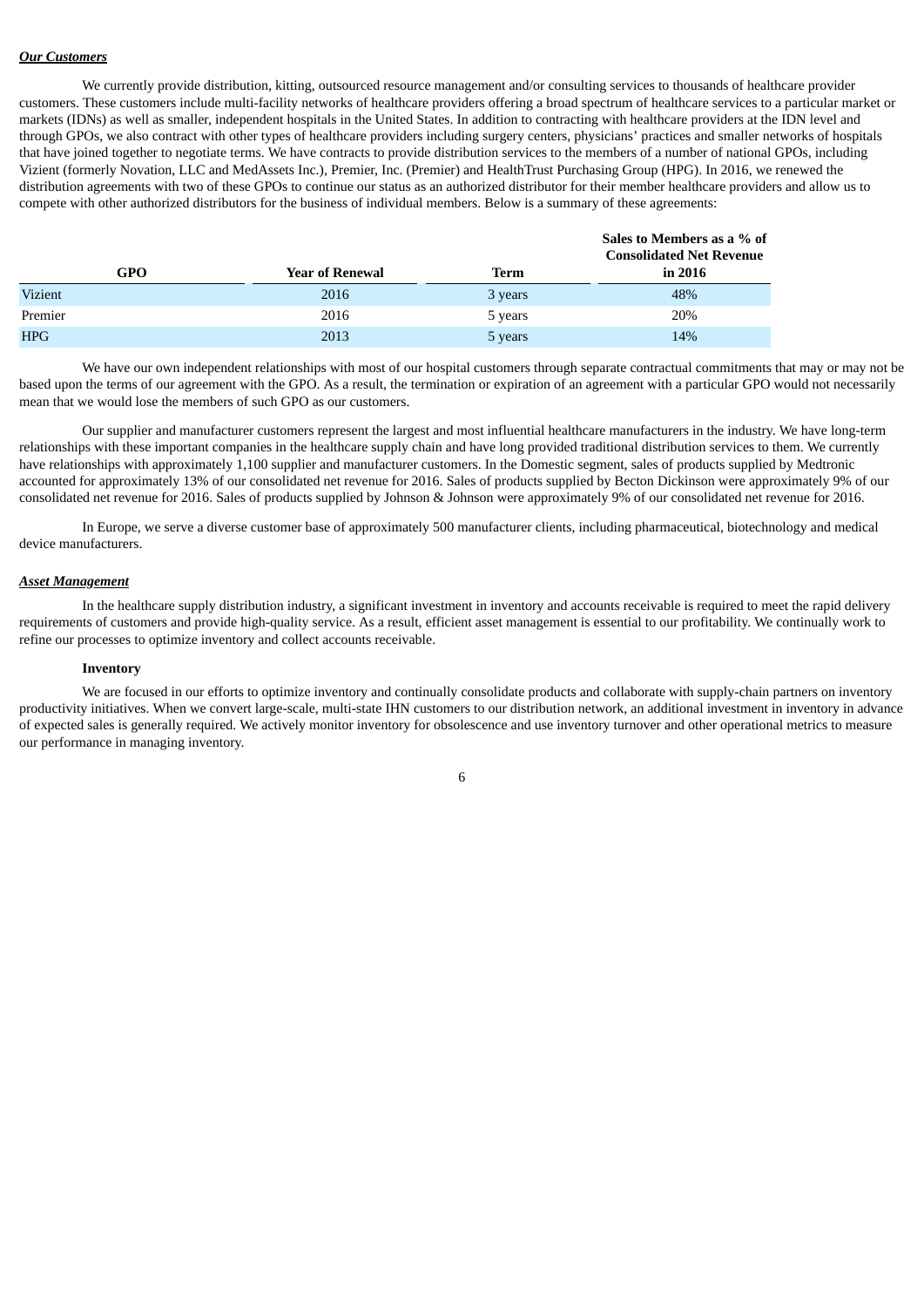#### **Accounts Receivable**

In the normal course of business, we provide credit to our U.S. and European customers and use credit management techniques to evaluate customers' creditworthiness and facilitate collection. These techniques may include performing initial and ongoing credit evaluations of customers based primarily on financial information provided by them and from sources available to the general public. We also use third-party information from sources such as credit reporting agencies, banks and other credit references. We actively manage our accounts receivable to minimize credit risk, days sales outstanding (DSO) and accounts receivable carrying costs. Our ability to accurately invoice and ship product to customers enhances our collection results and drives our positive DSO performance. We also have arrangements with certain customers under which they make deposits on account, either because they do not meet our standards for creditworthiness or in order to obtain more favorable pricing.

#### *Competition*

The industries in which we operate are highly competitive in the United States and Europe. The U.S. sector includes Owens & Minor, Inc., as well as two major nationwide manufacturers who also provide distribution services, Cardinal Health, Inc. and privately-held Medline, Inc. In addition, we compete with a number of regional and local distributors and customer self-distribution models. Major logistics competitors serving healthcare manufacturers in the United States and in Europe include United Parcel Service, FedEx Corporation, Deutsche Post DHL and Alloga, as well as local competitors in specific countries.

#### *Regulation*

The medical/surgical supply distribution, healthcare logistics and healthcare services industries in the United States are subject to regulation by federal, state and local government agencies. Each of our distribution centers is licensed to distribute medical and surgical supplies, as well as certain pharmaceutical and related products, and each of our CPS kitting facilities is licensed to perform kit assembly operations. We must comply with laws and regulations, including those governing operations, storage, transportation, manufacturing, sales, safety and security standards for each of our distribution centers and kitting facilities, of the Food and Drug Administration, the Centers for Medicare and Medicaid Services, the Drug Enforcement Agency, the Department of Transportation, the Environmental Protection Agency, the Department of Homeland Security, the Occupational Safety and Health Administration, and state boards of pharmacy, or similar state licensing boards and regulatory agencies. We are also subject to various federal and state laws intended to protect the privacy of health or other personal information and to prevent healthcare fraud and abuse. We believe we are in material compliance with all statutes and regulations applicable to our operations.

Our operations outside the U.S. are subject to local, country and European-wide regulations, including those promulgated by the European Medicines Agency (EMA) and the Medical Devices Directive. In addition, quality requirements are imposed by healthcare industry manufacturers and pharmaceutical companies which audit our operations on a regular basis. Each of our logistics centers in Europe is licensed to distribute medicinal, medical and surgical supplies, as well as certain pharmaceutical and related products, according to the country-specific requirements. Our logistics centers in Europe are able to store ambient, cold-chain or deep frozen products, are licensed to distribute narcotic and other pharmaceutical products included in clinical trials and are licensed for secondary packaging activities for medicinal products. Movianto is also ISO 9001:2008 certified across the entire enterprise. Our Irelandbased CPS kitting facility is licensed to assemble kits and sell them in the markets we serve and operates in compliance with the requirements of ISO 9001:2008 and ISO/EU 13485:2012 standards. We believe we are in material compliance with all applicable statutes and regulations, as well as prevailing industry best practices, in the conduct of our European business operations.

#### *Employees*

At the end of 2016, we employed approximately 5,600 full- and part-time teammates in the U.S. and 2,300 outside of the U.S. Most of our teammates outside the U.S. are covered by collective bargaining agreements. We continue to have positive relationships with teammates and European works councils.

#### *Available Information*

We make our Forms 10-K, Forms 10-Q and Forms 8-K (and all amendments to these reports) available free of charge through the SEC Filings link in the Investor Relations content section on our website located at www.owens-minor.com as soon as reasonably practicable after they are filed with or furnished to the SEC. Information included on our website is not incorporated by reference into this Annual Report on Form 10-K.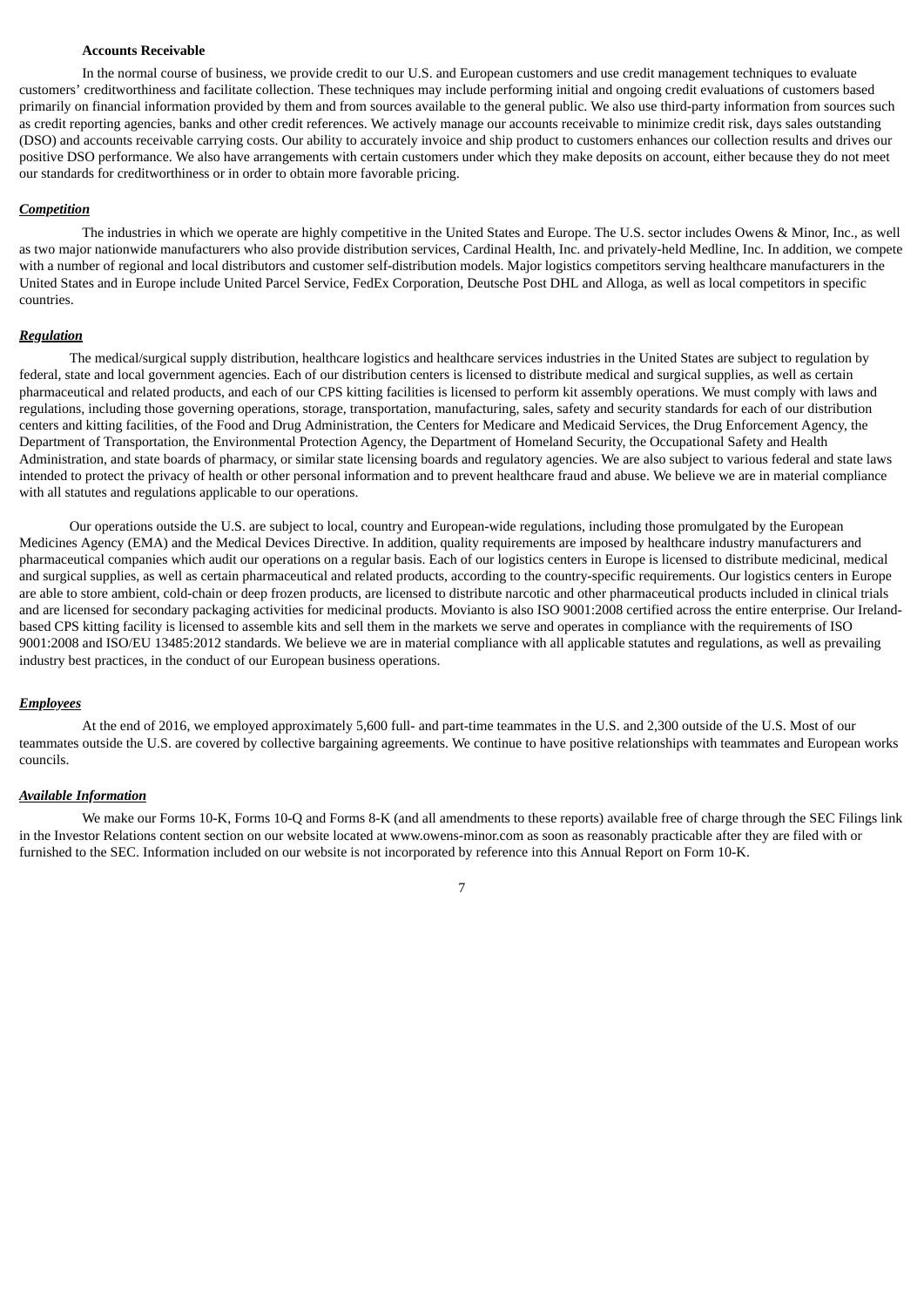You may read and copy any materials we file with the SEC at the SEC's Public Reference Room at 100 F Street, NE, Washington, DC 20549. You may obtain information on the operation of the Public Reference Room by calling the SEC at 1-800-SEC-0330. The SEC also maintains an Internet site that contains reports, proxy and information statements, and other information regarding the company (http://www.sec.gov).

Additionally, we have adopted a written Code of Honor that applies to all of our directors, officers and teammates, including our principal executive officer and senior financial officers. This Code of Honor (including any amendments to or waivers of a provision thereof) and our Corporate Governance Guidelines are available on our website at www.owens-minor.com.

### <span id="page-7-0"></span>*Item 1A. Risk Factors*

Set forth below are certain risk factors that we currently believe could materially and adversely affect our business, financial condition and results of operations. These risk factors are in addition to those mentioned in other parts of this report and are not all of the risks that we face. We could also be affected by risks that we currently are not aware of or that we currently do not consider material to our business.

#### *We face competition and accelerating pricing pressure.*

The medical/surgical supply distribution industry in the United States is highly competitive and characterized by pricing pressure which accelerated in 2016 and put further margin pressure on our business. We expect this margin pressure to continue through 2017. We compete with other national distributors and a number of regional and local distributors, as well as customer self-distribution models and, to a lesser extent, certain third-party logistics companies. Competitive factors within the medical/surgical supply distribution industry include market pricing, total delivered product cost, product availability, the ability to fill and invoice orders accurately, delivery time, range of services provided, efficient product sourcing, inventory management, information technology, electronic commerce capabilities, and the ability to meet customer-specific requirements. Our success is dependent on the ability to compete on the above factors, while managing internal costs and expenses. These competitive pressures could have a material adverse effect on our results of operations.

In addition, in recent years, the healthcare industry in the United States has experienced and continues to experience significant consolidation in response to cost containment legislation and general market pressures to reduce costs. This consolidation of our customers and suppliers generally gives them greater bargaining power to reduce the pricing available to them, which may adversely impact our results of operations and financial condition.

The healthcare third-party logistics business in both the United States and Europe also is characterized by intense competition from a number of international, regional and local companies, including large conventional logistics companies and internet based non-traditional competitors that are moving into the healthcare and pharmaceutical distribution business. This competitive market places continuous pricing pressure on us from customers and manufacturers that could adversely affect our results of operations and financial condition if we are unable to continue to increase our revenues and to offset margin reductions caused by pricing pressures through cost control measures.

#### We have significant concentration in and dependence on Group Purchasing Organizations and certain healthcare provider customers.

In 2016, our top ten customers in the United States represented approximately 27% of our consolidated net revenue. In addition, in 2016, approximately 81% of our consolidated net revenue was from sales to member hospitals under contract with our largest group purchasing organizations (GPO): Vizient, Premier and HPG. We could lose a significant healthcare provider customer or GPO relationship if an existing contract expires without being replaced or is terminated by the customer or GPO prior to its expiration. For example, in April 2016, we announced the loss of our largest IDN customer which had accounted for approximately \$525 million of revenue in 2015. Although the termination of our relationship with a given GPO would not necessarily result in the loss of all of the member hospitals as customers, any such termination of a GPO relationship, or a significant individual healthcare provider customer relationship, could have a material adverse effect on our results of operations and financial condition.

#### *Our operating earnings are partially dependent on certain significant domestic suppliers.*

In the United States, we distribute products from nearly 1,100 suppliers and are dependent on these suppliers for the continuing supply of products. In 2016, sales of products of our ten largest domestic suppliers accounted for approximately 56% of consolidated net revenue. In the Domestic segment, sales of products supplied by Medtronic, Becton Dickinson and Johnson & Johnson accounted for approximately 13%, 9% and 9% of our consolidated net revenue for 2016, respectively. We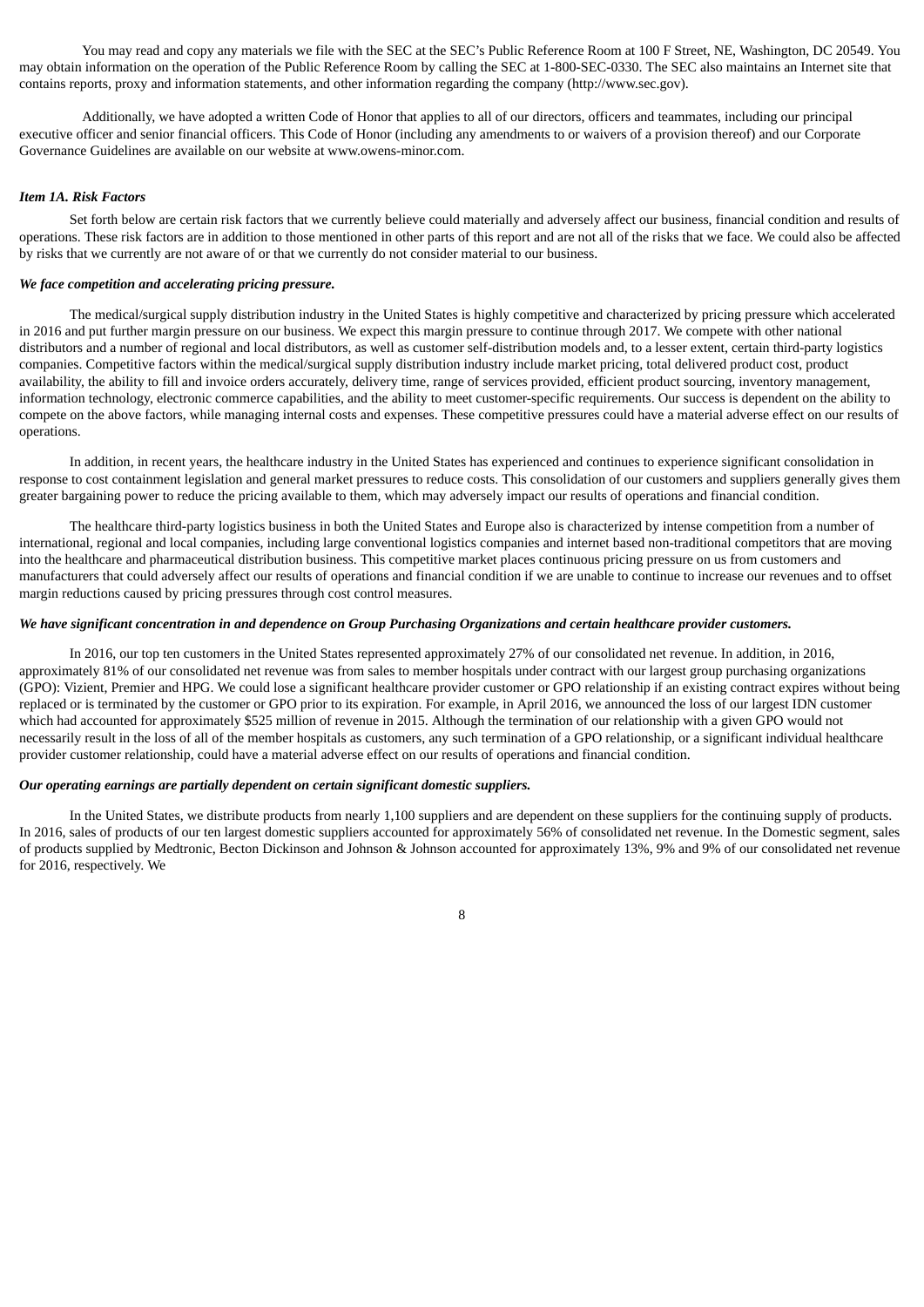rely on suppliers to provide agreeable purchasing and delivery terms and performance incentives. Our ability to sustain adequate operating earnings has been, and will continue to be, partially dependent upon our ability to obtain favorable terms and incentives from suppliers, as well as suppliers continuing use of third-party distributors to sell and deliver their products. A change in terms by a significant supplier, or the decision of such a supplier to distribute its products directly to healthcare providers rather than through third-party distributors, could have a material adverse effect on our results of operations and financial condition.

### *Our inability to adequately integrate acquisitions could have a material adverse effect on our operations.*

In connection with our growth strategy, we from time to time acquire other businesses that we believe will expand or complement our existing businesses and operations. The integration of acquisitions involves a number of significant risks, which may include but are not limited to, the following:

- Expenses and difficulties in the transition and integration of operations and systems;
- Retention of current customers and the ability to obtain new customers;
- The assimilation and retention of personnel, including management personnel, in the acquired businesses;
- Accounting, tax, regulatory and compliance issues that could arise;
- Difficulties in implementing uniform controls, procedures and policies in our acquired companies, or in remediating control deficiencies in acquired companies not formerly subject to the Sarbanes-Oxley Act of 2002;
- Unanticipated expenses incurred or charges to earnings based on unknown circumstances or liabilities;
- Failure to realize the synergies and other benefits we expect from the acquisition at the pace we anticipate;
- General economic conditions in the markets in which the acquired businesses operate; and
- Difficulties encountered in conducting business in markets where we have limited experience and expertise.

If we are unable to successfully complete and integrate our strategic acquisitions in a timely manner, our business, growth strategies and results of operations could be adversely affected.

### Our global operations increase the extent of our exposure to the economic, political, currency and other risks of international operations.

Our global operations involve issues and risks, including but not limited to the following, any of which could have an adverse effect on our business and results of operations:

- Lack of familiarity with and expertise in conducting business in foreign markets;
- Foreign currency fluctuations and exchange risk;
- Unexpected changes in foreign regulations or conditions relating to labor, economic or political environment, and social norms or requirements;
- Adverse tax consequences and difficulties in repatriating cash generated or held abroad;
- Local economic environments, such as in the European markets served by Movianto and ArcRoyal, including recession, inflation, indebtedness, currency volatility and competition; and
- Changes in trade protection laws and other laws affecting trade and investment, including import/export regulations in both the United States and foreign countries.

Our operations are also subject to risks of violation of laws that prohibit improper payments to and bribery of government officials and other individuals and organizations. These laws include the U.S. Foreign Corrupt Practices Act, the U.K. Bribery Act and other similar laws and regulations in foreign jurisdictions, any violation of which could result in substantial liability and a loss of reputation in the marketplace. Failure to comply with these laws also could subject us to civil and criminal penalties that could adversely affect our business and results of operations.

### *Changing conditions in the United States healthcare industry may impact our results of operations.*

We, along with our customers and suppliers, are subject to extensive federal and state regulations relating to healthcare as well as the policies and practices of the private healthcare insurance industry. In recent years, there have been a number of government and private initiatives to reduce healthcare costs and government spending. These changes have included an increased reliance on managed care; reductions in Medicare and Medicaid reimbursement levels; consolidation of competitors, suppliers and customers; a shift in healthcare provider venues from acute care settings to clinics, physician offices and home care; and the development of larger, more sophisticated purchasing groups. All of these changes place additional financial pressure on healthcare provider customers, who in turn seek to reduce the costs and pricing of products and services provided by us. We expect the healthcare industry to continue to change significantly and these potential changes, which may include a reduction in government support of healthcare services, adverse changes in legislation or regulations, and further reductions in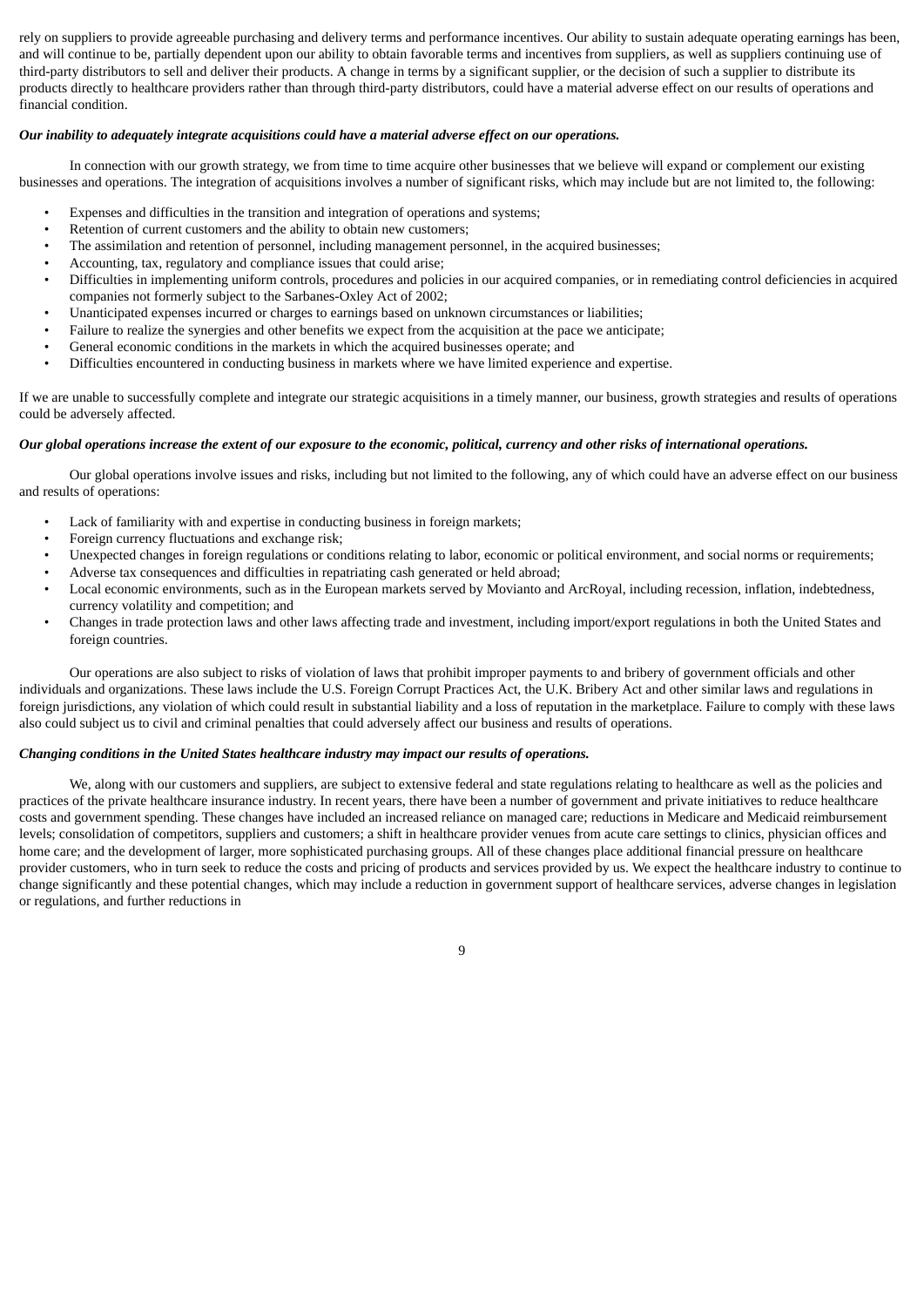healthcare reimbursement practices, could have a material adverse effect on our business, results of operations and financial condition.

### *We are subject to stringent regulatory and licensing requirements.*

We must comply with numerous laws and regulations in the United States, Europe, Asia and other countries where we operate. We also are required to hold permits and licenses and to comply with the operational and security standards of various governmental bodies and agencies. Any failure to comply with these laws and regulations or any failure to maintain the necessary permits, licenses or approvals, or to comply with the required standards, could disrupt our operations and/or adversely affect our results of operations and financial condition. In addition, we are subject to various federal and state laws intended to prevent healthcare fraud and abuse. The requirements of these fraud and abuse laws are complicated and subject to interpretation and may be applied by a regulator, prosecutor or judge in a manner that could have a material adverse effect on our business, results of operations and financial condition.

Additionally, our business relies on the secure transmission and storage of sensitive information relating to our customers, company and workforce, and, in certain instances, patient-identifiable health information. We are subject to state, federal and foreign laws that regulate the confidentiality of such information, how that information may be used, and the circumstances under which such information may be released. Regulations currently in place, including regulations governing electronic health data transmissions, continue to evolve and are often unclear and difficult to apply. Our failure to maintain the confidentiality of information in accordance with applicable regulatory requirements could expose us to claims, damages, fines and penalties and/or costs for remediation and, as a result, have a material adverse effect on our business and financial condition.

#### *Products we source, assemble and sell may be subject to recalls and product liability claims.*

Certain of the products that we sell and distribute are sourced and sold under one or more private labels or are assembled by us into custom trays and minor procedure kits. If these products do not function as designed, are inappropriately designed or are not properly produced, we may have to withdraw such products from the market and/or be subject to product liability claims. Although we maintain insurance against product liability and defense costs in amounts believed to be reasonable, there is no assurance that we can successfully defend any such claims or that the insurance we carry will be sufficient. A successful claim against us in excess of insurance coverage could have a material adverse impact on our business, financial condition and results of operations.

#### *General economic conditions may adversely affect demand for our products and services.*

Poor or deteriorating economic conditions in the United States and the other countries in which we conduct business could adversely affect the demand for healthcare services and consequently, the demand for our products and services. Poor economic conditions also could lead our suppliers to offer less favorable terms of purchase to distributors, which would negatively affect our profitability. These and other possible consequences of financial and economic decline could have a material adverse effect on our business, results of operations and financial condition.

#### Our results of operations may suffer upon the bankruptcy, insolvency, or other credit failure of a customer that has a substantial amount owed to us.

We provide credit in the normal course of business to customers. We perform initial and ongoing credit evaluations of customers and maintain reserves for credit losses. The bankruptcy, insolvency or other credit failure of one or more customers with substantial balances due to us could have a material adverse effect on our results of operations and financial condition.

### Our operations depend on the proper functioning of information systems, and our business could be adversely affected if we experience a cyber-attack or *other systems breach***.**

We rely on information systems to receive, process, analyze and manage data in distributing thousands of inventory items to customers from numerous distribution and logistics centers. These systems are also relied upon for billings to and collections from customers, as well as the purchase of and payment for inventory and related transactions from our suppliers. In addition, the success of our long-term growth strategy is dependent upon the ability to continually monitor and upgrade our information systems to provide better service to customers. Our business and results of operations may be materially adversely affected if systems are interrupted or damaged by unforeseen events (including cyber-attacks) or fail to operate for an extended period of time, or if we fail to appropriately enhance our systems to support growth and strategic initiatives.

Our distribution and logistics services include acting as the primary billing, order-to-cash and collections function for many of our customers. These services rely on the performance and uptime of our information systems. If our information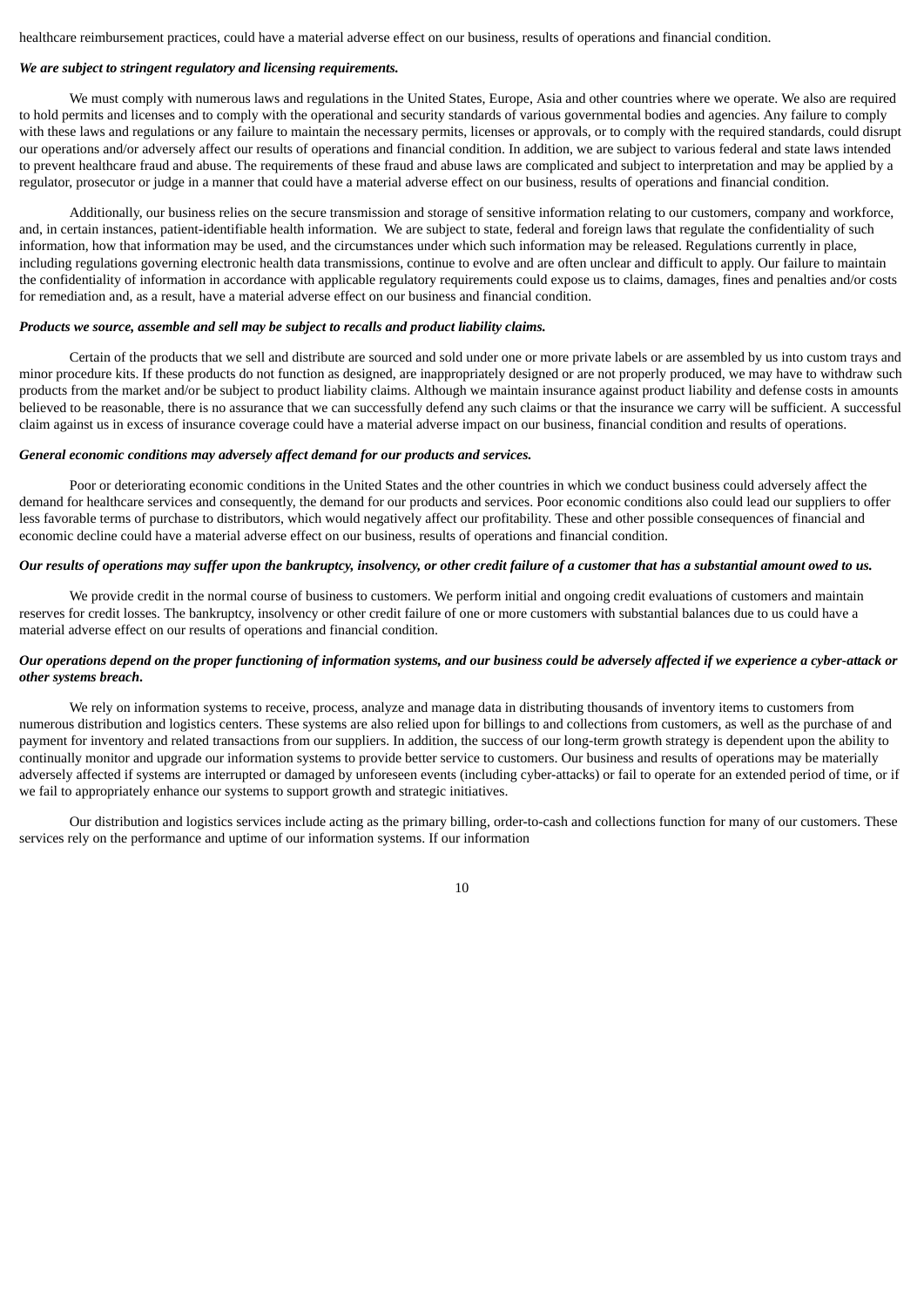systems are interrupted, damaged or fail to operate, our customers could be negatively impacted which could have a material adverse effect on our results of operations.

# *We could be subject to adverse changes in the tax laws or challenges to our tax positions***.**

We operate throughout the United States and Europe as well as in China. As a result, we are subject to the tax laws and regulations of the United States federal, state and local governments and of various foreign jurisdictions. From time to time, legislative and regulatory initiatives are proposed, including but not limited to proposals to repeal LIFO (last-in, first-out) treatment of domestic inventory or changes in tax accounting methods for inventory, import tarriffs and taxes, or other tax items, that could adversely affect our tax positions, tax rate or cash payments for taxes.

### *Our business and operations depend on the proper functioning of critical facilities and distribution networks.*

Damage or disruption to our distribution capabilities due to weather, natural disaster, fire, terrorism, pandemic, strikes, the financial and/or operational instability of key suppliers, geo-political events or other reasons could impair our ability to distribute our products and conduct our business. To the extent that we are unable, or it is not financially feasible, to mitigate the likelihood or potential impact of such events, or to manage effectively such events if they occur, there could be a material adverse effect on our business, financial condition or results of operations.

### We operate within the European Union, including in the United Kingdom and therefore may be affected by United Kingdom's withdrawal from the *European Union.*

We operate within the European Union (the "E.U."), including the United Kingdom (the "U.K."). On June 23, 2016, the U.K. held a referendum in which voters approved an exit from the E.U., commonly referred to as "Brexit". As a result of the referendum, it is expected that the British government will begin negotiating the terms of the U.K.'s withdrawal from the E.U. A withdrawal could, among other outcomes, disrupt the free movement of goods, services and people between the U.K. and the E.U., and disrupt trade between the U.K. and the E.U. Given the lack of comparable precedent and recent occurrence of these events, we are monitoring the situation but it is unclear what financial, trade and legal implications the withdrawal of the U.K. from the E.U. would have and how such withdrawal may affect our operations or financial performance.

### <span id="page-10-0"></span>*Item 1B. Unresolved Staff Comments*

None.

### <span id="page-10-1"></span>*Item 2. Properties*

Our Domestic segment operated 41 distribution centers as well as office and warehouse space across the United States as of December 31, 2016. We leased all of the centers from unaffiliated third parties with the exception of one location which we own. We also leased small offices for sales and consulting personnel across the United States. In addition, we leased space on a temporary basis from time to time to meet our inventory storage needs.

At December 31, 2016, our International segment properties spanned 11 European countries and included 20 logistics centers (18 leased and two owned) and seven transport depots, of which we leased six and owned one. We also leased office space in the United Kingdom and Ireland.

At December 31, 2016, our CPS segment operated two kitting facilities in the United States (one leased and one owned) and one in Europe. We also leased offices in China, Malaysia and Ireland.

We own our corporate headquarters building, and adjacent acreage, in Mechanicsville, Virginia, a suburb of Richmond, Virginia.

We regularly assess our business needs and make changes to the capacity and location of distribution and logistics centers. We believe that our facilities are adequate to carry on our business as currently conducted. A number of leases are scheduled to terminate within the next several years. We believe that, if necessary, we could find facilities to replace these leased premises without suffering a material adverse effect on our business.

### <span id="page-10-2"></span>*Item 3. Legal Proceedings*

<span id="page-10-3"></span>We are subject to various legal actions that are ordinary and incidental to our business, including contract disputes, employment, workers' compensation, product liability, regulatory and other matters. We establish reserves from time to time based upon periodic assessment of the potential outcomes of pending matters. In addition, we believe that any potential liability arising from employment, product liability, workers' compensation and other personal injury litigation matters would be adequately covered by our insurance coverage, subject to policy limits, applicable deductibles and insurer solvency. While the outcome of legal actions cannot be predicted with certainty, we believe, based on current knowledge and the advice of counsel, that the outcome of these currently pending matters, individually or in the aggregate, will not have a material adverse effect on our financial condition or results of operations.

**Part II**

<sup>11</sup>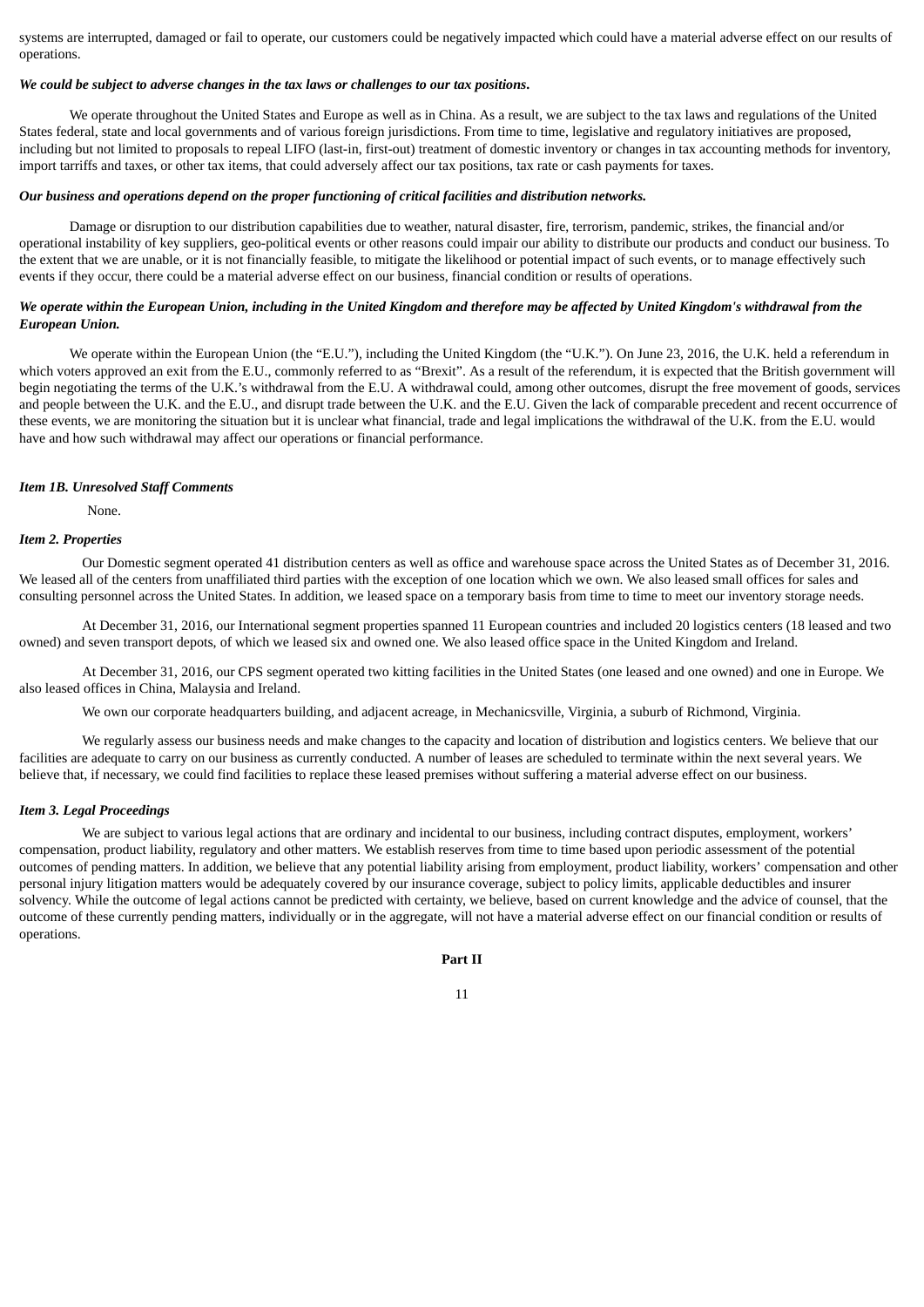#### <span id="page-11-0"></span>*Item 4. Mine Safety Disclosures*

Not applicable.

### <span id="page-11-1"></span>Item 5. Market for Registrant's Common Equity, Related Stockholder Matters, and Issuer Purchases of Equity Securities

Owens & Minor, Inc.'s common stock trades on the New York Stock Exchange under the symbol OMI. As of February 13, 2017, there were approximately 3,180 common shareholders of record. We believe there are an estimated additional 41,075 beneficial holders of our common stock. See Selected Quarterly Financial Information in Item 15 of this report for high and low closing sales prices of our common stock and quarterly cash dividends per common share and Item 7, Management's Discussion and Analysis of Financial Condition and Results of Operations, for a discussion of our dividend payments.

#### **5-Year Total Shareholder Return**

The following performance graph compares the performance of our common stock to the Standard & Poor's Composite- 500 Index (S&P 500 Index) and the Standard & Poor's Composite-500 Healthcare Index (S&P 500 Healthcare Index), an independently prepared index that includes more than 50 companies in the healthcare industry. This graph assumes that the value of the investment in the common stock and each index was \$100 on December 31, 2011, and that all dividends were reinvested.



| Base<br>Period              |  |         |    |         |         |         |         |         |
|-----------------------------|--|---------|----|---------|---------|---------|---------|---------|
| <b>Company Name / Index</b> |  | 12/2011 |    | 12/2012 | 12/2013 | 12/2014 | 12/2015 | 12/2016 |
| Owens & Minor, Inc.         |  | 100.00  | \$ | 105.8   | 139.5   | 137.9   | 145.5   | 146.8   |
| S&P 500 Index               |  | 100.00  |    | 116.0   | 153.6   | 174.6   | 177.0   | 198.2   |
| S&P 500 Healthcare          |  | 100.00  |    | 117.9   | 166.8   | 209.0   | 223.4   | 217.4   |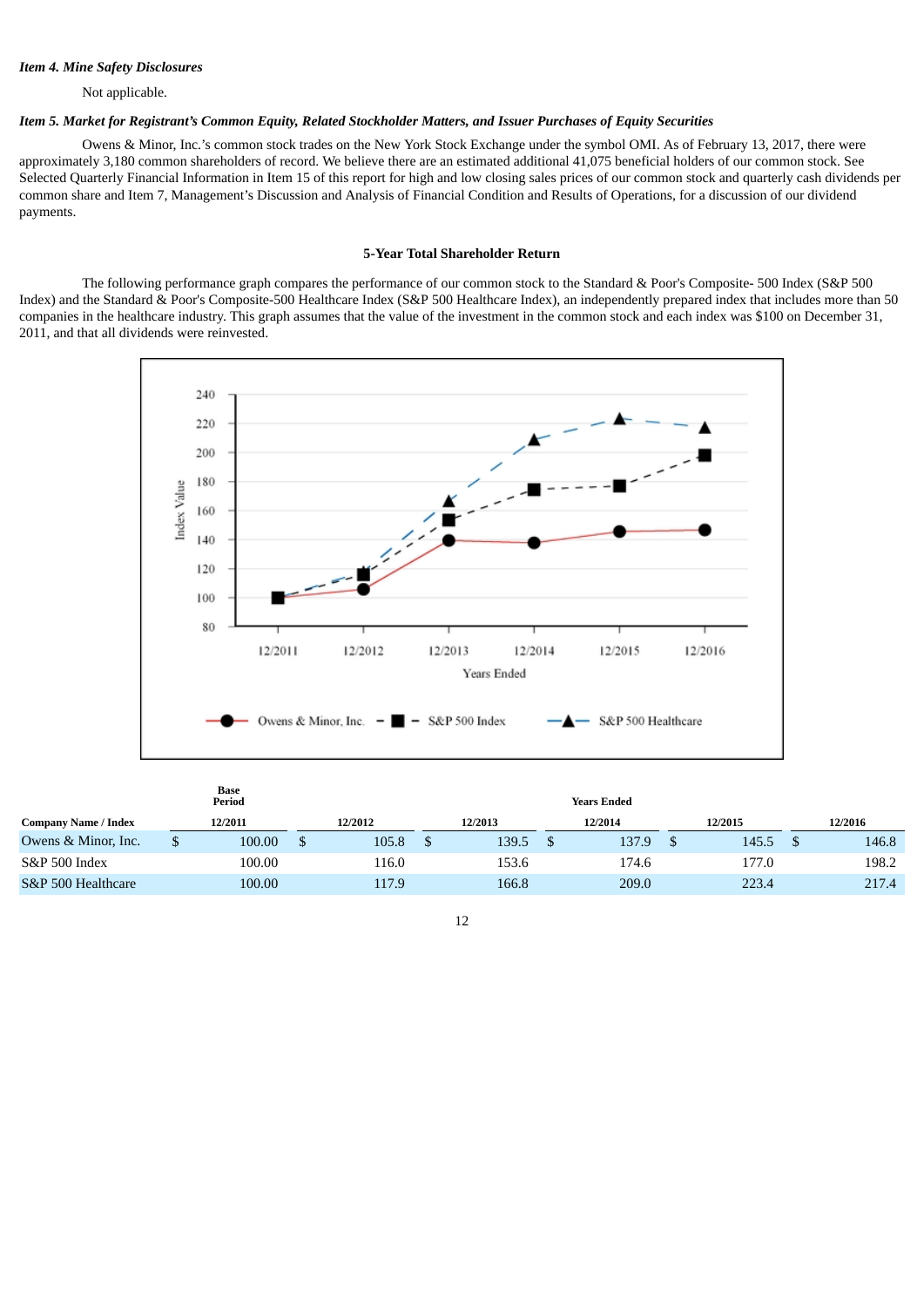*Share Repurchase Program.* In February 2014, our Board of Directors authorized a share repurchase program of up to \$100 million of our outstanding common stock to be executed at the discretion of management over a three-year period, expiring in February 2017. The program was intended to offset shares issued in conjunction with our stock incentive plan and return capital to shareholders. The authorized repurchases under this program were completed in December 2016.

In October 2016, our Board of Directors authorized a new share repurchase program of up to \$100 million of the company's outstanding common stock to be executed at the discretion of management over a three-year period. The new authorization took effect in December 2016 upon the completion of the previous authorization. The timing of repurchases and the exact number of shares of common stock to be purchased will depend upon market conditions and other factors and may be suspended or discontinued at any time. Purchases under the share repurchase program are made either pursuant to 10b5-1 plans entered into by the company from time to time and/or during the company's scheduled quarterly trading windows for officers and directors.

During the year ended December 31, 2016, we repurchased in open-market transactions and retired approximately 2.0 million shares at an average price per share of \$34.72.

The following table summarizes share repurchase activity by month during the fourth quarter of 2016.

| Period       | <b>Total number</b><br>of shares purchased |     | Average price paid<br>per share | <b>Total number of</b><br>shares purchased<br>as part of a<br>publicly announced<br>programs |      | <b>Maximum dollar</b><br>value of shares<br>that may yet<br>be purchased<br>under the programs |
|--------------|--------------------------------------------|-----|---------------------------------|----------------------------------------------------------------------------------------------|------|------------------------------------------------------------------------------------------------|
| October      | 189,720                                    | S   | 33.68                           | 189,720                                                                                      | - \$ | 14,956,747                                                                                     |
| November     | 351,156                                    | -\$ | 33.08                           | 351,156                                                                                      | - \$ | 3,340,746                                                                                      |
| December     | 126,389                                    | \$  | 34.57                           | 126,389                                                                                      | - \$ | 98,971,148                                                                                     |
| <b>Total</b> | 667,265                                    |     |                                 | 667,265                                                                                      |      |                                                                                                |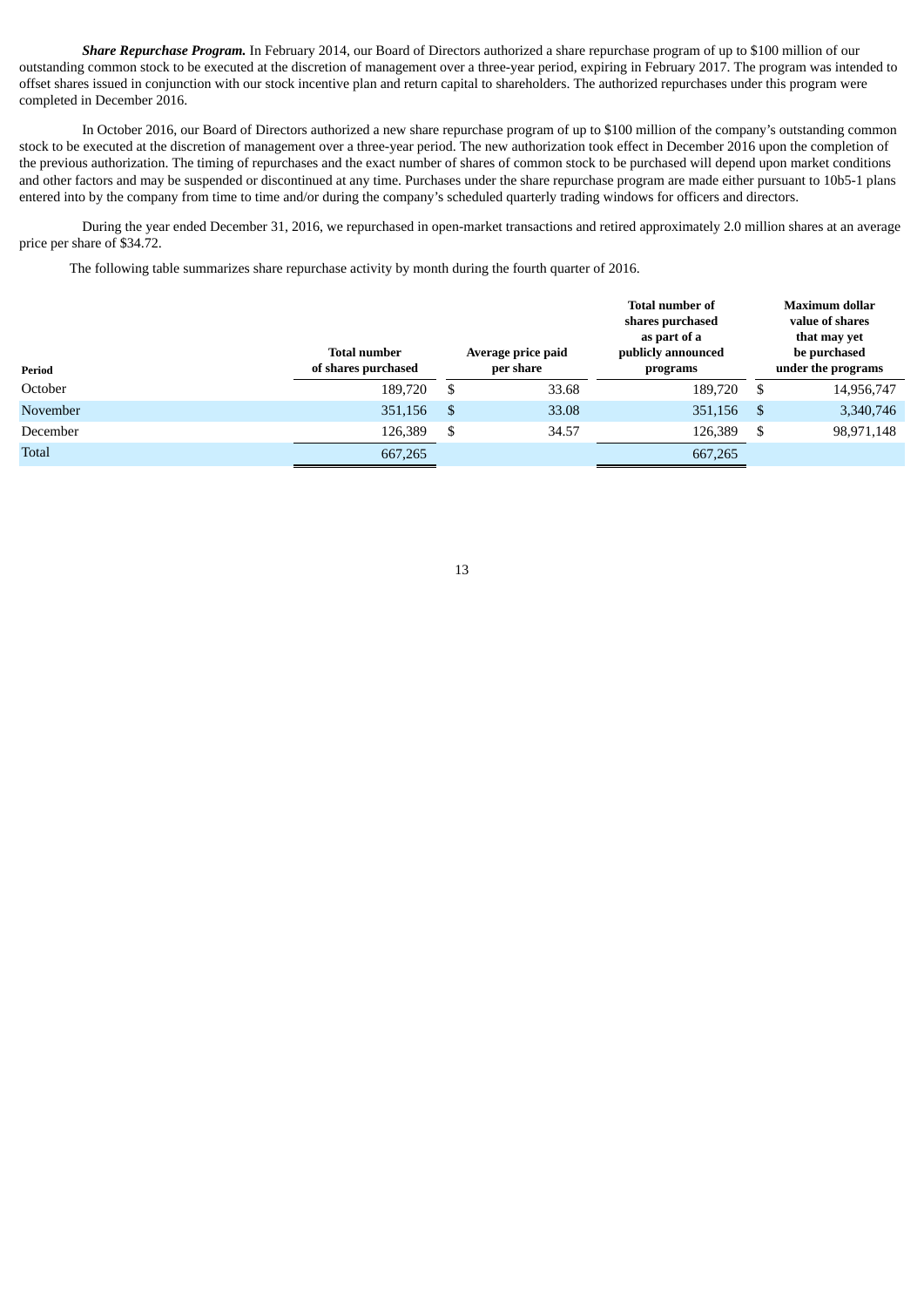#### <span id="page-13-0"></span>*Item 6. Selected Consolidated Financial Data*

*(in thousands, except ratios and per share data)*

|                                                                              | At or for the years ended December 31, |              |      |              |    |              |    |              |              |           |
|------------------------------------------------------------------------------|----------------------------------------|--------------|------|--------------|----|--------------|----|--------------|--------------|-----------|
|                                                                              |                                        | $2016^{(1)}$ |      | $2015^{(2)}$ |    | $2014^{(3)}$ |    | $2013^{(4)}$ |              | 2012(5)   |
| <b>Summary of Operations:</b>                                                |                                        |              |      |              |    |              |    |              |              |           |
| Net revenue                                                                  | \$                                     | 9,723,431    | \$   | 9,772,946    | \$ | 9,440,182    | \$ | 9,071,532    | \$           | 8,868,324 |
| Net income                                                                   | \$                                     | 108,787      | \$   | 103,409      | \$ | 66,503       | \$ | 110,882      | \$           | 109,003   |
| <b>Per Common Share:</b>                                                     |                                        |              |      |              |    |              |    |              |              |           |
| Net income per share—basic                                                   | \$                                     | 1.76         | \$   | 1.65         | \$ | 1.06         | \$ | 1.76         | \$           | 1.72      |
| Net income per share—diluted                                                 | \$                                     | 1.76         | \$   | 1.65         | \$ | 1.06         | \$ | 1.76         | \$           | 1.72      |
| Cash dividends                                                               | \$                                     | 1.02         | \$   | 1.01         | \$ | 1.00         | \$ | 0.96         | \$           | 0.88      |
| Stock price at year end                                                      | \$                                     | 35.29        | \$   | 35.98        | \$ | 35.11        | \$ | 36.56        | $\mathbb{S}$ | 28.51     |
| <b>Summary of Financial Position:</b>                                        |                                        |              |      |              |    |              |    |              |              |           |
| <b>Total assets</b>                                                          | \$                                     | 2,717,752    | \$   | 2,773,776    | \$ | 2,729,963    | \$ | 2,322,134    | \$           | 2,213,764 |
| Cash and cash equivalents                                                    | \$                                     | 185,488      | \$   | 161,020      | \$ | 56,772       | \$ | 101,905      | \$           | 97,888    |
| Total debt                                                                   | \$                                     | 569,387      | \$   | 573,522      | \$ | 609,173      | \$ | 215,831      | \$           | 216,995   |
| Total Owens & Minor, Inc. shareholders' equity \$                            |                                        | 960,038      | $\$$ | 992,590      | \$ | 990,838      | \$ | 1,023,913    | $\mathbb{S}$ | 972,526   |
| <b>Selected Ratios:</b>                                                      |                                        |              |      |              |    |              |    |              |              |           |
| Gross margin as a percent of revenue                                         |                                        | 12.21%       |      | 12.43%       |    | 12.39%       |    | 12.31%       |              | 10.43%    |
| Distribution, selling and administrative<br>expenses as a percent of revenue |                                        | 9.98%        |      | 10.17%       |    | 10.42%       |    | 10.08%       |              | 8.14%     |
| Operating earnings as a percent of revenue                                   |                                        | 2.05%        |      | 2.05%        |    | 1.69%        |    | 2.18%        |              | 2.22%     |
| Days sales outstanding $(DSO)$ <sup><math>(6)</math></sup>                   |                                        | 23.1         |      | 21.0         |    | 22.1         |    | 22.1         |              | 20.8      |
| Average annual inventory turnover (7)                                        |                                        | 9.2          |      | 9.4          |    | 10.1         |    | 10.4         |              | 10.1      |

 $^{(1)}$  We incurred charges of \$24.7 million (\$17.8 million after tax, or \$0.29 per diluted common share) associated with acquisition-related and exit and *realignment activities in 2016. See Notes 3 and 9 of Notes to Consolidated Financial Statements.*

(2) We incurred charges of \$28.4 million (\$23.4 million after tax, or \$0.37 per diluted common share) associated with acquisition-related and exit and realignment activities in 2015. We also recognized a gain of \$1.5 million (\$1.5 million after tax, or \$0.02 per diluted common share) associated with the partial recovery of a 2014 contract claim settlement. See Notes 3 and 9 of Notes to Consolidated Financial Statements.

 $^{(3)}$  We incurred charges of \$42.8 million (\$35.3 million after tax, or \$0.56 per common share) associated with acquisition-related and exit and realignment activities in 2014, a loss on estimated contract claim settlement of \$3.9 million (\$3.9 million after tax, or \$0.06 per common share), a net gain of \$3.7 million (\$4.7 million after tax, or \$0.07 per common share) associated with fair value adjustments related to purchase accounting, and a loss on early retirement of debt of \$14.9 million (\$9.1 million after tax or \$0.14 per common share). See Notes 3 and 9 of Notes to Consolidated Financial Statements.

 $^{(4)}$  We incurred charaes of \$12.4 million (\$8.9 million after tax, or \$0.14 per common share) associated with acquisition-related and exit and realianment *activities in 2013. See Notes 3 and 9 of Notes to Consolidated Financial Statements.*

 $^{(5)}$  We incurred charges of \$10.2 million (\$8.2 million after tax, or \$0.13 per common share) associated with acquisition-related and exit and realignment *activities in 2012. See Notes 3 and 9 of Notes to Consolidated Financial Statements.*

*(6) Based on year end accounts receivable and net revenue for the fourth quarter of the year.*

*(7) Based on average annual inventory and cost of goods sold for the respective year.*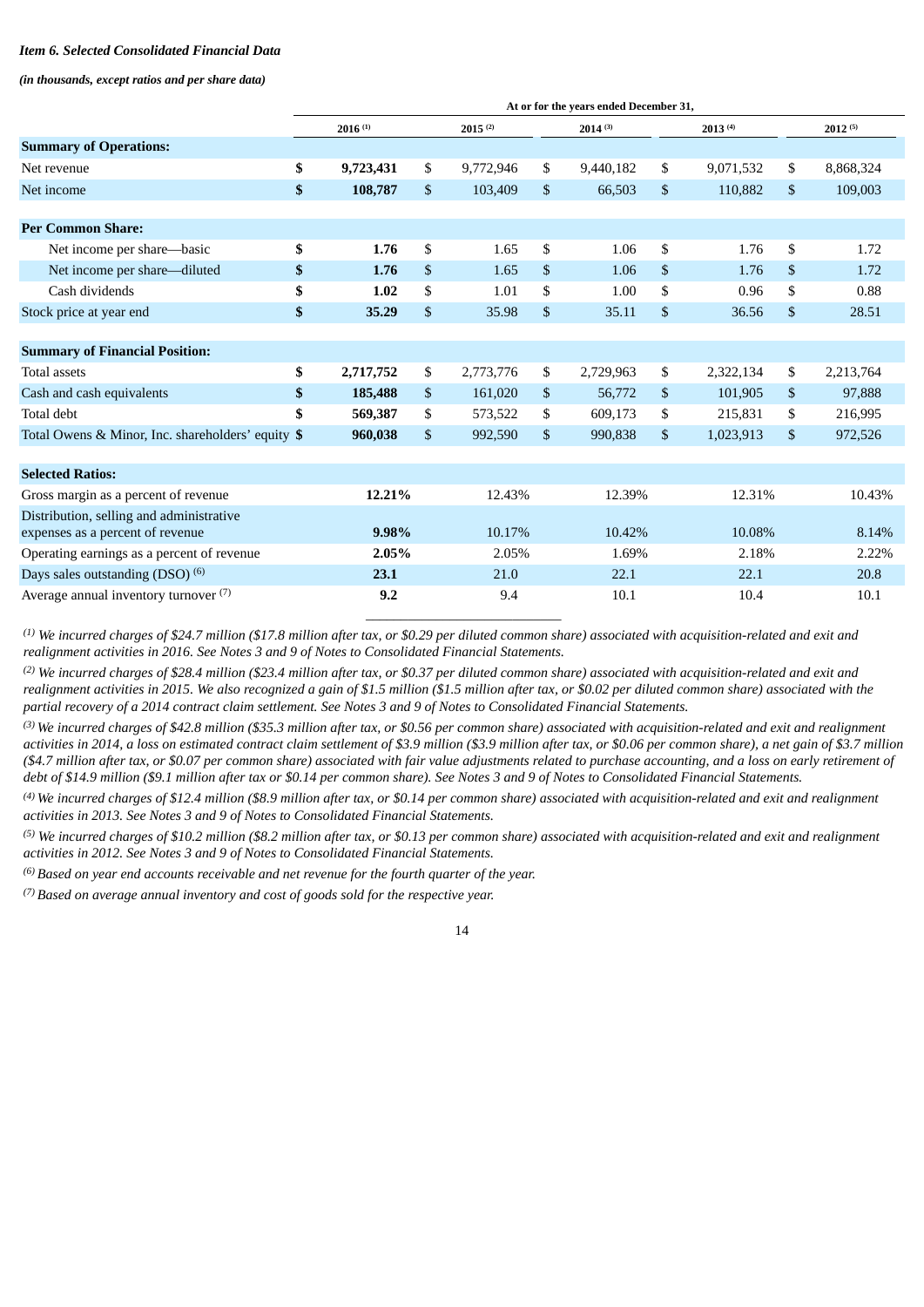### <span id="page-14-0"></span>*Item 7. Management's Discussion and Analysis of Financial Condition and Results of Operations*

Management's discussion and analysis of financial condition and results of operations is intended to assist the reader in the understanding and assessment of significant changes and trends related to the results of operations of the Company together with its subsidiaries. The discussion and analysis presented below refers to, and should be read in conjunction with, the consolidated financial statements and accompanying notes included in Item 8 of Part II of this Annual Report on Form 10-K.

### **Overview**

Owens & Minor, Inc., along with its subsidiaries, (we, us, or our) is a leading global healthcare services company. In 2016, we have made certain changes to the leadership team, organizational structure, budgeting and financial reporting processes which drive changes to segment reporting. These changes align our operations into three distinct business units: Domestic, International and Clinical & Procedural Solutions (CPS). Domestic is our U.S. distribution, logistics and value-added services business, while International is our European distribution, logistics and value-added services business. CPS provides product-related solutions, including surgical and procedural kitting and sourcing. Furthermore, the basis for segment reporting shifts from the geography of the end customer to the business unit selling the product or providing the service. This includes intercompany transactions as well. Beginning with the first quarter of 2016, we report our financial results using this three segment structure and have recast prior year segment results on the same basis. Segment financial information is provided in Note 20 of Notes to Consolidated Financial Statements included in this annual report.

### *Financial Highlights.*

The following table provides a reconciliation of reported operating earnings, net income and diluted net income per common share to non-GAAP measures used by management:

|                                                                         |               | For the years ended December 31, |              |          |
|-------------------------------------------------------------------------|---------------|----------------------------------|--------------|----------|
| (Dollars in thousands, except per share data)                           | 2016          | 2015                             |              | 2014     |
| Operating earnings, as reported (GAAP)                                  | \$<br>199,599 | \$<br>200,359                    | $\mathbb{S}$ | 159,536  |
| Acquisition-related and exit and realignment charges (1)                | 24,675        | 28,404                           |              | 42,801   |
| Fair value adjustments related to purchase accounting (2)               |               |                                  |              | (3,706)  |
| Other $(3)$                                                             |               | (1,500)                          |              | 3,907    |
| Operating earnings, adjusted (non-GAAP) (Adjusted Operated Earnings)    | \$<br>224,274 | \$<br>227,263                    | \$           | 202,538  |
| Operating Earnings as a percent of revenue (GAAP)                       | 2.05%         | 2.05%                            |              | 1.69%    |
| Adjusted Operating Earnings as a percent of revenue (non-GAAP)          | 2.31%         | 2.33%                            |              | 2.15%    |
| Net income as reported (GAAP)                                           | \$<br>108,787 | \$<br>103,409                    | \$           | 66,503   |
| Acquisition-related and exit and realignment charges, (1)               | 24,675        | 28,404                           |              | 42,801   |
| Income tax expense (benefit) (5)                                        | (6, 835)      | (5,003)                          |              | (7, 499) |
| Fair value adjustments related to purchase accounting (2)               |               |                                  |              | (3,706)  |
| Income tax expense (benefit) (5)                                        |               |                                  |              | (997)    |
| Other $(3)$                                                             |               | (1,500)                          |              | 3,907    |
| Income tax expense (benefit) $(5)$                                      |               |                                  |              |          |
| Loss on early retirement of debt (4)                                    |               |                                  |              | 14,890   |
| Income tax expense (benefit) (5)                                        |               |                                  |              | (5,798)  |
| Net income, adjusted (non-GAAP) (Adjusted Net Income)                   | \$<br>126,627 | \$<br>125,310                    | \$           | 110,101  |
| Net income per diluted common share, as reported (GAAP)                 | \$<br>1.76    | \$<br>1.65                       | \$           | 1.06     |
| Acquisition-related and exit and realignment charges (1)                | 0.29          | 0.37                             |              | 0.56     |
| Fair value adjustments related to purchase accounting (2)               |               |                                  |              | (0.07)   |
| Other $(3)$                                                             |               | (0.02)                           |              | 0.06     |
| Loss on early retirement of debt (4)                                    |               |                                  |              | 0.14     |
| Net income per diluted common share, adjusted (non-GAAP) (Adjusted EPS) | \$<br>2.05    | \$<br>2.00                       | $\mathbb{S}$ | 1.76     |

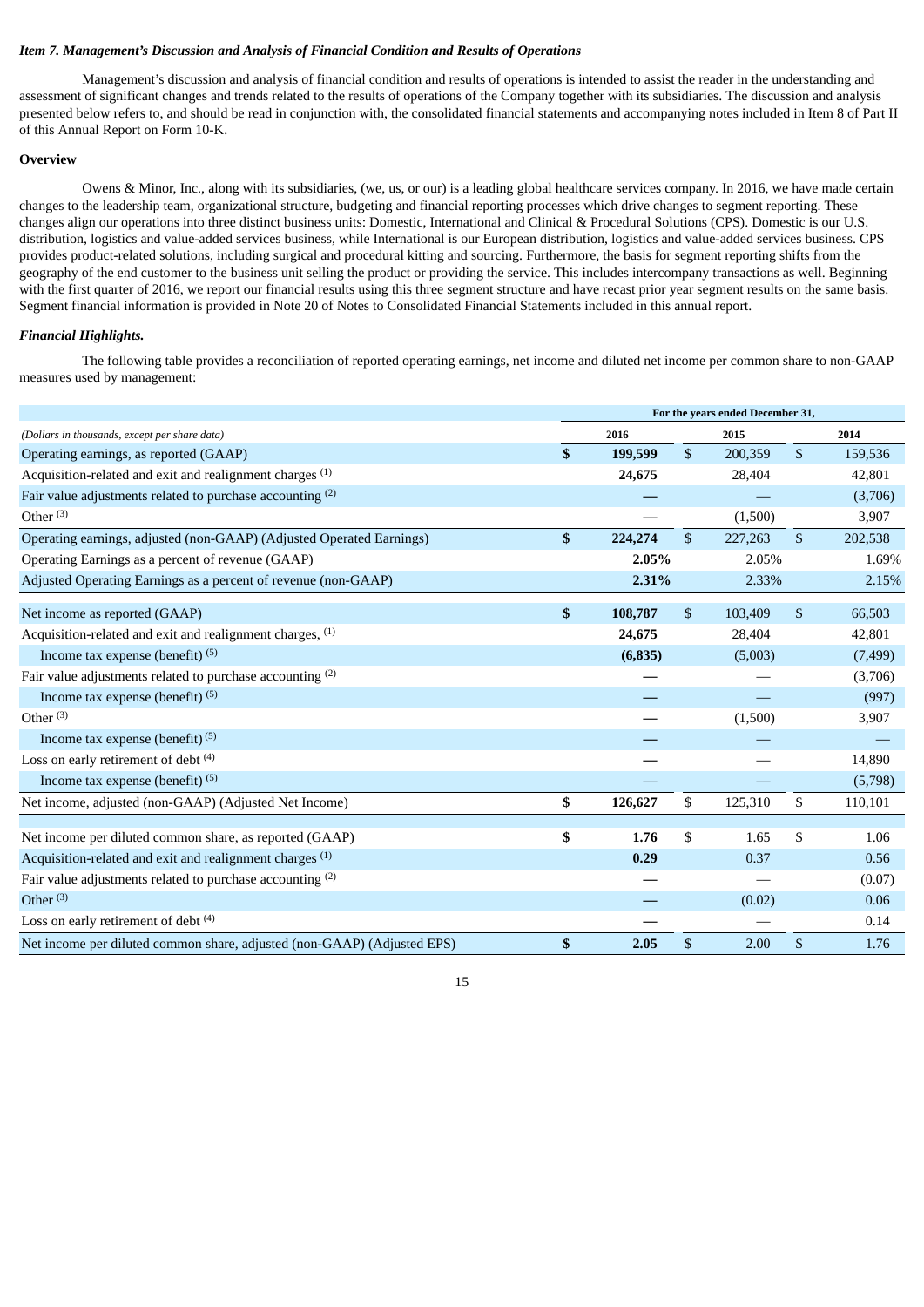Net income per diluted share was \$1.76 for the year ended December 31, 2016, an improvement of \$0.11 compared to 2015. Adjusted EPS (non-GAAP) was \$2.05 for the year ended December 31, 2016, an improvement of \$0.05 over the prior year. Domestic segment operating earnings were \$165.5 million for 2016, compared to \$162.9 million for 2015. Results for the year reflected a continued focus on expense control initiatives, offset by the previously announced exit of a large customer and lower income from manufacturer product price changes compared to prior year. We expect revenue and gross margin to continue to be negatively affected by this customer exit as well as other competitive dynamics. The International segment operating earnings were \$5.6 million, an improvement of \$2.4 million compared to prior year. The increase was a result of improved operational efficiency. CPS operating earnings of \$53.8 million in 2016 declined compared to prior year by \$8.1 million as a result of lower revenues compared to prior year and production challenges in capacity and workforce availability which may continue into 2017.

#### **Use of Non-GAAP Measures**

Adjusted operating earnings, adjusted net income and adjusted EPS are an alternative view of performance used by management, and we believe that investors' understanding of our performance is enhanced by disclosing these performance measures. In general, the measures exclude items and charges that (i) management does not believe reflect our core business and relate more to strategic, multi-year corporate activities; or (ii) relate to activities or actions that may have occurred over multiple or in prior periods without predictable trends. Management uses these non-GAAP financial measures internally to evaluate our performance, evaluate the balance sheet, engage in financial and operational planning and determine incentive compensation.

Management provides these non-GAAP financial measures to investors as supplemental metrics to assist readers in assessing the effects of items and events on our financial and operating results and in comparing our performance to that of our competitors. However, the non-GAAP financial measures used by us may be calculated differently from, and therefore may not be comparable to, similarly titled measures used by other companies.

The non-GAAP financial measures disclosed by us should not be considered a substitute for, or superior to, financial measures calculated in accordance with GAAP, and the financial results calculated in accordance with GAAP and reconciliations to those financial statements set forth above should be carefully evaluated.

The following items have been excluded in our non-GAAP financial measures:

(1) Acquisition-related charges, pre-tax, were \$1.2 million in 2016, \$9.8 million in 2015 and \$16.1 million in 2014. The current year amount related primarily to costs incurred to settle certain obligations and address other on-going matters associated with the acquisitions of ArcRoyal and Medical Action which were partially offset on a year-to-date basis by the first quarter gain on the sale of property acquired with Medical Action. Charges in 2015 consisted primarily of costs to continue the integration of Medical Action and ArcRoyal which were acquired in the fourth quarter of 2014 including certain severance and contractual payments to the former owner and costs to transition information technology and other administrative functions. Charges in 2014 consisted primarily of transaction costs incurred to perform due diligence and analysis related to these acquisitions, as well as costs to resolve certain contingencies with the former Movianto owner.

Exit and realignment charges (income), pre-tax, were \$23.5 million in 2016, \$18.6 million in 2015 and \$26.7 million in 2014. Charges in 2016 were associated with severance activities (including our voluntary employee separation program in the first quarter of 2016), and other costs associated with our strategic organizational realignment which include information technology asset write-offs, certain professional fees and costs to streamline administrative functions and processes in the United States and Europe. Similar charges in 2015 and 2014 also included the consolidation of distribution and logistics centers and closure of offsite warehouses in the United States and Europe. Further information regarding these items is included in Note 9 of Notes to Consolidated Financial Statements. We expect to incur additional charges in 2017 as we continue to reposition the company.

(2) The fourth quarter of 2014 included a gain of \$6.7 million (pretax) recorded in other operating income, net from a fair value adjustment to contingent consideration related to the 2012 Movianto acquisition purchase price, offset by the incremental charge to cost of goods sold of \$3.0 million (pretax) from purchase accounting impacts related to the sale of acquired inventory that was written up to fair value in connection with the 2014 acquisitions.

(3) The fourth quarter of 2015 included an insurance recovery of \$1.5 million related to a contract settlement in the United Kingdom for which \$3.9 million was expensed in 2014. Both the 2015 recovery and the 2014 settlement expense were recorded in other operating income, net.

(4) In 2014, we repaid our 2016 Notes and recorded a net loss on the early retirement of \$14.9 million (pretax), which includes the redemption premium offset by the recognition of a gain on previously settled interest rate swaps.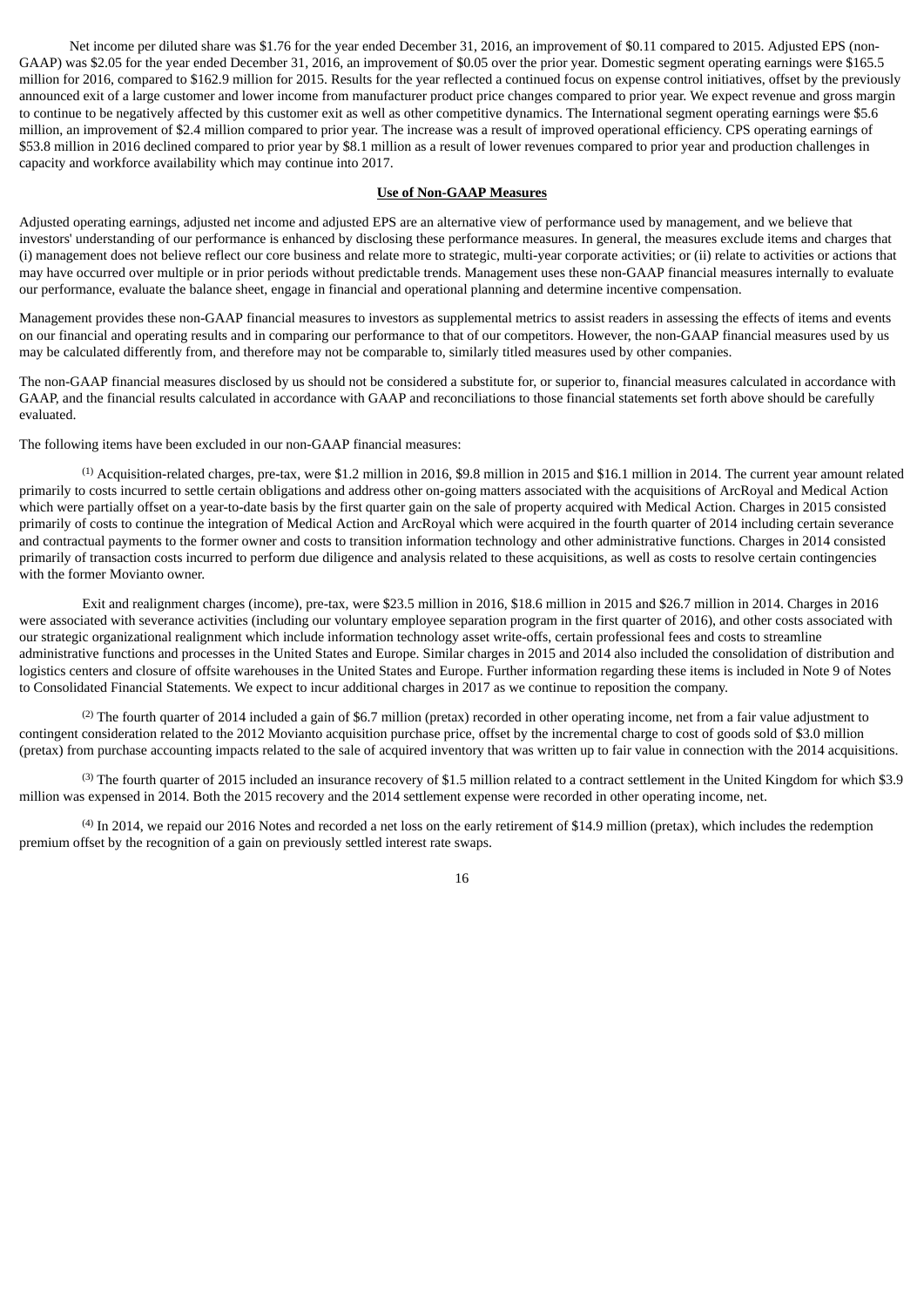<sup>(5)</sup> These charges have been tax effected in the preceding table by determining the income tax rate depending on the amount of charges incurred in different tax jurisdictions and the deductibility of those charges for income tax purposes.

More information about these charges is provided in Notes 3, 9 and 10 of Notes to Consolidated Financial Statements included in this annual report.

### **Results of Operations**

#### *2016 compared to 2015*

| Net revenue.           | For the years ended December | 31, |            | Change |           |           |  |  |
|------------------------|------------------------------|-----|------------|--------|-----------|-----------|--|--|
| (Dollars in thousands) | 2016                         |     | 2015       |        |           | $\%$      |  |  |
| Domestic               | 9,191,574                    | S   | 9,176,855  | Φ      | 14,719    | $0.2\%$   |  |  |
| International          | 343,674                      |     | 372,638    |        | (28, 964) | $(7.8)\%$ |  |  |
| <b>CPS</b>             | 539,580                      |     | 561,812    |        | (22, 232) | $(4.0)\%$ |  |  |
| Inter-segment          | (351, 397)                   |     | (338, 359) |        | (13,038)  | $3.9\%$   |  |  |
| Net revenue            | 9,723,431                    |     | 9,772,946  |        | (49, 515) | $(0.5)\%$ |  |  |

Consolidated net revenue declined in 2016 primarily as a result of the previously announced exit of a large domestic customer and unfavorable foreign exchange impacts. We expect revenue for 2017 to be negatively impacted by this customer exit as well. In the Domestic segment, growth with our other large healthcare provider customers contributed to the year over year change. In the International segment, excluding the impact of a U.K.-based customer exit in 2015 and the negative impact of foreign exchange, revenues increased 0.8% compared to last year. The decline in CPS revenue is largely attributed to a short-term customer contract in late 2015 which did not recur in the current year and production challenges in capacity and workforce availability which may continue into 2017.

| Cost of goods sold.    | For the years ended December |           |  |           |  |           |        |  |
|------------------------|------------------------------|-----------|--|-----------|--|-----------|--------|--|
|                        |                              | 31        |  | Change    |  |           |        |  |
| (Dollars in thousands) |                              | 2016      |  | 2015      |  |           | $\%$   |  |
| Cost of goods sold     |                              | 8,536,121 |  | 8.558.373 |  | (22, 252) | (0.3)% |  |

Cost of goods sold includes the cost of the product (net of supplier incentives and cash discounts) and all costs incurred for shipments of products from manufacturers to our distribution centers for all customer arrangements where we are the primary obligor, bear risk of general and physical inventory loss and carry all credit risk associated with sales. These are sometimes referred to as distribution or buy/sell contracts. Cost of goods sold also includes direct and certain indirect labor, material and overhead costs associated with our CPS business. There is no cost of goods sold associated with our fee-for-service arrangements. As a result of the factors discussed above which affected sales activity, cost of goods sold decreased from prior year by \$22.3 million.

| Gross margin.          | For the years ended December 31, |           |  |           | Change   |           |  |
|------------------------|----------------------------------|-----------|--|-----------|----------|-----------|--|
| (Dollars in thousands) |                                  | 2016      |  | 2015      |          | $\%$      |  |
| Gross margin           |                                  | 1,187,310 |  | 1.214.573 | (27,263) | $(2.2)\%$ |  |
| As a % of net revenue  |                                  | 12.21%    |  | 12.43%    |          |           |  |

The decrease in gross margin compared to the prior year was largely attributable to lower income from manufacturer product price changes, the previously announced exit of a large domestic customer in September 2016 and the unfavorable impact of foreign currency translation of \$11.9 million. The exit of a U.K.-based customer in July 2015 also negatively affected the year-to-date comparison. With increasing customer cost pressures and competitive dynamics in healthcare, we believe the current trend of increased gross margin pressure will continue.

We value Domestic segment inventory under the LIFO method. Had inventory been valued under the first-in, first-out (FIFO) method, gross margin as a percentage of net revenue would have been 1 basis point lower in 2016 and the same in 2015.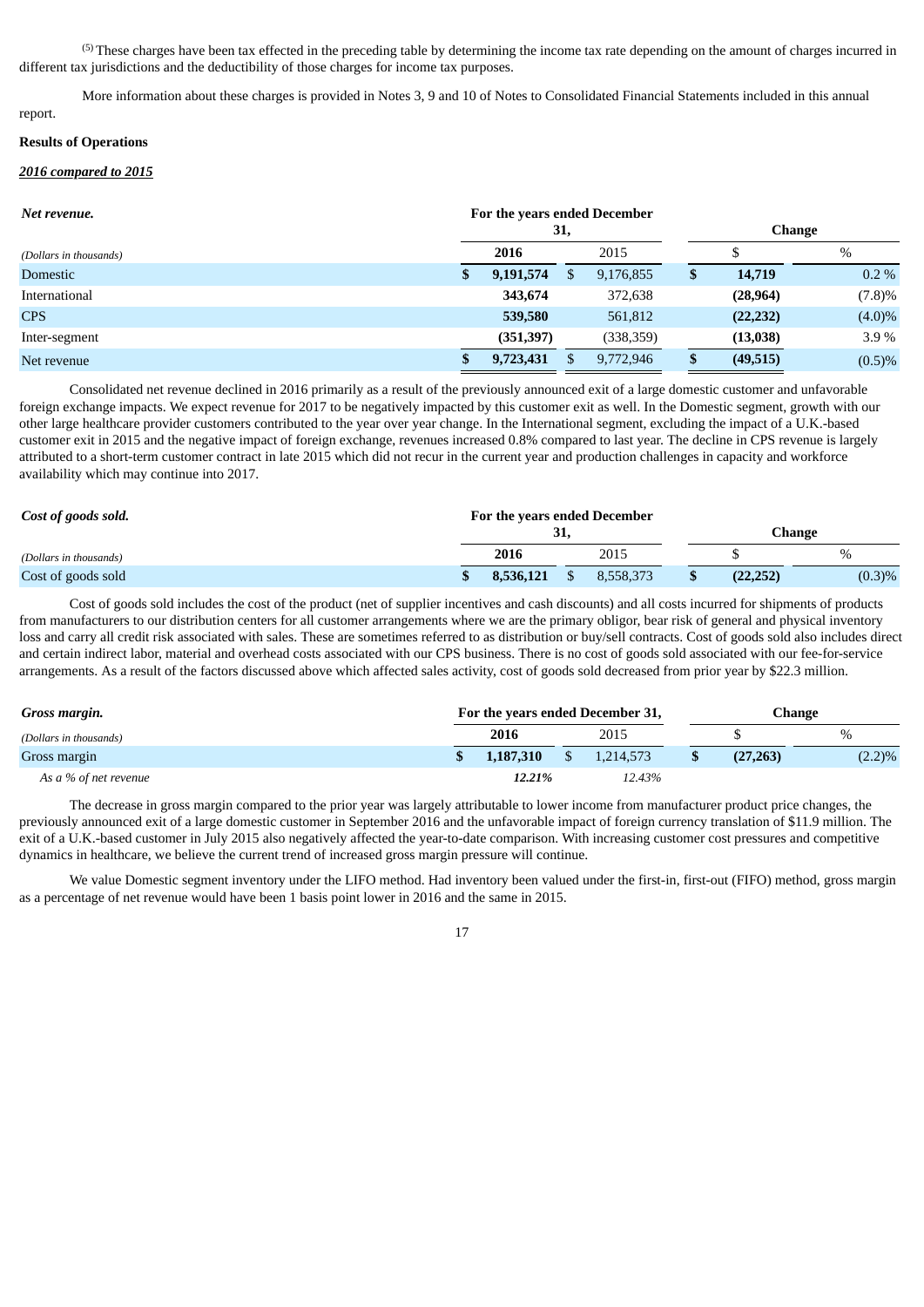| Operating expenses.                             | For the years ended December 31, |  |          |  | Change   |           |  |  |
|-------------------------------------------------|----------------------------------|--|----------|--|----------|-----------|--|--|
| (Dollars in thousands)                          | 2016                             |  | 2015     |  |          | $\%$      |  |  |
| Distribution, selling & administrative expenses | 970.424                          |  | 993.783  |  | (23,359) | $(2.4)\%$ |  |  |
| As a % of net revenue                           | 9.98%                            |  | 10.17%   |  |          |           |  |  |
| Other operating income, net                     | (7, 388)                         |  | (7, 973) |  | 585      | $(7.3)\%$ |  |  |

Distribution, selling and administrative (DS&A) expenses include labor and warehousing costs associated with our distribution and logistics services and all costs associated with our fee-for-service arrangements. Shipping and handling costs are included in DS&A expenses and include costs to store, move, and prepare products for shipment, as well as costs to deliver products to customers. The costs to convert new customers to our information systems are included in DS&A and are generally incurred prior to the recognition of revenues from the new customers. Depreciation and amortization, previously reported as a separate financial statement line item in the consolidated statements of income is now included in distribution, selling and administrative expenses for all periods presented.

The decrease in DS&A expenses compared to prior year reflected the decreased sales activity in the year, benefits of cost control initiatives, lower fuel costs and improved operational efficiency as well as favorable foreign currency translation impacts of \$12.3 million.

The decrease in other operating income, net was attributed primarily to foreign currency transactional losses in 2016.

A discussion of the acquisition-related and exit and realignment charges is included above in the Overview section.

| Interest expense, net.  | For the years ended December 31, |  | Change |  |      |        |  |
|-------------------------|----------------------------------|--|--------|--|------|--------|--|
| (Dollars in thousands)  | 2016                             |  | 2015   |  |      | $\%$   |  |
| Interest expense, net   | 27,057                           |  | 27,149 |  | (92) | (0.3)% |  |
| Effective interest rate | 4.93%                            |  | 4.78%  |  |      |        |  |

Interest expense was consistent with prior year.

| Income taxes.          |        | For the years ended December 31, | $\cap$ hange |         |        |  |
|------------------------|--------|----------------------------------|--------------|---------|--------|--|
| (Dollars in thousands) | 2016   | 2015                             |              |         | $\%$   |  |
| Income tax provision   | 63,755 | 69.801                           |              | (6,046) | (8.7)% |  |
| Effective tax rate     | 37.0%  | 40.3%                            |              |         |        |  |

The change in the effective tax rate compared to 2015 resulted from a higher percentage of the company's pretax income earned in lower tax rate jurisdictions compared to prior year and the non-deductibility of certain prior year acquisition-related charges for income tax purposes.

#### *2015 compared to 2014*

| Net revenue.           | For the years ended December |     |            |        |            |            |
|------------------------|------------------------------|-----|------------|--------|------------|------------|
|                        |                              | 31, |            | Change |            |            |
| (Dollars in thousands) | 2015                         |     | 2014       |        |            | $\%$       |
| Domestic               | 9,176,855                    | S.  | 8,910,733  | m      | 266,122    | $3.0\%$    |
| International          | 372,638                      |     | 481,402    |        | (108, 764) | $(22.6)\%$ |
| <b>CPS</b>             | 561,812                      |     | 294,358    |        | 267,454    | 90.9%      |
| Inter-segment          | (338, 359)                   |     | (246, 311) |        | (92,048)   | 37.4 %     |
| Net revenue            | 9,772,946                    |     | 9,440,182  |        | 332,764    | $3.5\%$    |

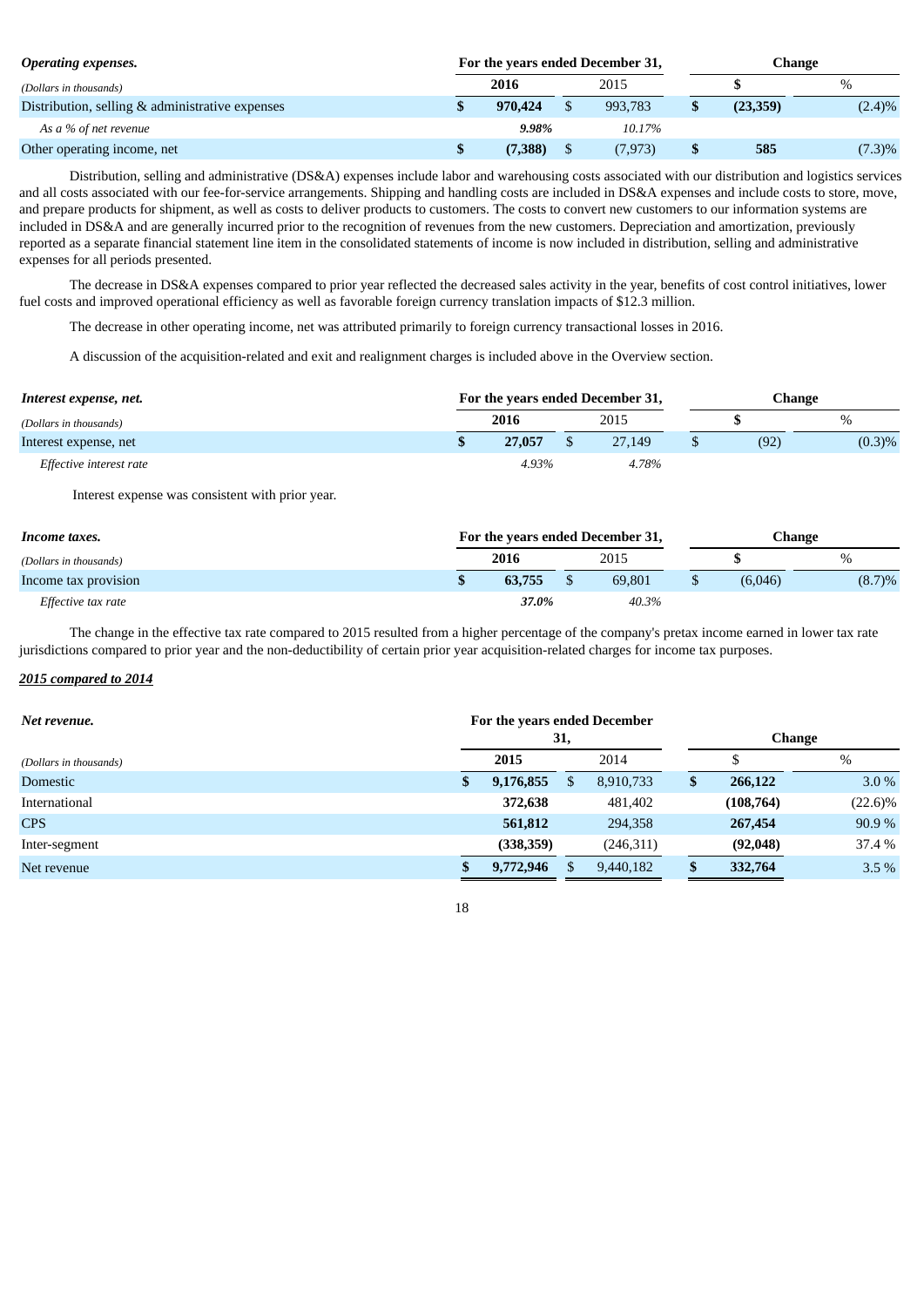Consolidated net revenue improved in the year ended December 31, 2015 largely as a result of growth in our Domestic segment. The continued trend of growth in our existing large healthcare provider customer accounts and new business exceeded declines from smaller customers and lost business when compared to prior year. Domestic segment growth rates are impacted by ongoing market trends including healthcare utilization rates. CPS revenues in 2015 benefitted from a full year of activity from the fourth quarter 2014 acquisitions of Medical Action and ArcRoyal. The decrease in the International segment was largely driven by unfavorable foreign currency translation impacts of \$52.5 million in 2015. On a constant currency basis, excluding the late 2014 transition of a customer from a buy/sell to a fee-for-service arrangement, International segment revenues declined approximately 3.5% for the year ended December 31, 2015, compared to prior year. This decline was largely a result of the previously announced exit from a U.K. customer contract, as well as other lost business.

| Cost of goods sold.    | For the years ended December |     |           |        |         |      |  |  |  |
|------------------------|------------------------------|-----|-----------|--------|---------|------|--|--|--|
|                        |                              | 31. |           | Change |         |      |  |  |  |
| (Dollars in thousands) | 2015                         |     | 2014      |        |         | $\%$ |  |  |  |
| Cost of goods sold     | 8,558,373                    |     | 8.270.216 |        | 288,157 | 3.5% |  |  |  |

Cost of goods sold includes the cost of the product (net of supplier incentives and cash discounts) and all costs incurred for shipments of products from manufacturers to our distribution centers for all customer arrangements where we are the primary obligor, bear risk of general and physical inventory loss and carry all credit risk associated with sales. These are sometimes referred to as distribution or buy/sell contracts. Beginning in the fourth quarter of 2014, cost of goods sold also includes direct and certain indirect labor, material and overhead costs associated with our CPS operations. There is no cost of goods sold associated with our fee-for-service business. As a result of the increase in sales activity, cost of goods sold increased from the prior year by \$288.2 million.

| Gross margin.          | For the years ended December 31, |           | Change |        |      |  |
|------------------------|----------------------------------|-----------|--------|--------|------|--|
| (Dollars in thousands) | 2015                             | 2014      |        |        | $\%$ |  |
| Gross margin           | 1,214,573                        | 1.169.966 |        | 44,607 | 3.8% |  |
| As a % of net revenue  | 12.43%                           | 12.39%    |        |        |      |  |

The improvement in gross margin for the year ended December 31, 2015, compared to the prior year was largely attributable to revenue growth in the Domestic segment, higher benefits from certain manufacturer product price changes compared to prior year and the full year activity from the late 2014 acquisitions. These benefits were unfavorably affected by \$40.6 million from foreign currency translation.

We value Domestic segment inventory under the LIFO method. Had inventory been valued under the first-in, first-out (FIFO) method, gross margin as a percentage of net revenue would have been the same in 2015 and higher by 8 basis points in 2014.

| <b>Operating expenses.</b>                      | For the years ended December 31, |              |  |           |  | Change |            |  |  |
|-------------------------------------------------|----------------------------------|--------------|--|-----------|--|--------|------------|--|--|
| (Dollars in thousands)                          |                                  | 2015<br>2014 |  |           |  |        | $\%$       |  |  |
| Distribution, selling & administrative expenses |                                  | 993,783      |  | 984,102   |  | 9,681  | $1.0\%$    |  |  |
| As a % of net revenue                           |                                  | 10.17%       |  | 10.42%    |  |        |            |  |  |
| Other operating income, net                     |                                  | (7,973)      |  | (16, 473) |  | 8,500  | $(51.6)\%$ |  |  |

Distribution, selling and administrative (DS&A) expenses include labor and warehousing costs associated with our distribution and logistics services and all costs associated with our fee-for-service arrangements. Shipping and handling costs are included in DS&A expenses and include costs to store, move, and prepare products for shipment, as well as costs to deliver products to customers. The costs to convert new customers to our information systems are included in DS&A and are generally incurred prior to the recognition of revenues from the new customers. Depreciation and amortization, previously reported as a separate financial statement line item in the consolidated statements of income is now included in distribution, selling and administrative expenses for all periods presented.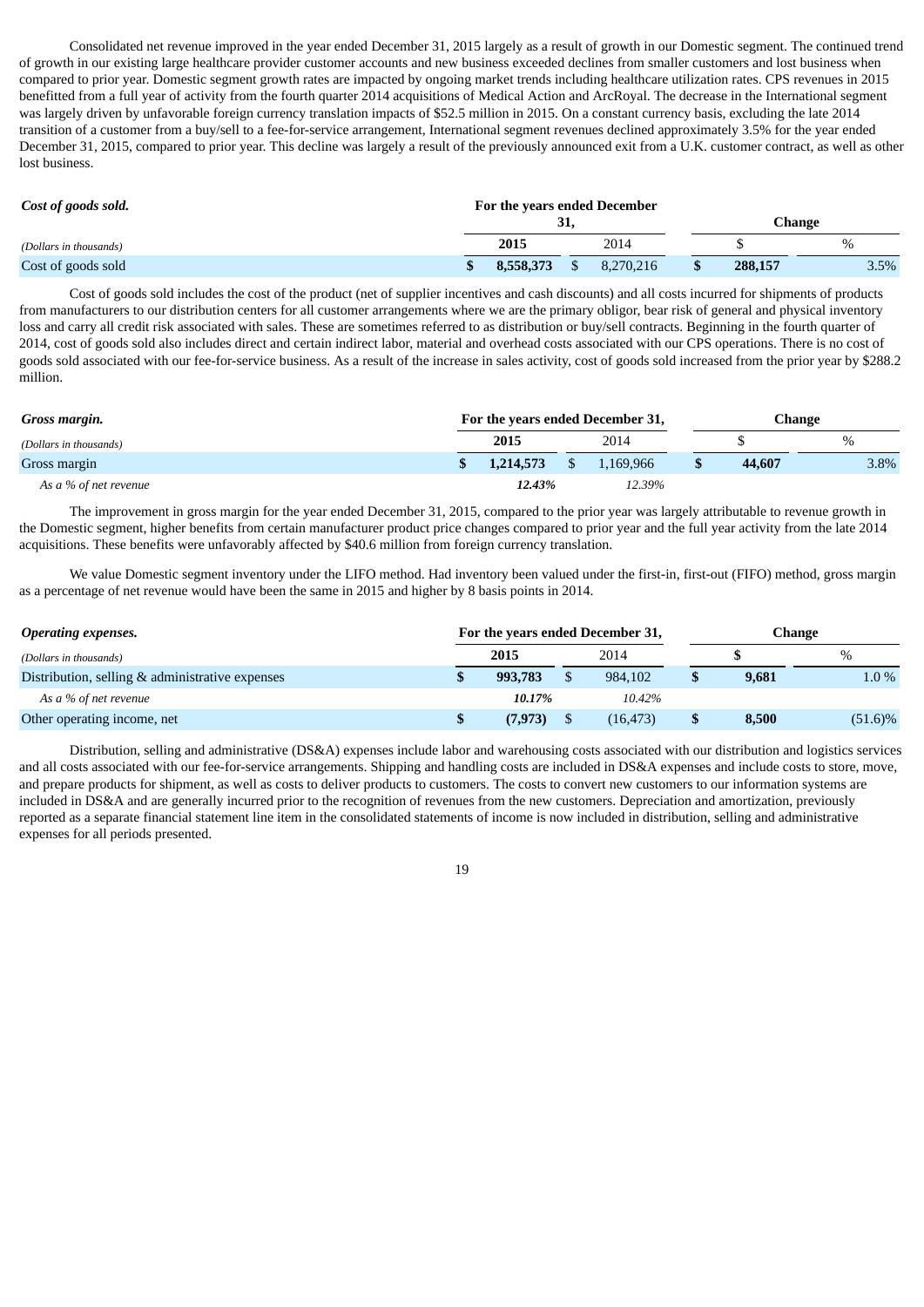The change in DS&A expenses compared to the prior year was largely attributable to increased expenses associated with incremental sales activity, higher accrued incentive compensation and full year impacts from the late 2014 acquisitions. These impacts were largely offset by benefits from cost control initiatives, lower fuel costs compared to prior year and favorable foreign currency translation impacts of \$37.6 million, all of which contributed to a 27 basis point reduction in DS&A expenses as a percentage of net revenue compared to 2014. The Domestic segment also incurred \$3.7 million for the year ended December 31, 2015, in costs associated with the recruitment and transition of our new chief executive officer.

The decrease in other operating income, net for the year ended December 31, 2015 compared to 2014 was primarily related to 1) the prior year benefit of \$5.3 million from the settlement of a direct purchaser anti-trust class action lawsuit, as well as a gain on the sale of an investment, 2) the prior year gain of \$6.7 million from a fair value adjustment to contingent consideration related to the Movianto acquisition purchase price, offset by 3) a prior year loss of \$3.9 million related to the settlement of a contract claim in the United Kingdom, of which \$1.5 million was recovered through insurance in 2015 and 4) an increase in 2015 of expenses associated with on-going legal matters.

A discussion of the acquisition-related and exit and realignment charges is included above in the Overview section.

| Interest expense, net.  |        | For the years ended December 31, | Change |       |       |  |
|-------------------------|--------|----------------------------------|--------|-------|-------|--|
| (Dollars in thousands)  | 2015   | 2014                             |        |       | %     |  |
| Interest expense, net   | 27,149 | 18.163                           |        | 8,986 | 49.5% |  |
| Effective interest rate | 4.78%  | 5.38%                            |        |       |       |  |

The changes in interest expense and effective interest rate in the year ended December 31, 2015 compared to 2014 was the result of the new Senior Notes issued on September 16, 2014.

| Income taxes.          | For the years ended December 31, |        |  |        |  | Change |       |  |  |  |
|------------------------|----------------------------------|--------|--|--------|--|--------|-------|--|--|--|
| (Dollars in thousands) |                                  | 2015   |  | 2014   |  |        | $\%$  |  |  |  |
| Income tax provision   |                                  | 69,801 |  | 59,980 |  | 9.821  | 16.4% |  |  |  |
| Effective tax rate     |                                  | 40.3%  |  | 47.4%  |  |        |       |  |  |  |

The change in the effective tax rate compared to 2014, including income taxes on acquisition-related and exit and realignment charges, resulted from a higher percentage of the company's pretax income earned in lower tax rate jurisdictions compared to prior year and the non-deductibility of certain acquisition-related charges for income tax purposes.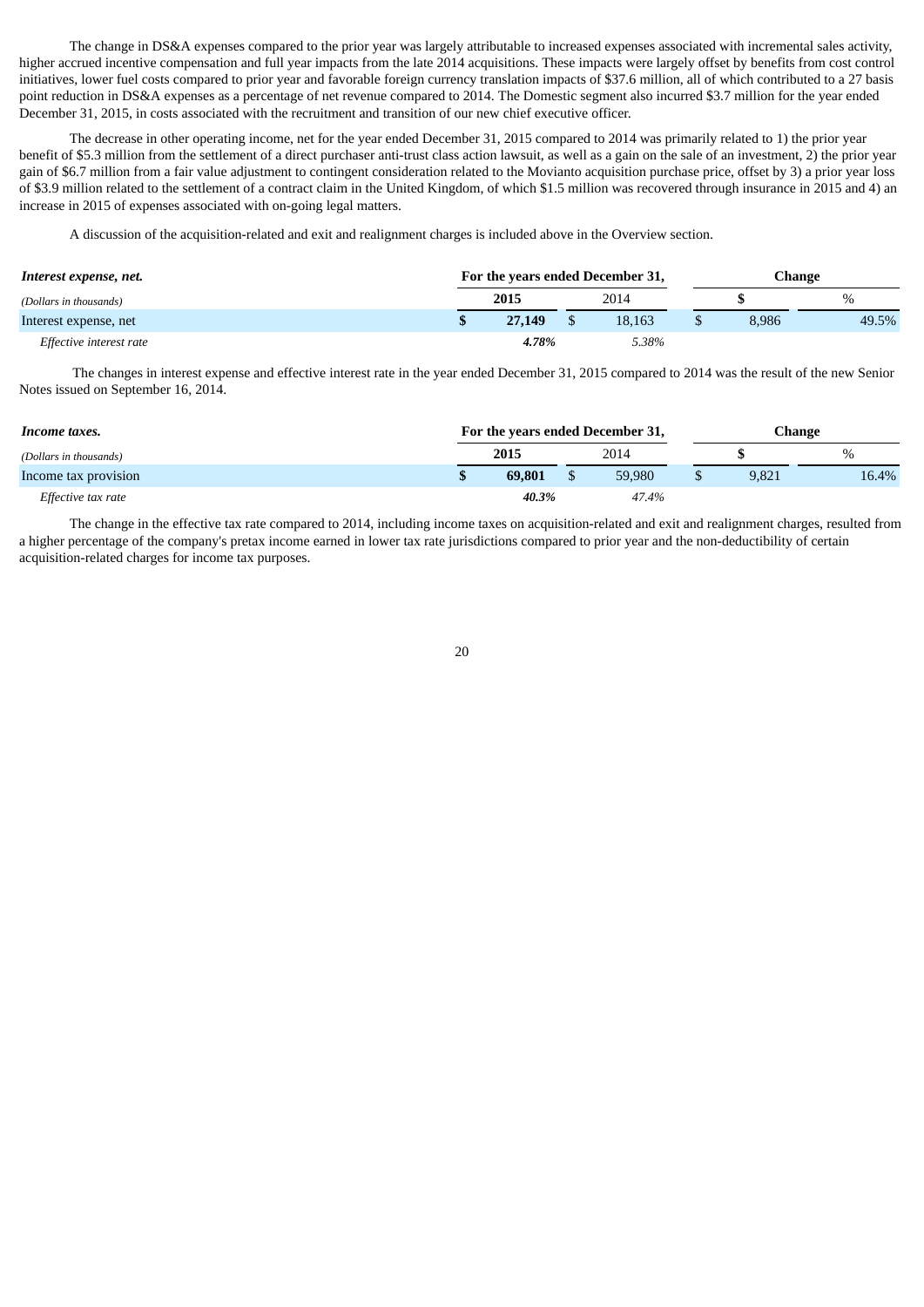#### **Financial Condition, Liquidity and Capital Resources**

*Financial condition.* We monitor operating working capital through days sales outstanding (DSO) and merchandise inventory turnover. We estimate a hypothetical increase (decrease) in DSO of one day would result in a decrease (increase) in our cash balances, an increase (decrease) in borrowings against our revolving credit facility, or a combination thereof of approximately \$26 million.

The majority of our cash and cash equivalents are held in cash depository accounts with major banks in the United States and Europe or invested in high-quality, short-term liquid investments. Changes in our working capital can vary in the normal course of business based upon the timing of inventory purchases, collection of accounts receivable, and payment to suppliers.

|                                                  |  | December 31, |     |         | Change |           |           |  |  |
|--------------------------------------------------|--|--------------|-----|---------|--------|-----------|-----------|--|--|
| (Dollars in thousands)                           |  | 2016         |     | 2015    |        |           | $\%$      |  |  |
| Cash and cash equivalents                        |  | 185,488      | \$. | 161,020 | S      | 24,468    | 15.2 %    |  |  |
| Accounts and notes receivable, net of allowances |  | 606,084      | \$. | 587.935 | \$     | 18,149    | $3.1\%$   |  |  |
| Days sales outstanding $(1)$                     |  | 23.1         |     | 21.0    |        |           |           |  |  |
| Merchandise inventories                          |  | 916,311      | \$. | 940,775 | \$     | (24, 464) | $(2.6)\%$ |  |  |
| Inventory turnover $(2)$                         |  | 9.2          |     | 9.4     |        |           |           |  |  |
| Accounts payable                                 |  | 750,750      |     | 710,609 |        | 40.141    | $5.6\%$   |  |  |

*(1) Based on year end accounts receivable and net revenue for the fourth quarter*

(2) Based on average annual inventory and costs of goods sold for the years ended December 31, 2016 and 2015

*Liquidity and capital expenditures.* The following table summarizes our consolidated statements of cash flows:

|                                                  | For the years ended December 31, |            |      |            |   |            |  |  |
|--------------------------------------------------|----------------------------------|------------|------|------------|---|------------|--|--|
| (Dollars in thousands)                           |                                  | 2016       |      | 2015       |   | 2014       |  |  |
| Net cash provided by (used for):                 |                                  |            |      |            |   |            |  |  |
| <b>Operating activities</b>                      | S                                | 186,934    | - \$ | 269,597    | S | (3,761)    |  |  |
| Investing activities                             |                                  | (24,746)   |      | (36, 473)  |   | (317, 251) |  |  |
| <b>Financing activities</b>                      |                                  | (141, 943) |      | (124, 233) |   | 278,560    |  |  |
| Effect of exchange rate changes on cash          |                                  | 4,223      |      | (4,643)    |   | (2,681)    |  |  |
| Increase (decrease) in cash and cash equivalents |                                  | 24,468     |      | 104.248    |   | (45, 133)  |  |  |

Cash provided by (used for) operating activities in 2016, 2015 and 2014 reflected improvements in net income, changes in working capital, including the effects of a customer exit in 2016, and the timing of payments to vendors in 2014.

Cash used for investing activities in 2016 and 2015 included capital expenditures of \$30.1 million and \$36.6 million for our strategic and operational efficiency initiatives, particularly initiatives relating to information technology enhancements and optimizing our distribution network. Cash used for investing activities in 2016 was partially offset by \$5.4 million in proceeds from the sale of property. Cash used for investing activities in 2014 included cash paid for the acquisitions of Medical Action and ArcRoyal of approximately \$261.6 million plus assumed third-party debt (capital lease obligations) of \$13.4 million and capital expenditures of \$70.8 million primarily related to distribution center and logistics facility moves and modifications and information technology initiatives.

Cash used in financing activities included dividend payments of \$63.4 million, \$63.7 million and \$63.1 million and repurchases of common stock under our share repurchase programs for \$71.0 million, \$20.0 million and \$9.9 million in the years ended December 31, 2016, 2015 and 2014. Financing activities in 2015 also included the repayment of \$33.7 million in borrowings on our Amended Credit Agreement. In 2014, cash provided by financing activities included proceeds from borrowings of \$581.4 million offset by the repayment of long-term debt of \$217.4 million.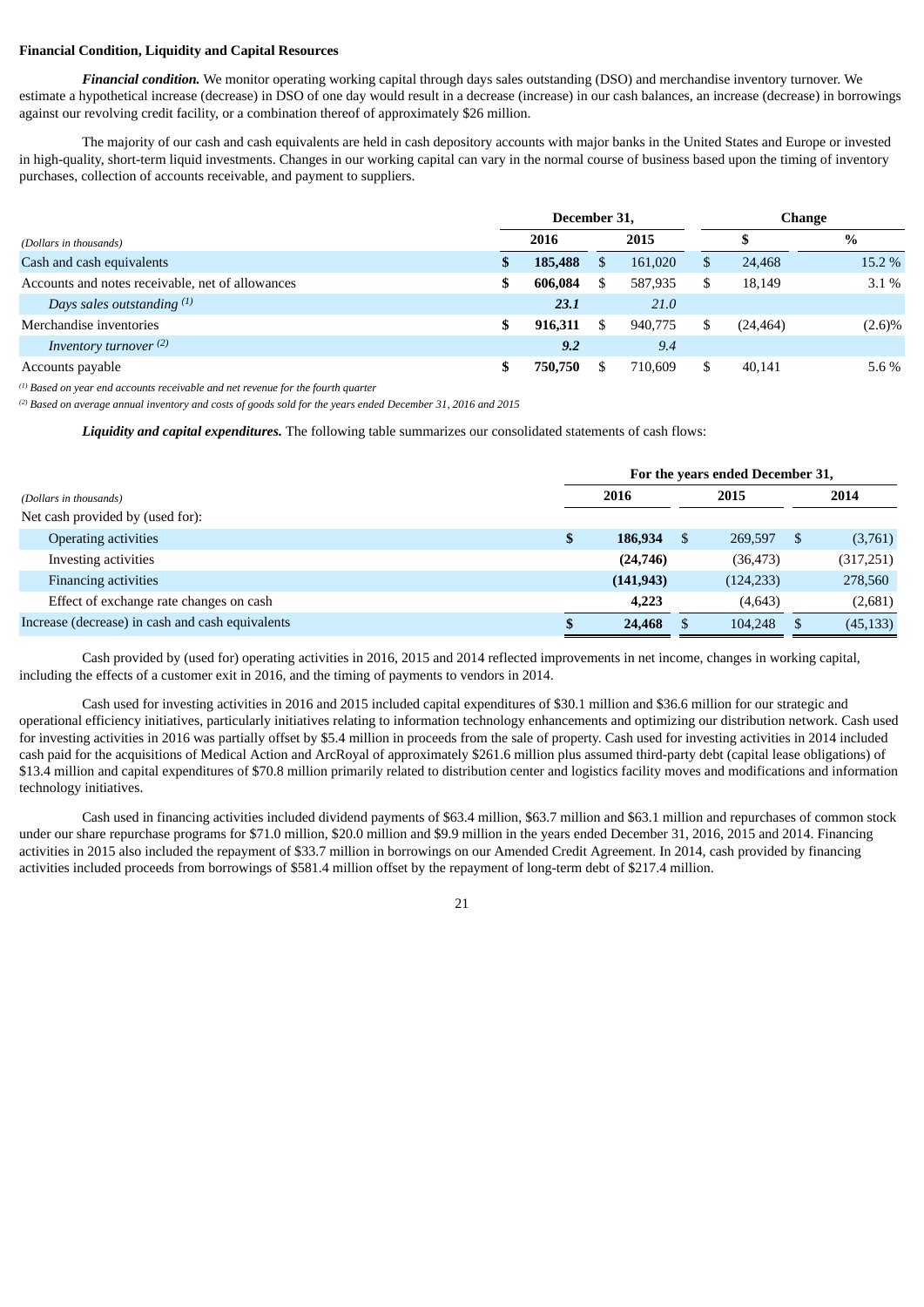*Capital resources.* Our sources of liquidity include cash and cash equivalents and a revolving credit facility. On September 17, 2014, we amended our existing Credit Agreement with Wells Fargo Bank, N.A., JPMorgan Chase Bank, N.A., Bank of America, N.A. and a syndicate of financial institutions (the Amended Credit Agreement) increasing our borrowing capacity from \$350 million to \$450 million and extending the term through 2019. Under the Amended Credit Agreement, we have the ability to request two one -year extensions and to request an increase in aggregate commitments by up to \$200 million. The interest rate on the Amended Credit Agreement, which is subject to adjustment quarterly, is based on the London Interbank Offered Rate (LIBOR), the Federal Funds Rate or the Prime Rate, plus an adjustment based on the better of our debt ratings or leverage ratio (Credit Spread) as defined by the Amended Credit Agreement. We are charged a commitment fee of between 12.5 and 25.0 basis points on the unused portion of the facility. The terms of the Amended Credit Agreement limit the amount of indebtedness that we may incur and require us to maintain ratios for leverage and interest coverage, including on a pro forma basis in the event of an acquisition. We may utilize the revolving credit facility for long-term strategic growth, capital expenditures, working capital and general corporate purposes. If we were unable to access the revolving credit facility, it could impact our ability to fund these needs. Based on our leverage ratio at December 31, 2016, the interest rate under the credit facility is LIBOR plus 1.375%.

At December 31, 2016, we had no borrowings and letters of credit of approximately \$4.9 million outstanding under the Amended Credit Agreement, leaving \$445 million available for borrowing. We also have a \$1.1 million and a \$1.2 million letter of credit outstanding as of December 31, 2016 and 2015, respectively, which supports our facilities leased in Europe.

On September 16, 2014, we issued \$275 million of 3.875% senior notes due 2021 (the "2021 Notes") and \$275 million of 4.375% senior notes due 2024 (the "2024 Notes"). The 2021 Notes were sold at 99.5% of the principal amount with an effective yield of 3.951%. The 2024 Notes were sold at 99.6% of the principal amount with an effective yield of 4.422%. Interest on the 2021 Notes and 2024 Notes is payable semiannually in arrears, commencing on March 15, 2015 and December 15, 2014, respectively. We have the option to redeem the 2021 Notes and 2024 Notes in part or in whole prior to maturity at a redemption price equal to the greater of 100% of the principal amount or the present value of the remaining scheduled payments discounted at the Treasury Rate plus 30 basis points. We have \$3.5 million of deferred costs associated with the issuance of the 2021 Notes and 2024 Notes which were unamortized as of December 31, 2016.

We used a portion of the proceeds from the 2021 Notes and the 2024 Notes to complete the Medical Action and ArcRoyal acquisitions in the fourth quarter of 2014 for a combined purchase price of \$261.6 million, net of cash acquired, and including debt assumed of \$13.4 million (capitalized lease obligations). We also used a portion of the proceeds in 2014 to fund the early retirement of all of our 2016 Notes, which included the payment of a \$17.4 million redemption premium. We recorded a net loss on the early retirement of our 2016 Notes of \$14.9 million, which included the redemption premium offset by the recognition of a gain on previously settled interest rate swaps.

We paid quarterly cash dividends on our outstanding common stock at the rate of \$0.255 per share during 2016, \$0.2525 per share during 2015 and \$0.25 per share during 2014. In February 2017, the Board of Directors approved the first quarter dividend of \$0.2575 per common share, an increase of 1.0% compared to 2016. We anticipate continuing to pay quarterly cash dividends in the future. However, the payment of future dividends remains within the discretion of the Board of Directors and will depend upon our results of operations, financial condition, capital requirements and other factors.

In February 2014, the Board of Directors authorized a share repurchase program of up to \$100 million of our outstanding common stock to be executed at the discretion of management over a three-year period, expiring in February 2017. The authorized repurchases under this program were completed in December 2016.

In October 2016, our Board of Directors authorized a new share repurchase program of up to \$100 million of the company's outstanding common stock to be executed at the discretion of management over a three -year period. The new authorization took effect in December 2016 upon the completion of the previous authorization. The timing of repurchases and the exact number of shares of common stock to be purchased will depend upon market conditions and other factors and may be suspended or discontinued at any time.

During 2016, we repurchased approximately 2.0 million shares for \$71.0 million under the two programs described above. At December 31, 2016, the remaining amount authorized for repurchase was \$99.0 million.

We believe available financing sources, including cash generated by operating activities and borrowings under the Amended Credit Agreement, will be sufficient to fund our working capital needs, capital expenditures, long-term strategic growth, payments under long-term debt and lease arrangements, payments of quarterly cash dividends, share repurchases and other cash requirements. While we believe that we will have the ability to meet our financing needs in the foreseeable future, changes in economic conditions may impact (i) the ability of financial institutions to meet their contractual commitments to us, (ii) the ability of our customers and suppliers to meet their obligations to us or (iii) our cost of borrowing.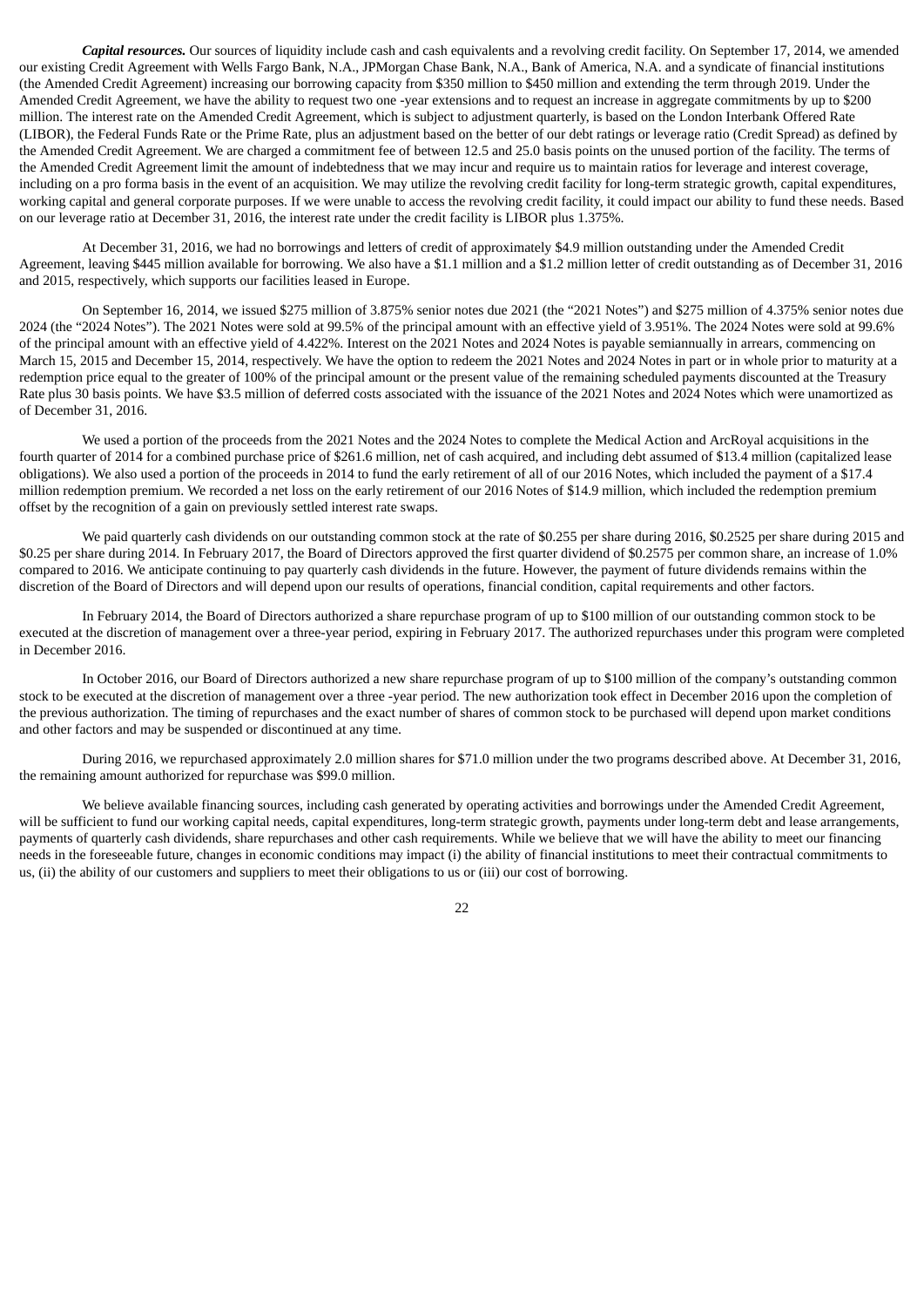We earn a portion of our operating earnings in foreign jurisdictions outside the U.S., which we consider to be indefinitely reinvested. Accordingly, no U.S. federal and state income taxes and withholding taxes have been provided on these earnings. Our cash, cash-equivalents, short-term investments, and marketable securities held by our foreign subsidiaries totaled \$82.1 million and \$46.0 million as of December 31, 2016 and 2015. We do not intend, nor do we foresee a need, to repatriate these funds or other assets held outside the U.S. In the future, should we require more capital to fund discretionary activities in the U.S. than is generated by our domestic operations and is available through our borrowings, we could elect to repatriate cash or other assets from foreign jurisdictions that have previously been considered to be indefinitely reinvested.

#### **Off-Balance Sheet Arrangements**

We do not have guarantees or other off-balance sheet financing arrangements, including variable interest entities, which we believe could have a material impact on financial condition or liquidity.

### **Contractual Obligations**

The following is a summary of our significant contractual obligations as of December 31, 2016:

| (Dollars in thousands)              | Payments due by period |           |               |                     |               |           |               |           |     |                  |
|-------------------------------------|------------------------|-----------|---------------|---------------------|---------------|-----------|---------------|-----------|-----|------------------|
| <b>Contractual obligations</b>      |                        | Total     |               | Less than 1<br>year |               | 1-3 years |               | 4-5 years |     | After 5<br>years |
| Long-term debt $(1)$                |                        | 696,868   | <sup>\$</sup> | 22,688              | <sup>\$</sup> | 45,375    | <sup>\$</sup> | 317,711   | -\$ | 311,094          |
| Purchase obligations <sup>(2)</sup> |                        | 30,086    |               | 30,086              |               |           |               |           |     |                  |
| Operating leases <sup>(2)</sup>     |                        | 261,371   |               | 59,249              |               | 96,852    |               | 54,929    |     | 50,341           |
| Capital lease obligations $(1)$     |                        | 34,812    |               | 6,625               |               | 9,121     |               | 4.764     |     | 14,302           |
| Unrecognized tax benefits, net (3)  |                        | 10,725    |               |                     |               |           |               |           |     |                  |
| Other long-term liabilities (4)     |                        | 81,032    |               | 3,468               |               | 6,842     |               | 6,769     |     | 63,953           |
| Total contractual obligations       |                        | 1,114,894 | \$            | 122,116             |               | 158,190   |               | 384,173   |     | 439,690          |

<sup>(1)</sup> See Note 10 of Notes to Consolidated Financial Statements. Debt is assumed to be held to maturity with interest paid at the stated rate in effect at *December 31, 2016.*

*(2) See Note 18 of Notes to Consolidated Financial Statements.*

(3) We cannot reasonably estimate the timing of cash settlement for the liability associated with unrecognized tax benefits.

(4) Other long-term liabilities include estimated minimum required payments for our unfunded retirement plan for certain officers. See Note 13 of Notes to Consolidated Financial Statements. Certain long-term liabilities, including deferred tax liabilities and post-retirement benefit obligations, are excluded as *we cannot reasonably estimate the timing of payments for these items.*

#### **Critical Accounting Policies**

Our consolidated financial statements and accompanying notes have been prepared in accordance with U.S. generally accepted accounting principles. The preparation of the financial statements requires us to make estimates and assumptions that affect the reported amounts and related disclosures. We continually evaluate the accounting policies and estimates used to prepare the financial statements.

Critical accounting policies are defined as those policies that relate to estimates that require us to make assumptions about matters that are highly uncertain at the time the estimate is made and could have a material impact on our results due to changes in the estimate or the use of different assumptions that could reasonably have been used. Our estimates are generally based on historical experience and various other assumptions that are judged to be reasonable in light of the relevant facts and circumstances. Because of the uncertainty inherent in such estimates, actual results may differ. We believe our critical accounting policies and estimates include allowances for losses on accounts and notes receivable, inventory valuation, accounting for goodwill and long-lived assets, self-insurance liabilities, supplier incentives, and business combinations.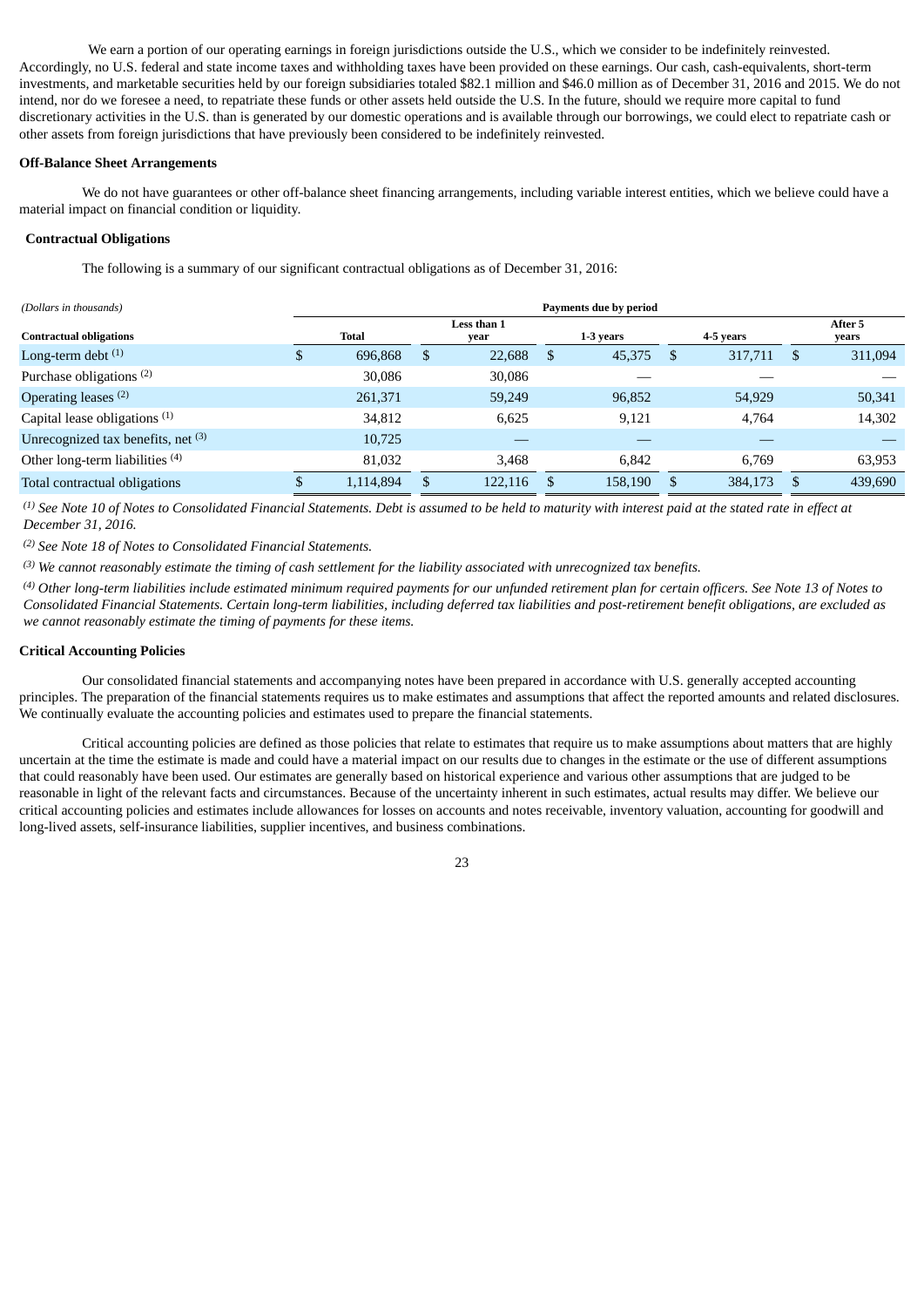*Allowances for losses on accounts and notes receivable.* We maintain valuation allowances based upon the expected collectability of accounts and notes receivable. The allowances include specific amounts for accounts that are likely to be uncollectible, such as customer bankruptcies and disputed amounts, and general allowances for accounts that may become uncollectible. These allowances are estimated based on a number of factors, including industry trends, current economic conditions, creditworthiness of customers, age of the receivables, changes in customer payment patterns, and historical experience. At December 31, 2016, accounts and notes receivable were \$606.1 million, net of allowances of \$13.5 million. An unexpected bankruptcy or other adverse change in the financial condition of a customer could result in increases in these allowances, which could have a material effect on the results of operations.

*Inventory valuation.* Merchandise inventories are valued at the lower of cost or market, with cost determined using the last-in, first-out (LIFO) method for inventories in the U.S. and the first-in, first-out (FIFO) method for inventories outside of the U.S. An actual valuation of inventory under the LIFO method is made only at the end of the year based on the inventory levels and costs at that time. LIFO calculations are required for interim reporting purposes and are based on estimates of the expected mix of products in year-end inventory. In addition, inventory valuation includes estimates of allowances for obsolescence and variances between actual inventory on-hand and perpetual inventory records that can arise throughout the year. These estimates are based on factors such as the age of inventory and historical trends. At December 31, 2016, the carrying value of inventory was \$916.3 million, which is \$115.4 million lower than the value of inventory had it all been accounted for on a FIFO basis.

*Goodwill and long-lived assets.* Goodwill represents the excess of consideration paid over the fair value of identifiable net assets acquired. Longlived assets, which are a component of identifiable net assets, include intangible assets with finite useful lives, property and equipment, and computer software costs. Intangible assets with finite useful lives consist primarily of customer relationships and non-compete agreements acquired through business combinations. Certain assumptions and estimates are employed in determining the fair value of identifiable net assets acquired.

We evaluate goodwill for impairment annually and whenever events occur or changes in circumstance indicate that the carrying amount of goodwill may not be recoverable. In performing the impairment test, we perform qualitative assessments based on macroeconomic conditions, structural changes in the industry, estimated financial performance, and other relevant information. If necessary, we perform a quantitative analysis to estimate the fair value of the reporting unit using valuation techniques, including comparable multiples of the reporting unit's earnings before interest, taxes, depreciation and amortization (EBITDA) and discounted cash flows. The EBITDA multiples are based on an analysis of current enterprise valuations and recent acquisition prices of similar companies, if available. Goodwill totaled \$414.9 million at December 31, 2016.

Long-lived assets, which exclude goodwill, are evaluated for impairment whenever events or changes in circumstances indicate that the carrying amount of long-lived assets may not be recoverable. We assess long-lived assets for potential impairment by comparing the carrying value of an asset, or group of related assets, to its estimated undiscounted future cash flows. At December 31, 2016, long-lived assets included property and equipment of \$191.7 million, net of accumulated depreciation; intangible assets of \$82.5 million, net of accumulated amortization; and computer software costs of \$59.2 million, net of accumulated amortization.

We did not record any material impairment losses related to goodwill or long-lived assets in 2016. However, the impairment review of goodwill and long-lived assets requires the extensive use of accounting judgment, estimates and assumptions. The application of alternative assumptions could produce materially different results.

*Self-insurance liabilities.* We are self-insured for most employee healthcare, workers' compensation and automobile liability costs; however, we maintain insurance for individual losses exceeding certain limits. Liabilities are estimated for healthcare costs using current and historical claims data. Liabilities for workers' compensation and automobile liability claims are estimated using historical claims data and loss development factors. If the underlying facts and circumstances of existing claims change or historical trends are not indicative of future trends, then we may be required to record additional expense that could have a material effect on the results of operations. Self-insurance liabilities recorded in our consolidated balance sheets for employee healthcare, workers' compensation and automobile liability costs totaled \$14.2 million at December 31, 2016 and \$14.5 million at December 31, 2015.

*Supplier incentives.* We have contractual arrangements with certain suppliers that provide incentives, including operational efficiency and performance-based incentives, on a monthly, quarterly or annual basis. These incentives are recognized as a reduction in cost of goods sold as targets become probable of achievement. Supplier incentives receivable are recorded for interim and annual reporting purposes and are based on our estimate of the amounts which are expected to be realized. If we do not achieve required targets under certain programs as estimated, it could have a material adverse effect on our results of operations.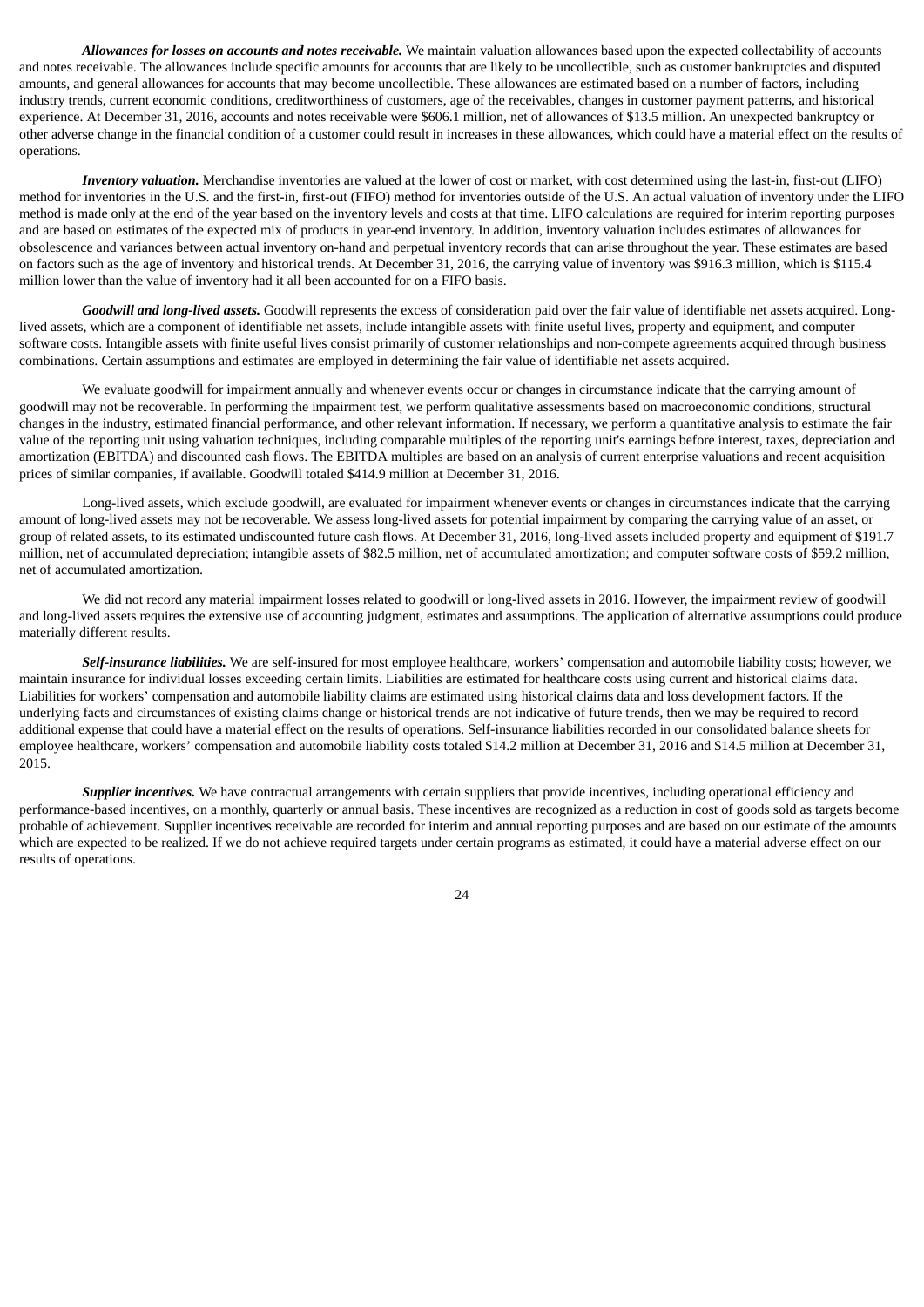*Business Combinations.* We allocate the fair value of purchase consideration to the tangible assets acquired, liabilities assumed and intangible assets acquired based on their estimated fair values. The excess of the fair value of purchase consideration over the fair values of these identifiable assets and liabilities is recorded as goodwill. When determining the fair values of assets acquired and liabilities assumed, management makes significant estimates and assumptions, especially with respect to intangible assets.

Critical estimates in valuing certain intangible assets include but are not limited to future expected cash flows from customer relationships and discount rates. Our estimates of fair value are based upon assumptions believed to be reasonable, but which are inherently uncertain and unpredictable and, as a result, actual results may differ from estimates.

#### **Recent Accounting Pronouncements**

For a discussion of recent accounting pronouncements, see Note 1 of Notes to the Consolidated Financial Statements.

#### <span id="page-24-0"></span>*Item 7A. Quantitative and Qualitative Disclosures About Market Risk*

We are exposed to market risk from changes in interest rates related to our revolving credit facility. We had no outstanding borrowings and \$4.9 million in letters of credit under the facility at December 31, 2016. A hypothetical increase in interest rates of 100 basis points would result in a potential reduction in future pre-tax earnings of approximately \$0.1 million per year for every \$10 million of outstanding borrowings under the revolving credit facility.

Due to the nature and pricing of our Domestic segment distribution services, we are exposed to potential volatility in fuel prices. Our strategies for helping to mitigate our exposure to changing domestic fuel prices have included entering into leases for trucks with improved fuel efficiency. We benchmark our domestic diesel fuel purchase prices against the U.S. Weekly Retail On-Highway Diesel Prices (benchmark) as quoted by the U.S. Energy Information Administration. The benchmark averaged \$2.31 per gallon in 2016, decreased 15% from \$2.71 per gallon in 2015. Based on our fuel consumption in 2016, we estimate that every 10 cents per gallon increase in the benchmark would reduce our Domestic segment operating earnings by approximately \$0.3 million.

In the normal course of business, we are exposed to foreign currency translation and transaction risks. Our business transactions outside of the United States are primarily denominated in the Euro and British Pound. We may use foreign currency forwards, swaps and options, where possible, to manage our risk related to certain foreign currency fluctuations. However, we believe that our foreign currency transaction risks are low since our revenues and expenses are typically denominated in the same currency.

#### <span id="page-24-1"></span>*Item 8. Financial Statements and Supplementary Data*

See Item 15. Exhibits and Financial Statement Schedules.

#### <span id="page-24-2"></span>*Item 9. Changes in and Disagreements with Accountants on Accounting and Financial Disclosure*

None.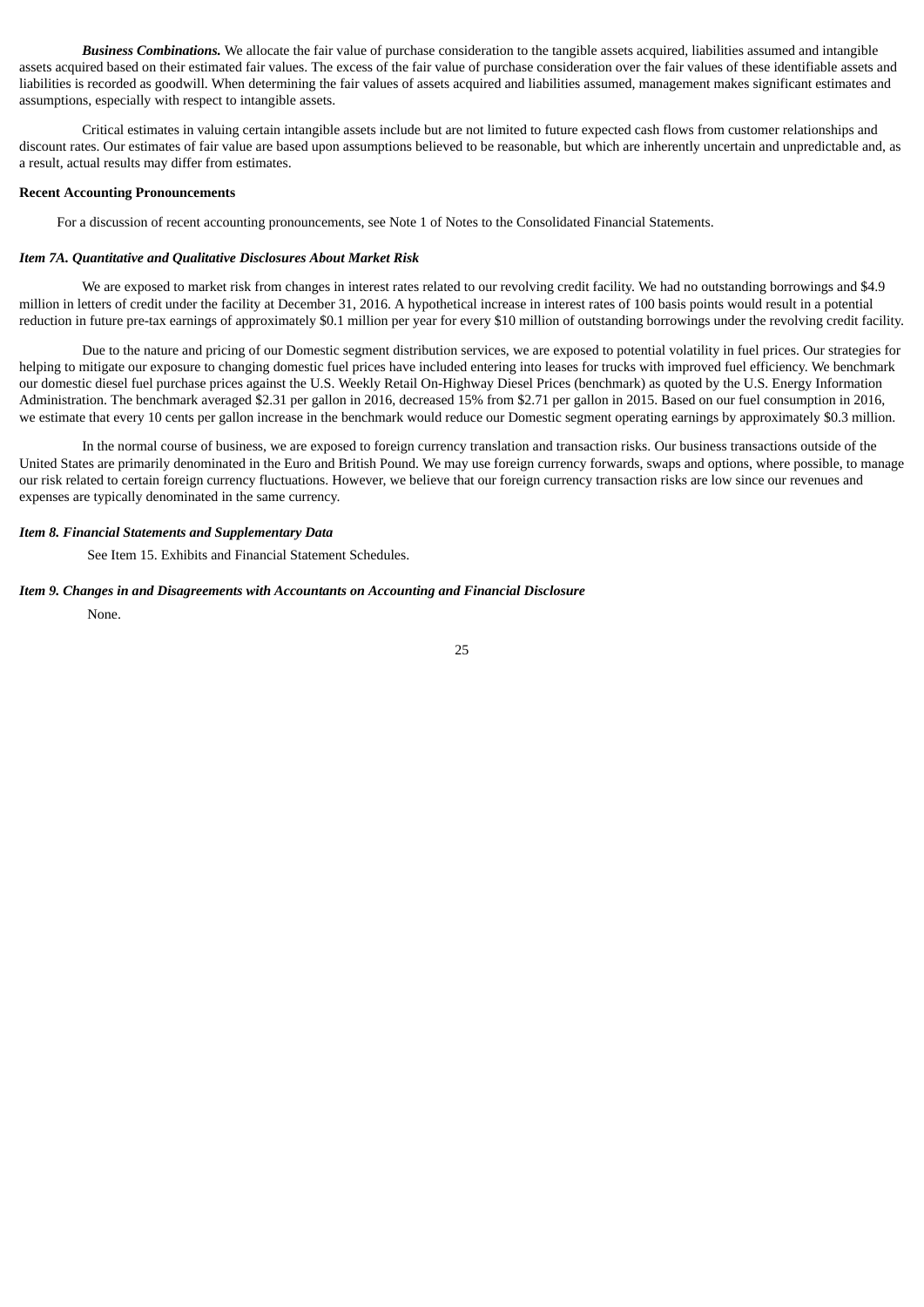#### <span id="page-25-0"></span>*Item 9A. Controls and Procedures*

We carried out an evaluation, with the participation of management, including our principal executive officer and principal financial officer, of the effectiveness of our disclosure controls and procedures (pursuant to Rule 13a-15(e) under the Securities Exchange Act of 1934, as amended) as of the end of the period covered by this report. Based upon that evaluation, the principal executive officer and principal financial officer concluded that our disclosure controls and procedures were effective as of December 31, 2016.

There has been no change in our internal control over financial reporting during our last fiscal quarter (our fourth quarter in the case of an annual report) ended December 31, 2016, that has materially affected, or is reasonably likely to materially affect, our internal control over financial reporting.

### <span id="page-25-1"></span>*Item 9B. Other Information*

None.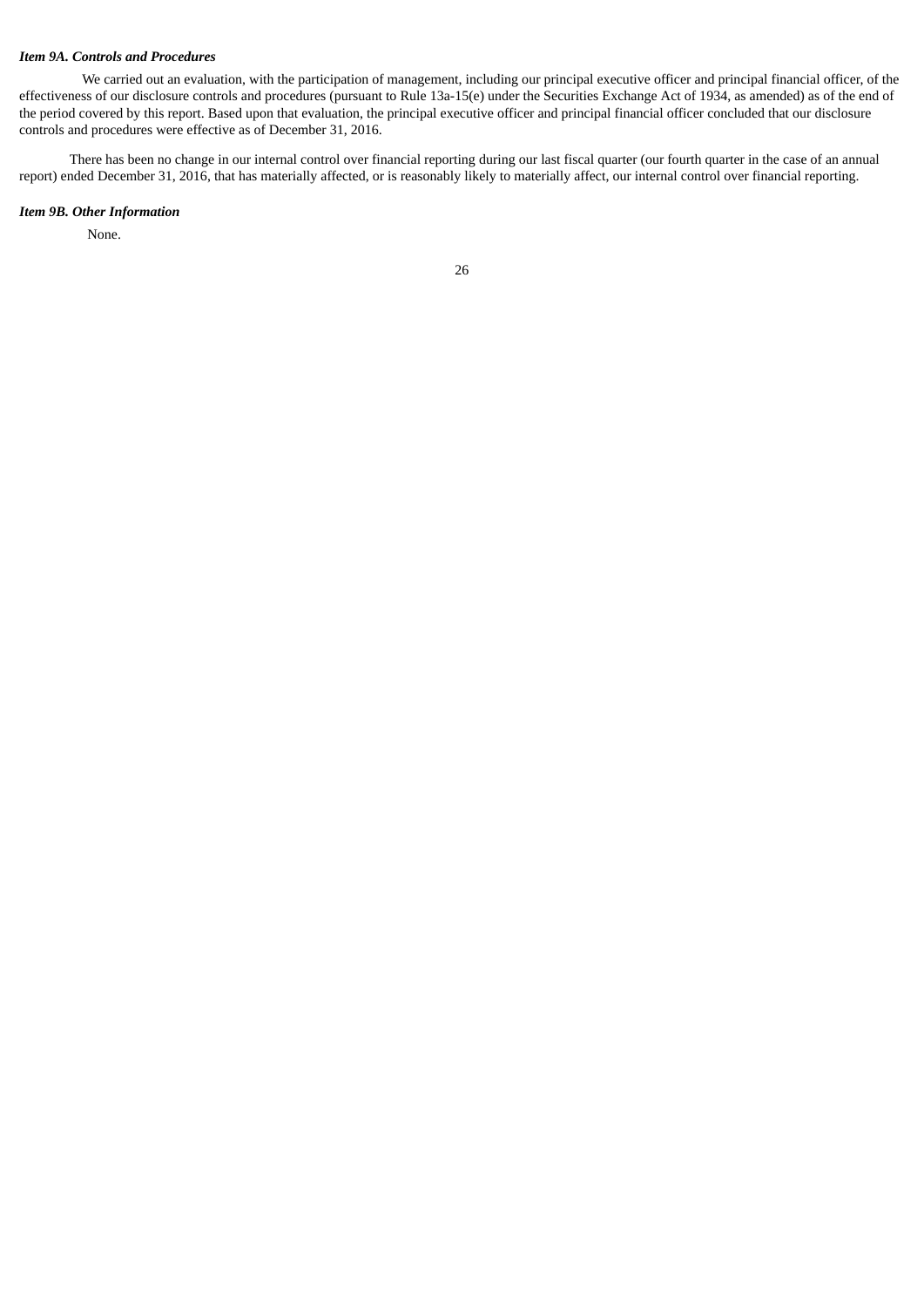#### **Management's Report on Internal Control over Financial Reporting**

<span id="page-26-0"></span>Management is responsible for establishing and maintaining adequate internal control over financial reporting, as such term is defined in Exchange Act Rules 13a-15(f), for Owens & Minor, Inc. (the company). Under the supervision and with the participation of management, including the company's principal executive officer and principal financial officer, we conducted an evaluation of the effectiveness of our internal control over financial reporting as of December 31, 2016, based on the framework in *Internal Control—Integrated Framework (2013)* issued by the Committee of Sponsoring Organizations of the Treadway Commission (COSO).

Based on our evaluation under the COSO framework, management concluded that the company's internal control over financial reporting was effective as of December 31, 2016.

The effectiveness of the company's internal control over financial reporting as of December 31, 2016, has been audited by KPMG LLP, an independent registered public accounting firm, as stated in their report which is included in this annual report.

/s/ Paul C. Phipps **Paul C. Phipps President & Chief Executive Officer**

/s/ Richard A. Meier

**Richard A. Meier Executive Vice President, Chief Financial Officer & President, International**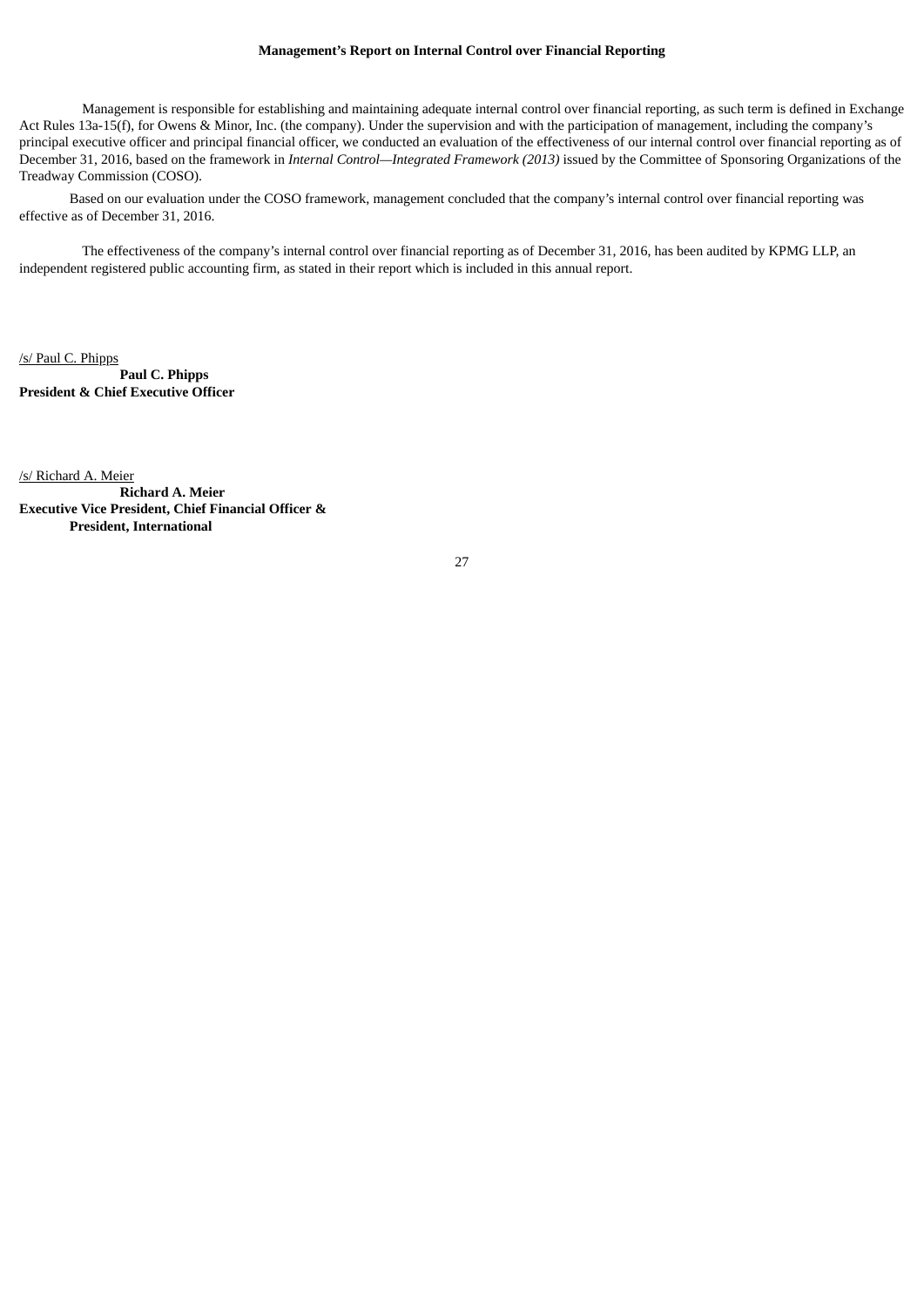<span id="page-27-0"></span>The Board of Directors and Shareholders Owens & Minor, Inc.:

We have audited Owens & Minor, Inc.'s (the Company) internal control over financial reporting as of December 31, 2016, based on criteria established in *Internal Control - Integrated Framework (2013)* issued by the Committee of Sponsoring Organizations of the Treadway Commission (COSO). Owens & Minor, Inc.'s management is responsible for maintaining effective internal control over financial reporting and for its assessment of the effectiveness of internal control over financial reporting, included in the accompanying *Management's Report on Internal Control over Financial Reporting* appearing in Part II of the Company's December 31, 2016 annual report on Form 10-K. Our responsibility is to express an opinion on the Company's internal control over financial reporting based on our audit.

We conducted our audit in accordance with the standards of the Public Company Accounting Oversight Board (United States). Those standards require that we plan and perform the audit to obtain reasonable assurance about whether effective internal control over financial reporting was maintained in all material respects. Our audit included obtaining an understanding of internal control over financial reporting, assessing the risk that a material weakness exists, and testing and evaluating the design and operating effectiveness of internal control based on the assessed risk. Our audit also included performing such other procedures as we considered necessary in the circumstances. We believe that our audit provides a reasonable basis for our opinion.

A company's internal control over financial reporting is a process designed to provide reasonable assurance regarding the reliability of financial reporting and the preparation of financial statements for external purposes in accordance with generally accepted accounting principles. A company's internal control over financial reporting includes those policies and procedures that (1) pertain to the maintenance of records that, in reasonable detail, accurately and fairly reflect the transactions and dispositions of the assets of the company; (2) provide reasonable assurance that transactions are recorded as necessary to permit preparation of financial statements in accordance with generally accepted accounting principles, and that receipts and expenditures of the company are being made only in accordance with authorizations of management and directors of the company; and (3) provide reasonable assurance regarding prevention or timely detection of unauthorized acquisition, use, or disposition of the company's assets that could have a material effect on the financial statements.

Because of its inherent limitations, internal control over financial reporting may not prevent or detect misstatements. Also, projections of any evaluation of effectiveness to future periods are subject to the risk that controls may become inadequate because of changes in conditions, or that the degree of compliance with the policies or procedures may deteriorate.

In our opinion, Owens & Minor, Inc. maintained, in all material respects, effective internal control over financial reporting as of December 31, 2016, based on criteria established in *Internal Control - Integrated Framework (2013)* issued by the Committee of Sponsoring Organizations of the Treadway Commission (COSO).

We also have audited, in accordance with the standards of the Public Company Accounting Oversight Board (United States), the consolidated balance sheets of Owens & Minor, Inc. and subsidiaries as of December 31, 2016 and 2015, and the related consolidated statements of income, comprehensive income, changes in shareholders' equity, and cash flows for each of the years in the three-year period ended December 31, 2016, and our report dated February 17, 2017, expressed an unqualified opinion on those consolidated financial statements.

/s/ KPMG LLP

Richmond, Virginia February 17, 2017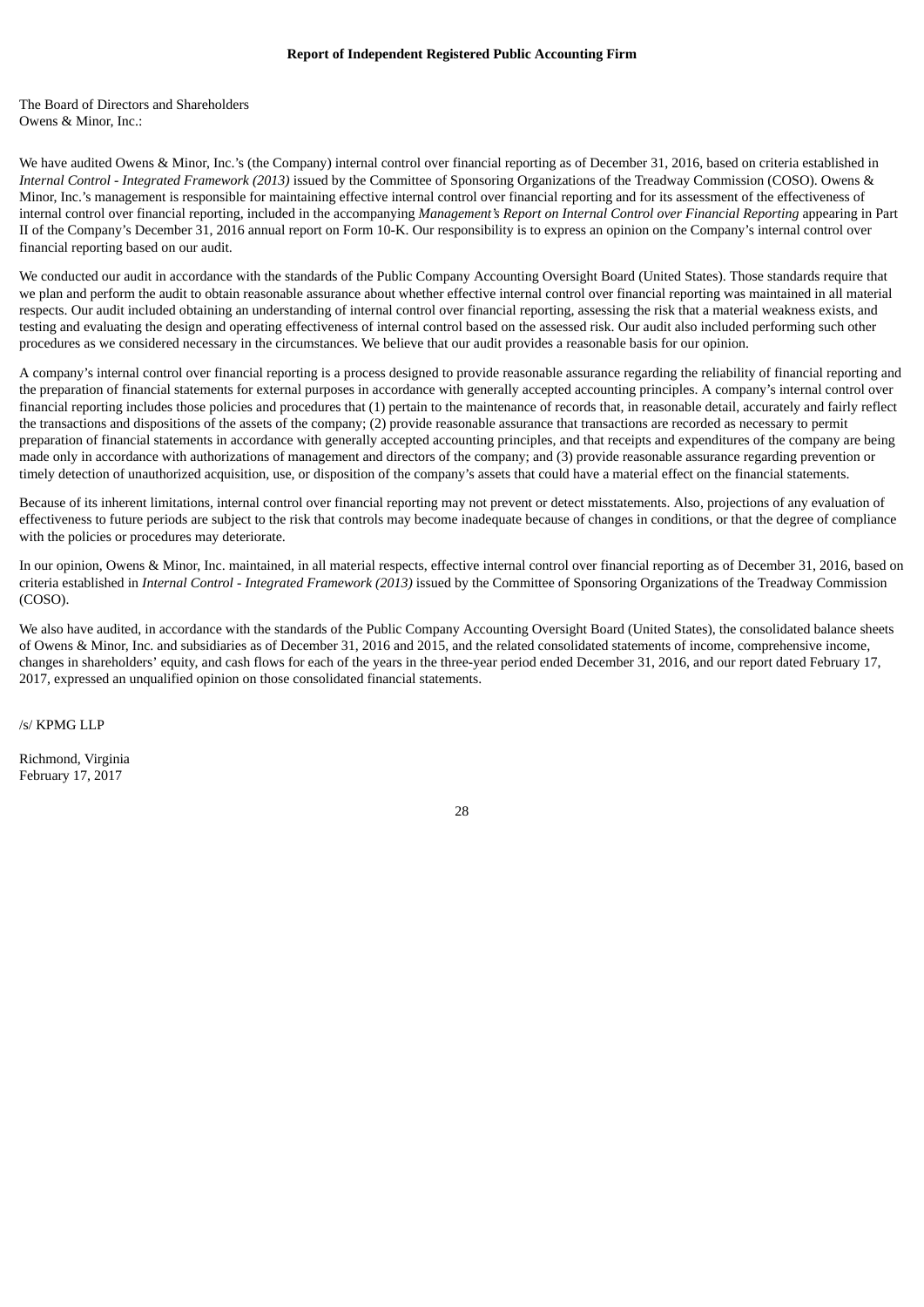#### <span id="page-28-1"></span><span id="page-28-0"></span>*Items 10-14.*

Information required by Items 10-14 can be found under Corporate Officers at the end of the electronic filing of this Form 10-K and the registrant's 2017 Proxy Statement pursuant to instructions (1) and G(3) of the General Instructions to Form 10-K.

<span id="page-28-6"></span><span id="page-28-5"></span><span id="page-28-4"></span><span id="page-28-3"></span><span id="page-28-2"></span>Because our common stock is listed on the New York Stock Exchange (NYSE), our Chief Executive Officer is required to make, and he has made, an annual certification to the NYSE stating that he was not aware of any violation by of the corporate governance listing standards of the NYSE. Our Chief Executive Officer made his annual certification to that effect to the NYSE as of May 25, 2016. In addition, we have filed, as exhibits to this Annual Report on Form 10-K, the certifications of our principal executive officer and principal financial officer required under Sections 906 and 302 of the Sarbanes-Oxley Act of 2002 to be filed with the Securities and Exchange Commission regarding the quality of our public disclosure.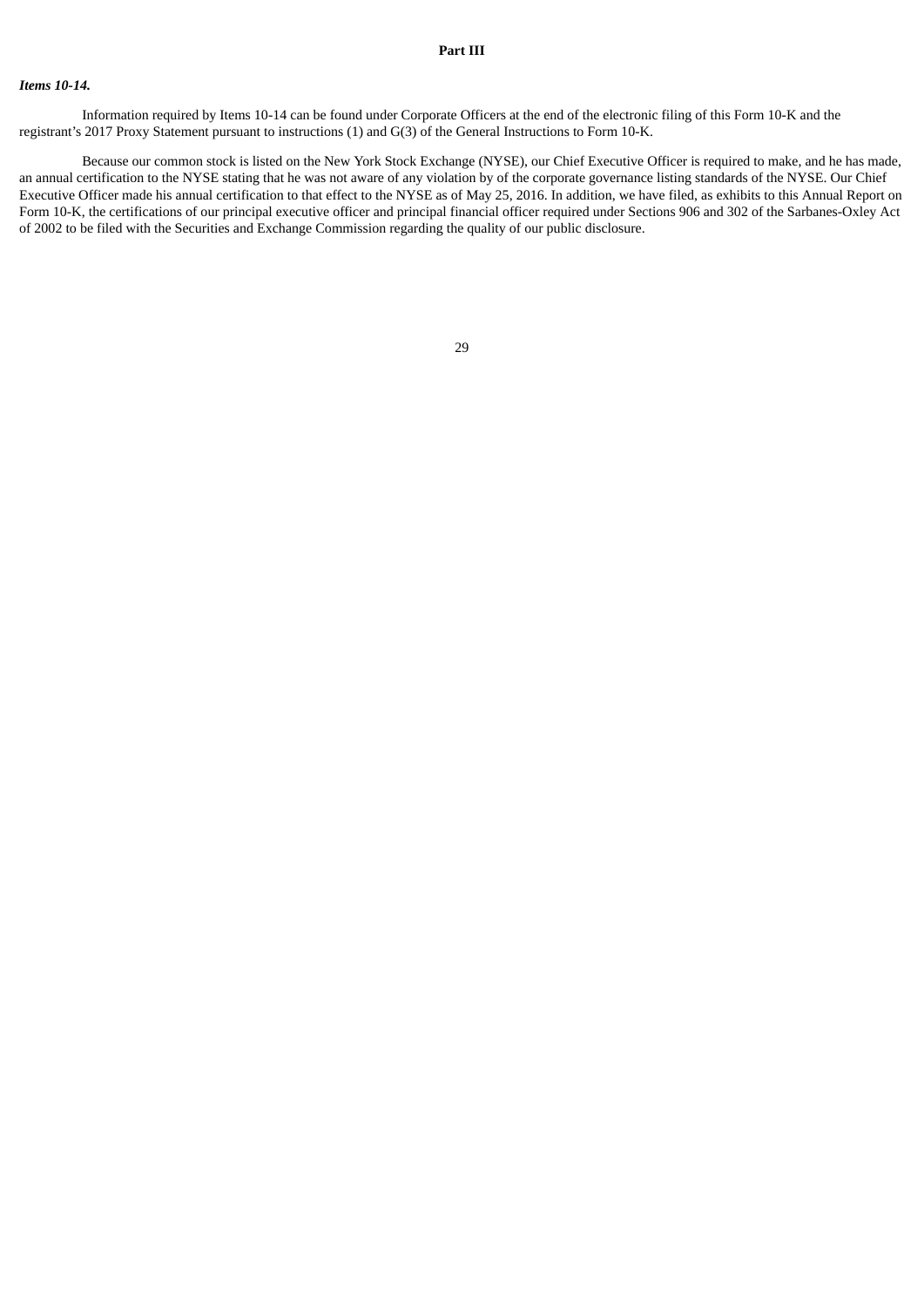### **Part IV**

# <span id="page-29-1"></span><span id="page-29-0"></span>*Item 15. Exhibits and Financial Statement Schedules*

a) The following documents are filed as part of this report:

|                                                                                                                 | Page |
|-----------------------------------------------------------------------------------------------------------------|------|
| Consolidated Statements of Income for the Years Ended December 31, 2016, 2015 and 2014                          | 31   |
| Consolidated Statements of Comprehensive Income for the Years Ended December 31, 2016, 2015, and 2014           | 32   |
| Consolidated Balance Sheets as of December 31, 2016 and 2015                                                    | 33   |
| Consolidated Statements of Cash Flows for the Years Ended December 31, 2016, 2015 and 2014                      | 34   |
| Consolidated Statements of Changes in Shareholders' Equity for the Years Ended December 31, 2016, 2015 and 2014 | 35   |
| Notes to Consolidated Financial Statements                                                                      | 36   |
| Report of Independent Registered Public Accounting Firm                                                         | 64   |
| Selected Quarterly Financial Information (unaudited)                                                            | 65   |
|                                                                                                                 |      |

b) Exhibits:

See Index to Exhibits on page 66.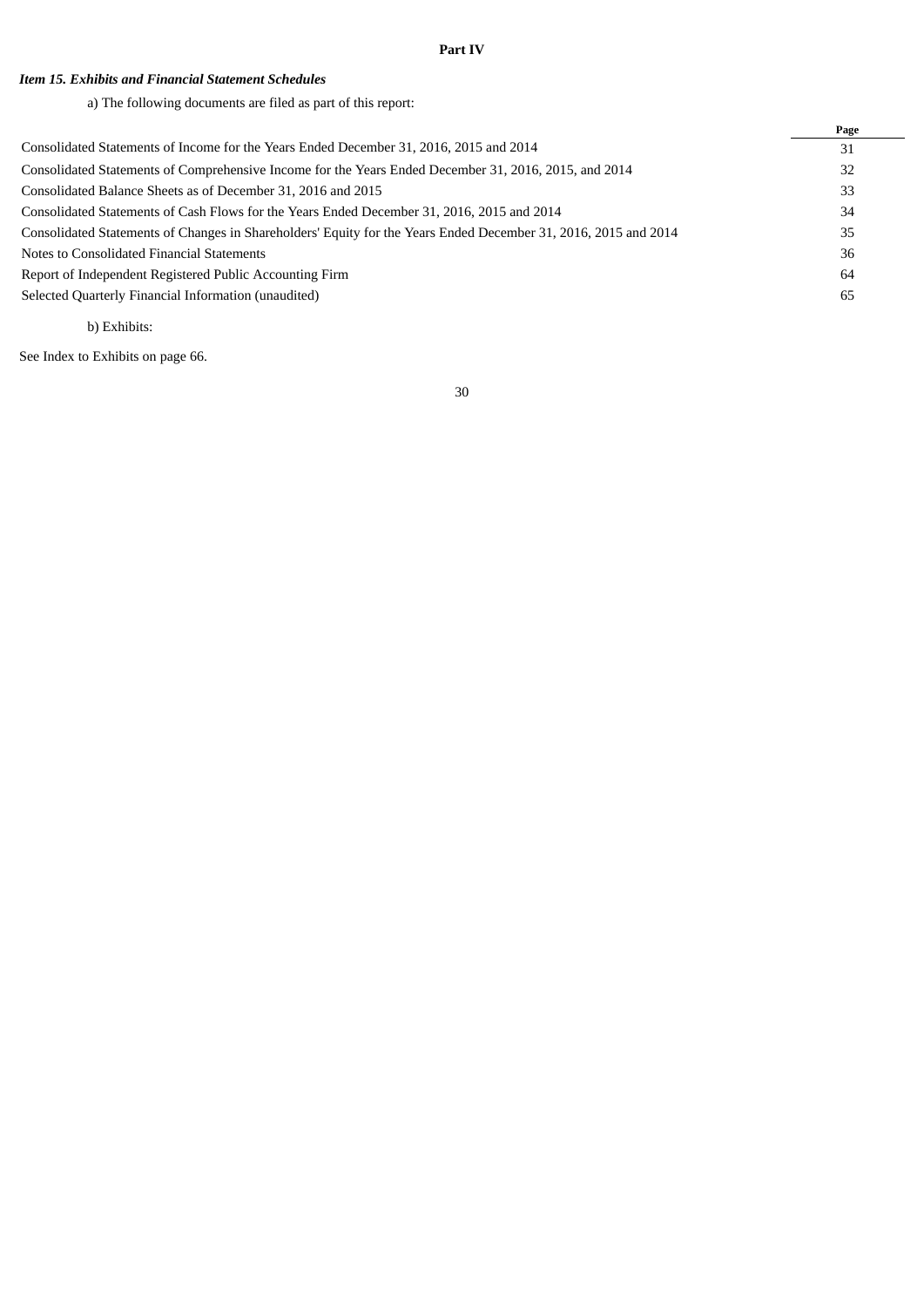# **CONSOLIDATED STATEMENTS OF INCOME**

# <span id="page-30-0"></span>*(in thousands, except per share data)*

| $\mathbf{s}$<br>$\mathfrak{S}$<br>$\mathbb{S}$<br>Net revenue<br>9,723,431<br>9,772,946<br>Cost of goods sold<br>8,536,121<br>8,558,373<br>Gross margin<br>1,187,310<br>1,214,573<br>Distribution, selling and administrative expenses<br>970,424<br>993,783<br>Acquisition-related and exit and realignment charges<br>24,675<br>28,404<br>42,801<br>Other operating income, net<br>(7, 388)<br>(7, 973)<br>Operating earnings<br>199,599<br>200,359<br>Loss on early retirement of debt<br>27,057<br>27,149<br>Interest expense, net<br>Income before income taxes<br>172,542<br>173,210<br>63,755<br>69,801<br>Income tax provision<br>Net income<br>\$<br>\$<br>\$<br>108,787<br>103,409<br>66,503 | Year ended December 31, | 2016 | 2015 | 2014      |
|--------------------------------------------------------------------------------------------------------------------------------------------------------------------------------------------------------------------------------------------------------------------------------------------------------------------------------------------------------------------------------------------------------------------------------------------------------------------------------------------------------------------------------------------------------------------------------------------------------------------------------------------------------------------------------------------------------|-------------------------|------|------|-----------|
|                                                                                                                                                                                                                                                                                                                                                                                                                                                                                                                                                                                                                                                                                                        |                         |      |      | 9,440,182 |
|                                                                                                                                                                                                                                                                                                                                                                                                                                                                                                                                                                                                                                                                                                        |                         |      |      | 8,270,216 |
|                                                                                                                                                                                                                                                                                                                                                                                                                                                                                                                                                                                                                                                                                                        |                         |      |      | 1,169,966 |
|                                                                                                                                                                                                                                                                                                                                                                                                                                                                                                                                                                                                                                                                                                        |                         |      |      | 984,102   |
|                                                                                                                                                                                                                                                                                                                                                                                                                                                                                                                                                                                                                                                                                                        |                         |      |      |           |
|                                                                                                                                                                                                                                                                                                                                                                                                                                                                                                                                                                                                                                                                                                        |                         |      |      | (16, 473) |
|                                                                                                                                                                                                                                                                                                                                                                                                                                                                                                                                                                                                                                                                                                        |                         |      |      | 159,536   |
|                                                                                                                                                                                                                                                                                                                                                                                                                                                                                                                                                                                                                                                                                                        |                         |      |      | 14,890    |
|                                                                                                                                                                                                                                                                                                                                                                                                                                                                                                                                                                                                                                                                                                        |                         |      |      | 18,163    |
|                                                                                                                                                                                                                                                                                                                                                                                                                                                                                                                                                                                                                                                                                                        |                         |      |      | 126,483   |
|                                                                                                                                                                                                                                                                                                                                                                                                                                                                                                                                                                                                                                                                                                        |                         |      |      | 59,980    |
|                                                                                                                                                                                                                                                                                                                                                                                                                                                                                                                                                                                                                                                                                                        |                         |      |      |           |
|                                                                                                                                                                                                                                                                                                                                                                                                                                                                                                                                                                                                                                                                                                        |                         |      |      |           |
| Net income attributable to Owens & Minor, Inc. per common share:                                                                                                                                                                                                                                                                                                                                                                                                                                                                                                                                                                                                                                       |                         |      |      |           |
| \$<br>1.76<br>$\mathfrak{S}$<br>1.65<br>\$<br><b>Basic</b>                                                                                                                                                                                                                                                                                                                                                                                                                                                                                                                                                                                                                                             |                         |      |      | 1.06      |
| \$<br>Diluted<br>1.76<br>\$<br>1.65<br>\$                                                                                                                                                                                                                                                                                                                                                                                                                                                                                                                                                                                                                                                              |                         |      |      | 1.06      |
| \$<br>\$<br>\$<br>Cash dividends per common share<br>1.02<br>1.01                                                                                                                                                                                                                                                                                                                                                                                                                                                                                                                                                                                                                                      |                         |      |      | 1.00      |

See accompanying notes to consolidated financial statements.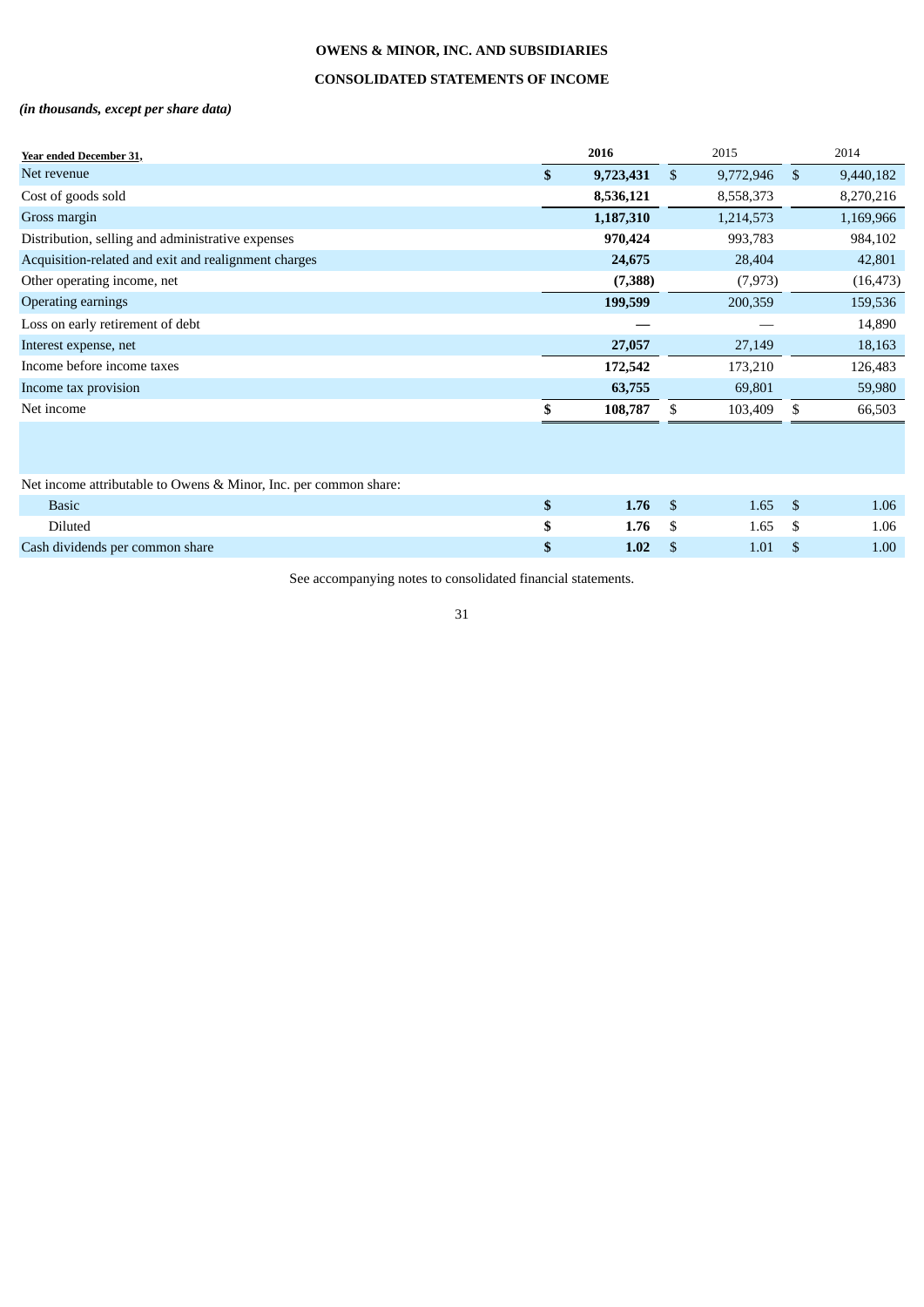# **CONSOLIDATED STATEMENTS OF COMPREHENSIVE INCOME**

# <span id="page-31-0"></span>*(in thousands)*

| Year ended December 31,                                                                                                      |   | 2016      | 2015 |           |  | 2014      |  |  |
|------------------------------------------------------------------------------------------------------------------------------|---|-----------|------|-----------|--|-----------|--|--|
| Net income                                                                                                                   | л | 108,787   |      | 103,409   |  | 66,503    |  |  |
| Other comprehensive income (loss), net of tax:                                                                               |   |           |      |           |  |           |  |  |
| Currency translation adjustments (net of income tax of \$0 in 2016, 2015 and 2014)                                           |   | (15, 017) |      | (27, 581) |  | (29, 539) |  |  |
| Change in unrecognized net periodic pension costs (net of income tax of \$343 in 2016,<br>\$90 in 2015, and \$2,361 in 2014) |   | (727)     |      | (159)     |  | (3,844)   |  |  |
| Other (net of income tax of \$0 in 2016 and 2015, \$72 in 2014)                                                              |   | 86        |      | (84)      |  | (186)     |  |  |
| Other comprehensive income (loss)                                                                                            |   | (15,658)  |      | (27, 824) |  | (33, 569) |  |  |
| Comprehensive income                                                                                                         |   | 93,129    |      | 75,585    |  | 32,934    |  |  |

See accompanying notes to consolidated financial statements.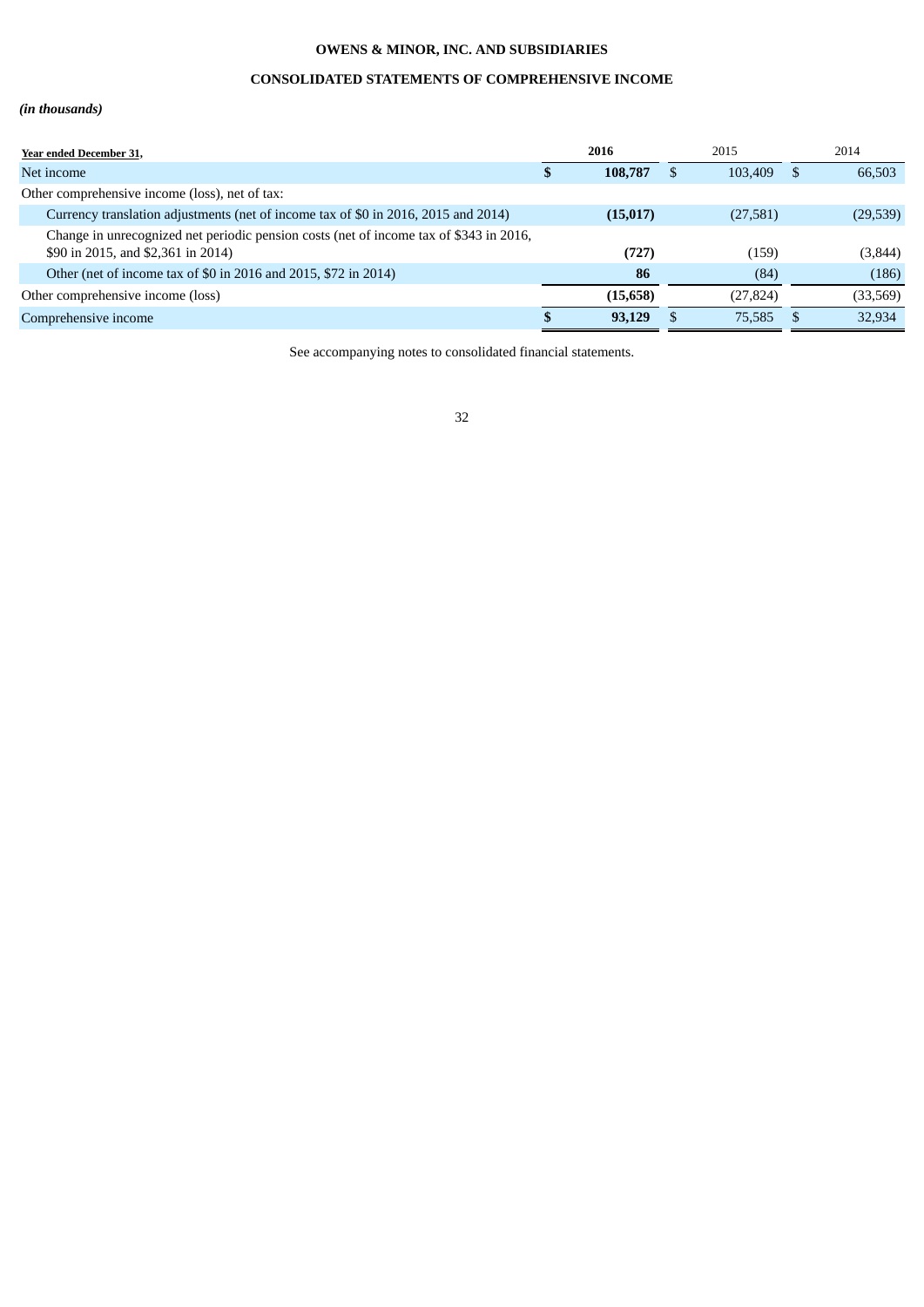# **CONSOLIDATED BALANCE SHEETS**

# <span id="page-32-0"></span>*(in thousands, except per share data)*

| December 31,                                                                                                                |              | 2016      |                           | 2015      |
|-----------------------------------------------------------------------------------------------------------------------------|--------------|-----------|---------------------------|-----------|
| <b>Assets</b>                                                                                                               |              |           |                           |           |
| <b>Current assets</b>                                                                                                       |              |           |                           |           |
| Cash and cash equivalents                                                                                                   | $\mathbf{s}$ | 185,488   | $\mathfrak{s}$            | 161,020   |
| Accounts and notes receivable, net                                                                                          |              | 606,084   |                           | 587,935   |
| Merchandise inventories                                                                                                     |              | 916,311   |                           | 940,775   |
| Other current assets                                                                                                        |              | 254,156   |                           | 284,970   |
| <b>Total current assets</b>                                                                                                 |              | 1,962,039 |                           | 1,974,700 |
| Property and equipment, net                                                                                                 |              | 191,718   |                           | 208,930   |
| Goodwill, net                                                                                                               |              | 414,936   |                           | 419,619   |
| Intangible assets, net                                                                                                      |              | 82,511    |                           | 95,250    |
| Other assets, net                                                                                                           |              | 66,548    |                           | 75,277    |
| <b>Total assets</b>                                                                                                         | \$           | 2,717,752 | \$                        | 2,773,776 |
| <b>Liabilities and equity</b>                                                                                               |              |           |                           |           |
| <b>Current liabilities</b>                                                                                                  |              |           |                           |           |
| Accounts payable                                                                                                            | $\$$         | 750,750   | $\boldsymbol{\mathsf{S}}$ | 710,609   |
| Accrued payroll and related liabilities                                                                                     |              | 45,051    |                           | 45,907    |
| Other current liabilities                                                                                                   |              | 238,837   |                           | 307,073   |
| <b>Total current liabilities</b>                                                                                            |              | 1,034,638 |                           | 1,063,589 |
| Long-term debt, excluding current portion                                                                                   |              | 564,583   |                           | 568,495   |
| Deferred income taxes                                                                                                       |              | 90,383    |                           | 86,326    |
| Other liabilities                                                                                                           |              | 68,110    |                           | 62,776    |
| <b>Total liabilities</b>                                                                                                    |              | 1,757,714 |                           | 1,781,186 |
| <b>Commitments and contingencies</b>                                                                                        |              |           |                           |           |
| <b>Equity</b>                                                                                                               |              |           |                           |           |
| Common stock, par value \$2 per share; authorized—200,000 shares; issued and outstanding—61,031 shares<br>and 62,803 shares |              | 122,062   |                           | 125,606   |
| Paid-in capital                                                                                                             |              | 219,955   |                           | 211,943   |
| Retained earnings                                                                                                           |              | 685,504   |                           | 706,866   |
| Accumulated other comprehensive income (loss)                                                                               |              | (67, 483) |                           | (51, 825) |
| <b>Total equity</b>                                                                                                         |              | 960,038   |                           | 992,590   |
| <b>Total liabilities and equity</b>                                                                                         | \$           | 2,717,752 | \$                        | 2,773,776 |

See accompanying notes to consolidated financial statements.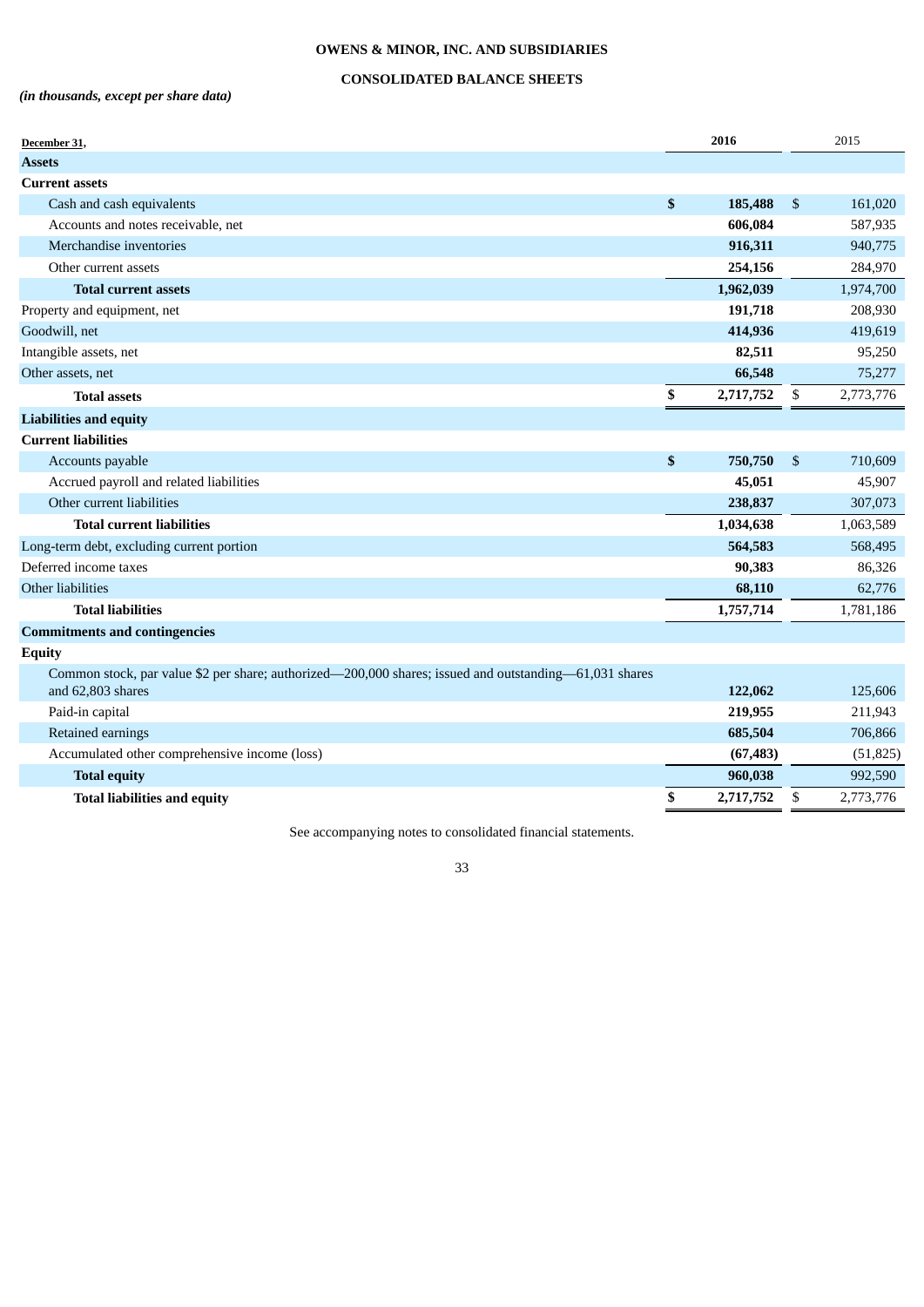# **CONSOLIDATED STATEMENTS OF CASH FLOWS**

# <span id="page-33-0"></span>*(in thousands)*

| <b>Year ended December 31,</b>                                                            |                    | 2016       |              | 2015       |              | 2014       |
|-------------------------------------------------------------------------------------------|--------------------|------------|--------------|------------|--------------|------------|
| <b>Operating activities:</b>                                                              |                    |            |              |            |              |            |
| Net income                                                                                | \$                 | 108,787    | \$           | 103,409    | \$           | 66,503     |
| Adjustments to reconcile net income to cash provided by (used for) operating activities : |                    |            |              |            |              |            |
| Depreciation and amortization                                                             |                    | 55,393     |              | 65,982     |              | 63,407     |
| Share-based compensation expense                                                          |                    | 12,042     |              | 11,306     |              | 8,207      |
| Deferred income tax expense (benefit)                                                     |                    | 4,218      |              | (6, 101)   |              | (3,385)    |
| Provision for losses on accounts and notes receivable                                     |                    | 377        |              | (24)       |              | 448        |
| Loss on early retirement of debt                                                          |                    |            |              |            |              | 14,890     |
| Changes in operating assets and liabilities:                                              |                    |            |              |            |              |            |
| Accounts and notes receivable                                                             |                    | (25, 244)  |              | 18,333     |              | (17, 803)  |
| Merchandise inventories                                                                   |                    | 22,589     |              | (69, 727)  |              | (57, 329)  |
| Accounts payable                                                                          |                    | 43,430     |              | 114,011    |              | (52, 148)  |
| Net change in other assets and liabilities                                                |                    | (37, 559)  |              | 30,177     |              | (25, 828)  |
| Other, net                                                                                |                    | 2,901      |              | 2,231      |              | (723)      |
| Cash provided by (used for) operating activities                                          |                    | 186,934    |              | 269,597    |              | (3,761)    |
| <b>Investing activities:</b>                                                              |                    |            |              |            |              |            |
| Acquisitions, net of cash acquired                                                        |                    |            |              |            |              | (248, 536) |
| Additions to computer software and intangible assets                                      |                    | (9, 819)   |              | (16,085)   |              | (22, 384)  |
| Additions to property and equipment                                                       |                    | (20, 302)  |              | (20, 531)  |              | (48, 424)  |
| Proceeds from sale of property and equipment                                              |                    | 5,375      |              | 143        |              | 156        |
| Proceeds from investment sale                                                             |                    |            |              |            |              | 1,937      |
| <b>Cash used for investing activities</b>                                                 |                    | (24, 746)  |              | (36, 473)  |              | (317,251)  |
| <b>Financing activities:</b>                                                              |                    |            |              |            |              |            |
| Proceeds from issuance of debt                                                            |                    |            |              |            |              | 547,693    |
| Proceeds from (repayment of) revolving credit facility                                    |                    |            |              | (33,700)   |              | 33,700     |
| Repayment of debt                                                                         |                    |            |              |            |              | (217, 352) |
| Cash dividends paid                                                                       |                    | (63, 382)  |              | (63, 651)  |              | (63, 104)  |
| Repurchases of common stock                                                               |                    | (71, 028)  |              | (20,000)   |              | (9, 934)   |
| Financing costs paid                                                                      |                    |            |              |            |              | (5, 391)   |
| Proceeds from exercise of stock options                                                   |                    |            |              |            |              | 1,180      |
| Excess tax benefits related to share-based compensation                                   |                    | 761        |              | 646        |              | 582        |
| Purchase of noncontrolling interest                                                       |                    |            |              |            |              | (1,500)    |
| Other, net                                                                                |                    | (8, 294)   |              | (7,528)    |              | (7, 314)   |
| Cash (used for) provided by financing activities                                          |                    | (141, 943) |              | (124, 233) |              | 278,560    |
| Effect of exchange rate changes on cash and cash equivalents                              |                    | 4,223      |              | (4, 643)   |              | (2,681)    |
| Net increase (decrease) in cash and cash equivalents                                      |                    | 24,468     |              | 104,248    |              | (45, 133)  |
| Cash and cash equivalents at beginning of year                                            |                    | 161,020    |              | 56,772     |              | 101,905    |
| Cash and cash equivalents at end of year                                                  | $\pmb{\mathbb{S}}$ | 185,488    | $\mathbb{S}$ | 161,020    | $\mathbb{S}$ | 56,772     |

See accompanying notes to consolidated financial statements.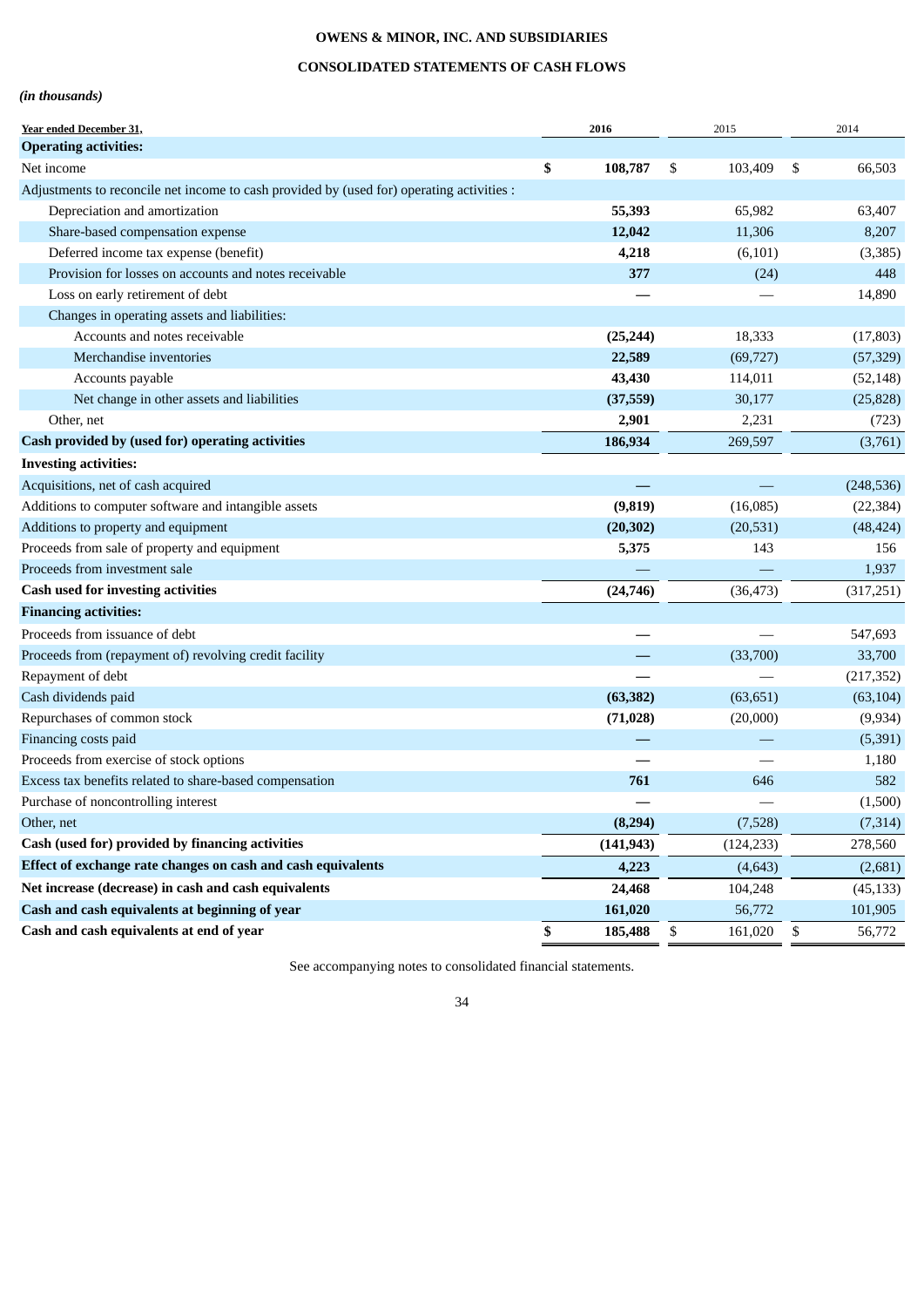# **CONSOLIDATED STATEMENTS OF CHANGES IN SHAREHOLDERS' EQUITY**

<span id="page-34-0"></span>*(in thousands, except per share data)*

|                                                          |                                     |                                        | Owens & Minor, Inc. Shareholders' Equity |                                    |                                                               |                                   |                     |
|----------------------------------------------------------|-------------------------------------|----------------------------------------|------------------------------------------|------------------------------------|---------------------------------------------------------------|-----------------------------------|---------------------|
|                                                          | <b>Common Shares</b><br>Outstanding | <b>Common Stock</b><br>(\$2 par value) | Paid-In<br>Capital                       | <b>Retained</b><br><b>Earnings</b> | Accumulated<br>Other<br>Comprehensive<br><b>Income (Loss)</b> | Noncontrolling<br><b>Interest</b> | <b>Total Equity</b> |
| Balance, December 31, 2013                               | 63,096                              | \$<br>126,193                          | \$<br>196,605                            | \$<br>691,547                      | \$<br>9,568                                                   | \$<br>1,130                       | \$<br>1,025,043     |
| Net income                                               |                                     |                                        |                                          | 66,503                             |                                                               |                                   | 66,503              |
| Other comprehensive income                               |                                     |                                        |                                          |                                    | (33, 569)                                                     |                                   | (33,569)            |
| Dividends declared (\$1.00 per share)                    |                                     |                                        |                                          | (62, 934)                          |                                                               |                                   | (62, 934)           |
| Shares repurchased and retired                           | (291)                               | (583)                                  |                                          | (9,351)                            |                                                               |                                   | (9,934)             |
| Share-based compensation expense,<br>exercises and other | 265                                 | 530                                    | 7,024                                    |                                    |                                                               |                                   | 7,554               |
| Purchase of noncontrolling interest                      |                                     |                                        | (695)                                    |                                    |                                                               | (1,130)                           | (1,825)             |
| Balance, December 31, 2014                               | 63,070                              | 126,140                                | 202,934                                  | 685,765                            | (24,001)                                                      |                                   | 990,838             |
| Net income                                               |                                     |                                        |                                          | 103,409                            |                                                               |                                   | 103,409             |
| Other comprehensive loss                                 |                                     |                                        |                                          |                                    | (27, 824)                                                     |                                   | (27, 824)           |
| Dividends declared (\$1.01 per share)                    |                                     |                                        |                                          | (63, 483)                          |                                                               |                                   | (63, 483)           |
| Shares repurchased and retired                           | (587)                               | (1, 175)                               |                                          | (18, 825)                          |                                                               |                                   | (20,000)            |
| Share-based compensation expense,<br>exercises and other | 320                                 | 641                                    | 9,009                                    |                                    |                                                               |                                   | 9,650               |
| Balance, December 31, 2015                               | 62,803                              | 125,606                                | 211,943                                  | 706.866                            | (51, 825)                                                     |                                   | 992,590             |
| Net income                                               |                                     |                                        |                                          | 108,787                            |                                                               |                                   | 108,787             |
| Other comprehensive loss                                 |                                     |                                        |                                          |                                    | (15,658)                                                      |                                   | (15,658)            |
| Dividends declared (\$1.02 per share)                    |                                     |                                        |                                          | (63,212)                           |                                                               |                                   | (63,212)            |
| Shares repurchased and retired                           | (2,045)                             | (4,091)                                |                                          | (66, 937)                          |                                                               |                                   | (71,028)            |
| Share-based compensation expense,<br>exercises and other | 273                                 | 547                                    | 8,012                                    |                                    |                                                               |                                   | 8,559               |
| Balance, December 31, 2016                               | 61,031                              | \$<br>122,062                          | \$<br>219,955                            | \$<br>685,504                      | \$<br>(67, 483)                                               | \$                                | 960,038             |

See accompanying notes to consolidated financial statements.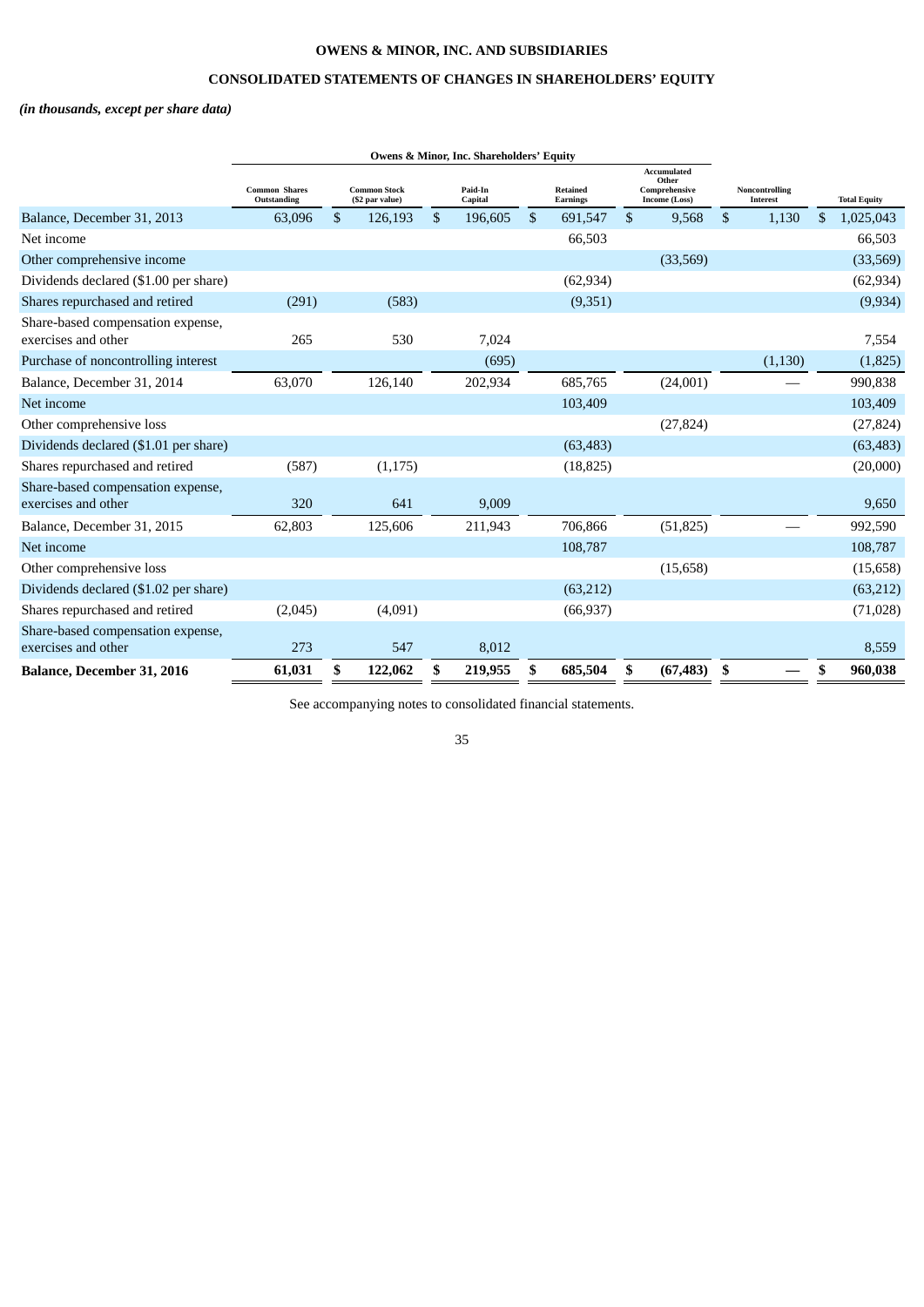#### **Notes to Consolidated Financial Statements**

*(in thousands, except per share data, unless otherwise indicated)*

#### <span id="page-35-0"></span>**Note 1—Summary of Significant Accounting Policies**

Owens & Minor, Inc. and subsidiaries (we, us or our), is a Fortune 500 company headquartered in Richmond, Virginia. We are a leading global healthcare services company that connects the world of medical products to the point of care by providing vital supply chain assistance to the providers of healthcare services and the manufacturers of healthcare products, supplies, and devices in the United States and Europe. We serve our customers with a service portfolio that covers procurement, inventory management, delivery and sourcing for the healthcare market. With fully developed networks in the United States and Europe, we are equipped to serve a customer base ranging from hospitals, integrated healthcare systems, group purchasing organizations, and the U.S. federal government, to manufacturers of life-science and medical devices and supplies, including pharmaceuticals in Europe.

In 2016, we have made certain changes to the leadership team, organizational structure, budgeting and financial reporting processes which drive changes to segment reporting. These changes align our operations into three distinct business units: Domestic, International and Clinical & Procedural Solutions (CPS). Domestic is our U.S. distribution, logistics and value-added services business, while International is our European distribution, logistics and value-added services business. CPS provides product-related solutions, including surgical and procedural kitting and sourcing. Furthermore, the basis for segment reporting shifts from the geography of the end customer to the business unit selling the product or providing the service. This includes intercompany transactions as well. Beginning with the first quarter of 2016, we report our financial results using this three segment structure and have recast prior year segment results on the same basis.

*Basis of Presentation.* The consolidated financial statements include the accounts of Owens & Minor, Inc. and the subsidiaries it controls, in conformity with U.S generally accepted accounting principles (GAAP). All significant intercompany accounts and transactions have been eliminated.

*Reclassifications.* Certain prior year amounts have been reclassified to conform to current year presentation. Depreciation and amortization, previously reported as a separate financial statement line item in the consolidated statements of income is now included in distribution, selling and administrative expenses for all periods presented.

*Use of Estimates.* The preparation of the consolidated financial statements in conformity with GAAP requires us to make assumptions and estimates that affect reported amounts and related disclosures. Estimates are used for, but are not limited to, the allowances for losses on accounts and notes receivable, inventory valuation allowances, supplier incentives, depreciation and amortization, goodwill valuation, valuation of intangible assets and other long-lived assets, valuation of property held for sale, self-insurance liabilities, tax liabilities, defined benefit obligations, share-based compensation and other contingencies. Actual results may differ from these estimates.

*Cash and Cash Equivalents.* Cash and cash equivalents includes cash and marketable securities with an original maturity or maturity at acquisition of three months or less. Cash and cash equivalents are stated at cost. Nearly all of our cash and cash equivalents are held in cash depository accounts in major banks in the United States and Europe.

Book overdrafts represent the amount of outstanding checks issued in excess of related bank balances and are included in accounts payable in our consolidated balance sheets, as they are similar to trade payables and are not subject to finance charges or interest. Changes in book overdrafts are classified as operating activities in our consolidated statements of cash flows.

*Accounts and Notes Receivable, Net.* Accounts receivable from customers are recorded at the invoiced amount. We assess finance charges on overdue accounts receivable that are recognized as other operating income based on their estimated ultimate collectability. We have arrangements with certain customers under which they make deposits on account. Customer deposits in excess of outstanding receivable balances are classified as other current liabilities.

We maintain valuation allowances based upon the expected collectability of accounts and notes receivable. Our allowances include specific amounts for accounts that are likely to be uncollectible, such as customer bankruptcies and disputed amounts and general allowances for accounts that may become uncollectible. Allowances are estimated based on a number of factors, including industry trends, current economic conditions, creditworthiness of customers, age of the receivables, changes in customer payment patterns, and historical experience. Account balances are charged off against the allowance after all means of collection have been exhausted and the potential for recovery is considered remote.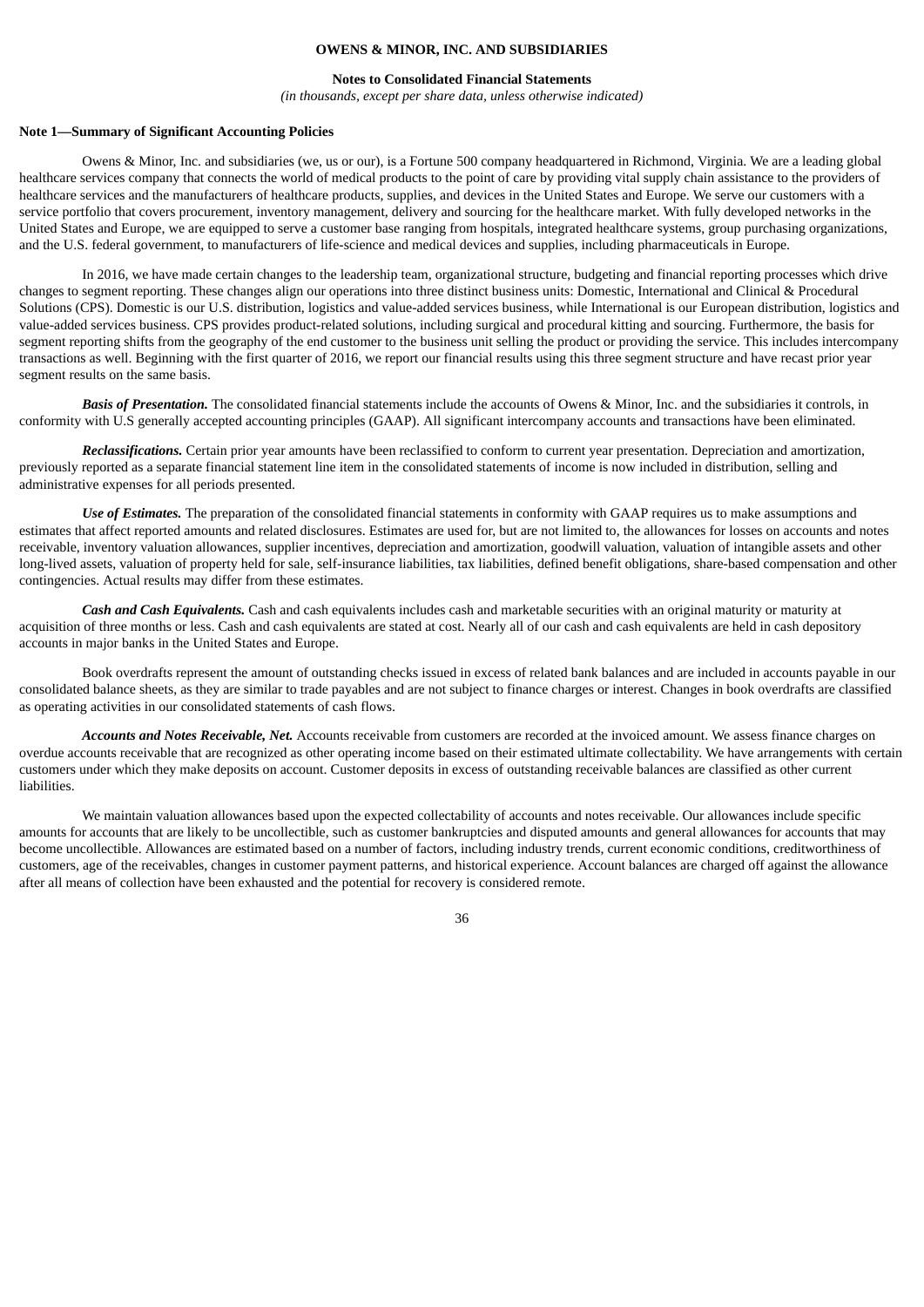*Financing Receivables and Payables.* We have an order-to-cash program in our International segment under which we invoice manufacturers' customers and remit collected amounts to the manufacturers. We retain credit risk for certain uncollected receivables under this program where contractually obligated. We continually monitor the expected collectability in this program and maintain valuation allowances when it is likely that an amount may be or may become uncollectible. Allowances are estimated based on a number of factors including creditworthiness of customers, age of the receivables and historical experience. We write off uncollected receivables under this program when collection is no longer being pursued. At December 31, 2016 and 2015, the allowance for uncollectible accounts as part of this program was \$0.1 million. Fees charged for this program are included in net revenue. Product pricing and related product risks are retained by the manufacturer. Balances receivable and related amounts payable under this program are classified in other current assets and other current liabilities in the consolidated balance sheets.

*Merchandise Inventories.* Merchandise inventories are valued at the lower of cost or market, with cost determined by the last-in, first-out (LIFO) method for inventories in the U.S. Cost of inventories outside the U.S. is determined using the first-in, first out (FIFO) method.

*Property and Equipment.* Property and equipment are stated at cost less accumulated depreciation or, if acquired under capital leases, at the lower of the present value of minimum lease payments or fair market value at the inception of the lease less accumulated amortization. Depreciation and amortization expense for financial reporting purposes is computed on a straight-line method over the estimated useful lives of the assets or, for capital leases and leasehold improvements, over the term of the lease, if shorter. During 2015 we changed the useful lives of certain warehouse assets from eight years to 15 to better align with our current business practices. The cost basis of these assets was \$12.9 million at December 31, 2015 and the change in useful lives reduced total depreciation expense by \$0.9 million for the year ended December 31, 2015. In general, the estimated useful lives for computing depreciation and amortization are four to 15 years for warehouse equipment, five to 40 years for buildings and building improvements, and three to eight years for computers, furniture and fixtures, and office and other equipment. Straight-line and accelerated methods of depreciation are used for income tax purposes. Normal maintenance and repairs are expensed as incurred, and renovations and betterments are capitalized.

*Leases.* We have entered into non-cancelable agreements to lease most of our office and warehouse facilities with remaining terms generally ranging from one to 30 years. We also lease most of our transportation and material handling equipment for terms generally ranging from three to ten years. Certain information technology assets embedded in an outsourcing agreement are accounted for as capital leases. Leases are classified as operating leases or capital leases at their inception. Rent expense for leases with rent holidays or pre-determined rent increases are recognized on a straight-line basis over the lease term. Incentives and allowances for leasehold improvements are deferred and recognized as a reduction of rent expense over the lease term.

*Goodwill.* We evaluate goodwill for impairment annually, as of October 1, and whenever events occur or changes in circumstance indicate that the carrying amount of goodwill may not be recoverable. In connection with our new three segment structure, goodwill has been reallocated based on the relative fair value of the underlying reporting units. We performed an interim impairment analysis in the first quarter of 2016 as a result of this change and noted no impairment. We review goodwill first by performing a qualitative assessment to determine if it is more likely than not that the fair value of a reporting unit exceeds its carrying value. If not, we then perform a quantitative assessment by first comparing the carrying amount to the fair value of the reporting unit. If the fair value of the reporting unit is determined to be less than its carrying value, a second step is performed to measure the goodwill impairment loss as the excess of the carrying value of the reporting unit's goodwill over the estimated fair value of its goodwill. We estimate the fair value of the reporting unit using valuation techniques which can include comparable multiples of the unit's earnings before interest, taxes, depreciation and amortization (EBITDA) and present value of expected cash flows. The EBITDA multiples are based on an analysis of current enterprise values and recent acquisition prices of similar companies, if available.

*Intangible Assets.* Intangible assets acquired through purchases or business combinations are stated at fair value at the acquisition date and net of accumulated amortization in the consolidated balance sheets. Intangible assets, consisting primarily of customer relationships, customer contracts, noncompetition agreements, trademarks, and tradenames are amortized over their estimated useful lives. In determining the useful life of an intangible asset, we consider our historical experience in renewing or extending similar arrangements. Customer relationships are generally amortized over 10 to 15 years and other intangible assets are amortized generally for periods between one and 15 years, based on their pattern of economic benefit or on a straight-line basis.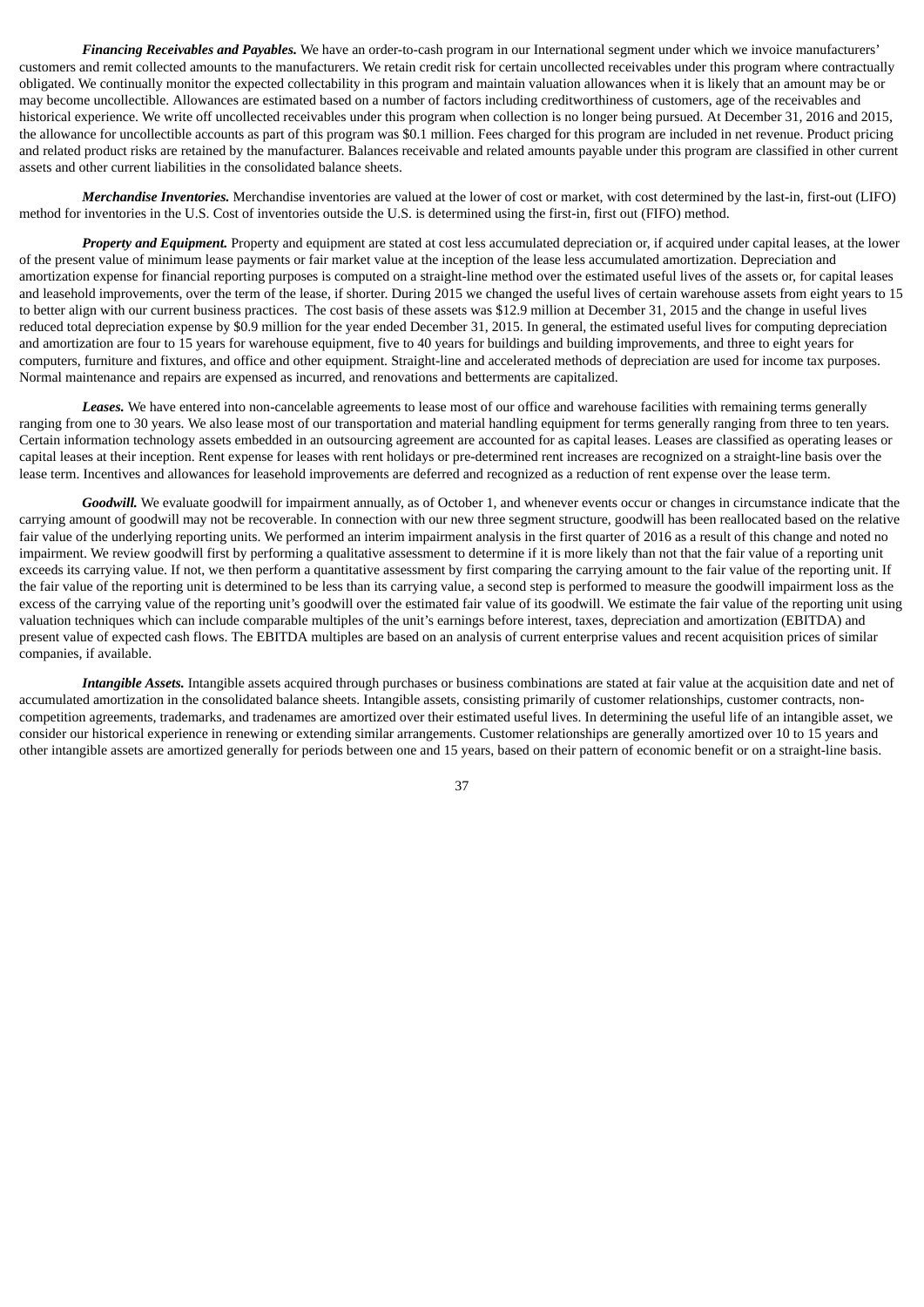*Computer Software.* We develop and purchase software for internal use. Software development costs incurred during the application development stage are capitalized. Once the software has been installed and tested, and is ready for use, additional costs incurred in connection with the software are expensed as incurred. Capitalized computer software costs are amortized over the estimated useful life of the software, usually between three and ten years. Capitalized computer software costs are included in other assets, net, in the consolidated balance sheets. Unamortized software at December 31, 2016 and 2015 was \$59.2 million and \$68.4 million. Depreciation and amortization expense includes \$12.9 million, \$15.4 million and \$16.4 million of software amortization for the years ended December 31, 2016, 2015 and 2014. Additional amortization of \$4.5 million in 2015 and \$6.0 million in 2014 related to the accelerated amortization of an information system which was replaced in the International segment is included in acquisition-related and exit and realignment charges in the consolidated statements of income.

*Long-Lived Assets.* Long-lived assets, which include property and equipment, finite-lived intangible assets, and unamortized software costs, are evaluated for impairment whenever events or changes in circumstances indicate that the carrying amount of long-lived assets may not be recoverable. We assess long-lived assets for potential impairment by comparing the carrying value of an asset, or group of related assets, to their estimated undiscounted future cash flows.

*Self-Insurance Liabilities.* We are self-insured for most employee healthcare, workers' compensation and automobile liability costs; however, we maintain insurance for individual losses exceeding certain limits. Liabilities are estimated for healthcare costs using current and historical claims data. Liabilities for workers' compensation and automobile liability claims are estimated using historical claims data and loss development factors. If the underlying facts and circumstances of existing claims change or historical trends are not indicative of future trends, then we may be required to record additional expense or reductions to expense. Self-insurance liabilities are included in other accrued liabilities on the consolidated balance sheets.

*Revenue Recognition.* Revenue is recognized when persuasive evidence of an arrangement exists, delivery has occurred or services have been rendered, the price or fee is fixed or determinable, and collectability is reasonably assured. Under most of our distribution contracts, we record revenue at the time shipment is completed as title passes to the customer when the product is received by the customer.

Revenue for activity-based fees and other services is recognized as work is performed and as amounts are earned. Depending on the specific contractual provisions and nature of the deliverable, revenue from services may be recognized on a straight-line basis over the term of the service, on a proportional performance model, based on level of effort, or when final deliverables have been provided. Additionally, we generate fees from arrangements that include performance targets related to cost-saving initiatives for customers that result from our supply-chain management services. Achievement against performance targets, measured in accordance with contractual terms, may result in additional fees paid to us or, if performance targets are not achieved, we may be obligated to refund or reduce a portion of our fees or to provide credits toward future purchases by the customer. For these arrangements, all contingent revenue is deferred and recognized as the performance target is achieved and the applicable contingency is released. When we determine that a loss is probable under a contract, the estimated loss is accrued.

We allocate revenue for arrangements with multiple deliverables meeting the criteria for a separate unit of accounting using the relative selling price method and recognize revenue for each deliverable in accordance with applicable revenue recognition criteria.

In most cases, we record revenue gross, as we are the primary obligor in our sales arrangements, bear the risk of general and physical inventory loss and carry all credit risk associated with sales. When we act as an agent in a sales arrangement and do not bear a significant portion of these risks, primarily for our third-party logistics business, we record revenue net of product cost. Sales taxes collected from customers and remitted to governmental authorities are excluded from revenues.

*Cost of Goods Sold.* Cost of goods sold includes the cost of the product (net of supplier incentives and cash discounts) and all costs incurred for shipments of products from manufacturers to our distribution centers for all customer arrangements where we are the primary obligor, bear the risk of general and physical inventory loss and carry all credit risk associated with sales. Cost of goods sold also includes direct and certain indirect labor, material and overhead costs associated with our CPS business. We have contractual arrangements with certain suppliers that provide incentives, including cash discounts for prompt payment, operational efficiency and performance-based incentives. These incentives are recognized as a reduction in cost of goods sold as targets become probable of achievement.

In situations where we act as an agent in a sales arrangement and do not bear a significant portion of these risks, primarily for our third-party logistics business, there is no cost of goods sold and all costs to provide the service to the customer are recorded in selling, general and administrative expenses.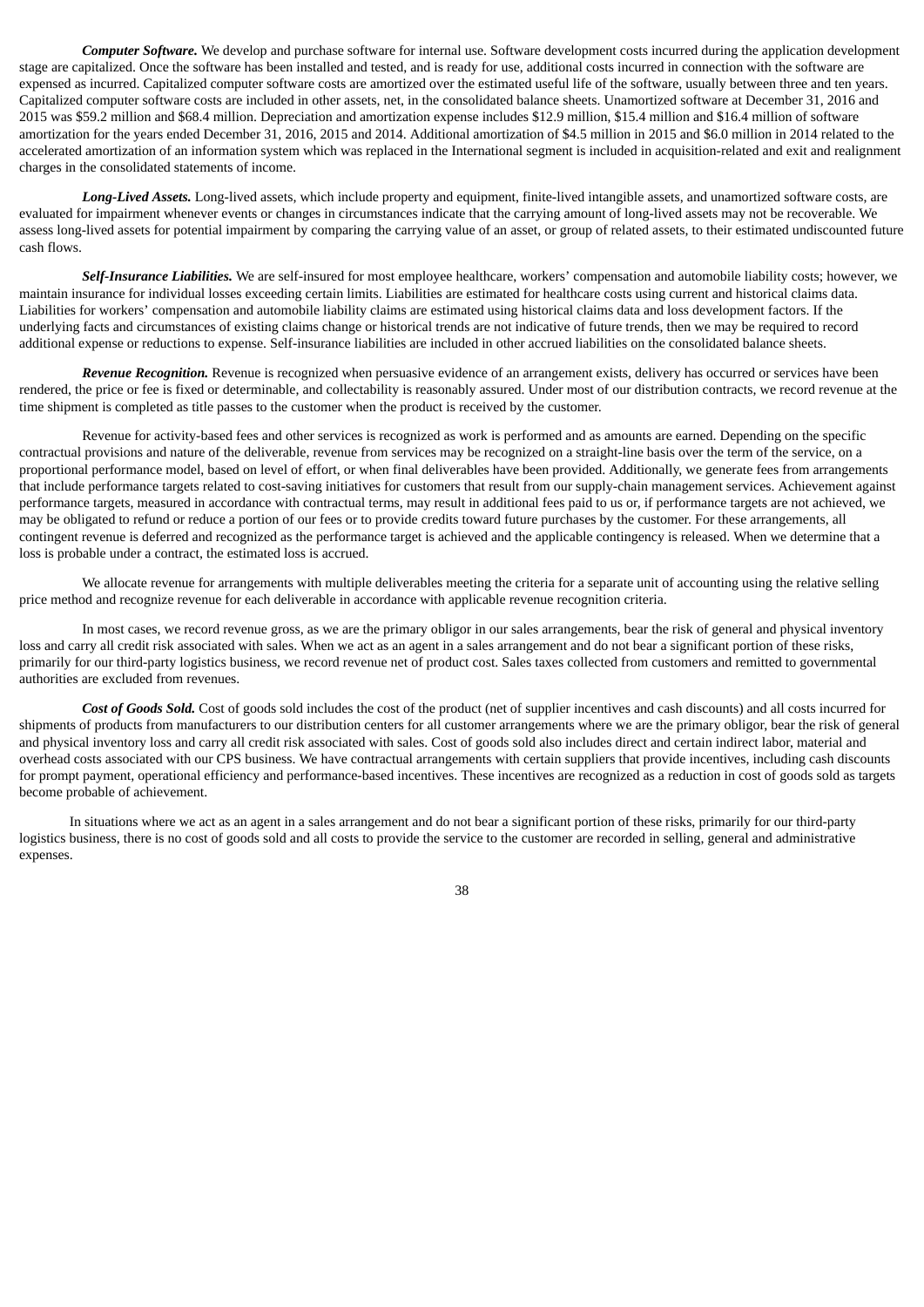As a result of different practices of categorizing costs and different business models throughout our industry, our gross margins may not necessarily be comparable to other distribution companies.

*Distribution, Selling and Administrative (DS&A) Expenses.* DS&A expenses include shipping and handling costs, labor, depreciation, amortization and other costs for selling and administrative functions associated with our distribution and logistics services and all costs associated with our fee-for-service arrangements.

*Shipping and Handling.* Shipping and handling costs are included in DS&A expenses on the consolidated statements of income and include costs to store, to move, and to prepare products for shipment, as well as costs to deliver products to customers. Shipping and handling costs totaled \$558.9 million, \$548.6 million and \$576.8 million for the years ended December 31, 2016, 2015 and 2014, respectively. Third-party shipping and handling costs billed to customers, which are included in net revenue, are immaterial for all periods presented.

*Share-Based Compensation.* We account for share-based payments to employees at fair value and recognize the related expense in selling, general and administrative expenses over the service period for awards expected to vest.

*Derivative Financial Instruments.* We are directly and indirectly affected by changes in certain market conditions, which may adversely impact our financial performance and are referred to as "market risks." When deemed appropriate, we use derivatives as a risk management tool to mitigate the potential impact of certain market risks, primarily foreign currency exchange risk. We use forward contracts, which are agreements to buy or sell a quantity of a commodity at a predetermined future date, and at a predetermined rate or price. We do not enter into derivative financial instruments for trading purposes. All derivatives are carried at fair value in our consolidated balance sheets, which is determined by using observable market inputs (Level 2). The cash flow impact of the our derivative instruments is primarily included in our consolidated statements of cash flows in net cash provided by operating activities.

*Income Taxes.* We account for income taxes under the asset and liability method. Deferred tax assets and liabilities are recognized for the future tax consequences attributable to differences between the financial statement carrying amounts of existing assets and liabilities and their respective tax bases and operating loss and tax credit carryforwards. Deferred tax assets and liabilities are measured using enacted tax rates expected to apply to taxable income in the years in which those temporary differences are expected to be recovered or settled. The effect on deferred tax assets and liabilities of a change in tax rates is recognized in income in the period that includes the enactment date. Valuation allowances are provided if it is more likely than not that a deferred tax asset will not be realized. When we have claimed tax benefits that may be challenged by a tax authority, an estimate of the effect of these uncertain tax positions is recorded. It is our policy to provide for uncertain tax positions and the related interest and penalties based upon an assessment of whether a tax benefit is more likely than not to be sustained upon examination by tax authorities. To the extent that the tax outcome of these uncertain tax positions changes, based on our assessment, such changes in estimate may impact the income tax provision in the period in which such determination is made.

We earn a portion of our operating earnings in foreign jurisdictions outside the United States, which we consider to be indefinitely reinvested. Accordingly, no United States federal and state income taxes and withholding taxes have been provided on these earnings. Our cash, cash-equivalents, shortterm investments, and marketable securities held by our foreign subsidiaries totaled \$82.1 million and \$46.0 million as of December 31, 2016 and 2015. We do not intend, nor do we foresee a need, to repatriate these funds or other assets held outside the U.S. In the future, should we require more capital to fund activities in the U.S. than is generated by our domestic operations and is available through our borrowings, we could elect to repatriate cash or other assets from foreign jurisdictions that have previously been considered to be indefinitely reinvested. Upon distribution of these assets, we could be subject to additional U.S. federal and state income taxes and withholding taxes payable to foreign jurisdictions, where applicable.

*Fair Value Measurements.* Fair value is determined based on assumptions that a market participant would use in pricing an asset or liability. The assumptions used are in accordance with a three-tier hierarchy, defined by GAAP, that draws a distinction between market participant assumptions based on (i) observable inputs such as quoted prices in active markets (Level 1), (ii) inputs other than quoted prices in active markets that are observable either directly or indirectly (Level 2) and (iii) unobservable inputs that require the use of present value and other valuation techniques in the determination of fair value (Level 3).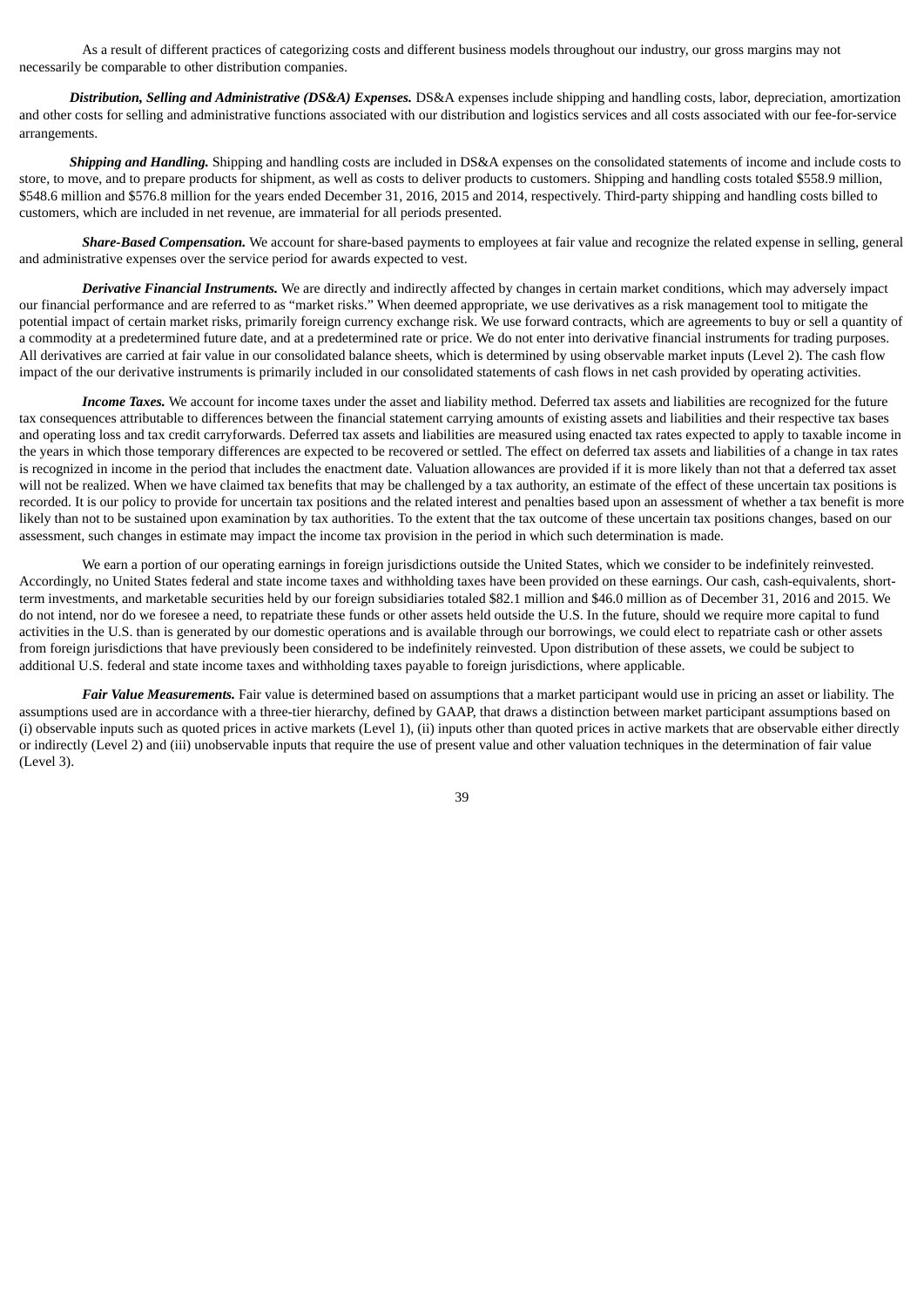The carrying amounts of cash and cash equivalents, accounts receivable and accounts payable reported in the consolidated balance sheets approximate fair value due to the short-term nature of these instruments. Property held for sale is reported at estimated fair value less selling costs with fair value determined based on recent sales prices for comparable properties in similar locations (Level 2). The fair value of long-term debt is estimated based on quoted market prices or dealer quotes for the identical liability when traded as an asset in an active market (Level 1) or, if quoted market prices or dealer quotes are not available, on the borrowing rates currently available for loans with similar terms, credit ratings, and average remaining maturities (Level 2). See Notes 7, 10 and 11 for the fair value of property held for sale, debt instruments and derivatives.

*Acquisition-Related and Exit and Realignment Charges*. We present costs incurred in connection with acquisitions in acquisition-related and exit and realignment charges in our consolidated statements of income. Acquisition-related charges consist primarily of transaction costs incurred to perform due diligence and to analyze, negotiate and consummate an acquisition, costs to perform post-closing activities to establish the organizational structure, and costs to transition the acquired company's information technology and other operations and administrative functions from the former owner.

Costs associated with exit and realignment activities are recorded at their fair value when incurred. Liabilities are established at the cease-use date for remaining operating lease and other contractual obligations, net of estimated sub-lease income. The net lease termination cost is discounted using a creditadjusted risk-free rate of interest. We evaluate these assumptions quarterly and adjust the liability accordingly. The current portion of accrued lease and other contractual termination costs is included in other current liabilities on the consolidated balance sheets, and the non-current portion is included in other liabilities. Severance benefits are recorded when payment is considered probable and reasonably estimable.

*Income Per Share.* Basic and diluted income per share are calculated pursuant to the two-class method, under which unvested share-based payment awards containing nonforfeitable rights to dividends are participating securities.

*Foreign Currency Translation.* Our foreign subsidiaries generally consider their local currency to be their functional currency. Assets and liabilities of these foreign subsidiaries are translated into U.S. dollars at period-end exchange rates and revenues and expenses are translated at average exchange rates during the period. Cumulative currency translation adjustments are included in accumulated other comprehensive income (loss) in shareholders' equity. Gains and losses on intercompany foreign currency transactions that are long-term in nature and which we do not intend to settle in the foreseeable future are also recognized in other comprehensive income (loss) in shareholders' equity. Realized gains and losses from foreign currency transactions are recorded in other operating income, net in the consolidated statements of income and were not material to our consolidated results of operations in 2016, 2015 and 2014.

*Business Combinations.* We account for acquired businesses using the acquisition method of accounting, which requires that the assets acquired and liabilities assumed be recorded at the date of acquisition at their respective fair values. Any excess of the purchase price over the estimated fair values of the net assets acquired is recorded as goodwill.

*Recent Accounting Pronouncements*. During 2016, we adopted Accounting Standard Updates (ASU's) issued by the Financial Accounting Standards Board (FASB).

On January 1, 2016, we adopted ASU 2015-03, *Interest-Imputation of Interest: Simplifying the Presentation of Debt Issuance Costs*, which requires that our \$3.5 million in debt issuance costs at December 31, 2016 related to a recognized debt liability be presented in the balance sheet as a direct deduction from the carrying amount of that debt liability, consistent with debt discounts. As a result of this adoption, we have also presented \$4.1 million in debt issuance costs from our December 31, 2015 balance sheet in a manner that conforms to the new presentation. The adoption of this standard did not affect our results of operations or cash flows in either the current or prior interim or annual periods.

In February 2016, the Financial Accounting Standards Board (FASB) issued ASU No. 2016-02, *Leases* which requires lessees to put most leases on their balance sheets but recognize the expenses on their income statements in a manner similar to current practice. The new standard states that a lessee will recognize a lease liability for the obligation to make lease payments and a right-of-use (ROU) asset for the right to use the underlying asset for the lease term. Expense related to leases determined to be operating leases will be recognized on a straight-line basis, while those determined to be financing leases will be recognized following a front-loaded expense profile in which interest and amortization are presented separately in the income statement. This guidance is effective for fiscal years beginning after December 15, 2018, including interim periods within that reporting period. Early adoption is permitted and should be applied using a modified retrospective approach. We expect this standard will have a material effect on our financial statements. While we are continuing to assess the effect of adoption, we currently believe the most significant changes relate to the recognition of new ROU assets and lease liabilities on our balance sheet for office and warehouse facilities operating leases.

In March 2016, the FASB issued ASU No. 2016-09, *Improvements to Employee Share-Based Payment Accounting.* The amendments in this updated guidance will change several aspects of the accounting for shared-based payment transactions.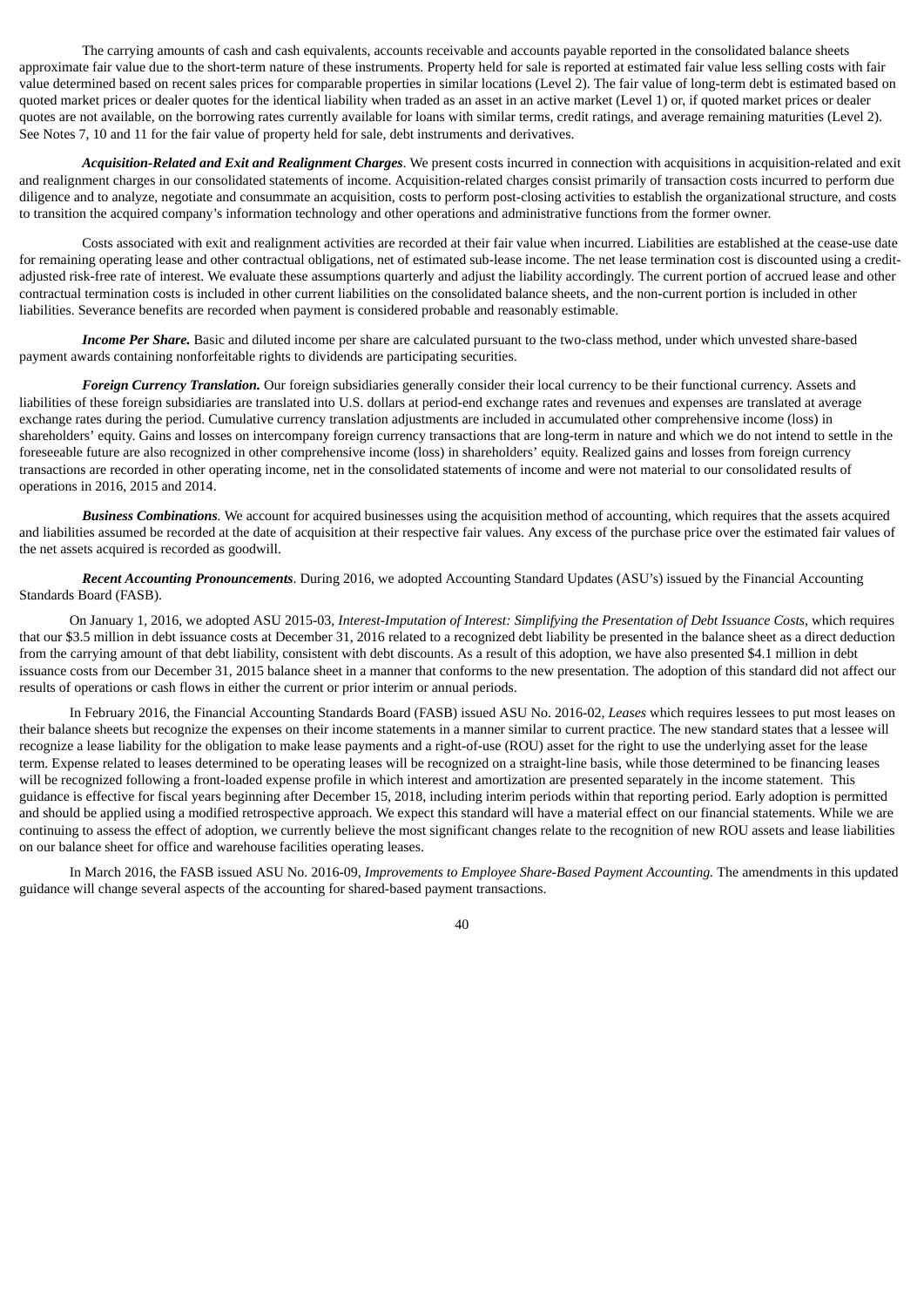The guidance requires all income tax effects of share-based awards to be recognized in the income statement as awards vest or are settled. Additionally, the guidance increases the amount employers can withhold in shares to cover employee income taxes without requiring liability classification and allows a policy election for accounting for forfeitures. This guidance is effective for us beginning January 1, 2017. We expect the adoption of this new guidance will not have a material impact on our financial statements.

In May 2014, the FASB issued an ASU, *Revenue from Contracts with Customers*. The amended guidance eliminates industry specific guidance and applies to all companies. Revenue will be recognized when an entity satisfies a performance obligation by transferring control of a promised good or service to a customer in an amount that reflects the consideration to which the entity expects to be entitled for that good or service. Revenue from a contract that contains multiple performance obligations is allocated to each performance obligation generally on a relative standalone selling price basis. Amended guidance was issued on: principal versus agent considerations, shipping and handling activities that occur after the customer has obtained control of a good as an activity to fulfill the promise to transfer the good, clarification on how an entity should evaluate the collectibility threshold and when an entity can recognize nonrefundable consideration received as revenue if an arrangement does not meet the standard's contract criteria. The amended guidance also requires additional quantitative and qualitative disclosures. These amended standards are all effective for us beginning January 1, 2018 and allow for either full retrospective adoption or modified retrospective adoption (cumulative effect). We plan to adopt the new guidance in the first quarter of 2018 and have not determined the method we will use for adoption or the effect the standards will have on our ongoing financial reporting.

#### **Note 2—Significant Risks and Uncertainties**

Many of our hospital customers in the U.S. are represented by group purchasing organizations (GPOs) that contract with us for services on behalf of the GPO members. GPOs representing a significant portion of our business are Vizient (formerly Novation, LLC and MedAssets Inc.), Premier, Inc. (Premier) and Health Trust Purchasing Group (HPG). Members of these GPOs have incentives to purchase from their primary selected distributor; however, they operate independently and are free to negotiate directly with distributors and manufacturers. For 2016, 2015 and 2014, net revenue from hospitals under contract with these GPOs represented the following approximate percentages of our net revenue annually: Vizient—48% to 54%; Premier—20% to 22%; and HPG—10% to 14%.

Net revenue from sales of product supplied by Medtronic represented approximately 13% and Johnson & Johnson represented approximately 9% of our net revenue annually for each of the previous three years. Net revenue from sales of product supplied by Becton Dickinson represented approximately 9% of our net revenue for 2016.

### **Note 3—Acquisitions**

On October 1, 2014, we completed the acquisition of Medical Action Industries Inc., (Medical Action), a leading producer of surgical kits and procedure trays, which has enabled an expansion of our capabilities in the assembly of kits, packs and trays for the healthcare market.

On November 1, 2014, we acquired ArcRoyal, a privately held surgical kitting company based in Ireland (ArcRoyal). The transaction expanded our capabilities in the assembly of kits, packs and trays in the European healthcare market.

The combined consideration for these two acquisitions was \$261.6 million, net of cash acquired, and including debt assumed of \$13.4 million (capitalized lease obligations).

The purchase price was allocated to the underlying assets acquired and liabilities assumed based upon our preliminary estimate of their fair values at the date of acquisition, with certain exceptions permitted under GAAP. The combined purchase price exceeded the preliminary estimated fair value of the net tangible and identifiable intangible assets by \$150.6 million, which was allocated to goodwill. The following table presents, in the aggregate, the estimated fair value of the assets acquired and liabilities assumed recognized as of the acquisition date.

|                                                |                          | <b>Preliminary Fair</b><br><b>Value Estimated as of</b><br><b>Acquisition Date</b> |            | <b>Measurement Period</b><br><b>Adjustments Recorded in</b><br>2015 | <b>Fair Value as of</b><br><b>Acquisition Date</b> |
|------------------------------------------------|--------------------------|------------------------------------------------------------------------------------|------------|---------------------------------------------------------------------|----------------------------------------------------|
| Assets acquired:                               |                          |                                                                                    |            |                                                                     |                                                    |
|                                                | Current assets           | \$                                                                                 | 90,608 \$  | $(229)$ \$                                                          | 90,379                                             |
|                                                | Property and equipment   |                                                                                    | 34,048     | (2,502)                                                             | 31,546                                             |
|                                                | Goodwill                 |                                                                                    | 150,492    | 121                                                                 | 150,613                                            |
|                                                | Intangible assets        |                                                                                    | 77,623     |                                                                     | 77,623                                             |
|                                                | <b>Total assets</b>      |                                                                                    | 352,771    | (2,610)                                                             | 350,161                                            |
|                                                | Liabilities assumed:     |                                                                                    |            |                                                                     |                                                    |
|                                                | Current liabilities      |                                                                                    | 64,736     | (1,187)                                                             | 63,549                                             |
|                                                | Noncurrent liabilities   |                                                                                    | 26,426     | (1,423)                                                             | 25,003                                             |
|                                                | <b>Total liabilities</b> |                                                                                    | 91,162     | (2,610)                                                             | 88,552                                             |
| Fair value of net assets acquired, net of cash |                          |                                                                                    | 261,609 \$ | -S<br>$\hspace{0.05cm}$                                             | 261,609                                            |

We are amortizing the fair value of acquired intangible assets, primarily customer relationships, over their weighted average useful lives of 14 years.

Goodwill of \$150.6 million held in the CPS segment consists largely of expected opportunities to expand our kitting capabilities. None of the goodwill recognized is expected to be deductible for income tax purposes.

Pro forma results of operations for these acquisitions have not been presented because the effects on revenue and net income were not material to our historic consolidated financial statements.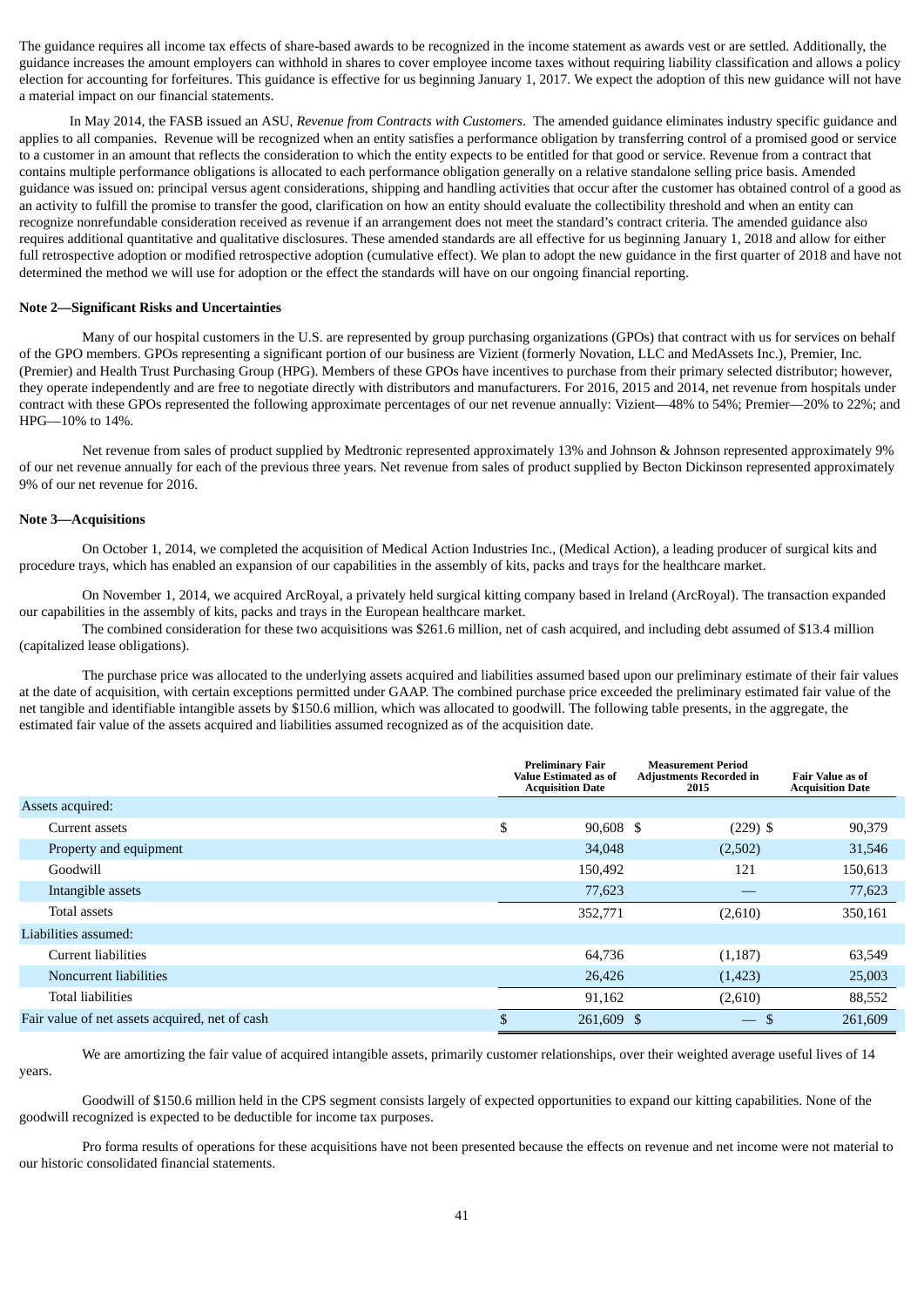We recognized pre-tax acquisition-related expenses of \$1.2 million, \$9.8 million and \$16.1 million for the years ended December 31, 2016, 2015 and 2014. The current year amount related primarily to costs incurred to settle certain obligations and address other on-going matters associated with the acquisitions of ArcRoyal and Medical Action which were partially offset on a year-to-date basis by the first quarter gain on the sale of property acquired with Medical Action. Charges in 2015 consisted primarily of costs to continue the integration of Medical Action and ArcRoyal which were acquired in the fourth quarter of 2014 including certain severance and contractual payments to the former owner and costs to transition information technology and other administrative functions. Charges in 2014 consisted primarily of transaction costs incurred to perform due diligence and analysis related to these acquisitions, as well as costs to resolve certain contingencies with the former Movianto owner.

### **Note 4—Accounts and Notes Receivable, Net**

Allowances for losses on accounts and notes receivable of \$13.5 million and \$13.2 million have been applied as reductions of accounts receivable at December 31, 2016 and 2015. Write-offs of accounts and notes receivable were \$0.9 million, \$1.2 million and \$3.1 million for 2016, 2015 and 2014.

### **Note 5—Merchandise Inventories**

At December 31, 2016 and 2015 we had inventory of \$916.3 million and \$940.8 million, of which \$902.2 million and \$927.7 million were valued under LIFO. If LIFO inventories had been valued on a current cost or first-in, first-out (FIFO) basis, they would have been greater by \$115.4 million and \$116.4 million as of December 31, 2016 and 2015. At December 31, 2016 and 2015, included in our inventory was \$19.7 million and \$22.3 million in raw materials, \$10.8 million and \$10.6 million in work in process and the remainder was finished goods.

## **Note 6—Financing Receivables and Payables**

At December 31, 2016 and 2015, we had financing receivables of \$156.5 million and \$198.5 million and related payables of \$110.0 million and \$148.5 million outstanding under our order-to-cash program, which were included in other current assets and other current liabilities, respectively, in the consolidated balance sheets.

#### **Note 7—Property and Equipment**

Property and equipment consists of the following:

| December 31,                |   | 2016       |               | 2015       |
|-----------------------------|---|------------|---------------|------------|
| Warehouse equipment         | D | 167,889    | <sup>\$</sup> | 168,599    |
| Computer equipment          |   | 51,513     |               | 53,566     |
| Building and improvements   |   | 72,780     |               | 75,229     |
| Leasehold improvements      |   | 60,360     |               | 60,522     |
| Land and improvements       |   | 17,311     |               | 17,386     |
| Furniture and fixtures      |   | 14,668     |               | 14,517     |
| Office equipment and other  |   | 8,596      |               | 8,216      |
|                             |   | 393,117    |               | 398,035    |
| Accumulated depreciation    |   | (201, 399) |               | (189, 105) |
| Property and equipment, net | S | 191,718    |               | 208,930    |

The gross value of assets recorded under capital leases was \$36.4 million and \$38.7 million with associated accumulated depreciation of \$16.4 million and \$13.7 million as of December 31, 2016 and 2015, respectively. Depreciation expense for property and equipment and assets under capital leases was \$32.5 million, \$36.3 million and \$35.5 million for the years ended December 31, 2016, 2015 and 2014.

Property held for sale in our Domestic segment was \$3.8 million and \$5.6 million at December 31, 2015 and 2014 and was included in other current assets, net, in the consolidated balance sheets. We had no property held for sale at December 31, 2016.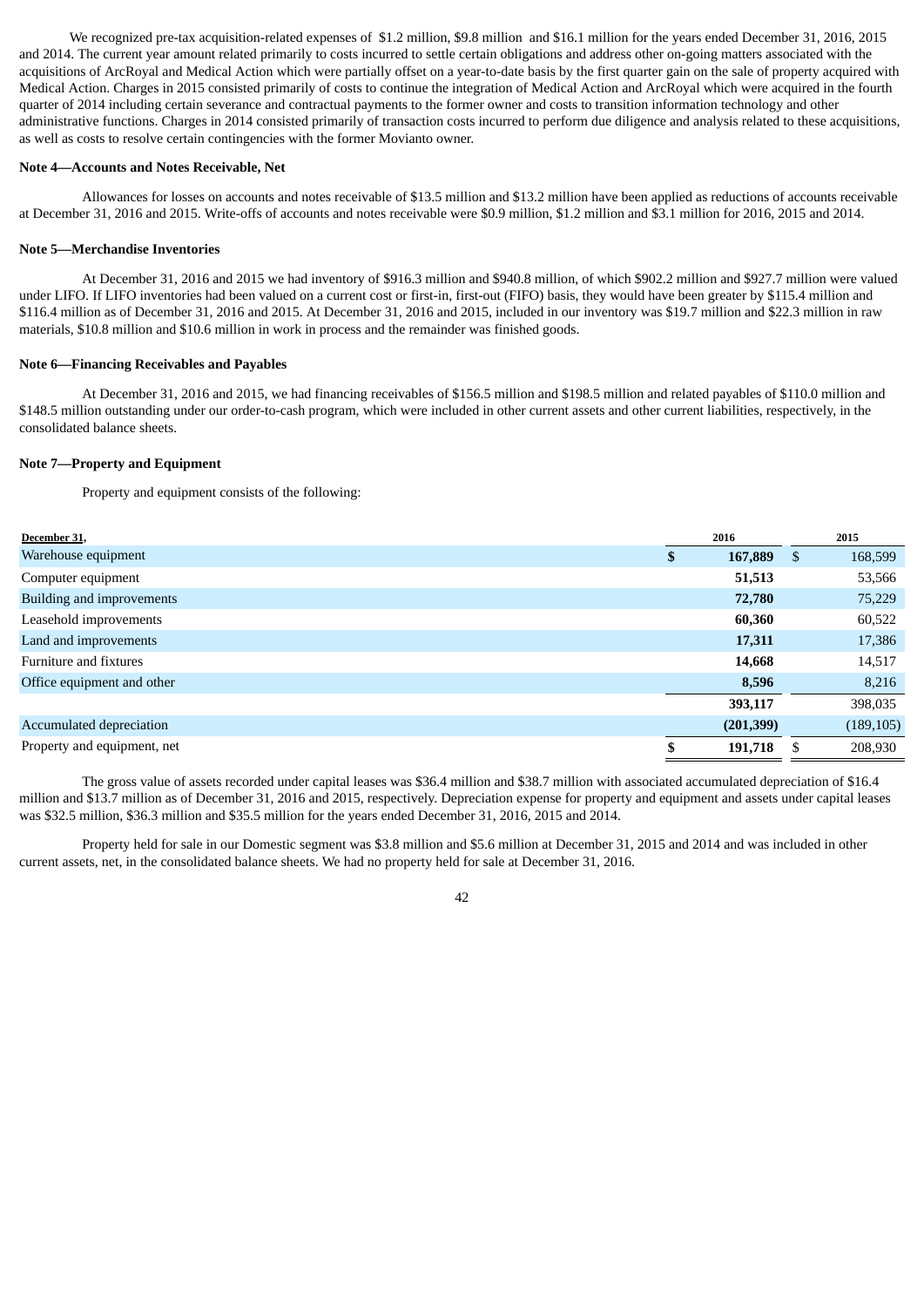### **Note 8—Goodwill and Intangible Assets**

In connection with our new three segment structure, goodwill has been reallocated based on the relative fair value of the underlying reporting units. We performed an interim impairment analysis in the first quarter of 2016 as a result of this change and noted no impairment. The following table summarizes the changes in the carrying amount of goodwill through December 31, 2016:

|                                                       | Domestic | International | CPS     | Consolidated |
|-------------------------------------------------------|----------|---------------|---------|--------------|
| Carrying amount of goodwill, December 31, 2015        | 180.006  | 23.426        | 216.187 | 419.619      |
| Currency translation adjustments                      |          | (4.035)       | (648)   | (4.683)      |
| <b>Carrying amount of goodwill, December 31, 2016</b> | 180,006  | 19,391        | 215,539 | 414.936      |

Intangible assets at December 31, 2016 and 2015 were as follows:

|                              | 2016                             |  |                             |  | 2015                             |  |                             |  |
|------------------------------|----------------------------------|--|-----------------------------|--|----------------------------------|--|-----------------------------|--|
|                              | Customer<br><b>Relationships</b> |  | Other<br><b>Intangibles</b> |  | Customer<br><b>Relationships</b> |  | Other<br><b>Intangibles</b> |  |
| Gross intangible assets      | \$<br>118,223                    |  | 4,045                       |  | 121,888                          |  | 4,621                       |  |
| Accumulated amortization     | (38, 429)                        |  | (1,328)                     |  | (29, 872)                        |  | (1, 387)                    |  |
| Net intangible assets        | 79,794                           |  | 2,717                       |  | 92,016                           |  | 3.234                       |  |
| Weighted average useful life | 14 years                         |  | 5 years                     |  | 14 years                         |  | 5 years                     |  |

At December 31, 2016, \$11.7 million in net intangible assets were held in the Domestic segment, \$10.8 million in the International segment, and \$60.1 million in CPS. Amortization expense for intangible assets was \$10.0 million for 2016, \$9.8 million for 2015 and \$5.5 million for 2014.

Based on the current carrying value of intangible assets subject to amortization, estimated amortization expense is \$9.5 million for 2017, \$8.9 million for 2018, \$8.8 million for 2019, \$8.7 million for 2020 and \$8.3 million for 2021.

### **Note 9—Exit and Realignment Costs**

We periodically incur exit and realignment and other charges associated with optimizing our operations which include the closure and consolidation of certain distribution and logistics centers, administrative offices and warehouses in the United States and Europe. These charges also include costs associated with our strategic organizational realignment which include management changes, certain professional fees, and costs to streamline administrative functions and processes.

Exit and realignment charges by segment for the years ended December 31, 2016, 2015 and 2014 were as follows:

| Year ended December 31,            |   | 2016   | 2015   | 2014   |
|------------------------------------|---|--------|--------|--------|
| Domestic segment                   |   | 14,304 | 7.318  | 7,223  |
| International segment              |   | 7.491  | 11.312 | 19,490 |
| <b>CPS</b>                         |   | 1,669  | _      |        |
| Total exit and realignment charges | S | 23,464 | 18.630 | 26,713 |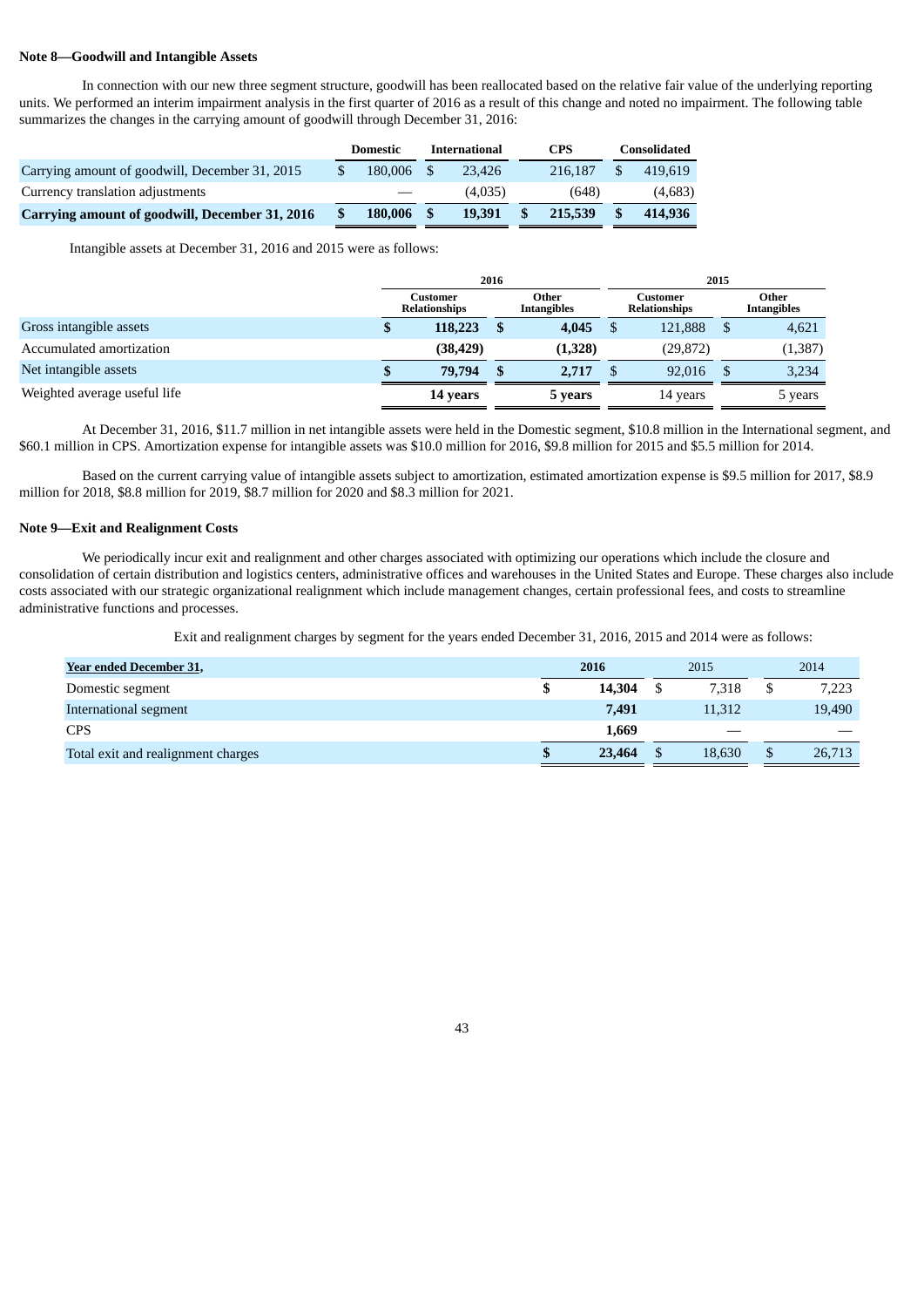The following table summarizes the activity related to exit and realignment cost accruals through December 31, 2016:

|                                                         | Lease<br><b>Obligations</b> |     | <b>Severance and</b><br>Other | <b>Total</b> |
|---------------------------------------------------------|-----------------------------|-----|-------------------------------|--------------|
| Accrued exit and realignment charges, January 1, 2014   | \$<br>2,434                 | -\$ | 475                           | \$<br>2,909  |
| Provision for exit and realignment activities           | 5,592                       |     | 6,338                         | 11,930       |
| Change in estimate                                      | (1,260)                     |     |                               | (1,260)      |
| Cash payments, net of sublease income                   | (3, 191)                    |     | (3,926)                       | (7, 117)     |
| Accrued exit and realignment charges, December 31, 2014 | 3,575                       |     | 2,887                         | 6,462        |
| Provision for exit and realignment activities           | 1,118                       |     | 3,965                         | 5,083        |
| Change in estimate                                      | (3,002)                     |     | (875)                         | (3,877)      |
| Cash payments, net of sublease income                   | (1,205)                     |     | (4,137)                       | (5,342)      |
| Accrued exit and realignment charges, December 31, 2015 | 486                         |     | 1,840                         | 2,326        |
| Provision for exit and realignment activities           |                             |     | 11,823                        | 11,823       |
| Change in estimate                                      |                             |     | (261)                         | (261)        |
| Cash payments, net of sublease income                   | (486)                       |     | (11, 164)                     | (11,650)     |
| Accrued exit and realignment charges, December 31, 2016 | \$                          |     | 2,238                         | 2,238        |

In addition to the exit and realignment accruals in the preceding table, we also incurred \$11.9 million of costs that were expensed as incurred for the year ended December 31, 2016, including \$3.6 million in professional services fees, \$3.0 million in asset write-downs, \$2.9 million in information system costs, \$0.9 million in labor costs, \$0.7 million in other facility costs and \$0.8 million in other costs.

We incurred \$17.4 million of costs that were expensed as incurred for the year ended December 31, 2015, including \$4.6 million in facility costs, \$4.5 million in accelerated amortization of an information system that was replaced, \$3.8 million in professional services fees, \$3.0 million in information systems costs, \$1.4 million in labor costs and \$0.1 million in other costs.

We incurred \$16.0 million of costs that were expensed as incurred for the year ended December 31, 2014, including \$6.0 million in accelerated amortization of an information system that was replaced, \$3.3 million in facility costs, \$2.9 million in labor costs, \$1.8 million in information systems costs, \$1.3 million in professional services fees and \$0.7 million in other costs.

We do not expect significant additional costs in 2017 for activities that were initiated through December 31, 2016; however, we anticipate new actions will be taken in 2017 that will incur costs similar to prior years.

# **Note 10—Debt**

Debt consists of the following:

|                                                                          | 2016 |                    |               |                                       |      | 2015               |               |                                       |
|--------------------------------------------------------------------------|------|--------------------|---------------|---------------------------------------|------|--------------------|---------------|---------------------------------------|
| December 31,                                                             |      | Carrying<br>Amount |               | <b>Estimated</b><br><b>Fair Value</b> |      | Carrying<br>Amount |               | <b>Estimated</b><br><b>Fair Value</b> |
| 3.875% Senior Notes, \$275 million par value, maturing September<br>2021 | \$   | 272,394            | <sup>\$</sup> | 274,450                               | - \$ | 271,928            | <sup>\$</sup> | 273,680                               |
| 4.375% Senior Notes, \$275 million par value, maturing December<br>2024  |      | 272,444            |               | 269,995                               |      | 272,054            |               | 272,828                               |
| Capital leases                                                           |      | 24,549             |               | 24,549                                |      | 29,539             |               | 29,539                                |
| Total debt                                                               |      | 569,387            |               | 568,994                               |      | 573,521            |               | 576,047                               |
| Less current maturities                                                  |      | (4,804)            |               | (4,804)                               |      | (5,026)            |               | (5,026)                               |
| Long-term debt                                                           |      | 564,583            |               | 564,190                               |      | 568,495            |               | 571,021                               |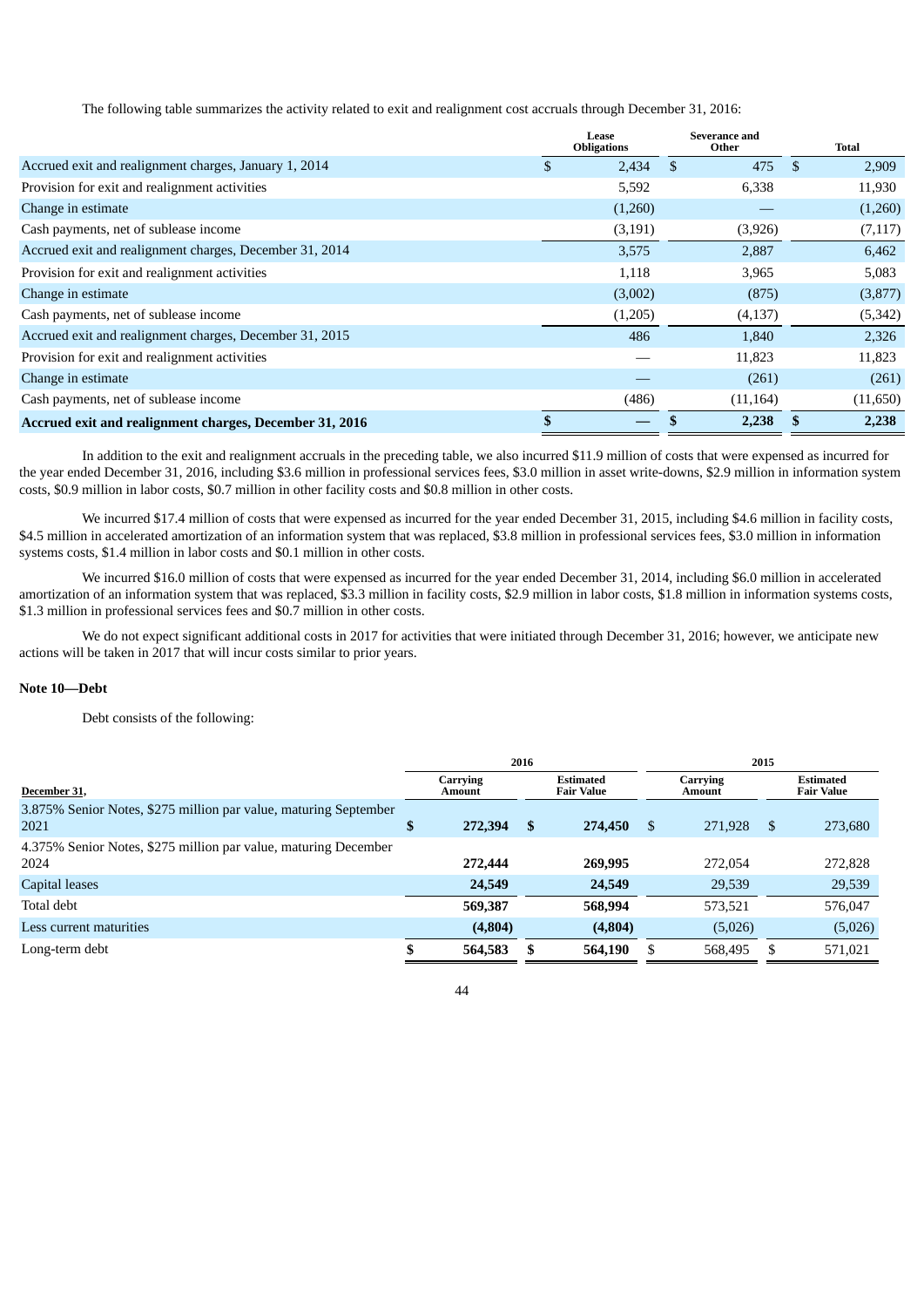On September 16, 2014, we issued \$275 million of 3.875% senior notes due 2021 (the "2021 Notes") and \$275 million of 4.375% senior notes due 2024 (the "2024 Notes"). The 2021 Notes were sold at 99.5% of the principal amount with an effective yield of 3.951%. The 2024 Notes were sold at 99.6% of the principal with an effective yield of 4.422%. Interest on the 2021 Notes and 2024 Notes is payable semiannually in arrears, commencing on March 15, 2015 and December 15, 2014, respectively. We have the option to redeem the 2021 Notes and 2024 Notes in part or in whole prior to maturity at a redemption price equal to the greater of 100% of the principal amount or the present value of the remaining scheduled payments discounted at the Treasury Rate plus 30 basis points. We have \$3.5 million of deferred costs associated with the issuance of the 2021 Notes and 2024 Notes which were unamortized as of December 31, 2016.

In 2014, we used a portion of the net proceeds from the 2021 Notes and the 2024 Notes to fund the early retirement of all of our \$200 million of 6.35% senior notes due in 2016 (2016 Notes), which included the payment of a \$17.4 million redemption premium. We recorded a net loss on the early retirement of our 2016 Notes of \$14.9 million, which includes the redemption premium offset by the recognition of a gain on previously settled interest rate swaps.

On September 17, 2014, we amended our existing Credit Agreement, increasing our borrowing capacity from \$350 million to \$450 million and extending the term through September 2019 (the Amended Credit Agreement). Under the Amended Credit Agreement, we have the ability to request two one-year extensions and to request an increase in aggregate commitments by up to \$200 million. The interest rate on the Amended Credit Agreement, which is subject to adjustment quarterly, is based on the London Interbank Offered Rate (LIBOR), the Federal Funds Rate or the Prime Rate, plus an adjustment based on the better of our debt ratings or leverage ratio (Credit Spread) as defined by the Amended Credit Agreement. We are charged a commitment fee of between 12.5 and 25.0 basis points on the unused portion of the facility. The terms of the Amended Credit Agreement limit the amount of indebtedness that we may incur and require us to maintain ratios for leverage and interest coverage, including on a pro forma basis in the event of an acquisition. Based on our leverage ratio at December 31, 2016, the interest rate under the credit facility is LIBOR plus 1.375%.

At December 31, 2016 we had no borrowings and letters of credit of approximately \$4.9 million outstanding under the Amended Credit Agreement, leaving \$445 million available for borrowing. We also have a \$1.1 million and \$1.2 million letter of credit outstanding as of December 31, 2016 and 2015, which supports our facilities leased in Europe.

The Amended Credit Agreement and Senior Notes contain cross-default provisions which could result in the acceleration of payments due in the event of default of either agreement. We believe we were in compliance with our debt covenants at December 31, 2016.

Cash payments for interest during 2016, 2015 and 2014 were \$27.9 million, \$27.7 million and \$18.5 million.

**Year**

We enter into long-term non-cancellable leases for certain warehouse equipment and vehicles which, for accounting purposes, are classified as capital leases. We also operate a kitting facility acquired with Medical Action which is subject to a long-term capital lease. As of December 31, 2016, we were obligated under capital leases for minimum annual rental payments as follows:

| $-$ - $-$                                          |     |           |
|----------------------------------------------------|-----|-----------|
| 2017                                               | \$  | 6,625     |
| 2018                                               |     | 5,433     |
| 2019                                               |     | 3,688     |
| 2020                                               |     | 2,624     |
| 2021                                               |     | 2,139     |
| <b>Thereafter</b>                                  |     | 14,303    |
| Total minimum lease payments                       |     | 34,812    |
| Less: Amounts representing interest                |     | (10, 263) |
| Present value of total minimum lease payments      |     | 24,549    |
| Less: Current portion of capital lease obligations |     | (4,804)   |
| Long-term portion of capital lease obligations     | \$. | 19,745    |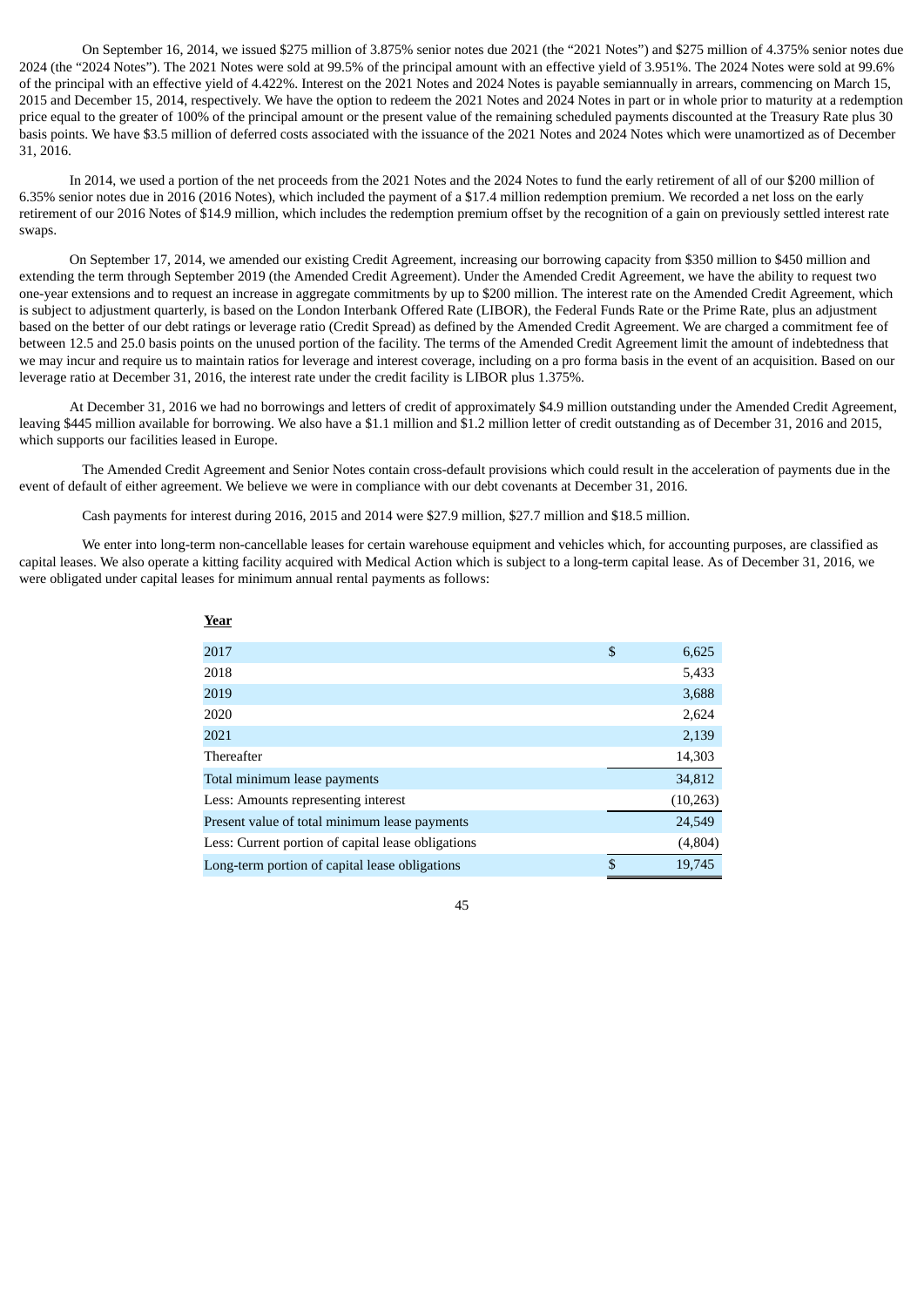### **Note 11—Derivative Financial Instruments**

We are directly and indirectly affected by changes in certain market conditions, which may adversely impact our financial performance. These are referred to as "market risks." When deemed appropriate, we use derivatives as a risk management tool to mitigate the potential impact of certain market risks. The primary market risk managed through the use of derivative instruments is foreign currency exchange risk.

We use forward contracts which are agreements to buy or sell a quantity of a currency or commodity at a predetermined future date, and at a predetermined rate or price. We do not enter into derivative financial instruments for trading purposes.

At December 31, 2016 we did not have any derivatives outstanding. The total notional value of our foreign currency derivatives as of December 31, 2015 was \$2.0 million. The notional amounts of the derivative instruments do not necessarily represent the amounts exchanged by the parties and, therefore, are not a direct measure of our exposure to the financial risks described above. The amounts are calculated by reference to the notional amounts and by other terms of the derivative, such as foreign currency exchange rates. We determine the fair value of our derivatives based on quoted market prices. We do not view the fair value of our derivatives in isolation, but rather in relation to the fair values or cash flows of the underlying exposure. Our derivatives are straightforward over-the-counter instruments with liquid markets.

All derivatives are carried at fair value in our consolidated balance sheets in other assets and other liabilities line items. In 2016, 2015 and 2014, we did not have any derivatives designated as hedging instruments and all gains and losses resulting from changes in the fair value of derivative instruments were immediately recognized into earnings. At December 31, 2015 the fair value of our foreign currency contracts included in other assets on the consolidated balance sheet was \$0.4 million. The impact from changes in the fair value of these foreign currency derivatives included in other operating income, net was \$0.4 million expense for 2016, \$0.3 million expense for 2015 and \$0.2 million income for 2014. We consider the risk of counterparty default to be minimal.

#### **Note 12—Share-Based Compensation**

We maintain a share-based compensation plan (the Plan) that is administered by the Compensation and Benefits Committee of the Board of Directors. The Plan allows us to award or grant to officers, directors and employees incentive, non-qualified and deferred compensation stock options, stock appreciation rights (SARs), performance shares, and restricted and unrestricted stock. We use authorized and unissued common shares for grants of restricted stock or for stock option exercises. At December 31, 2016 approximately 2.3 million common shares were available for issuance under the Plan.

Restricted stock awarded under the Plan generally vests over one, three or five years. Certain restricted stock grants contain accelerated vesting provisions, based on the satisfaction of certain performance criteria related to the achievement of certain financial and operational results. Performance shares awarded under the Plan are issuable as restricted stock upon meeting performance goals and generally have a total performance and vesting period of three years. Stock options awarded under the Plan are generally subject to graded vesting over three years and expire seven to ten years from the date of grant. The options are granted at a price equal to fair market value at the date of grant. We did not grant any stock options in 2016, 2015, or 2014.

We recognize the fair value of stock-based compensation awards, which is based upon the market price of the underlying common stock at the grant date, on a straight-line basis over the estimated requisite service period, which may be based on a service condition, a performance condition, or a combination of both. The fair value of performance shares as of the date of grant is estimated assuming that performance goals will be achieved at target levels. If such goals are not probable of being met, or are probable of being met at different levels, recognized compensation cost is adjusted to reflect the change in estimated fair value of restricted stock to be issued at the end of the performance period.

Total share-based compensation expense for December 31, 2016, 2015 and 2014, was \$12.0 million, \$11.3 million and \$8.2 million, with recognized tax benefits of \$4.5 million, \$4.4 million and \$3.2 million. Unrecognized compensation cost related to nonvested restricted stock awards, net of estimated forfeitures, was \$19.2 million at December 31, 2016. This amount is expected to be recognized over a weighted-average period of 2.4 years, based on the maximum remaining vesting period required under the awards, and the amount that would be recognized over a shorter period based on accelerated vesting provisions, is approximately \$0.7 million. Unrecognized compensation cost related to nonvested performance share awards as of December 31, 2016 was \$0.8 million and will be recognized primarily in 2017 if the related performance targets are met.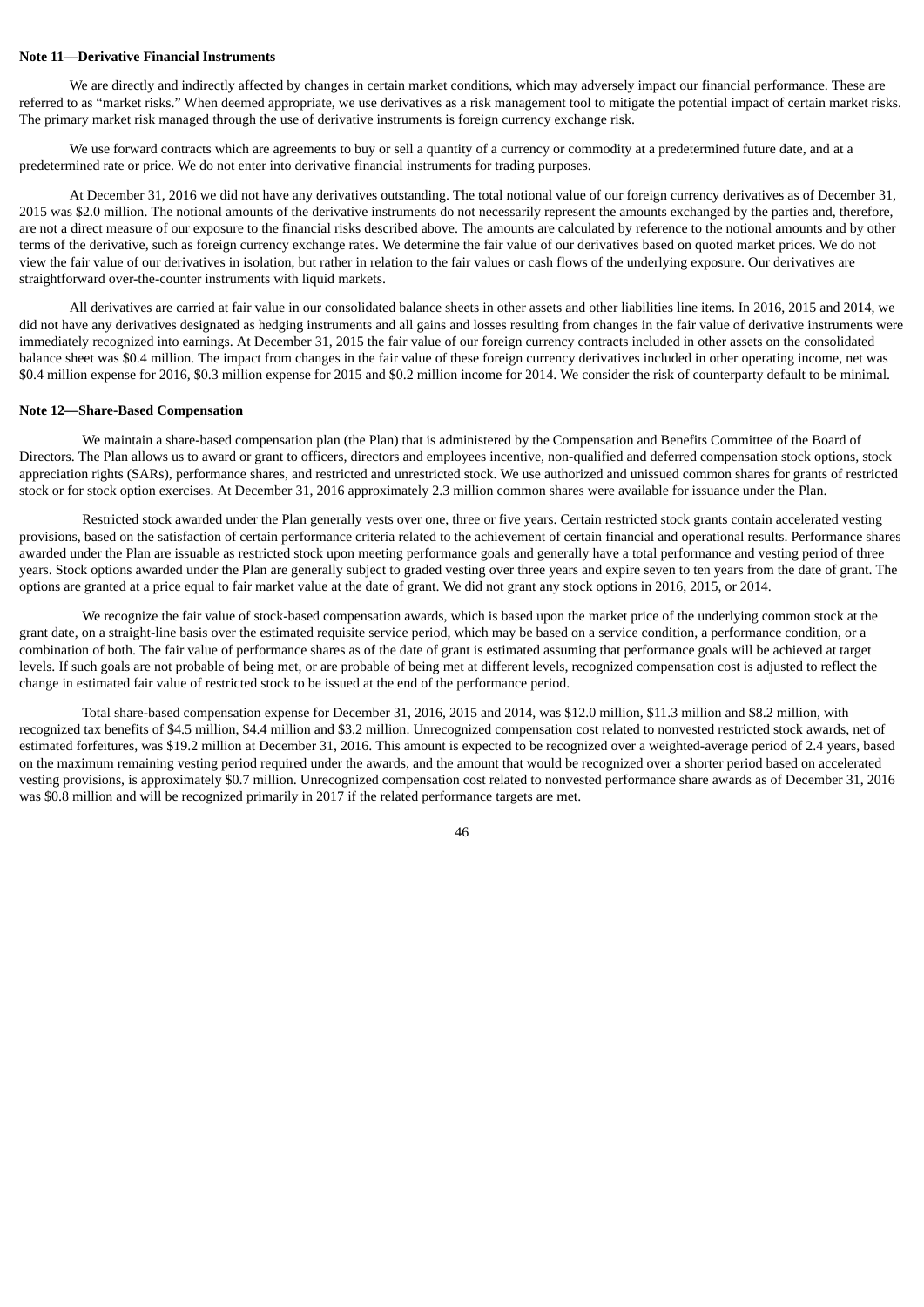The following table summarizes the activity and value of nonvested restricted stock and performance share awards for the years ended December 31, 2016, 2015 and 2014,:

|                                  | 2016                       |      |                                                                       | 2015                |    | 2014                                                                  |                            |     |                                                                       |
|----------------------------------|----------------------------|------|-----------------------------------------------------------------------|---------------------|----|-----------------------------------------------------------------------|----------------------------|-----|-----------------------------------------------------------------------|
|                                  | Number of<br><b>Shares</b> |      | Weighted<br>Average<br><b>Grant-date</b><br>Value<br><b>Per Share</b> | Number of<br>Shares |    | Weighted<br>Average<br><b>Grant-date</b><br>Value<br><b>Per Share</b> | Number of<br><b>Shares</b> |     | Weighted<br>Average<br><b>Grant-date</b><br>Value<br><b>Per Share</b> |
| Nonvested awards at beginning of |                            |      |                                                                       |                     |    |                                                                       |                            |     |                                                                       |
| year                             | 1,104                      | - \$ | 40.02                                                                 | 814                 | \$ | 33.29                                                                 | 738                        | -\$ | 30.81                                                                 |
| Granted                          | 572                        |      | 34.75                                                                 | 545                 |    | 34.25                                                                 | 371                        |     | 33.69                                                                 |
| Vested                           | (337)                      |      | 32.65                                                                 | (195)               |    | 29.90                                                                 | (201)                      |     | 31.01                                                                 |
| Forfeited                        | (248)                      |      | 34.06                                                                 | (60)                |    | 33.27                                                                 | (94)                       |     | 30.89                                                                 |
| Nonvested awards at end of year  | 1,091                      |      | 44.15                                                                 | 1,104               |    | 40.02                                                                 | 814                        |     | 33.29                                                                 |

The total value of restricted stock vesting during the years ended December 31, 2016, 2015 and 2014, was \$11.0 million, \$5.8 million and \$6.2 million.

The following table summarizes the activity and terms of outstanding options at December 31, 2016, and for each of the years in the three-year period then ended:

|                                                 | Number of<br><b>Options</b> | <b>Weighted Average</b><br><b>Exercise Price</b><br>Per Share | <b>Weighted Average</b><br>Remaining<br><b>Contractual Life</b><br>(years) | Aggregate<br><b>Intrinsic Value</b> |
|-------------------------------------------------|-----------------------------|---------------------------------------------------------------|----------------------------------------------------------------------------|-------------------------------------|
| Options outstanding at December 31, 2013        | 64                          | 23.33<br>-S                                                   |                                                                            |                                     |
| Exercised                                       | (49)                        | 24.21                                                         |                                                                            |                                     |
| Forfeited                                       |                             |                                                               |                                                                            |                                     |
| Options outstanding at December 31, 2014        | 15                          | 20.49                                                         |                                                                            |                                     |
| Exercised                                       | (15)                        | 20.49                                                         |                                                                            |                                     |
| Forfeited                                       |                             |                                                               |                                                                            |                                     |
| Options outstanding at December 31, 2015        |                             |                                                               |                                                                            |                                     |
| Exercised                                       |                             |                                                               |                                                                            |                                     |
| Forfeited                                       |                             |                                                               |                                                                            |                                     |
| <b>Options outstanding at December 31, 2016</b> |                             |                                                               |                                                                            |                                     |

The total intrinsic value of stock options exercised during the years ended December 31, 2016, 2015 and 2014, was \$0.0 million, \$0.2 million and \$0.5 million. No options were granted in 2016, 2015 or 2014. No options were outstanding as of December 31, 2016.

### **Note 13—Retirement Plans**

*Savings and Retirement Plans.* We maintain a voluntary 401(k) savings and retirement plan covering substantially all full-time and certain parttime employees in the United States who have completed one month of service and have attained age 18. We match a certain percentage of each employee's contribution. The plan also provides for a discretionary contribution by us to the plan for all eligible employees of 1% of their salary, subject to certain limits, and discretionary profit-sharing contributions. We may increase or decrease our contributions at our discretion, on a prospective basis. We incurred \$12.5 million, \$12.3 million, and \$10.8 million of expense related to this plan in 2016, 2015 and 2014. We also maintain defined contribution plans in some of the European countries in which we operate. Expenses related to these plans were not material in 2016, 2015 and 2014.

*U.S. Retirement Plans.* We have a noncontributory, unfunded retirement plan for certain officers and other key employees in the United States (U.S. Retirement Plan). In February 2012, our Board of Directors amended the U.S. Retirement Plan to freeze benefit levels and modify vesting provisions under the plan effective as of March 31, 2012.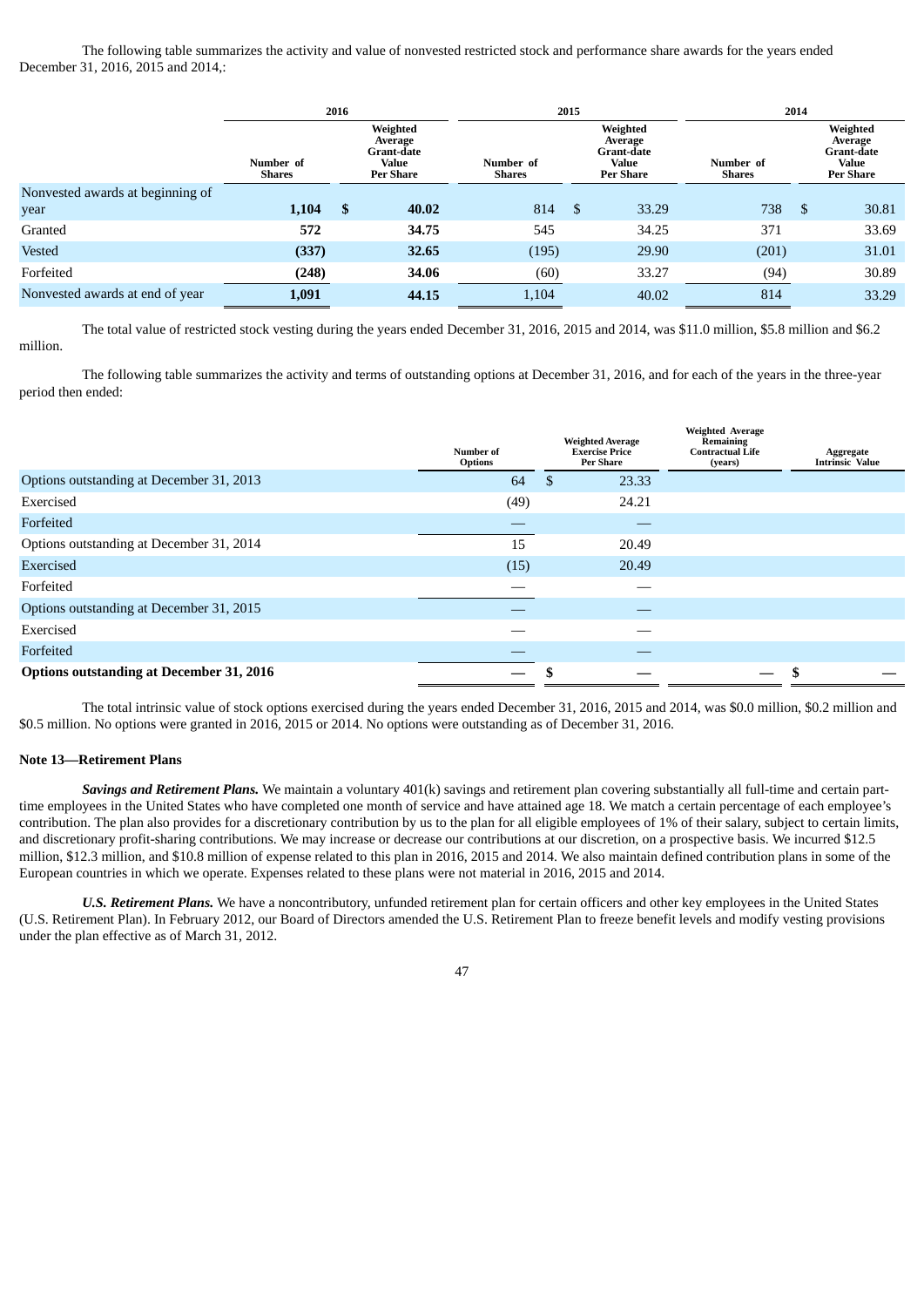The following table sets forth the U.S. Retirement Plan's financial status and the amounts recognized in our consolidated balance sheets:

| December 31,                                                      | 2016           | 2015           |
|-------------------------------------------------------------------|----------------|----------------|
| <b>Change in benefit obligation</b>                               |                |                |
| Benefit obligation, beginning of year                             | \$<br>51,023   | \$<br>49,055   |
| Interest cost                                                     | 1,980          | 1,806          |
| Actuarial (gain) loss                                             | 2,616          | 1,855          |
| <b>Benefits</b> paid                                              | (3,568)        | (1,693)        |
| Benefit obligation, end of year                                   | \$<br>52,051   | \$<br>51,023   |
| <b>Change in plan assets</b>                                      |                |                |
| Fair value of plan assets, beginning of year                      | \$             | \$             |
| <b>Employer contribution</b>                                      | 3,568          | 1,693          |
| Benefits paid                                                     | (3,568)        | (1,693)        |
| Fair value of plan assets, end of year                            | \$             | \$             |
| Funded status, end of year                                        | \$<br>(52,051) | \$<br>(51,023) |
| Amounts recognized in the consolidated balance sheets             |                |                |
| Other current liabilities                                         | \$<br>(3,405)  | \$<br>(2,977)  |
| Other liabilities                                                 | (48, 644)      | (48, 023)      |
| Accumulated other comprehensive loss                              | 18,071         | 17,102         |
| Net amount recognized                                             | \$<br>(33,978) | \$<br>(33,898) |
| <b>Accumulated benefit obligation</b>                             | \$<br>52,051   | \$<br>51,023   |
| Weighted average assumptions used to determine benefit obligation |                |                |
| Discount rate                                                     | 3.75%          | 4.00%          |
| Rate of increase in compensation levels                           | N/A            | N/A            |

Plan benefit obligations of the U.S. Retirement Plan were measured as of December 31, 2016 and 2015. Plan benefit obligations are determined using assumptions developed at the measurement date. The weighted average discount rate, which is used to calculate the present value of plan liabilities, is an estimate of the interest rate at which the plan liabilities could be effectively settled at the measurement date. When estimating the discount rate, we review yields available on high-quality, fixed-income debt instruments and use a yield curve model from which the discount rate is derived by applying the projected benefit payments under the plan to points on a published yield curve.

The components of net periodic benefit cost for the U.S. Retirement Plan, which is included in distribution, selling, and administrative expenses in the consolidated statements of income, were as follows:

| Year ended December 31,                                                  | 2016  |    | 2015  | 2014  |
|--------------------------------------------------------------------------|-------|----|-------|-------|
| Interest cost                                                            | 1.980 | S. | 1,806 | 1,849 |
| Recognized net actuarial loss                                            | 1.646 |    | 1.606 | 816   |
| Net periodic benefit cost                                                | 3.626 | S. | 3.412 | 2.665 |
| Weighted average assumptions used to determine net periodic benefit cost |       |    |       |       |
| Discount rate                                                            | 4.00% |    | 3.75% | 4.50% |
| Rate of increase in future compensation levels                           | N/A   |    | N/A   | N/A   |

Amounts recognized for the U.S. Retirement Plan as a component of accumulated other comprehensive loss as of the end of the year that have not been recognized as a component of the net periodic benefit cost are presented in the following table. We expect to recognize approximately \$1.8 million of the net actuarial loss reported in the following table as of December 31, 2016, as a component of net periodic benefit cost during 2017.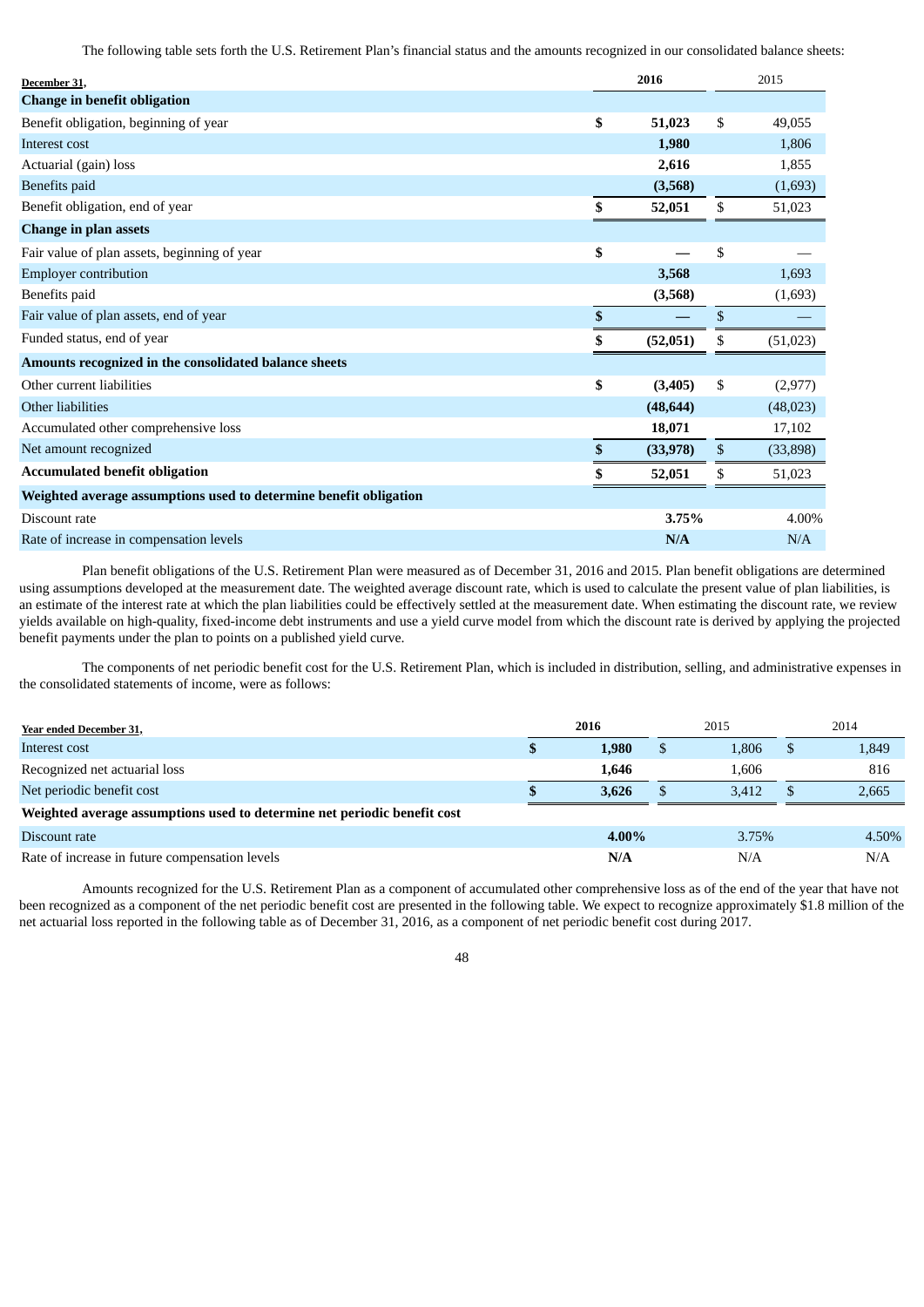| Year ended December 31,                                                       | 2016 |           | 2015      |
|-------------------------------------------------------------------------------|------|-----------|-----------|
| Net actuarial loss                                                            |      | (18,071)  | (17, 102) |
| Deferred tax benefit                                                          |      | 7.048     | 6,663     |
| Amounts included in accumulated other comprehensive income (loss), net of tax |      | (11, 023) | (10, 439) |

As of December 31, 2016, the expected benefit payments required for each of the next five years and the five-year period thereafter for the U.S. Retirement Plan were as follows:

| <u>Year</u> |             |
|-------------|-------------|
| 2017        | \$<br>3,374 |
| 2018        | 3,269       |
| 2019        | 3,034       |
| 2020        | 2,968       |
| 2021        | 2,825       |
| 2022-2026   | 12,423      |

*International Retirement Plans.* Certain of our foreign subsidiaries have defined benefit pension plans covering substantially all of their respective employees. As of December 31, 2016 and 2015, the accumulated benefit obligation under these plans was \$2.0 million and \$1.9 million. We recorded \$0.1 million, \$0.1 million and \$0.2 million in net periodic benefit cost in distribution, selling and administrative expenses for the years ended December 31, 2016, 2015 and 2014.

# **Note 14—Income Taxes**

The components of income (loss) before income taxes consist of the following:

| Year ended December 31,            | 2016    | 2015 |         |  | 2014      |  |  |
|------------------------------------|---------|------|---------|--|-----------|--|--|
| Income (loss) before income taxes: |         |      |         |  |           |  |  |
| U.S.                               | 150,942 |      | 167,444 |  | 155,132   |  |  |
| Foreign                            | 21,600  |      | 5,766   |  | (28, 649) |  |  |
| Income before income taxes         | 172,542 |      | 173,210 |  | 126,483   |  |  |

The income tax provision consists of the following:

| Year ended December 31,           | 2016 |         | 2015 |         |    | 2014     |
|-----------------------------------|------|---------|------|---------|----|----------|
| Current tax provision (benefit):  |      |         |      |         |    |          |
| Federal                           | \$   | 46,846  | \$   | 60,757  | -S | 52,178   |
| <b>State</b>                      |      | 8,512   |      | 11,431  |    | 9,801    |
| Foreign                           |      | 4,179   |      | 3,714   |    | 1,386    |
| Total current tax provision       |      | 59,537  |      | 75,902  |    | 63,365   |
| Deferred tax provision (benefit): |      |         |      |         |    |          |
| Federal                           |      | 5,303   |      | (4,744) |    | 282      |
| <b>State</b>                      |      | 885     |      | (376)   |    | 295      |
| Foreign                           |      | (1,970) |      | (981)   |    | (3,962)  |
| Total deferred tax provision      |      | 4,218   |      | (6,101) |    | (3, 385) |
| Total income tax provision        |      | 63,755  |      | 69,801  |    | 59,980   |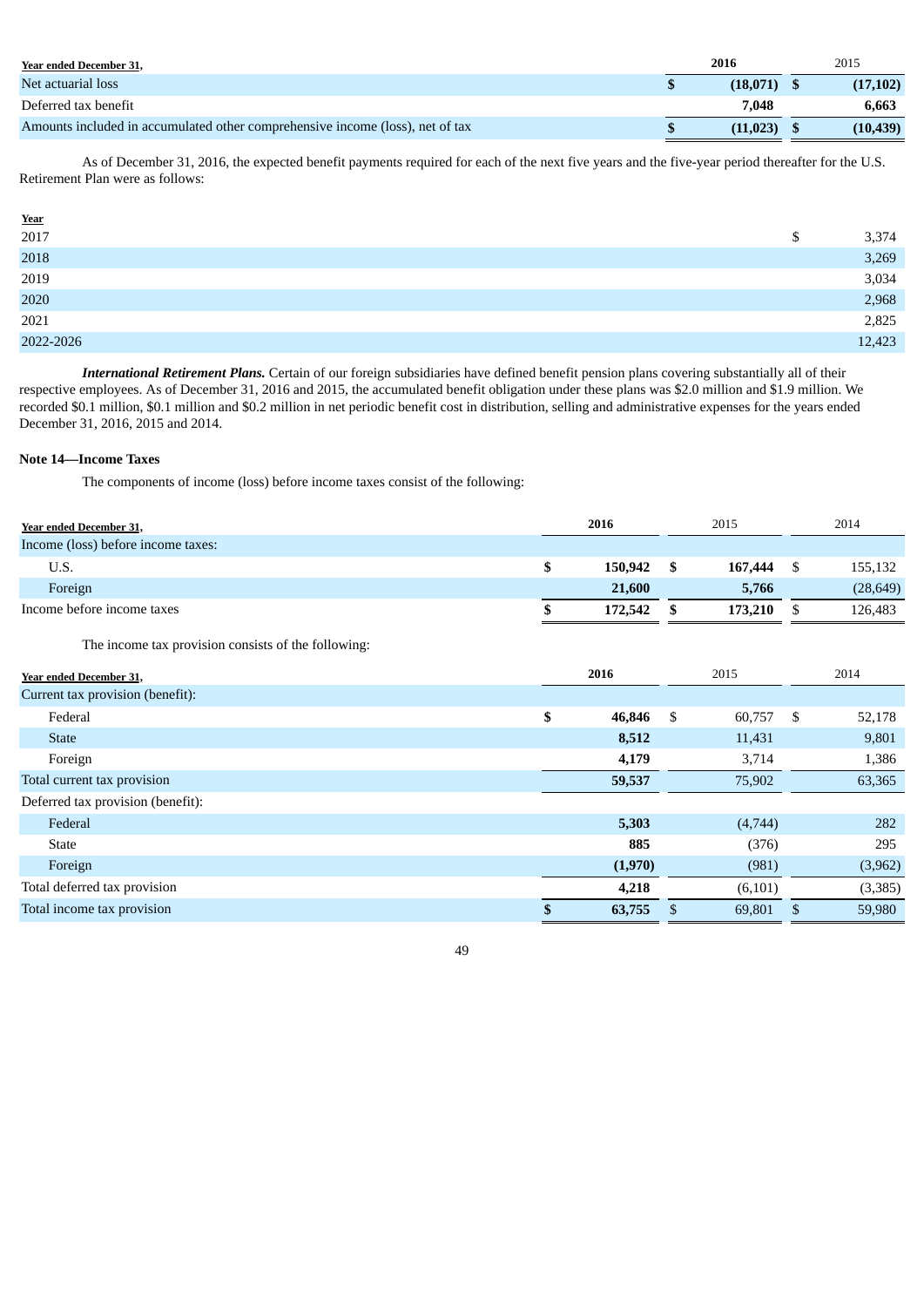A reconciliation of the federal statutory rate to our effective income tax rate is shown below:

| Year ended December 31,                              | 2016          | 2015      | 2014    |
|------------------------------------------------------|---------------|-----------|---------|
| Federal statutory rate                               | 35.0%         | 35.0%     | 35.0%   |
| Increases (decreases) in the rate resulting from:    |               |           |         |
| State income taxes, net of federal income tax impact | 3.7%          | $4.1\%$   | $5.2\%$ |
| Foreign income taxes                                 | $(4.3)\%$     | $(2.8)\%$ | 1.7%    |
| Valuation allowance                                  | $0.5\%$       | $1.2\%$   | $3.2\%$ |
| Other                                                | $2.1\%$       | 2.8%      | 2.3%    |
| Effective income tax rate                            | <b>37.0 %</b> | 40.3%     | 47.4%   |

The tax effects of temporary differences that give rise to significant portions of the deferred tax assets and deferred tax liabilities are presented below:

| December 31,                                          | 2016 |           |      | 2015     |
|-------------------------------------------------------|------|-----------|------|----------|
| Deferred tax assets:                                  |      |           |      |          |
| Employee benefit plans                                | \$   | 35,540    | S.   | 36,903   |
| Accrued liabilities not currently deductible          |      | 15,693    |      | 15,268   |
| Finance charges                                       |      | 3,803     |      | 6,128    |
| Capital leases                                        |      | 6,607     |      | 7,363    |
| Allowance for losses on accounts and notes receivable |      | 4,069     |      | 3,852    |
| Net operating loss carryforwards                      |      | 12,722    |      | 12,395   |
| Other                                                 |      | 4,183     |      | 2,475    |
| Total deferred tax assets                             |      | 82,617    |      | 84,384   |
| Less: valuation allowances                            |      | (12, 332) |      | (10,798) |
| Net deferred tax assets                               |      | 70,285    |      | 73,586   |
| Deferred tax liabilities:                             |      |           |      |          |
| Merchandise inventories                               |      | 71,035    |      | 67,013   |
| Goodwill                                              |      | 37,854    |      | 36,613   |
| Property and equipment                                |      | 14,910    |      | 14,651   |
| Computer software                                     |      | 15,363    |      | 17,870   |
| Insurance                                             |      | 368       |      | 268      |
| Intangible assets                                     |      | 18,887    |      | 22,048   |
| Other                                                 |      | 230       |      | 206      |
| Total deferred tax liabilities                        |      | 158,647   |      | 158,669  |
| Net deferred tax liability                            | \$   | (88, 362) | - \$ | (85,083) |

The valuation allowances relate to deferred tax assets in various state and non-U.S. jurisdictions. Based on management's judgments using available evidence about historical and expected future taxable earnings, management believes it is more likely than not that we will realize the benefit of the existing deferred tax assets, net of valuation allowances, at December 31, 2016. The valuation allowances primarily relate to net operating loss carryforwards in non-U.S. jurisdictions which have various expiration dates ranging from five years to an unlimited carryforward period.

It is our intention to permanently reinvest the earnings of our non-U.S. subsidiaries in those operations. As of December 31, 2016, we have not made a provision for U.S. or additional foreign withholding taxes on investments in foreign subsidiaries that are permanently reinvested. Quantification of the deferred tax liability, if any, associated with permanently reinvested earnings is not practicable.

Cash payments for income taxes, including interest, for 2016, 2015 and 2014 were \$74.1 million, \$52.4 million and \$81.6 million.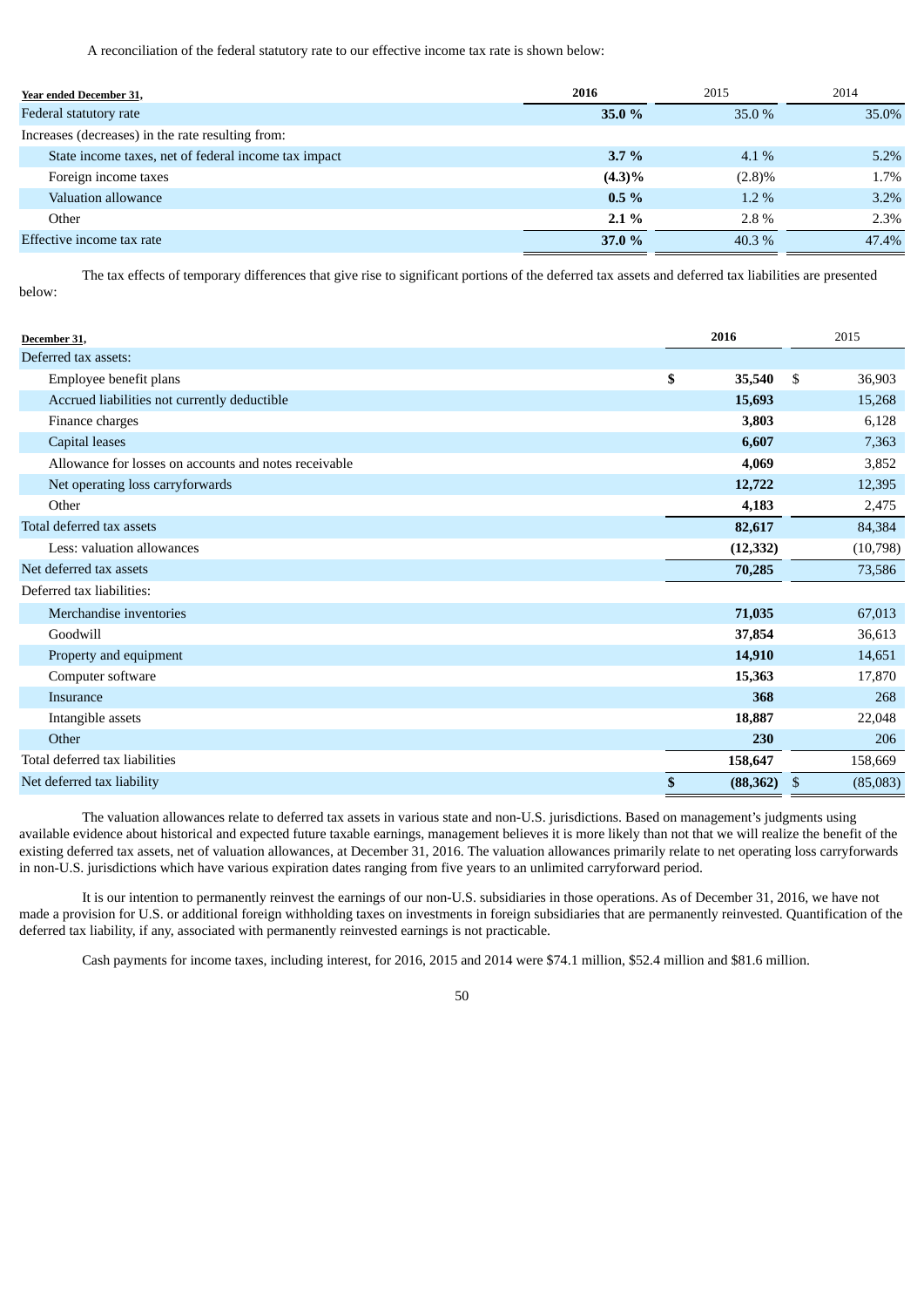At December 31, 2016 and 2015, the liability for unrecognized tax benefits was \$10.7 million and \$7.7 million. A reconciliation of the changes in unrecognized tax benefits from the beginning to the end of the reporting period is as follows:

|                                                     | 2016 |        |     | 2015     |
|-----------------------------------------------------|------|--------|-----|----------|
| Unrecognized tax benefits at January 1,             |      | 7,657  | - S | 6.684    |
| Increases for positions taken during current period |      | 2,322  |     | 1,968    |
| Increases for positions taken during prior periods  |      | 1,135  |     | 481      |
| Decreases for positions taken during prior periods  |      | (242)  |     | (1, 476) |
| Lapse of statute of limitations                     |      | (21)   |     |          |
| Settlements with taxing authorities                 |      | (126)  |     |          |
| Unrecognized tax benefits at December 31,           |      | 10,725 |     | 7,657    |

Included in the liability for unrecognized tax benefits at December 31, 2016 and 2015, were \$4.7 million and \$4.1 million of tax positions for which the ultimate deductibility is highly certain but for which there is uncertainty about the timing of such deductibility. These tax positions are temporary differences which do not impact the annual effective tax rate under deferred tax accounting. Any change in the deductibility period of these tax positions would impact the timing of cash payments to taxing jurisdictions. Unrecognized tax benefits of \$4.8 million and \$3.0 million at December 31, 2016 and 2015, would impact our effective tax rate if recognized.

We recognize accrued interest and penalties related to unrecognized tax benefits in income tax expense. Accrued interest at December 31, 2016 and 2015 was \$0.4 million and \$0.2 million. We recognized \$0.2 million in interest income in 2016, \$0.1 million in interest expense in 2015 and \$0.1 million of interest expense in 2014. There were no penalties accrued at December 31, 2016 and 2015 or recognized in 2016, 2015 and 2014.

We file income tax returns in the U.S. federal and various state and foreign jurisdictions. Our U.S. federal income tax returns for the years 2014 and 2015 are subject to examination. Our income tax returns for U.S. state and local jurisdictions are generally open for the years 2013 through 2015; however, certain returns may be subject to examination for differing periods. The former owner is contractually obligated to indemnify us for all income tax liabilities incurred by the Movianto business prior to its acquisition on August 31, 2012.

### **Note 15—Net Income per Common Share**

The following table summarizes the calculation of net income per share attributable to common shareholders for the years ended December 31, 2016, 2015 and 2014:

| Year ended December 31,                                                       | 2016 |         |     |         |     |        | 2015 |  |  | 2014 |
|-------------------------------------------------------------------------------|------|---------|-----|---------|-----|--------|------|--|--|------|
| Numerator:                                                                    |      |         |     |         |     |        |      |  |  |      |
| Net income                                                                    | \$   | 108,787 | \$. | 103,409 | -S  | 66,503 |      |  |  |      |
| Less: income allocated to unvested restricted shares                          |      | (1,147) |     | (925)   |     | (597)  |      |  |  |      |
| Net income attributable to common shareholders—basic                          |      | 107,640 |     | 102,484 |     | 65,906 |      |  |  |      |
| Add: undistributed income attributable to unvested restricted shares—basic    |      | 297     |     | 235     |     | 18     |      |  |  |      |
| Less: undistributed income attributable to unvested restricted shares—diluted |      | (297)   |     | (235)   |     | (18)   |      |  |  |      |
| Net income attributable to common shareholders—diluted                        |      | 107,640 |     | 102,484 |     | 65,906 |      |  |  |      |
| Denominator:                                                                  |      |         |     |         |     |        |      |  |  |      |
| Weighted average shares outstanding—basic                                     |      | 61,093  |     | 62,116  |     | 62,220 |      |  |  |      |
| Dilutive shares—stock options                                                 |      |         |     |         |     | 6      |      |  |  |      |
| Weighted average shares outstanding—diluted                                   |      | 61,093  |     | 62,117  |     | 62,226 |      |  |  |      |
| Net income attributable to common shareholders:                               |      |         |     |         |     |        |      |  |  |      |
| <b>Basic</b>                                                                  | \$   | 1.76    | -S  | 1.65    | -\$ | 1.06   |      |  |  |      |
| Diluted                                                                       | \$   | 1.76    | \$. | 1.65    | .S  | 1.06   |      |  |  |      |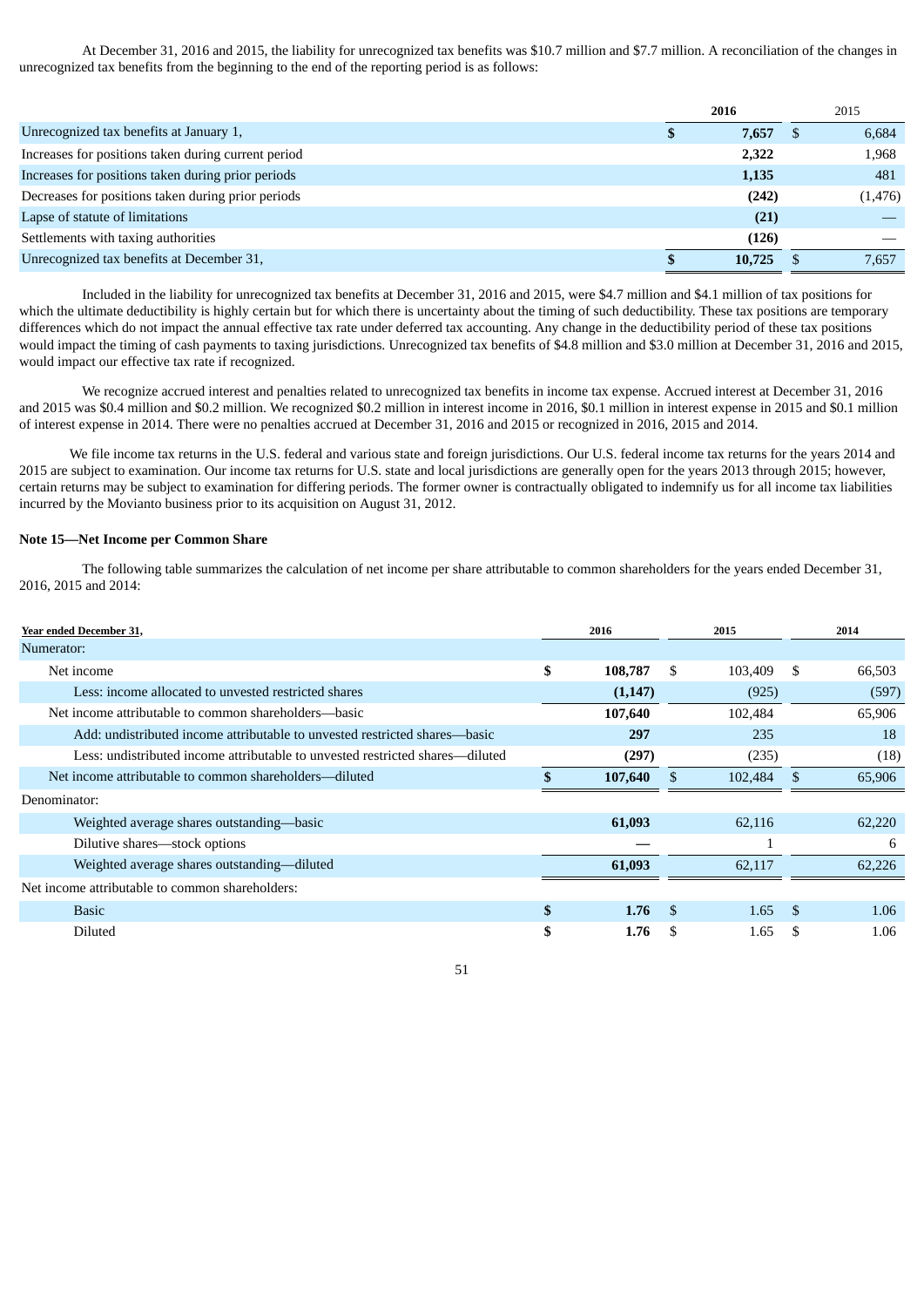### **Note 16—Shareholders' Equity**

We had a shareholder rights agreement that expired on April 30, 2014 and was not renewed or replaced. All Rights attendant to outstanding shares of our common stock under the agreement also expired on April 30, 2014.

In February 2014 our Board of Directors authorized a share repurchase program of up to \$100 million of our outstanding common stock to be executed at the discretion of management over a three -year period, expiring in February 2017. The program was intended, in part, to offset shares issued in conjunction with our stock incentive plans and return capital to shareholders. The authorized repurchases under this program were completed in December 2016.

In October 2016, our Board of Directors authorized a new share repurchase program of up to \$100 million of the company's outstanding common stock to be executed at the discretion of management over a three -year period. The new authorization took effect in December 2016 upon the completion of the previous authorization. The timing of repurchases and the exact number of shares of common stock to be purchased will depend upon market conditions and other factors and may be suspended or discontinued at any time. Purchases under the share repurchase program are made either pursuant to 10b5-1 plans entered into by the company from time to time and/or during the company's scheduled quarterly trading windows for officers and directors.

During the year ended December 31, 2016, we repurchased in open-market transactions and retired approximately 2.0 million shares of our common stock for an aggregate of \$71.0 million, or an average price per share of \$34.72. As of December 31, 2016, we have \$99.0 million in remaining authorization available under the repurchase program. We have elected to allocate any excess of share repurchase price over par value to retained earnings.

During the year ended December 31, 2015, we repurchased in open-market transactions and retired approximately 0.6 million shares of our common stock for an aggregate of \$20.0 million, or an average price per share of \$34.04.

During the year ended December 31, 2014, we repurchased in open-market transactions and retired approximately 0.3 million shares of our common stock for an aggregate of \$9.9 million, or an average price per share of \$34.31.

During 2014, we purchased the remaining outside stockholder's interest in a consolidated subsidiary that was partially owned for \$1.5 million. Therefore we do not present a noncontrolling interest as a component of shareholders' equity as of December 31, 2016 or 2015. The noncontrolling interest in net income was not material in 2014.

### **Note 17 — Accumulated Other Comprehensive Income**

The following tables show the changes in accumulated other comprehensive income (loss) by component for the years ended December 31, 2016, 2015 and 2014:

|                                                                                     |   | Currency<br><b>Translation</b><br><b>Retirement Plans</b><br><b>Adjustments</b> |  |           |       |       | <b>Total</b> |
|-------------------------------------------------------------------------------------|---|---------------------------------------------------------------------------------|--|-----------|-------|-------|--------------|
|                                                                                     |   |                                                                                 |  |           | Other |       |              |
| Accumulated other comprehensive income (loss), December 31, 2015                    | D | (10, 482)                                                                       |  | (41,228)  |       | (115) | (51, 825)    |
| Other comprehensive income (loss) before reclassifications                          |   | (2,716)                                                                         |  | (15,017)  |       | 86    | (17, 647)    |
| Income tax                                                                          |   | 869                                                                             |  |           |       |       | 869          |
| Other comprehensive income (loss) before reclassifications, net of tax              |   | (1,847)                                                                         |  | (15,017)  |       | 86    | (16, 778)    |
| Amounts reclassified from accumulated other comprehensive income (loss)             |   | 1,646                                                                           |  |           |       |       | 1,646        |
| Income tax                                                                          |   | (526)                                                                           |  |           |       |       | (526)        |
| Amounts reclassified from accumulated other comprehensive income (loss), net of tax |   | 1,120                                                                           |  |           |       |       | 1,120        |
| Other comprehensive income (loss)                                                   |   | (727)                                                                           |  | (15,017)  |       | 86    | (15, 658)    |
| Accumulated other comprehensive income (loss), December 31, 2016                    |   | (11,209)                                                                        |  | (56, 245) |       | (29)  | (67, 483)    |

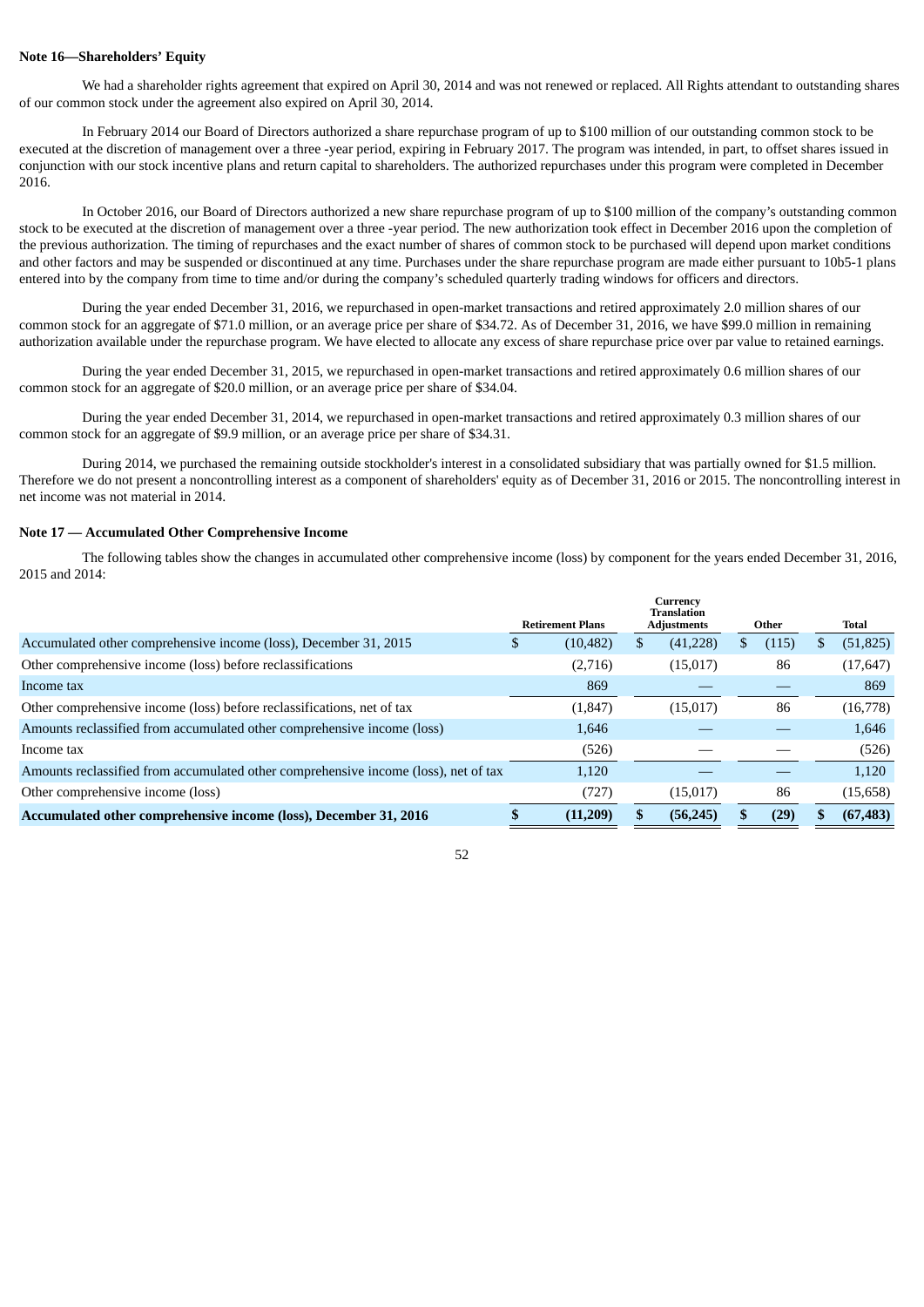|                                                                                     |  | <b>Retirement Plans</b> |  |           |   | <b>Translation</b><br><b>Adjustments</b> | Other     |  | <b>Total</b> |
|-------------------------------------------------------------------------------------|--|-------------------------|--|-----------|---|------------------------------------------|-----------|--|--------------|
| Accumulated other comprehensive income (loss), December 31, 2014                    |  | (10, 323)               |  | (13, 647) | S | (31)                                     | (24,001)  |  |              |
| Other comprehensive income (loss) before reclassifications                          |  | (1,855)                 |  | (27, 581) |   | (84)                                     | (29, 520) |  |              |
| Income tax                                                                          |  | 670                     |  |           |   |                                          | 670       |  |              |
| Other comprehensive income (loss) before reclassifications, net of tax              |  | (1, 185)                |  | (27, 581) |   | (84)                                     | (28, 850) |  |              |
| Amounts reclassified from accumulated other comprehensive income (loss)             |  | 1,606                   |  |           |   |                                          | 1,606     |  |              |
| Income tax                                                                          |  | (580)                   |  |           |   |                                          | (580)     |  |              |
| Amounts reclassified from accumulated other comprehensive income (loss), net of tax |  | 1,026                   |  |           |   |                                          | 1,026     |  |              |
| Other comprehensive income (loss)                                                   |  | (159)                   |  | (27, 581) |   | (84)                                     | (27, 824) |  |              |
| Accumulated other comprehensive income (loss), December 31, 2015                    |  | (10, 482)               |  | (41,228)  |   | (115)                                    | (51, 825) |  |              |

|                                                                                     |   | <b>Retirement Plans</b> | Currency<br>Translation<br><b>Adjustments</b> |    | Other | Total     |
|-------------------------------------------------------------------------------------|---|-------------------------|-----------------------------------------------|----|-------|-----------|
| Accumulated other comprehensive income (loss), December 31, 2013                    | æ | (6, 479)                | 15,892                                        | S. | 155   | 9,568     |
| Other comprehensive income (loss) before reclassifications                          |   | (7,021)                 | (29, 539)                                     |    | (73)  | (36,633)  |
| Income tax                                                                          |   | 2,671                   |                                               |    |       | 2,671     |
| Other comprehensive income before reclassifications, net of tax                     |   | (4,350)                 | (29, 539)                                     |    | (73)  | (33,962)  |
| Amounts reclassified from accumulated other comprehensive income (loss)             |   | 816                     |                                               |    | (185) | 631       |
| Income tax                                                                          |   | (310)                   |                                               |    | 72    | (238)     |
| Amounts reclassified from accumulated other comprehensive income (loss), net of tax |   | 506                     |                                               |    | (113) | 393       |
| Other comprehensive income (loss)                                                   |   | (3,844)                 | (29, 539)                                     |    | (186) | (33, 569) |
| Accumulated other comprehensive income (loss), December 31, 2014                    |   | (10, 323)               | (13, 647)                                     |    | (31)  | (24,001)  |

 We include amounts reclassified out of accumulated other comprehensive income related to defined benefit pension plans as a component of net periodic pension cost recorded in selling, general and administrative expenses. For the years ended December 31, 2016, 2015 and 2014 we reclassified \$1.6 million, \$1.6 million and \$0.8 million of actuarial net losses.

### **Note 18—Commitments and Contingencies**

We have a contractual commitment to outsource information technology operations, including the management and operation of our information technology systems and distributed services processing, as well as application support, development and enhancement services. This agreement expires in October 2017, with two optional one year extensions. The commitment is cancelable with 180 days notice and payment of a termination fee based upon certain costs which would be incurred by the vendor as a direct result of the early termination.

We pay scheduled fees under the agreement, which can vary based on changes in the Consumer Price Index and the level of support required. Assuming no early termination of the contract, our estimated remaining annual obligations under this agreement are \$29.8 million in 2017. We paid \$35.8 million, \$35.9 million and \$36.6 million under this contract in 2016, 2015 and 2014.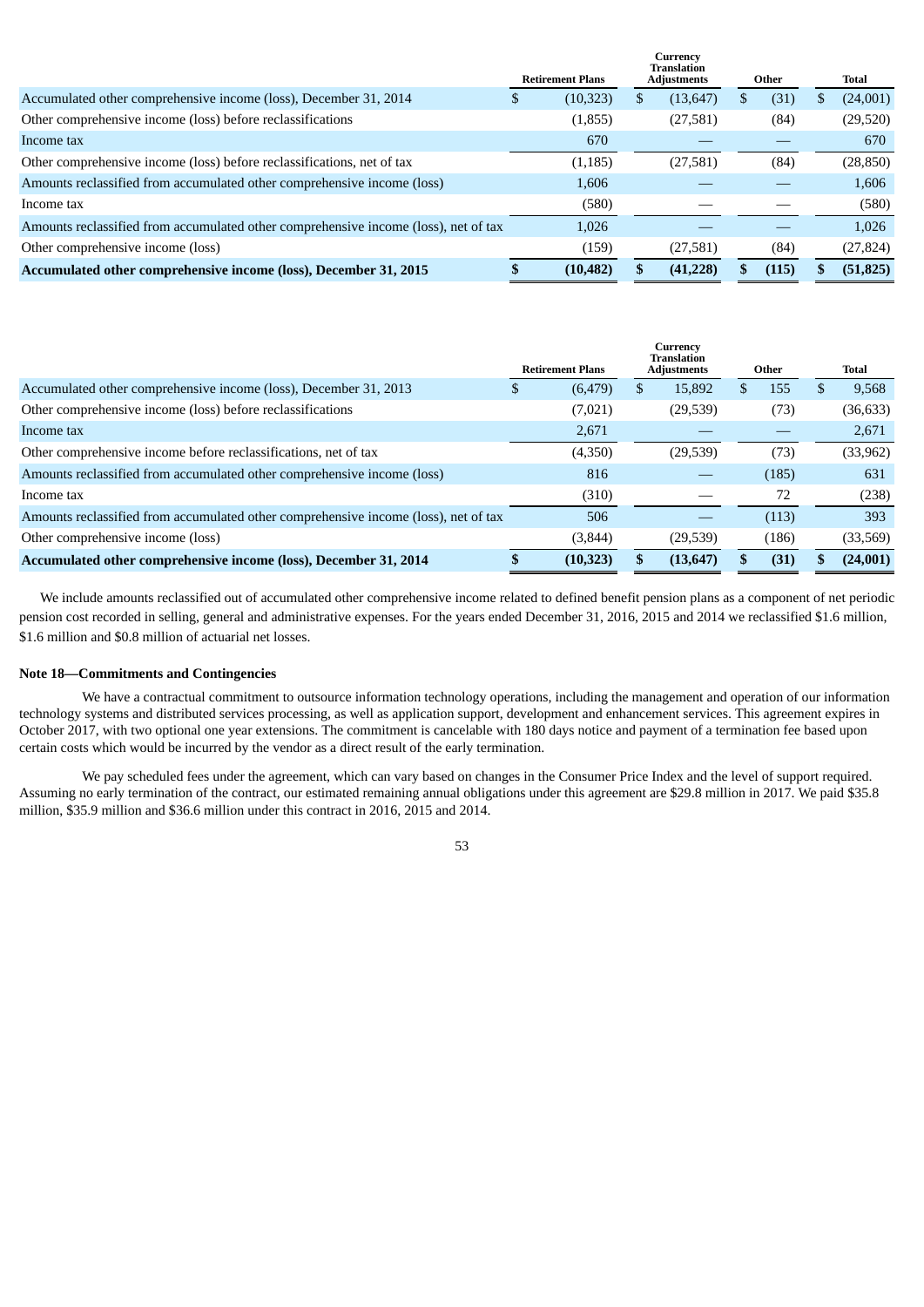We have entered into non-cancelable agreements to lease most of our office and warehouse facilities with remaining terms generally ranging from one to 20 years. Certain leases include renewal options, generally for five-year increments. We also lease most of our transportation and material handling equipment for terms generally ranging from three to ten years. At December 31, 2016, future minimum annual payments under non-cancelable lease agreements with original terms in excess of one year, and including payments required under operating leases for facilities we have vacated, are as follows:

|                        | <b>Total</b> |
|------------------------|--------------|
| 2017<br>D              | 59,249       |
| 2018                   | 53,684       |
| 2019                   | 43,168       |
| 2020                   | 32,146       |
| 2021                   | 22,783       |
| Thereafter             | 50,341       |
| Total minimum payments | 261,371      |

Rent expense for all operating leases for the years ended December 31, 2016, 2015 and 2014, was \$70.0 million, \$70.8 million and \$77.8 million.

#### **Note 19—Legal Proceedings**

We are subject to various legal actions that are ordinary and incidental to our business, including contract disputes, employment, workers' compensation, product liability, regulatory and other matters. We have insurance coverage for employment, product liability, workers' compensation and other personal injury litigation matters, subject to policy limits, applicable deductibles and insurer solvency. We establish reserves from time to time based upon periodic assessment of the potential outcomes of pending matters.

Based on current knowledge and the advice of counsel, we believe that the accrual as of December 31, 2016 for currently pending matters considered probable of loss, which is not material, is sufficient. In addition, we believe that other currently pending matters are not reasonably likely to result in a material loss, as payment of the amounts claimed is remote, the claims are insignificant, individually and in the aggregate, or the claims are expected to be adequately covered by insurance.

### **Note 20—Segment Information**

We periodically evaluate our application of accounting guidance for reportable segments and disclose information about reportable segments based on the way management organizes the enterprise for making operating decisions and assessing performance. We report our business under three segments: Domestic, International and CPS. The Domestic segment includes our United States distribution, logistics and value-added services business. The International segment consists of our European distribution, logistics and value-added services business. CPS provides product-related solutions, including surgical and procedural kitting and sourcing.

We evaluate the performance of our segments based on their operating earnings excluding acquisition-related and exit and realignment charges, certain purchase price fair value adjustments, and other substantive items that, either as a result of their nature or size, would not be expected to occur as part of our normal business operations on a regular basis. Segment assets exclude inter-segment account balances as we believe their inclusion would be misleading or not meaningful. We believe all inter-segment sales are at prices that approximate market.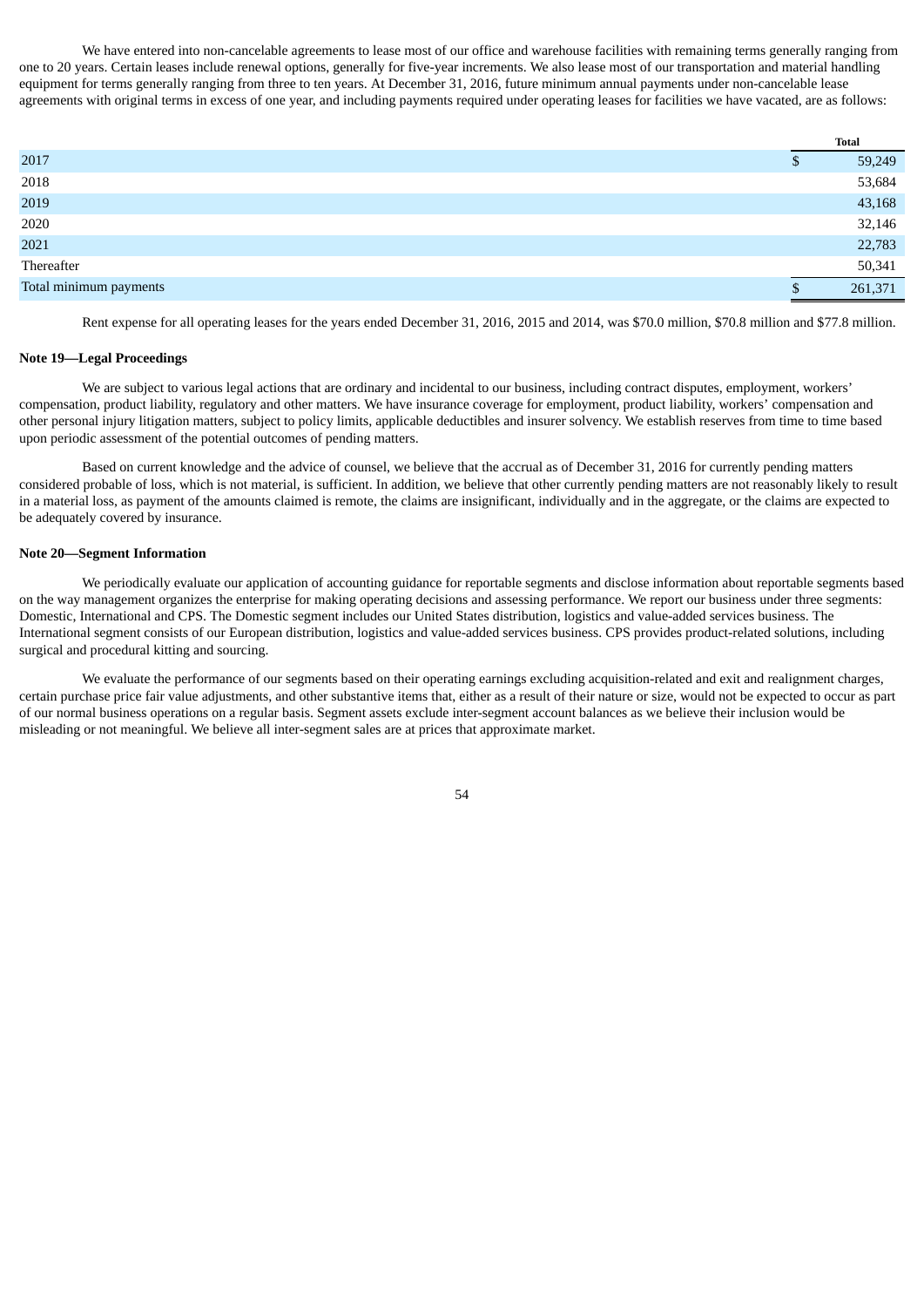The following tables present financial information by segment:

| Year ended December 31,                                             | 2016            |              | 2015       |                | 2014       |
|---------------------------------------------------------------------|-----------------|--------------|------------|----------------|------------|
| Net revenue:                                                        |                 |              |            |                |            |
| Segment net revenue                                                 |                 |              |            |                |            |
| Domestic                                                            | \$<br>9,191,574 | \$           | 9,176,855  | $\mathfrak{S}$ | 8,910,733  |
| International                                                       | 343,674         |              | 372,638    |                | 481,402    |
| <b>CPS</b>                                                          | 539,580         |              | 561,812    |                | 294,358    |
| Total segment net revenue                                           | 10,074,828      |              | 10,111,305 |                | 9,686,493  |
| Inter-segment net revenue                                           |                 |              |            |                |            |
| <b>CPS</b>                                                          | (351, 397)      |              | (338, 359) |                | (246, 311) |
| Total inter-segment net revenue                                     | (351, 397)      |              | (338, 359) |                | (246, 311) |
| Consolidated net revenue                                            | \$<br>9,723,431 | \$           | 9,772,946  | \$             | 9,440,182  |
|                                                                     |                 |              |            |                |            |
| Operating earnings (loss):                                          |                 |              |            |                |            |
| Domestic                                                            | \$<br>165,495   | $\mathbb{S}$ | 162,944    | $\mathfrak{S}$ | 165,769    |
| International                                                       | 5,596           |              | 3,198      |                | (6,808)    |
| <b>CPS</b>                                                          | 53,799          |              | 61,932     |                | 46,527     |
| Inter-segment eliminations                                          | (616)           |              | (811)      |                | (2,950)    |
| Acquisition-related and exit and realignment charges <sup>(1)</sup> | (24, 675)       |              | (28, 404)  |                | (42, 801)  |
| Fair value adjustments related to purchase accounting               |                 |              |            |                | 3,706      |
| Other $(2)$                                                         |                 |              | 1,500      |                | (3,907)    |
| Consolidated operating earnings                                     | \$<br>199,599   | \$           | 200,359    | \$             | 159,536    |
|                                                                     |                 |              |            |                |            |
| Depreciation and amortization:                                      |                 |              |            |                |            |
| <b>Domestic</b>                                                     | \$<br>29,469    | \$           | 34,425     | \$             | 35,499     |
| International                                                       | 17,117          |              | 18,903     |                | 19,837     |
| <b>CPS</b>                                                          | 8,807           |              | 8,180      |                | 1,790      |
| Consolidated depreciation and amortization                          | \$<br>55,393    | \$           | 61,508     | \$             | 57,126     |
|                                                                     |                 |              |            |                |            |
|                                                                     |                 |              |            |                |            |
| Capital expenditures:                                               |                 |              |            |                |            |
| <b>Domestic</b>                                                     | \$<br>14,333    | $\mathbb{S}$ | 17,310     | \$             | 52,529     |
| International<br><b>CPS</b>                                         | 12,874          |              | 18,158     |                | 18,279     |
|                                                                     | 2,914           |              | 1,148      |                |            |
| Consolidated capital expenditures                                   | \$<br>30,121    | \$           | 36,616     | \$             | 70,808     |

*(1) The years ended December 31, 2015 and 2014 included \$4.5 million and \$6.0 million, respectively of accelerated amortization related to an information system that was replaced.*

*(2) Contract claim settlement for \$3.9 million with a customer in the U.K. in 2014, of which \$1.5 million was recovered through insurance in 2015.*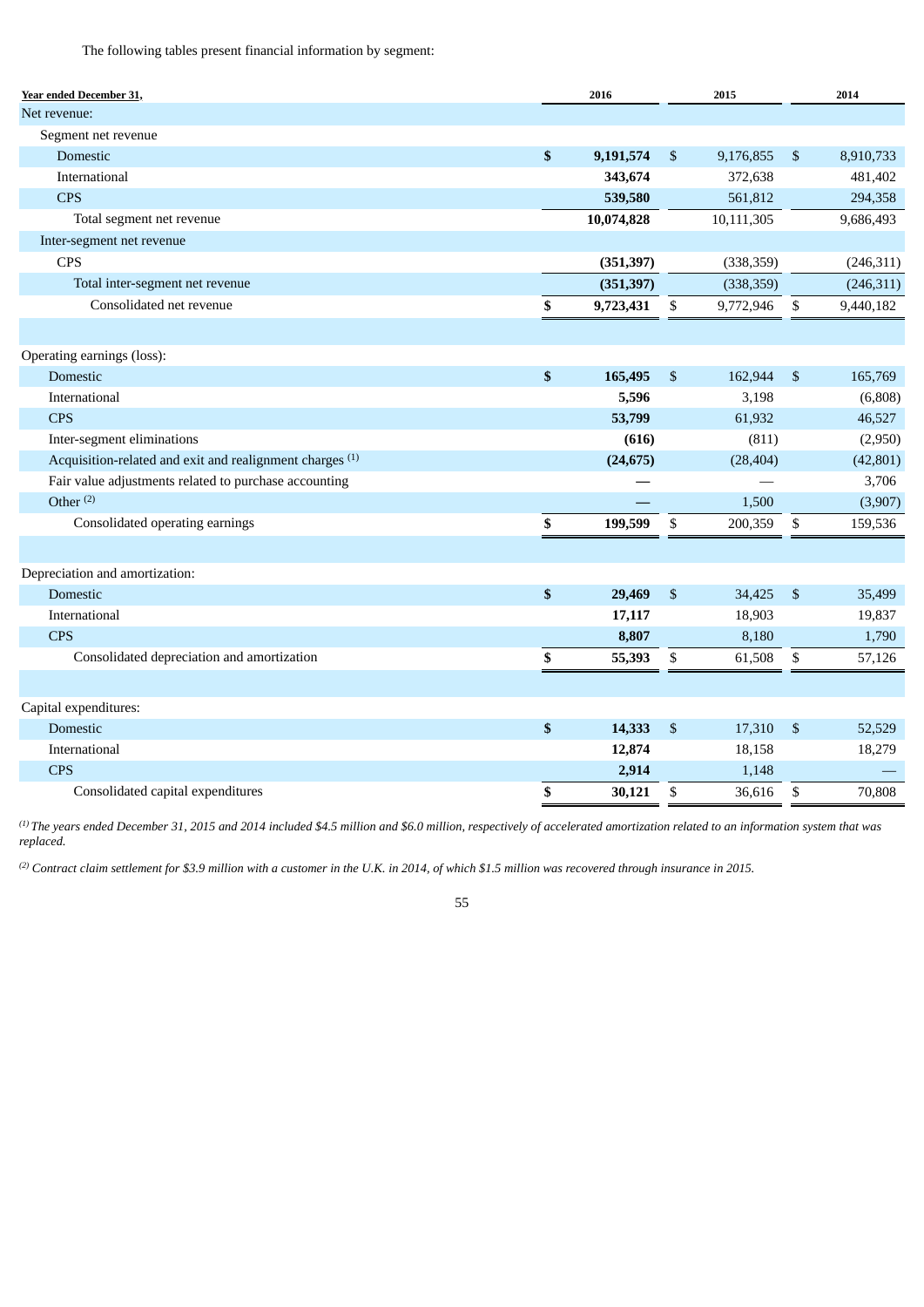| December 31,              |     | 2016      | 2015            |
|---------------------------|-----|-----------|-----------------|
| Total assets:             |     |           |                 |
| Domestic                  | \$  | 1,778,481 | \$<br>1,785,676 |
| <b>International</b>      |     | 352,898   | 406,787         |
| <b>CPS</b>                |     | 400,885   | 420,293         |
| Segment assets            |     | 2,532,264 | 2,612,756       |
| Cash and cash equivalents |     | 185,488   | 161,020         |
| Consolidated total assets | \$. | 2,717,752 | \$<br>2,773,776 |

The following tables present information by geographic area. Net revenues were attributed to geographic areas based on the locations from which we ship products or provide services. International operations consist primarily of Movianto's operations in the United Kingdom, Germany, France, and other European countries.

| Year ended December 31,  |        | 2016      |    | 2015      | 2014            |
|--------------------------|--------|-----------|----|-----------|-----------------|
| Net revenue:             |        |           |    |           |                 |
| <b>United States</b>     | \$     | 9,338,543 | \$ | 9,356,140 | \$<br>8,951,852 |
| <b>United Kingdom</b>    |        | 169,874   |    | 192,818   | 253,527         |
| Ireland                  |        | 41,214    |    | 44,168    | 6,928           |
| France                   |        | 38,761    |    | 44,592    | 54,656          |
| Germany                  |        | 47,514    |    | 46,848    | 47,682          |
| Other European countries |        | 87,525    |    | 88,380    | 125,537         |
| Consolidated net revenue | ¢<br>Œ | 9,723,431 | S  | 9,772,946 | \$<br>9,440,182 |

| December 31,                   |    | 2016    |      | 2015    |
|--------------------------------|----|---------|------|---------|
| Long-lived assets:             |    |         |      |         |
| <b>United States</b>           | \$ | 217,985 | - \$ | 237,641 |
| Germany                        |    | 39,734  |      | 43,917  |
| <b>United Kingdom</b>          |    | 32,349  |      | 41,594  |
| Ireland                        |    | 21,567  |      | 24,316  |
| France                         |    | 5,173   |      | 5,397   |
| Other European countries       |    | 16,643  |      | 19,718  |
| Consolidated long-lived assets | œ  | 333,451 | S    | 372,583 |

# **Note 21—Condensed Consolidating Financial Information**

The following tables present condensed consolidating financial information for: Owens & Minor, Inc. (O&M); the guarantors of Owens & Minor, Inc.'s 2021 Notes and 2024 Notes, on a combined basis; and the non-guarantor subsidiaries of the 2021 Notes and 2024 Notes, on a combined basis. The guarantor subsidiaries are 100% owned by Owens & Minor, Inc. Separate financial statements of the guarantor subsidiaries are not presented because the guarantees by our guarantor subsidiaries are full and unconditional, as well as joint and several, and we believe the condensed consolidating financial information is more meaningful in understanding the financial position, results of operations and cash flows of the guarantor subsidiaries.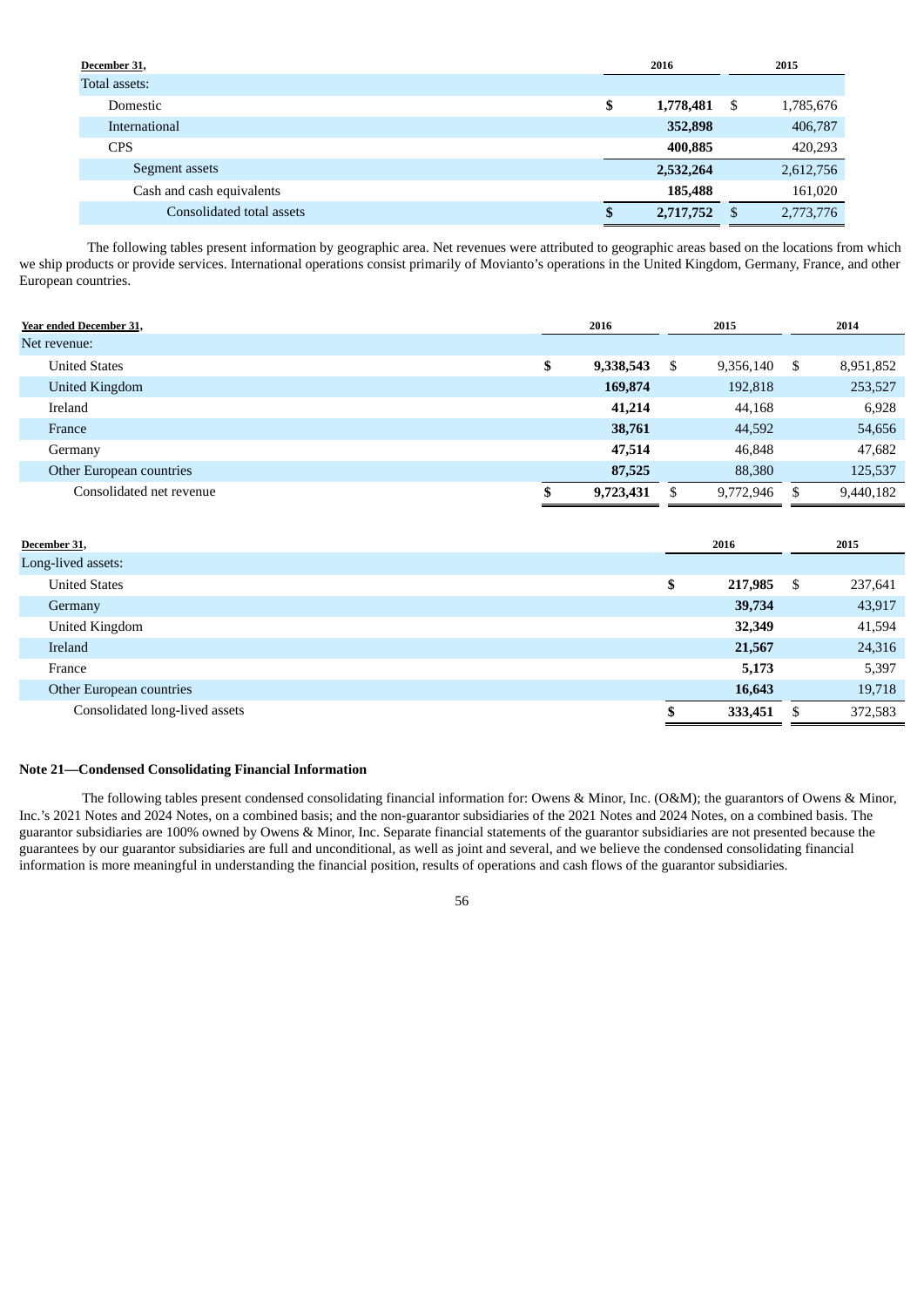| Year ended December 31, 2016                         |    | Owens &<br>Minor, Inc. |     | Guarantor<br><b>Subsidiaries</b> | Non-guarantor<br><b>Subsidiaries</b> |     | <b>Eliminations</b> |    | Consolidated |
|------------------------------------------------------|----|------------------------|-----|----------------------------------|--------------------------------------|-----|---------------------|----|--------------|
| <b>Statements of Income</b>                          |    |                        |     |                                  |                                      |     |                     |    |              |
| Net revenue                                          | \$ |                        | \$. | 9,190,660                        | \$<br>697,559                        | \$. | (164, 788)          | -S | 9,723,431    |
| Cost of goods sold                                   |    |                        |     | 8,330,960                        | 370,594                              |     | (165, 433)          |    | 8,536,121    |
| Gross margin                                         |    |                        |     | 859,700                          | 326,965                              |     | 645                 |    | 1,187,310    |
| Distribution, selling and administrative expenses    |    | 1,127                  |     | 670,800                          | 298,497                              |     |                     |    | 970,424      |
| Acquisition-related and exit and realignment charges |    |                        |     | 15,611                           | 9,064                                |     |                     |    | 24,675       |
| Other operating (income) expense, net                |    |                        |     | (5,066)                          | (2,322)                              |     |                     |    | (7,388)      |
| Operating (loss) earnings                            |    | (1,127)                |     | 178,355                          | 21,726                               |     | 645                 |    | 199,599      |
| Interest expense (income), net                       |    | 28,901                 |     | (4,744)                          | 2,900                                |     |                     |    | 27,057       |
| Income (loss) before income taxes                    |    | (30,028)               |     | 183,099                          | 18,826                               |     | 645                 |    | 172,542      |
| Income tax (benefit) provision                       |    |                        |     | 61,545                           | 2,210                                |     |                     |    | 63,755       |
| Equity in earnings of subsidiaries                   |    | 138,815                |     |                                  |                                      |     | (138, 815)          |    |              |
| <b>Net income (loss)</b>                             |    | 108,787                |     | 121,554                          | 16,616                               |     | (138, 170)          |    | 108,787      |
| Other comprehensive income (loss), net of tax        |    | (15,658)               |     | (640)                            | (15,017)                             |     | 15,657              |    | (15,658)     |
| <b>Comprehensive income (loss)</b>                   | S  | 93,129                 | \$  | 120,914                          | \$<br>1,599                          |     | $(122, 513)$ \$     |    | 93,129       |

| Year ended December 31, 2015                         | Owens &<br>Minor, Inc. | Guarantor<br><b>Subsidiaries</b> | Non-guarantor<br><b>Subsidiaries</b> |    | <b>Eliminations</b> |    | Consolidated |
|------------------------------------------------------|------------------------|----------------------------------|--------------------------------------|----|---------------------|----|--------------|
| <b>Statements of Income</b>                          |                        |                                  |                                      |    |                     |    |              |
| Net revenue                                          | \$                     | \$<br>9,176,855                  | \$<br>751,442                        | -S | (155, 351)          | \$ | 9,772,946    |
| Cost of goods sold                                   |                        | 8,305,734                        | 410,009                              |    | (157, 370)          |    | 8,558,373    |
| Gross margin                                         |                        | 871,121                          | 341,433                              |    | 2,019               |    | 1,214,573    |
| Distribution, selling and administrative expenses    | 1,229                  | 684,021                          | 308,533                              |    |                     |    | 993,783      |
| Acquisition-related and exit and realignment charges |                        | 8,877                            | 19,527                               |    |                     |    | 28,404       |
| Other operating (income) expense, net                |                        | (2,621)                          | (5,352)                              |    |                     |    | (7, 973)     |
| Operating (loss) earnings                            | (1,229)                | 180,844                          | 18,725                               |    | 2,019               |    | 200,359      |
| Interest expense (income), net                       | 27,457                 | (3,371)                          | 3,063                                |    |                     |    | 27,149       |
| Income (loss) before income taxes                    | (28, 686)              | 184,215                          | 15,662                               |    | 2,019               |    | 173,210      |
| Income tax (benefit) provision                       | (9,837)                | 71,807                           | 7,831                                |    |                     |    | 69,801       |
| Equity in earnings of subsidiaries                   | 122,258                |                                  |                                      |    | (122, 258)          |    |              |
| <b>Net income (loss)</b>                             | 103,409                | 112,408                          | 7,831                                |    | (120, 239)          |    | 103,409      |
| Other comprehensive income (loss), net of tax        | (27, 824)              | (243)                            | (27, 581)                            |    | 27,824              |    | (27, 824)    |
| <b>Comprehensive income (loss)</b>                   | 75,585                 | 112,165                          | $(19,750)$ \$                        |    | (92, 415)           |    | 75,585       |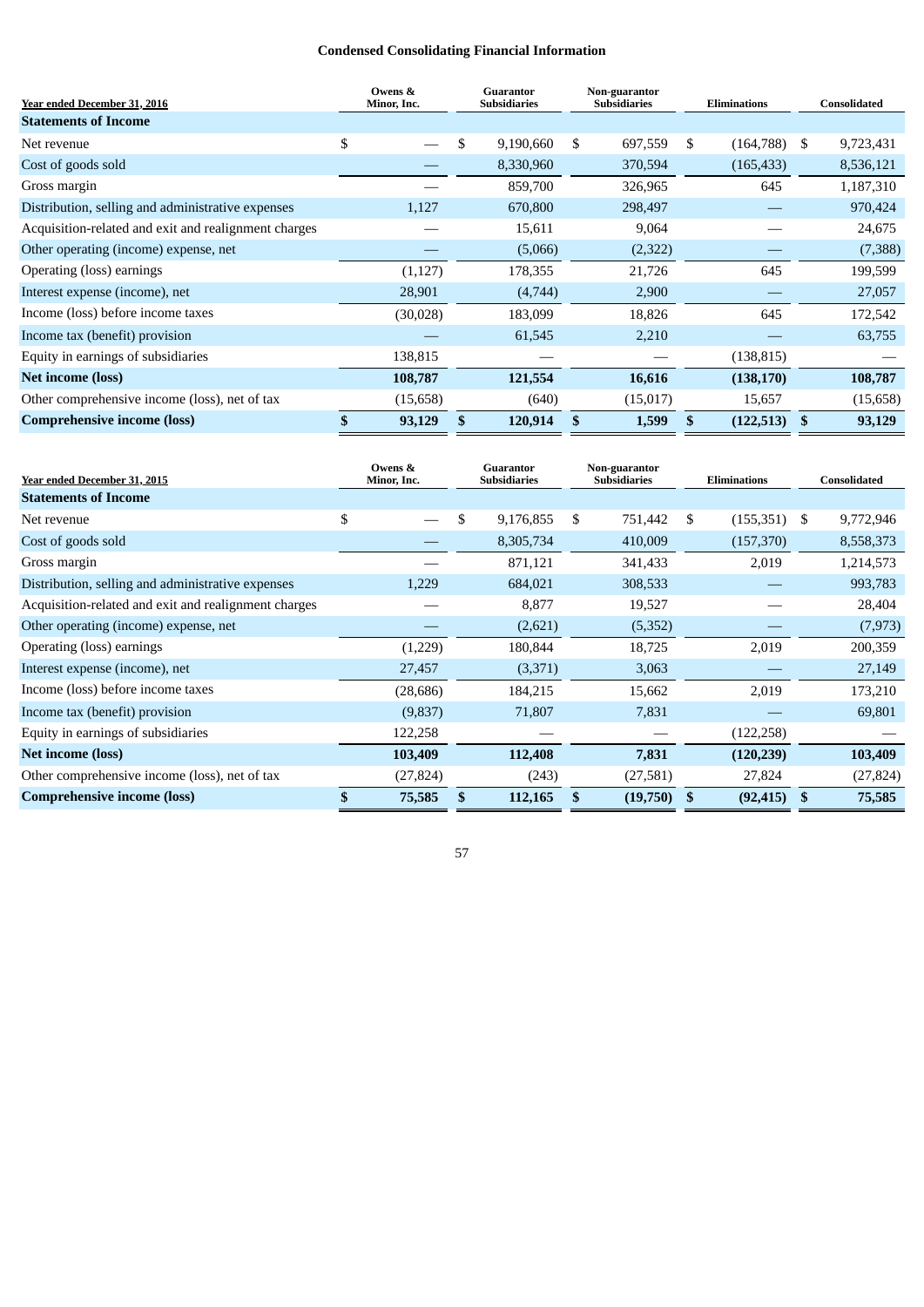| Year ended December 31, 2014                         | Owens &<br>Minor, Inc. | Guarantor<br><b>Subsidiaries</b> | Non-guarantor<br><b>Subsidiaries</b> |     | <b>Eliminations</b> |    | Consolidated |
|------------------------------------------------------|------------------------|----------------------------------|--------------------------------------|-----|---------------------|----|--------------|
| <b>Statements of Income</b>                          |                        |                                  |                                      |     |                     |    |              |
| Net revenue                                          | \$                     | \$<br>8,910,274                  | \$<br>626,044                        | \$. | (96, 136)           | \$ | 9,440,182    |
| Cost of goods sold                                   |                        | 8,051,350                        | 311,947                              |     | (93,081)            |    | 8,270,216    |
| Gross margin                                         |                        | 858,924                          | 314,097                              |     | (3,055)             |    | 1,169,966    |
| Distribution, selling and administrative expenses    | 954                    | 659,453                          | 323,695                              |     |                     |    | 984,102      |
| Acquisition-related and exit and realignment charges |                        | 15,065                           | 27,736                               |     |                     |    | 42,801       |
| Other operating (income) expense, net                |                        | (10,261)                         | (6,212)                              |     |                     |    | (16, 473)    |
| Operating (loss) earnings                            | (954)                  | 194,667                          | (31, 122)                            |     | (3,055)             |    | 159,536      |
| Loss on early retirement of debt                     | 14,890                 |                                  |                                      |     |                     |    | 14,890       |
| Interest expense (income), net                       | 15,737                 | 1,520                            | 906                                  |     |                     |    | 18,163       |
| Income (loss) before income taxes                    | (31,581)               | 193,147                          | (32,028)                             |     | (3,055)             |    | 126,483      |
| Income tax (benefit) provision                       | (1,700)                | 65,983                           | (4,303)                              |     |                     |    | 59,980       |
| Equity in earnings of subsidiaries                   | 96,384                 |                                  |                                      |     | (96, 384)           |    |              |
| <b>Net income (loss)</b>                             | 66,503                 | 127,164                          | (27, 725)                            |     | (99, 439)           |    | 66,503       |
| Other comprehensive income (loss), net of tax        | (33, 569)              | (3,846)                          | (29, 539)                            |     | 33,385              |    | (33, 569)    |
| Comprehensive income (loss)                          | \$<br>32,934           | \$<br>123,318                    | \$<br>(57, 264)                      |     | (66, 054)           | \$ | 32,934       |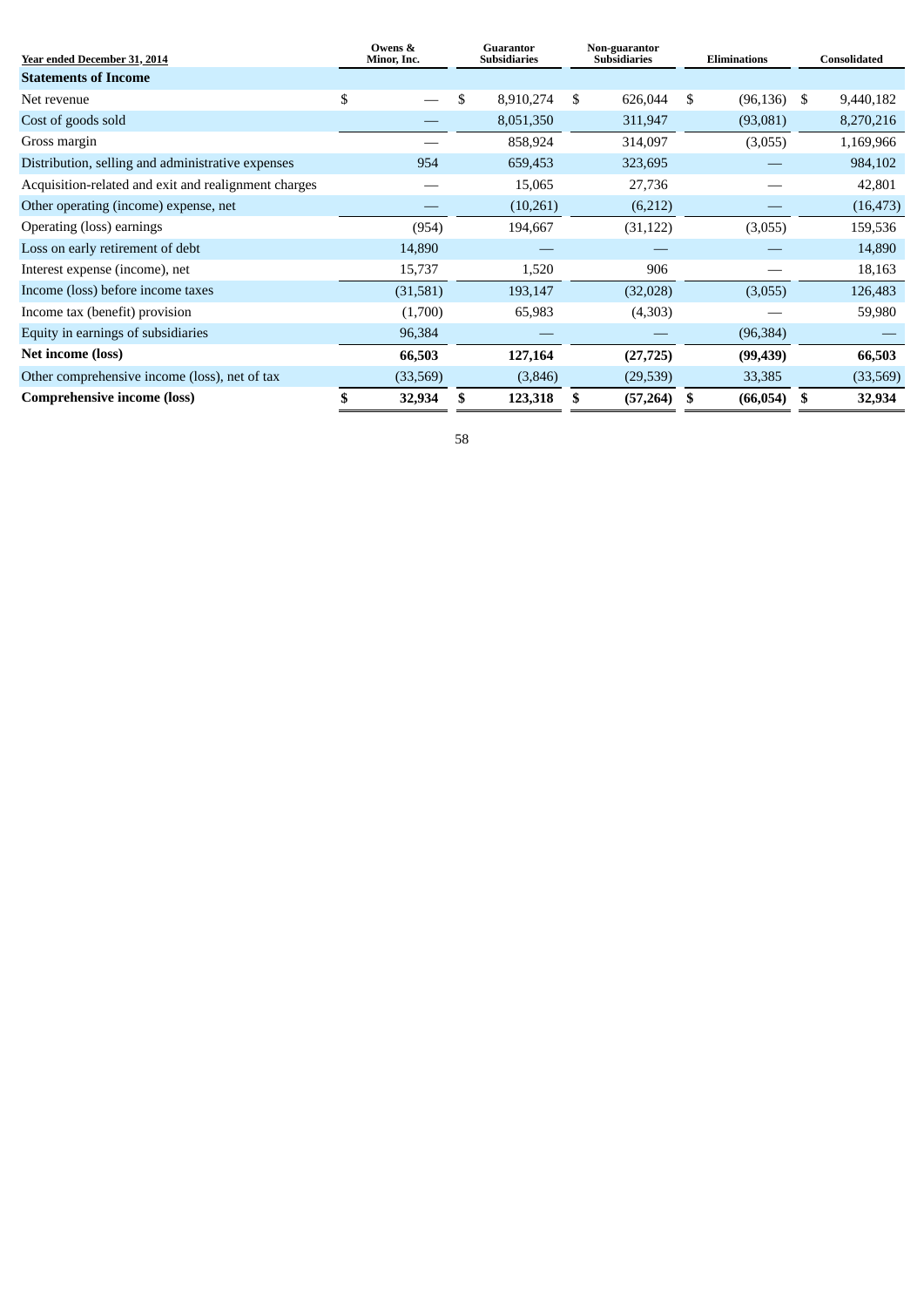| <b>December 31, 2016</b>                                    | Owens &<br>Minor, Inc. |              | Guarantor<br><b>Subsidiaries</b> |                | Non-guarantor<br><b>Subsidiaries</b> | <b>Eliminations</b> | Consolidated    |
|-------------------------------------------------------------|------------------------|--------------|----------------------------------|----------------|--------------------------------------|---------------------|-----------------|
| <b>Balance Sheets</b>                                       |                        |              |                                  |                |                                      |                     |                 |
| Assets                                                      |                        |              |                                  |                |                                      |                     |                 |
| <b>Current assets</b>                                       |                        |              |                                  |                |                                      |                     |                 |
| Cash and cash equivalents                                   | \$<br>38,015           | \$           | 61,266                           | \$             | 86,207                               | \$                  | \$<br>185,488   |
| Accounts and notes receivable, net                          |                        |              | 526,170                          |                | 90,016                               | (10, 102)           | 606,084         |
| Merchandise inventories                                     |                        |              | 856,566                          |                | 61,505                               | (1,760)             | 916,311         |
| Other current assets                                        | 106                    |              | 86,907                           |                | 167,143                              |                     | 254,156         |
| <b>Total current assets</b>                                 | 38,121                 |              | 1,530,909                        |                | 404,871                              | (11, 862)           | 1,962,039       |
| Property and equipment, net                                 |                        |              | 97,725                           |                | 93,993                               |                     | 191,718         |
| Goodwill, net                                               |                        |              | 180,006                          |                | 234,930                              |                     | 414,936         |
| Intangible assets, net                                      |                        |              | 11,655                           |                | 70,856                               |                     | 82,511          |
| Due from O&M and subsidiaries                               |                        |              | 573,395                          |                |                                      | (573, 395)          |                 |
| Advances to and investments in consolidated<br>subsidiaries | 2,044,963              |              |                                  |                |                                      | (2,044,963)         |                 |
| Other assets, net                                           |                        |              | 49,887                           |                | 16,661                               |                     | 66,548          |
| <b>Total assets</b>                                         | \$<br>2,083,084        | $\mathbb{S}$ | 2,443,577                        | $\mathfrak{s}$ | 821,311                              | \$<br>(2,630,220)   | \$<br>2,717,752 |
| <b>Liabilities and equity</b>                               |                        |              |                                  |                |                                      |                     |                 |
| <b>Current liabilities</b>                                  |                        |              |                                  |                |                                      |                     |                 |
| Accounts payable                                            | \$                     | \$           | 683,189                          | \$             | 75,512                               | \$<br>(7,951)       | \$<br>750,750   |
| Accrued payroll and related liabilities                     |                        |              | 32,814                           |                | 12,237                               |                     | 45,051          |
| Other current liabilities                                   | 7,106                  |              | 93,327                           |                | 138,404                              |                     | 238,837         |
| <b>Total current liabilities</b>                            | 7,106                  |              | 809,330                          |                | 226,153                              | (7,951)             | 1,034,638       |
| Long-term debt, excluding current portion                   | 544,838                |              | 3,219                            |                | 16,526                               |                     | 564,583         |
| Due to O&M and subsidiaries                                 | 571,102                |              |                                  |                | 48,044                               | (619, 146)          |                 |
| Intercompany debt                                           |                        |              | 138,890                          |                |                                      | (138, 890)          |                 |
| Deferred income taxes                                       |                        |              | 70,280                           |                | 20,103                               |                     | 90,383          |
| Other liabilities                                           |                        |              | 60,578                           |                | 7,532                                |                     | 68,110          |
| <b>Total liabilities</b>                                    | 1,123,046              |              | 1,082,297                        |                | 318,358                              | (765, 987)          | 1,757,714       |
| <b>Equity</b>                                               |                        |              |                                  |                |                                      |                     |                 |
| Common stock                                                | 122,062                |              |                                  |                |                                      |                     | 122,062         |
| Paid-in capital                                             | 219,955                |              | 174,614                          |                | 583,872                              | (758, 486)          | 219,955         |
| Retained earnings (deficit)                                 | 685,504                |              | 1,196,341                        |                | (42, 032)                            | (1, 154, 309)       | 685,504         |
| Accumulated other comprehensive income (loss)               | (67, 483)              |              | (9,675)                          |                | (38, 887)                            | 48,562              | (67, 483)       |
| <b>Total equity</b>                                         | 960,038                |              | 1,361,280                        |                | 502,953                              | (1,864,233)         | 960,038         |
| <b>Total liabilities and equity</b>                         | \$<br>2,083,084        | \$           | 2,443,577                        | \$             | 821,311                              | \$<br>(2,630,220)   | \$<br>2,717,752 |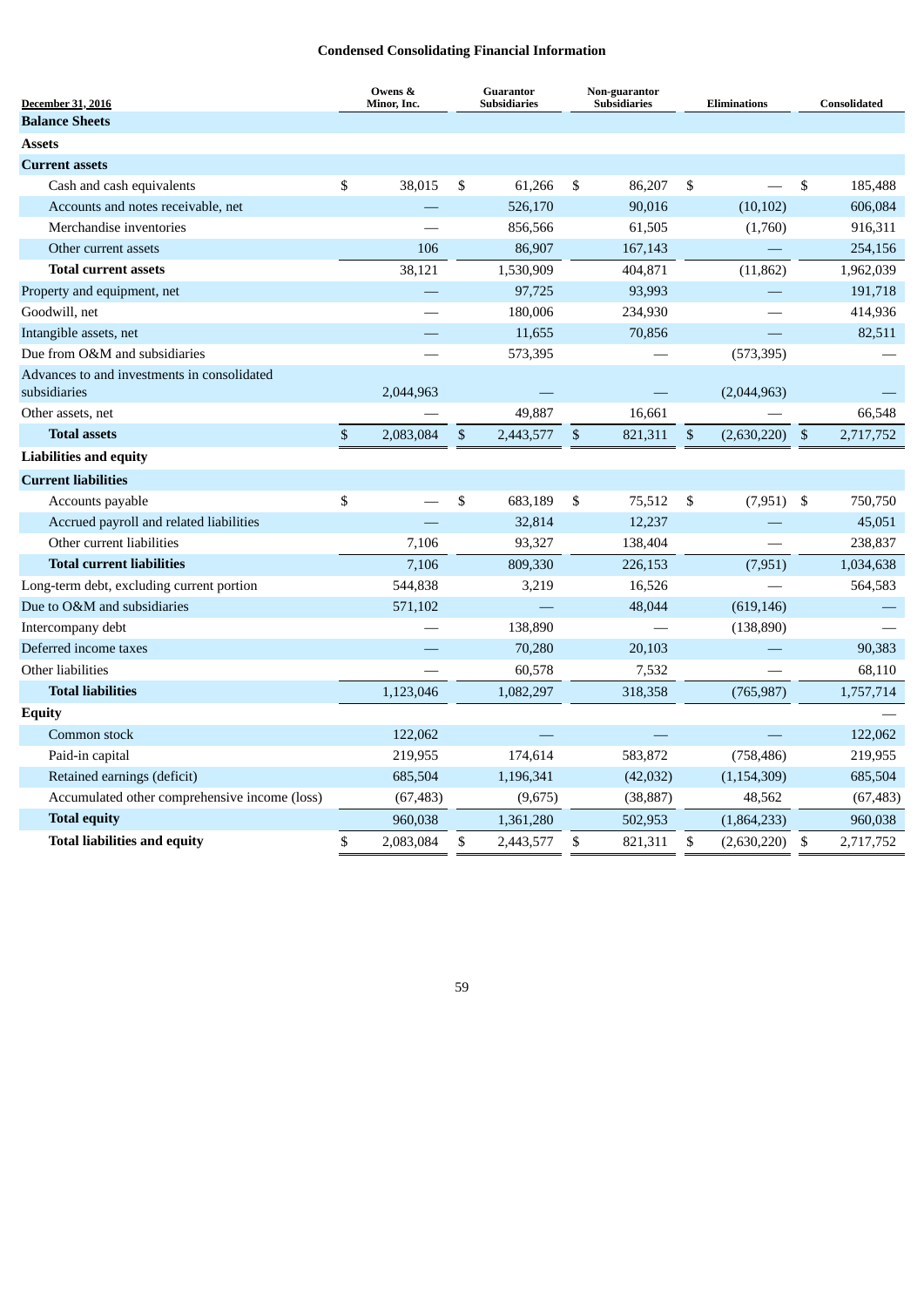| December 31, 2015                                           | Owens &<br>Minor, Inc. | Guarantor<br>Subsidiaries | Non-guarantor<br><b>Subsidiaries</b> |                           | <b>Eliminations</b> | Consolidated    |
|-------------------------------------------------------------|------------------------|---------------------------|--------------------------------------|---------------------------|---------------------|-----------------|
| <b>Balance Sheets</b>                                       |                        |                           |                                      |                           |                     |                 |
| Assets                                                      |                        |                           |                                      |                           |                     |                 |
| <b>Current assets</b>                                       |                        |                           |                                      |                           |                     |                 |
| Cash and cash equivalents                                   | \$<br>103,284          | \$<br>5,614               | \$<br>52,122                         | \$                        |                     | \$<br>161,020   |
| Accounts and notes receivable, net                          |                        | 507,673                   | 89,895                               |                           | (9,633)             | 587,935         |
| Merchandise inventories                                     |                        | 883,232                   | 59,930                               |                           | (2, 387)            | 940,775         |
| Other current assets                                        | 104                    | 72,683                    | 212,183                              |                           |                     | 284,970         |
| <b>Total current assets</b>                                 | 103,388                | 1,469,202                 | 414,130                              |                           | (12,020)            | 1,974,700       |
| Property and equipment, net                                 |                        | 103,219                   | 105,711                              |                           |                     | 208,930         |
| Goodwill, net                                               |                        | 180,006                   | 239,613                              |                           |                     | 419,619         |
| Intangible assets, net                                      |                        | 13,731                    | 81,519                               |                           |                     | 95,250          |
| Due from O&M and subsidiaries                               |                        | 518,473                   |                                      |                           | (518, 473)          |                 |
| Advances to and investments in consolidated<br>subsidiaries | 1,967,176              |                           |                                      |                           | (1,967,176)         |                 |
| Other assets, net                                           |                        | 57,409                    | 17,868                               |                           |                     | 75,277          |
| <b>Total assets</b>                                         | \$<br>2,070,564        | \$<br>2,342,040           | \$<br>858,841                        | $\boldsymbol{\mathsf{S}}$ | (2,497,669)         | \$<br>2,773,776 |
| <b>Liabilities and equity</b>                               |                        |                           |                                      |                           |                     |                 |
| <b>Current liabilities</b>                                  |                        |                           |                                      |                           |                     |                 |
| Accounts payable                                            | \$                     | \$<br>662,909             | \$<br>56,073                         | \$                        | (8,373)             | \$<br>710,609   |
| Accrued payroll and related liabilities                     |                        | 32,094                    | 13,813                               |                           |                     | 45,907          |
| Other current liabilities                                   | 6,924                  | 109,137                   | 191,012                              |                           |                     | 307,073         |
| <b>Total current liabilities</b>                            | 6,924                  | 804,140                   | 260,898                              |                           | (8,373)             | 1,063,589       |
| Long-term debt, excluding current portion                   | 543,982                | 4,527                     | 19,986                               |                           |                     | 568,495         |
| Due to O&M and subsidiaries                                 | 527,068                |                           | 70,089                               |                           | (597, 157)          |                 |
| Intercompany debt                                           |                        | 138,890                   | $\overline{\phantom{0}}$             |                           | (138, 890)          |                 |
| Deferred income taxes                                       |                        | 67,562                    | 18,764                               |                           |                     | 86,326          |
| Other liabilities                                           |                        | 57,573                    | 5,203                                |                           |                     | 62,776          |
| <b>Total liabilities</b>                                    | 1,077,974              | 1,072,692                 | 374,940                              |                           | (744, 420)          | 1,781,186       |
| <b>Equity</b>                                               |                        |                           |                                      |                           |                     |                 |
| Common stock                                                | 125,606                |                           |                                      |                           |                     | 125,606         |
| Paid-in capital                                             | 211,943                | 174,612                   | 583,873                              |                           | (758, 485)          | 211,943         |
| Retained earnings (deficit)                                 | 706,866                | 1,104,787                 | (58, 648)                            |                           | (1,046,139)         | 706,866         |
| Accumulated other comprehensive income (loss)               | (51, 825)              | (10, 051)                 | (41, 324)                            |                           | 51,375              | (51, 825)       |
| <b>Total equity</b>                                         | 992,590                | 1,269,348                 | 483,901                              |                           | (1,753,249)         | 992,590         |
| <b>Total liabilities and equity</b>                         | \$<br>2,070,564        | \$<br>2,342,040           | \$<br>858,841                        | \$                        | (2,497,669)         | \$<br>2,773,776 |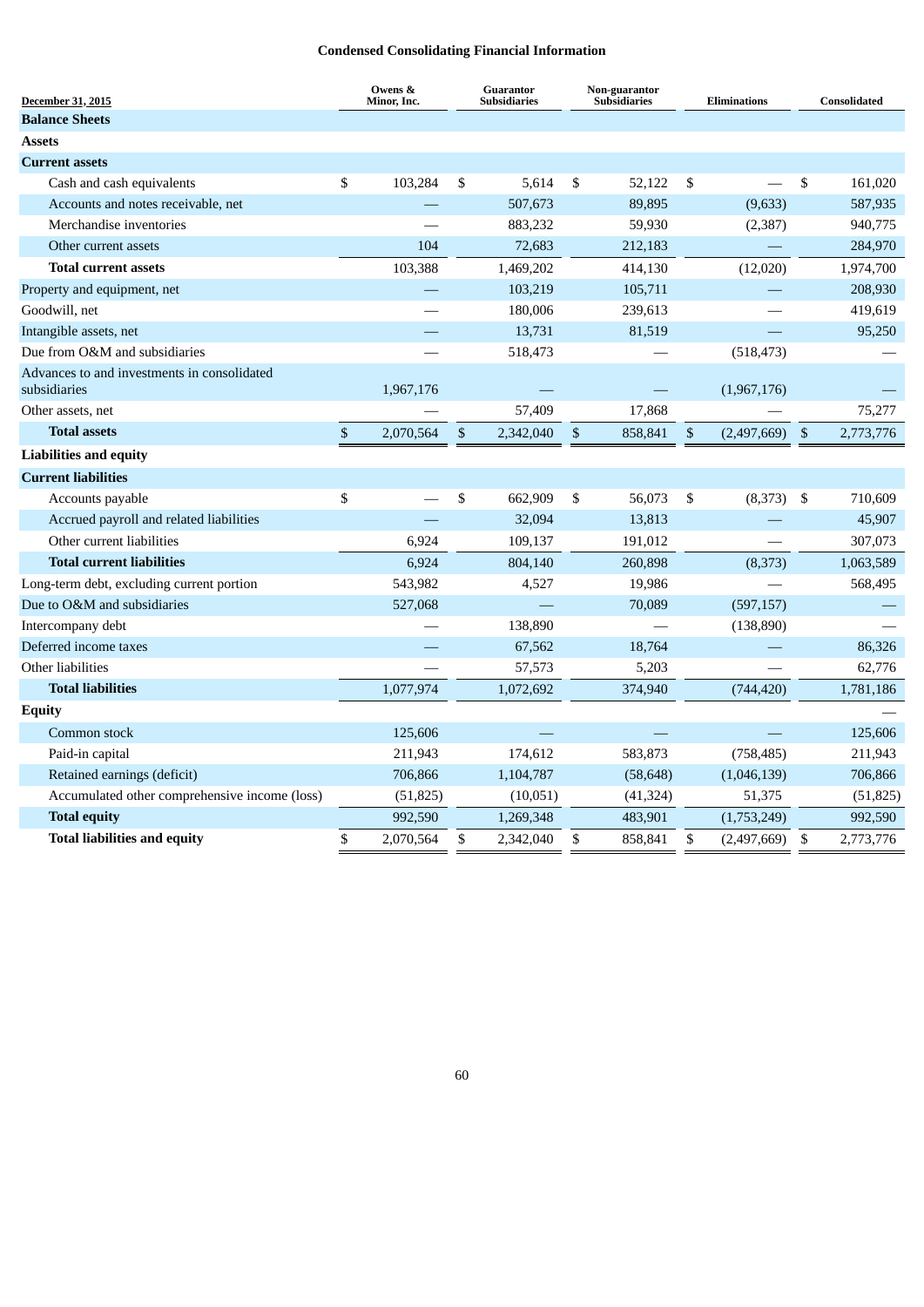| Year ended December 31, 2016                                                                | Owens &<br><b>Guarantor</b><br>Non-guarantor<br><b>Subsidiaries</b><br><b>Subsidiaries</b><br>Minor, Inc. |    |            | <b>Eliminations</b> | Consolidated   |                 |               |
|---------------------------------------------------------------------------------------------|-----------------------------------------------------------------------------------------------------------|----|------------|---------------------|----------------|-----------------|---------------|
| <b>Statements of Cash Flows</b>                                                             |                                                                                                           |    |            |                     |                |                 |               |
| <b>Operating activities:</b>                                                                |                                                                                                           |    |            |                     |                |                 |               |
| Net income (loss)                                                                           | \$<br>108,787                                                                                             | \$ | 121,554    | \$<br>16,616        | $\mathfrak{S}$ | $(138, 170)$ \$ | 108,787       |
| Adjustments to reconcile net income to cash (used for)<br>provided by operating activities: |                                                                                                           |    |            |                     |                |                 |               |
| Equity in earnings of subsidiaries                                                          | (138, 815)                                                                                                |    |            |                     |                | 138,815         |               |
| Depreciation and amortization                                                               |                                                                                                           |    | 29,589     | 25,804              |                |                 | 55,393        |
| Share-based compensation expense                                                            |                                                                                                           |    | 12,042     |                     |                |                 | 12,042        |
| Provision for losses on accounts and notes receivable                                       |                                                                                                           |    | 84         | 293                 |                |                 | 377           |
| Deferred income tax (benefit) expense                                                       |                                                                                                           |    | 6,245      | (2,027)             |                |                 | 4,218         |
| Changes in operating assets and liabilities:                                                |                                                                                                           |    |            |                     |                |                 |               |
| Accounts and notes receivable                                                               |                                                                                                           |    | (18, 581)  | (6,358)             |                | (305)           | (25, 244)     |
| Merchandise inventories                                                                     |                                                                                                           |    | 26,666     | (3, 449)            |                | (628)           | 22,589        |
| Accounts payable                                                                            |                                                                                                           |    | 20,280     | 22,862              |                | 288             | 43,430        |
| Net change in other assets and liabilities                                                  | 180                                                                                                       |    | (26, 397)  | (11, 342)           |                |                 | (37, 559)     |
| Other, net                                                                                  | 854                                                                                                       |    | 999        | 1,048               |                |                 | 2,901         |
| Cash provided by (used for) operating activities of<br>continuing operations                | (28, 994)                                                                                                 |    | 172,481    | 43,447              |                |                 | 186,934       |
| <b>Investing activities:</b>                                                                |                                                                                                           |    |            |                     |                |                 |               |
| Additions to computer software and intangible assets                                        |                                                                                                           |    | (4,004)    | (5, 815)            |                |                 | (9,819)       |
| Additions to property and equipment                                                         |                                                                                                           |    | (10, 329)  | (9, 973)            |                |                 | (20, 302)     |
| Proceeds from sale of property and equipment                                                |                                                                                                           |    | 125        | 5,250               |                |                 | 5,375         |
| Cash used for investing activities of continuing operations                                 |                                                                                                           |    | (14,208)   | (10,538)            |                |                 | (24, 746)     |
| <b>Financing activities:</b>                                                                |                                                                                                           |    |            |                     |                |                 |               |
| Change in intercompany advances                                                             | 101,424                                                                                                   |    | (100, 308) | (1, 116)            |                |                 |               |
| Cash dividends paid                                                                         | (63, 382)                                                                                                 |    |            |                     |                |                 | (63, 382)     |
| Repurchases of common stock                                                                 | (71,028)                                                                                                  |    |            |                     |                |                 | (71, 028)     |
| Excess tax benefits related to share-based compensation                                     | 761                                                                                                       |    |            |                     |                |                 | 761           |
| Other, net                                                                                  | (4,050)                                                                                                   |    | (2,313)    | (1,931)             |                |                 | (8, 294)      |
| Cash provided by (used for) financing activities                                            | (36, 275)                                                                                                 |    | (102, 621) | (3,047)             |                |                 | (141, 943)    |
| Effect of exchange rates on cash and cash equivalents                                       |                                                                                                           |    |            | 4,223               |                |                 | 4,223         |
| Net increase (decrease) in cash and cash equivalents                                        | (65, 269)                                                                                                 |    | 55,652     | 34,085              |                |                 | 24,468        |
| Cash and cash equivalents at beginning of year                                              | 103,284                                                                                                   |    | 5,614      | 52,122              |                |                 | 161,020       |
| Cash and cash equivalents at end of year                                                    | \$<br>38,015                                                                                              | \$ | 61,266     | \$<br>86,207        | \$             |                 | \$<br>185,488 |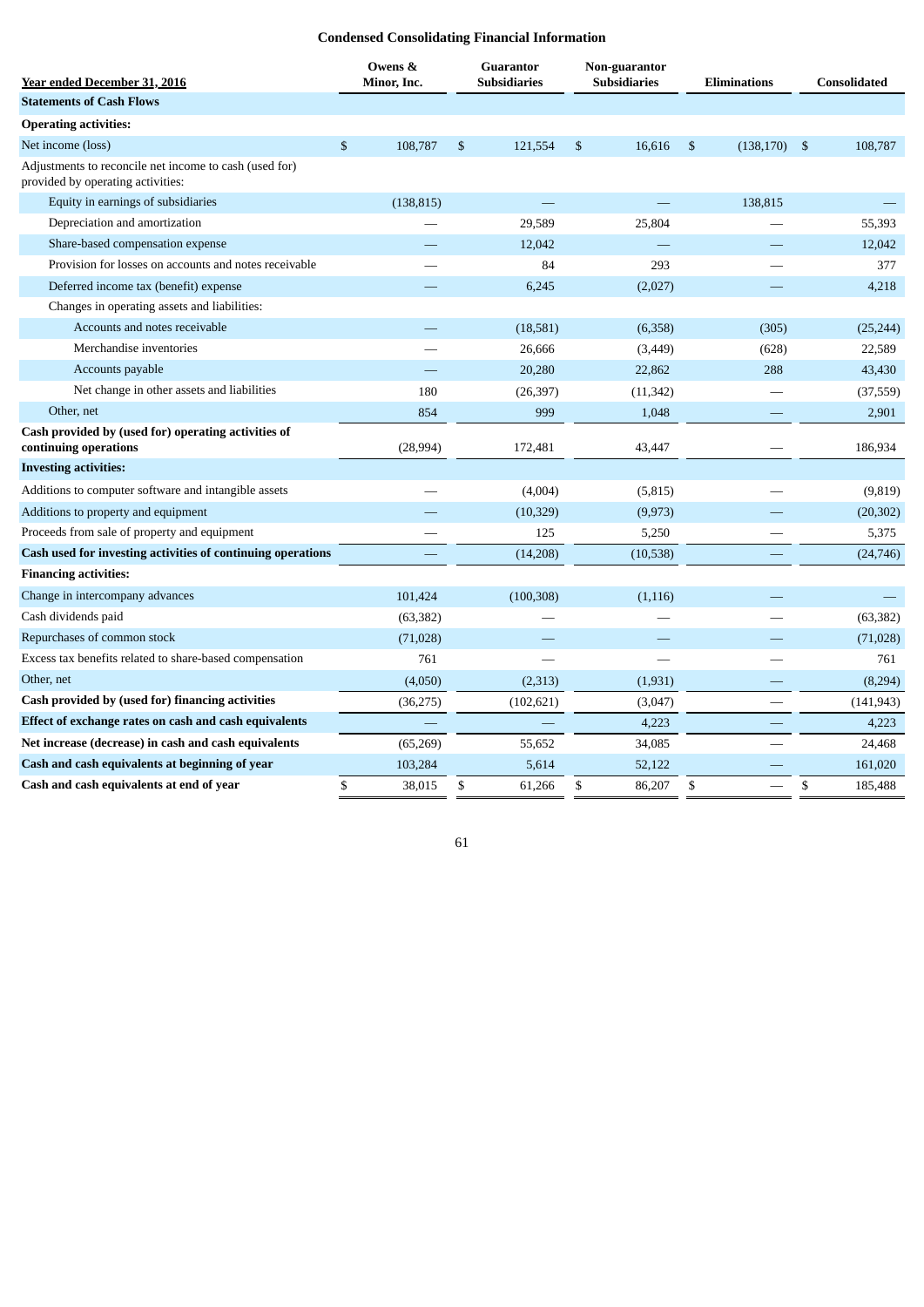| Year ended December 31, 2015                                                                | Owens &<br>Minor, Inc. |              | <b>Guarantor</b><br><b>Subsidiaries</b> |              | Non-guarantor<br><b>Subsidiaries</b> |               | <b>Eliminations</b> |                    | Consolidated |
|---------------------------------------------------------------------------------------------|------------------------|--------------|-----------------------------------------|--------------|--------------------------------------|---------------|---------------------|--------------------|--------------|
| <b>Statements of Cash Flows</b>                                                             |                        |              |                                         |              |                                      |               |                     |                    |              |
| <b>Operating activities:</b>                                                                |                        |              |                                         |              |                                      |               |                     |                    |              |
| Net income (loss)                                                                           | \$<br>103,409          | \$           | 112,408                                 | \$           | 7,831                                | \$            | (120, 239)          | $\mathfrak{s}$     | 103,409      |
| Adjustments to reconcile net income to cash (used for)<br>provided by operating activities: |                        |              |                                         |              |                                      |               |                     |                    |              |
| Equity in earnings of subsidiaries                                                          | (122, 258)             |              |                                         |              |                                      |               | 122,258             |                    |              |
| Depreciation and amortization                                                               |                        |              | 34,497                                  |              | 31,485                               |               |                     |                    | 65,982       |
| Share-based compensation expense                                                            |                        |              | 11,306                                  |              |                                      |               |                     |                    | 11,306       |
| Provision for losses on accounts and notes receivable                                       |                        |              | 202                                     |              | (226)                                |               |                     |                    | (24)         |
| Deferred income tax (benefit) expense                                                       |                        |              | (5,267)                                 |              | (834)                                |               |                     |                    | (6, 101)     |
| Changes in operating assets and liabilities:                                                |                        |              |                                         |              |                                      |               |                     |                    |              |
| Accounts and notes receivable                                                               |                        |              | 12,076                                  |              | (27, 274)                            |               | 33,531              |                    | 18,333       |
| Merchandise inventories                                                                     |                        |              | (66, 317)                               |              | (1,277)                              |               | (2, 133)            |                    | (69, 727)    |
| Accounts payable                                                                            |                        |              | 95,624                                  |              | 13,418                               |               | 4,969               |                    | 114,011      |
| Net change in other assets and liabilities                                                  | 666                    |              | 61,454                                  |              | 6,443                                |               | (38, 386)           |                    | 30,177       |
| Other, net                                                                                  | 855                    |              | 920                                     |              | 456                                  |               |                     |                    | 2,231        |
| Cash provided by (used for) operating activities of<br>continuing operations                | (17, 328)              |              | 256,903                                 |              | 30,022                               |               |                     |                    | 269,597      |
| <b>Investing activities:</b>                                                                |                        |              |                                         |              |                                      |               |                     |                    |              |
| Additions to computer software and intangible assets                                        |                        |              | (13,688)                                |              | (2,397)                              |               |                     |                    | (16,085)     |
| Additions to property and equipment                                                         |                        |              | (3,621)                                 |              | (16,910)                             |               |                     |                    | (20, 531)    |
| Proceeds from sale of property and equipment                                                |                        |              | 87                                      |              | 56                                   |               |                     |                    | 143          |
| Cash used for investing activities of continuing operations                                 |                        |              | (17, 222)                               |              | (19,251)                             |               |                     |                    | (36, 473)    |
| <b>Financing activities:</b>                                                                |                        |              |                                         |              |                                      |               |                     |                    |              |
| Proceeds from (repayment of) revolver                                                       |                        |              | (33,700)                                |              |                                      |               |                     |                    | (33,700)     |
| Change in intercompany advances                                                             | 183,688                |              | (201, 851)                              |              | 18.163                               |               |                     |                    |              |
| Cash dividends paid                                                                         | (63, 651)              |              |                                         |              |                                      |               |                     |                    | (63, 651)    |
| Repurchases of common stock                                                                 | (20,000)               |              |                                         |              |                                      |               |                     |                    | (20,000)     |
| Excess tax benefits related to share-based compensation                                     | 646                    |              |                                         |              | $\overline{\phantom{0}}$             |               |                     |                    | 646          |
| Other, net                                                                                  | (2,084)                |              | (2,428)                                 |              | (3,016)                              |               |                     |                    | (7,528)      |
| Cash provided by (used for) financing activities                                            | 98,599                 |              | (237, 979)                              |              | 15,147                               |               |                     |                    | (124, 233)   |
| Effect of exchange rates on cash and cash equivalents                                       |                        |              |                                         |              | (4, 643)                             |               |                     |                    | (4, 643)     |
| Net increase (decrease) in cash and cash equivalents                                        | 81,271                 |              | 1,702                                   |              | 21,275                               |               |                     |                    | 104,248      |
| Cash and cash equivalents at beginning of year                                              | 22,013                 |              | 3,912                                   |              | 30,847                               |               |                     |                    | 56,772       |
| Cash and cash equivalents at end of year                                                    | \$<br>103,284          | $\mathbb{S}$ | 5,614                                   | $\mathbb{S}$ | 52,122                               | ${\mathbb S}$ |                     | $\mathbf{\hat{S}}$ | 161,020      |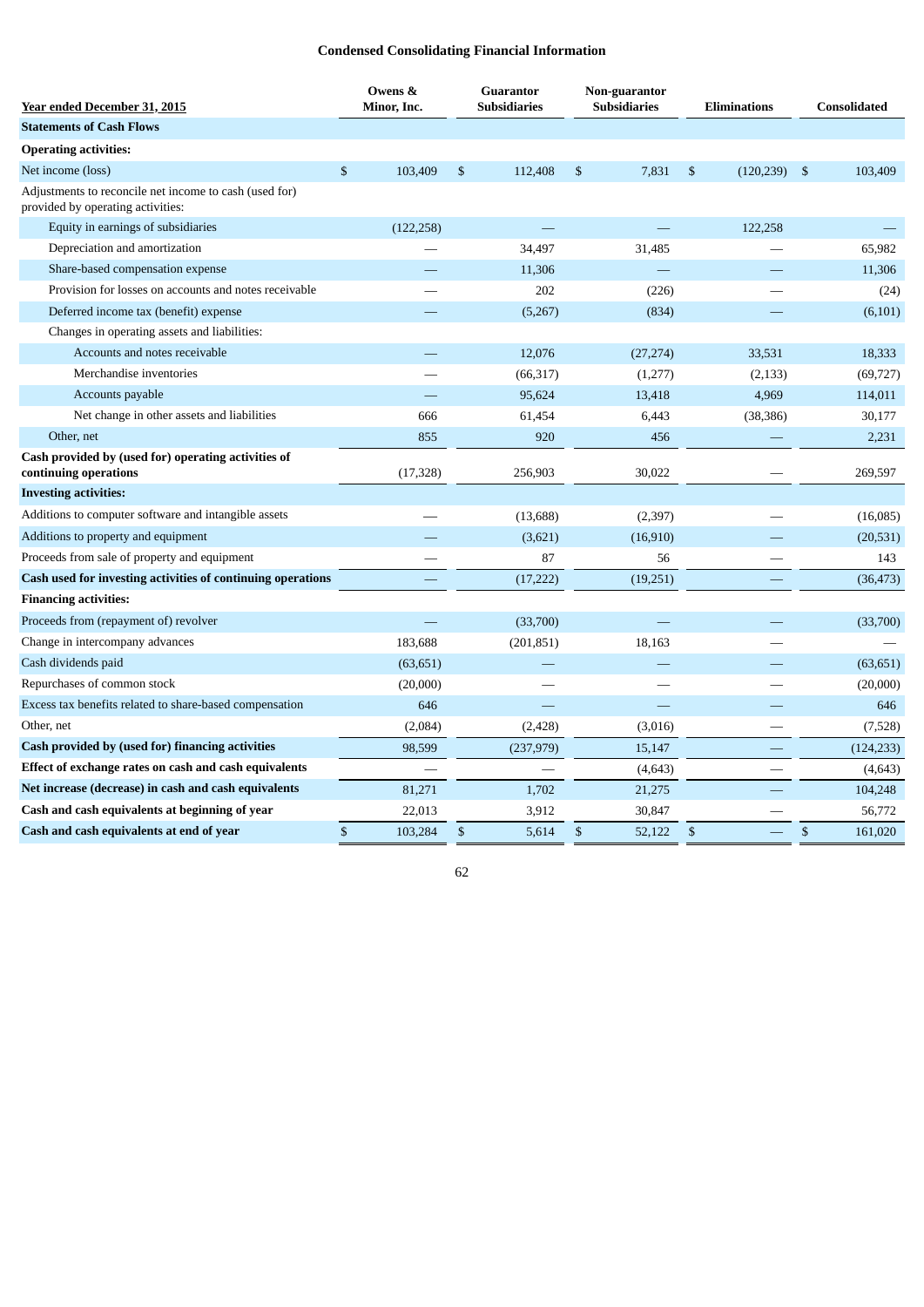| Year ended December 31, 2014                                                                |              | Owens &<br>Minor, Inc. | <b>Guarantor</b><br><b>Subsidiaries</b> |           |             | Non-guarantor<br><b>Subsidiaries</b> |              | <b>Eliminations</b> | <b>Consolidated</b> |            |
|---------------------------------------------------------------------------------------------|--------------|------------------------|-----------------------------------------|-----------|-------------|--------------------------------------|--------------|---------------------|---------------------|------------|
| <b>Statements of Cash Flows</b>                                                             |              |                        |                                         |           |             |                                      |              |                     |                     |            |
| <b>Operating activities:</b>                                                                |              |                        |                                         |           |             |                                      |              |                     |                     |            |
| Net income (loss)                                                                           | \$           | 66,503                 | \$                                      | 127,164   | \$          | (27, 725)                            | \$           | (99, 439)           | -\$                 | 66,503     |
| Adjustments to reconcile net income to cash provided by<br>(used for) operating activities: |              |                        |                                         |           |             |                                      |              |                     |                     |            |
| Equity in earnings of subsidiaries                                                          |              | (96, 384)              |                                         |           |             |                                      |              | 96,384              |                     |            |
| Depreciation and amortization                                                               |              | 2                      |                                         | 35,879    |             | 27,526                               |              |                     |                     | 63,407     |
| Loss on early retirement of debt                                                            |              | 14,890                 |                                         |           |             |                                      |              |                     |                     | 14,890     |
| Share-based compensation expense                                                            |              |                        |                                         | 8,369     |             | (162)                                |              |                     |                     | 8,207      |
| Provision for losses on accounts and notes receivable                                       |              |                        |                                         | (36)      |             | 484                                  |              |                     |                     | 448        |
| Deferred income tax (benefit) expense                                                       |              |                        |                                         | 1,292     |             | (4,677)                              |              |                     |                     | (3,385)    |
| Changes in operating assets and liabilities:                                                |              |                        |                                         |           |             |                                      |              |                     |                     |            |
| Accounts and notes receivable                                                               |              |                        |                                         | (24, 440) |             | 6,185                                |              | 452                 |                     | (17, 803)  |
| Merchandise inventories                                                                     |              |                        |                                         | (65, 916) |             | 8,308                                |              | 279                 |                     | (57, 329)  |
| Accounts payable                                                                            |              |                        |                                         | (28,580)  |             | (24, 613)                            |              | 1,045               |                     | (52, 148)  |
| Net change in other assets and liabilities                                                  |              | (455)                  |                                         | (12, 341) |             | (14, 311)                            |              | 1,279               |                     | (25, 828)  |
| Other, net                                                                                  |              | (1, 161)               |                                         | (9)       |             | 447                                  |              |                     |                     | (723)      |
| Cash provided by (used for) operating activities                                            |              | (16, 605)              |                                         | 41,382    |             | (28, 538)                            |              |                     |                     | (3,761)    |
| <b>Investing activities:</b>                                                                |              |                        |                                         |           |             |                                      |              |                     |                     |            |
| Acquisitions, net of cash acquired                                                          |              |                        |                                         |           |             | (248, 536)                           |              |                     |                     | (248, 536) |
| Additions to computer software and intangible assets                                        |              |                        |                                         | (18,054)  |             | (4,330)                              |              |                     |                     | (22, 384)  |
| Additions to property and equipment                                                         |              |                        |                                         | (34, 475) |             | (13,949)                             |              |                     |                     | (48, 424)  |
| Proceeds from the sale of investments                                                       |              |                        |                                         | 1,937     |             |                                      |              |                     |                     | 1,937      |
| Proceeds from sale of property and equipment                                                |              |                        |                                         | 156       |             |                                      |              |                     |                     | 156        |
| Cash used for investing activities of continuing                                            |              |                        |                                         |           |             |                                      |              |                     |                     |            |
| operations                                                                                  |              |                        |                                         | (50, 436) |             | (266, 815)                           |              |                     |                     | (317, 251) |
| <b>Financing activities:</b>                                                                |              |                        |                                         |           |             |                                      |              |                     |                     |            |
| Proceeds from issuance of debt                                                              |              | 547,693                |                                         |           |             |                                      |              |                     |                     | 547,693    |
| Proceeds from revolver                                                                      |              |                        |                                         | 33,700    |             |                                      |              |                     |                     | 33,700     |
| Repayment of debt                                                                           |              | (217, 352)             |                                         |           |             |                                      |              |                     |                     | (217, 352) |
| Change in intercompany advances                                                             |              | (287, 275)             |                                         | (21, 106) |             | 308,381                              |              |                     |                     |            |
| Cash dividends paid                                                                         |              | (63, 104)              |                                         |           |             |                                      |              |                     |                     | (63, 104)  |
| Repurchases of common stock                                                                 |              | (9, 934)               |                                         |           |             |                                      |              |                     |                     | (9, 934)   |
| Financing costs paid                                                                        |              | (4,780)                |                                         | $(611)$ — |             |                                      |              |                     |                     | (5, 391)   |
| Excess tax benefits related to share-based compensation                                     |              | 582                    |                                         |           |             |                                      |              |                     |                     | 582        |
| Proceeds from exercise of stock options                                                     |              | 1,180                  |                                         |           |             |                                      |              |                     |                     | 1,180      |
| Purchase of noncontrolling interest                                                         |              |                        |                                         |           |             | (1,500)                              |              |                     |                     | (1,500)    |
| Other, net                                                                                  |              | (2,783)                |                                         | (1,029)   |             | (3,502)                              |              |                     |                     | (7, 314)   |
| Cash provided by (used for) financing activities                                            |              | (35,773)               |                                         | 10,954    |             | 303,379                              |              |                     |                     | 278,560    |
| Effect of exchange rate changes on cash and cash                                            |              |                        |                                         |           |             |                                      |              |                     |                     |            |
| equivalents                                                                                 |              |                        |                                         |           |             | (2,681)                              |              |                     |                     | (2,681)    |
| Net increase (decrease) in cash and cash equivalents                                        |              | (52, 378)              |                                         | 1,900     |             | 5,345                                |              |                     |                     | (45, 133)  |
| Cash and cash equivalents at beginning of year                                              |              | 74,391                 |                                         | 2,012     |             | 25,502                               |              |                     |                     | 101,905    |
| Cash and cash equivalents at end of year                                                    | $\mathbb{S}$ | 22,013                 | ${\mathbb S}$                           | 3,912     | $\mathbb S$ | 30,847                               | $\mathbb{S}$ |                     | $\mathbb{S}$        | 56,772     |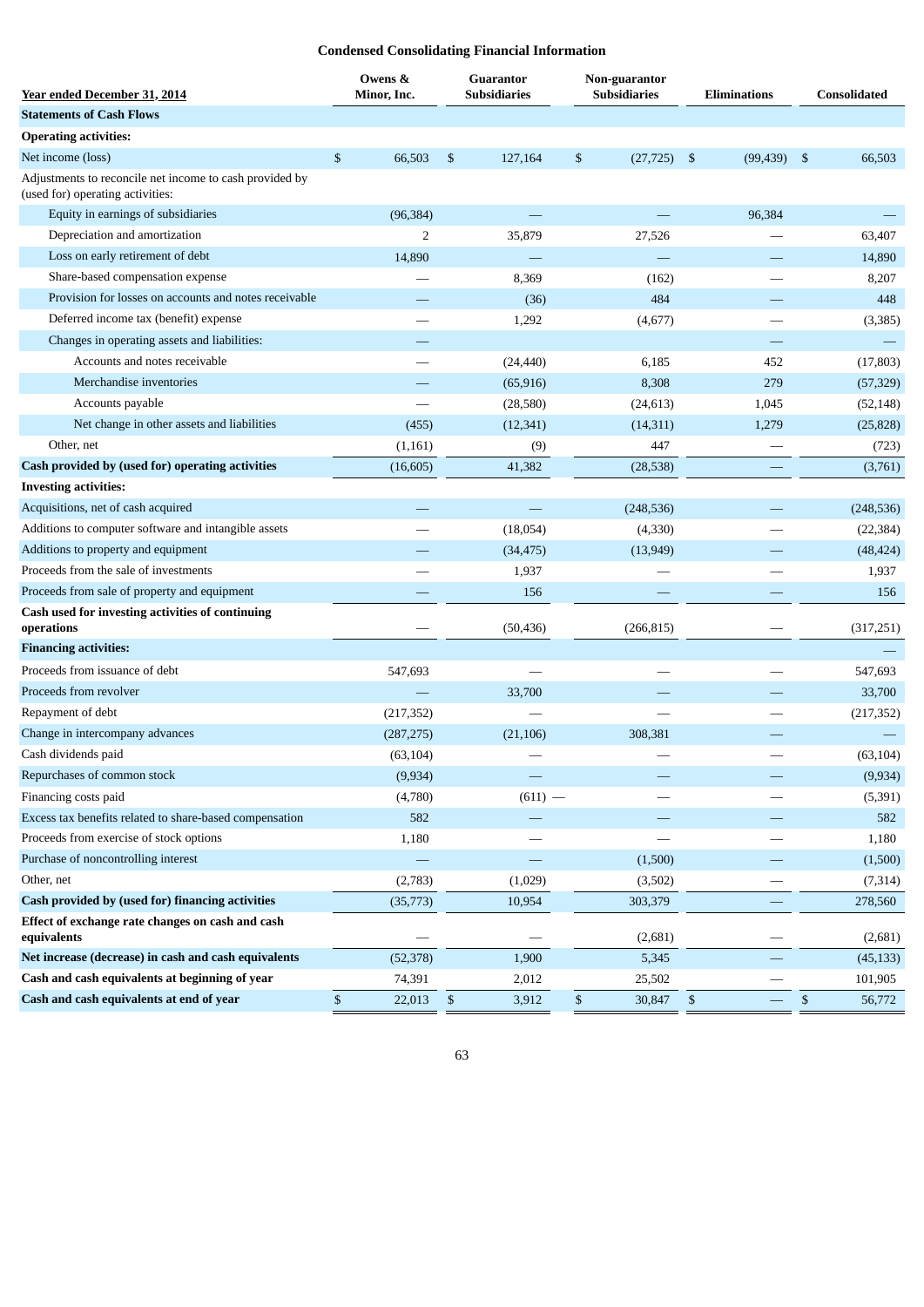# **Report of Independent Registered Public Accounting Firm**

The Board of Directors and Shareholders Owens & Minor, Inc.:

We have audited the accompanying consolidated balance sheets of Owens & Minor, Inc. and subsidiaries (the Company) as of December 31, 2016 and 2015, and the related consolidated statements of income, comprehensive income, changes in shareholders' equity, and cash flows for each of the years in the threeyear period ended December 31, 2016. These consolidated financial statements are the responsibility of the Company's management. Our responsibility is to express an opinion on these consolidated financial statements based on our audits.

We conducted our audits in accordance with the standards of the Public Company Accounting Oversight Board (United States). Those standards require that we plan and perform the audit to obtain reasonable assurance about whether the financial statements are free of material misstatement. An audit includes examining, on a test basis, evidence supporting the amounts and disclosures in the financial statements. An audit also includes assessing the accounting principles used and significant estimates made by management, as well as evaluating the overall financial statement presentation. We believe that our audits provide a reasonable basis for our opinion.

In our opinion, the consolidated financial statements referred to above present fairly, in all material respects, the financial position of Owens & Minor, Inc. and subsidiaries as of December 31, 2016 and 2015, and the results of their operations and their cash flows for each of the years in the three-year period ended December 31, 2016, in conformity with U.S. generally accepted accounting principles.

We also have audited, in accordance with the standards of the Public Company Accounting Oversight Board (United States), Owens & Minor, Inc.'s internal control over financial reporting as of December 31, 2016, based on criteria established in *Internal Control - Integrated Framework (2013)* issued by the Committee of Sponsoring Organizations of the Treadway Commission (COSO), and our report dated February 17, 2017, expressed an unqualified opinion on the effectiveness of the Company's internal control over financial reporting.

/s/ KPMG LLP

Richmond, Virginia February 17, 2017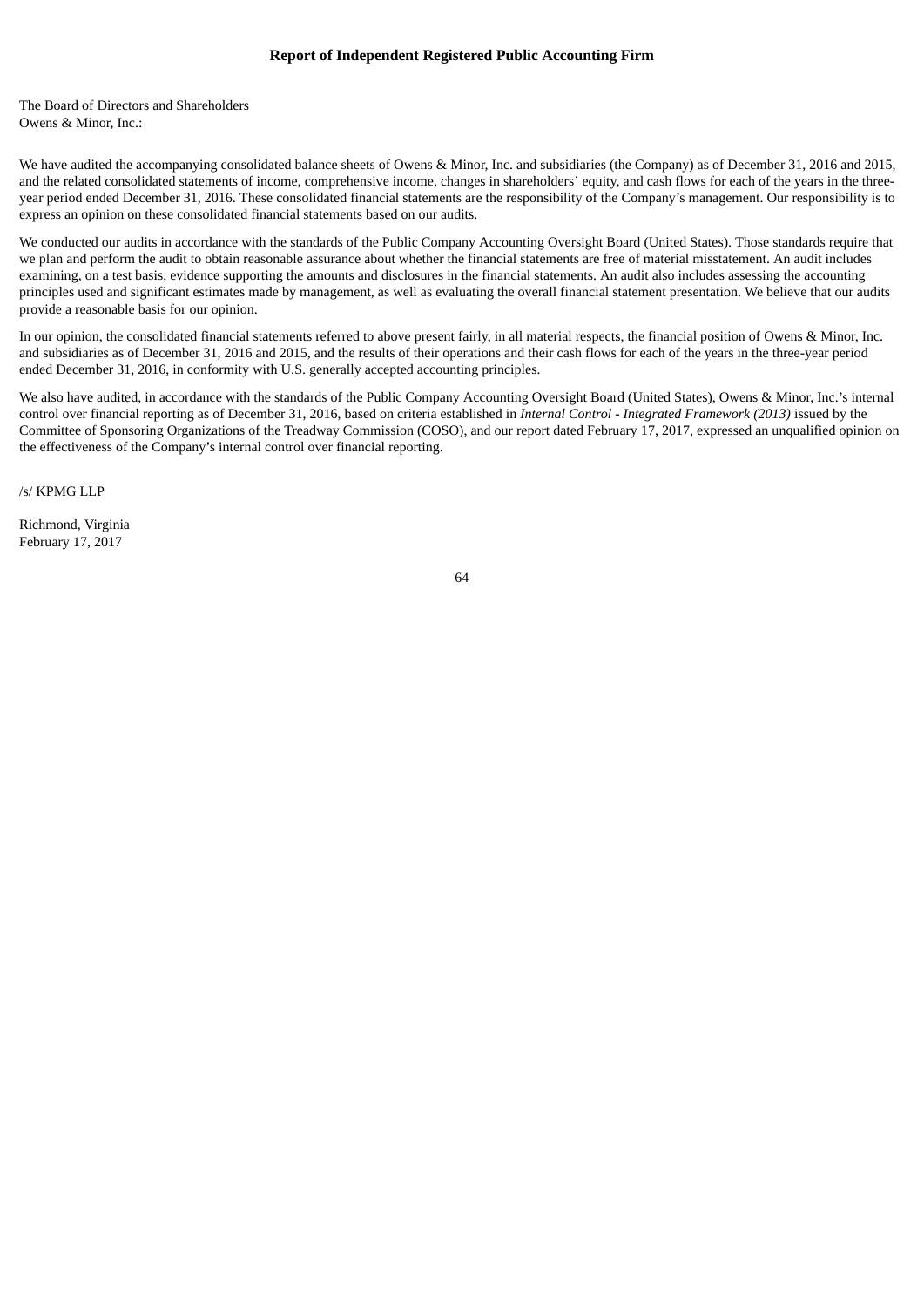# **SELECTED QUARTERLY FINANCIAL INFORMATION**

*(unaudited)*

|                                                                  | Year Ended December 31, 2016 |                        |      |                        |               |                        |               |                        |
|------------------------------------------------------------------|------------------------------|------------------------|------|------------------------|---------------|------------------------|---------------|------------------------|
|                                                                  |                              | 1st                    |      | 2nd                    |               | 3rd                    |               | 4th                    |
| (in thousands, except per share data)                            |                              | Quarter <sup>(1)</sup> |      | Quarter <sup>(2)</sup> |               | Quarter <sup>(3)</sup> |               | Quarter <sup>(4)</sup> |
| Net revenue                                                      | \$                           | 2,455,793              | S.   | 2,483,686              | <sup>\$</sup> | 2,415,601              | <sup>\$</sup> | 2,368,361              |
| Gross margin                                                     | \$                           | 296,636                | -S   | 299,420                | \$            | 296,275                | -S            | 294,980                |
| Net income                                                       | \$                           | 24,135                 | - \$ | 27,716                 | \$            | 29,831                 | - \$          | 27,105                 |
| Net income attributable to Owens & Minor, Inc. per common share: |                              |                        |      |                        |               |                        |               |                        |
| <b>Basic</b>                                                     | \$                           | 0.39                   | - \$ | 0.45                   | - \$          | 0.48                   | - \$          | 0.45                   |
| Diluted                                                          | \$                           | 0.39                   | -S   | 0.45                   | -S            | 0.48                   | - \$          | 0.45                   |
| Cash dividends per common share                                  | \$                           | 0.255                  | - \$ | 0.255                  | \$            | 0.255                  | - \$          | 0.255                  |
| Market price:                                                    |                              |                        |      |                        |               |                        |               |                        |
| High                                                             | \$                           | 40.51                  | -S   | 41.20                  | -\$           | 38.01                  | - \$          | 35.77                  |
| Low                                                              | \$                           | 32.95                  | \$.  | 35.21                  | S.            | 33.29                  | - \$          | 31.94                  |
|                                                                  |                              |                        |      |                        |               |                        |               |                        |

|                                                                  |     | Year Ended December 31, 2015     |      |                               |                |                               |      |                      |
|------------------------------------------------------------------|-----|----------------------------------|------|-------------------------------|----------------|-------------------------------|------|----------------------|
| (in thousands, except per share data)                            |     | 1 <sub>st</sub><br>Quarter $(5)$ |      | 2nd<br>Quarter <sup>(6)</sup> |                | 3rd<br>Quarter <sup>(7)</sup> |      | 4th<br>Quarter $(8)$ |
| Net revenue                                                      | \$. | 2,391,196                        | S.   | 2,422,167                     | \$             | 2,471,669                     | \$   | 2,487,914            |
| Gross margin                                                     | \$  | 297,601                          | \$   | 298,337                       | \$             | 306,354                       | \$   | 312,282              |
| Net income                                                       | \$  | 18,940                           | -\$  | 24,226                        | \$             | 28,176                        | - \$ | 32,068               |
| Net income attributable to Owens & Minor, Inc. per common share: |     |                                  |      |                               |                |                               |      |                      |
| <b>Basic</b>                                                     | \$  | 0.30                             | - \$ | 0.39                          | -\$            | 0.45                          | - \$ | 0.51                 |
| Diluted                                                          | \$  | 0.30                             | \$   | 0.39                          | \$             | 0.45                          | - \$ | 0.51                 |
| Cash dividends per common share                                  | \$  | 0.2525                           | -\$  | 0.2525                        | $\mathfrak{L}$ | 0.2525                        | - \$ | 0.2525               |
| Market price:                                                    |     |                                  |      |                               |                |                               |      |                      |
| High                                                             | \$  | 36.35                            | - \$ | 36.17                         | $\mathfrak{S}$ | 35.55                         | - \$ | 39.29                |
| Low                                                              | \$  | 32.99                            | \$   | 32.77                         | \$             | 31.91                         | \$   | 31.89                |

 $^{(1)}$  We incurred charges of \$10.5 million (\$7.1 million after tax, or \$0.11 per diluted share) in the first quarter of 2016 associated with acquisition-related and *exit and realignment activities.*

(2) We incurred charges of \$6.8 million (\$4.5 million after tax, or \$0.07 per diluted common share) in the second quarter of 2016 associated with acquisition*related and exit and realignment activities.*

(3) We incurred charges of \$2.7 million (\$1.7 million after tax, or \$0.03 per diluted common share) in the third quarter of 2016 associated with acquisition*related and exit and realignment activities.*

<sup>(4)</sup> We incurred charges of \$4.7 million (\$4.5 million after tax, or \$0.07 per diluted common share) in the fourth quarter of 2016 associated with acquisition*related and exit and realignment activities.*

(5) We incurred charges of \$9.9 million (\$8.6 million after tax, or \$0.14 per diluted common share) in the first quarter of 2015 associated with acquisition*related and exit and realignment activities.*

 $^{(6)}$  We incurred charges of \$5.7 million (\$4.9 million after tax, or \$0.07 per diluted common share) in the second quarter of 2015 associated with acquisition*related and exit and realignment activities.*

(7) We incurred charges of \$6.1 million (\$5.4 million after tax, or \$0.09 per diluted common share) in the third quarter of 2015 associated with acquisition*related and exit and realignment activities.*

(8) We incurred charges of \$6.6 million (\$4.6 million after tax, or \$0.07 per diluted common share) in the fourth quarter of 2015 associated with acquisitionrelated and exit and realignment activities, and a gain of \$1.5 million (\$1.5 million after tax, or \$0.02 per diluted common share) associated with the partial *recovery of a 2014 claim settlement.*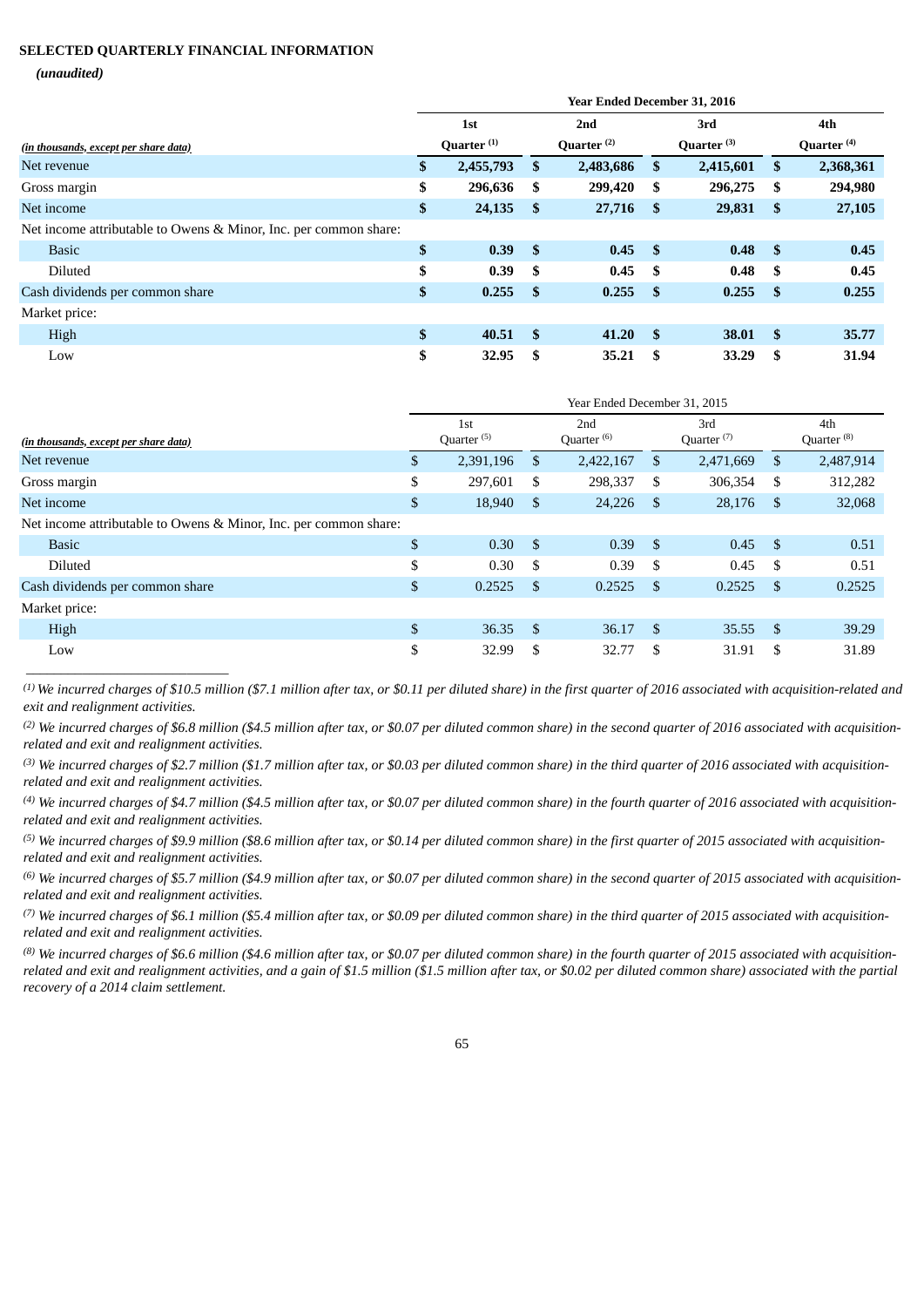- 3.1 Amended and Restated Articles of Incorporation of Owens & Minor, Inc. (incorporated herein by reference to our Current Report on Form 8-K, Exhibit 3.1, dated July 29, 2008)
- 3.2 Amended and Restated Bylaws of Owens & Minor, Inc. as adopted February 5, 2015 (incorporated herein by reference to our Current Report on Form 8-K, Exhibit 3.1, dated February 10, 2015)
- 4.1 Indenture, dated September 16, 2014, by and among Owens & Minor, Inc., Owens and Minor Distribution, Inc., Owens & Minor Medical, Inc. and U.S. Bank National Association, as trustee (incorporated herein by reference to our Current Report on Form 8-K, Exhibit 4.1, dated September 17, 2014)
- 4.2 First Supplemental Indenture, dated September 16, 2014, by and among Owens & Minor, Inc., Owens and Minor Distribution, Inc., Owens & Minor Medical, Inc. and U.S. Bank National Association, as trustee (incorporated herein by reference to our Current Report on Form 8-K, Exhibit 4.2, dated September 17, 2014)
- 4.3 Form of Global Note for the 3.875% Senior Notes due 2021 (incorporated herein by reference to our Current Report on Form 8-K, Exhibit A of Exhibit 4.2, dated September 17, 2014)
- 4.4 Form of Global Note for the 4.375% Senior Notes due 2024 (incorporated herein by reference to our Current Report on Form 8-K, Exhibit B of Exhibit 4.2, dated September 17, 2014)
- 10.1 Form of Director Restricted Stock Grant Agreement (incorporated herein by reference to our Quarterly Report on Form 10-Q, Exhibit 10.3, for the quarter ended March 31, 2008)\*
- 10.2 Form of Director Restricted Stock Agreement under the 2015 Plan (incorporated herein by reference to our Quarterly Report on Form 10-Q, Exhibit 10.3, for the quarter ended March 31, 2016)\*
- 10.3 Owens & Minor, Inc. Directors' Deferred Compensation Plan, as amended and restated effective January 1, 2005 (incorporated herein by reference to our Quarterly Report on Form 10-Q, Exhibit 10.3, for the quarter ended September 30, 2008)\*
- 10.4 Deferral Election Form for Owens & Minor, Inc. Directors' Deferred Compensation Plan (incorporated herein by reference to our Annual Report on Form 10-K, Exhibit 10.9, for the year ended December 31, 2010)\*
- 10.5 Form of Owens & Minor, Inc. Executive Severance Agreement effective January 1, 2011 (incorporated herein by reference to our Annual Report on Form 10-K, Exhibit 10.10, for the year ended December 31, 2010)\*
- 10.6 Owens & Minor, Inc. Supplemental Executive Retirement Plan, as amended and restated effective January 1, 2005 ("SERP") (incorporated herein by reference to our Quarterly Report on Form 10-Q, Exhibit 10.1, for the quarter ended September 30, 2008)\*
- 10.7 Resolutions of the Board of Directors of the Company amending the SERP (incorporated herein by reference to our Annual Report on Form 10-K, Exhibit 10.12, for the year ended December 31, 2011)\*
- 10.8 Amendment effective March 1, 2016 of the Company's SERP (incorporated herein by reference to our Quarterly Report on Form 10-Q, Exhibit 10.6, for the quarter ended March 31, 2016)\*
- 10.9 Amendment effective March 1, 2016 of Exhibit II of the Company's SERP (incorporated herein by reference to our Quarterly Report on Form 10-Q, Exhibit 10.7, for the quarter ended March 31, 2016)\*
- 10.10 Owens & Minor, Inc. Amended and Restated Management Equity Ownership Program and Stock Ownership Rewards Program (incorporated herein by reference to our Annual Report on Form 10-K, Exhibit 10.15, for the year ended December 31, 2009)\*
- 10.11 Amendment to MEOP effective January 1, 2014 (incorporated herein by reference to our Annual Report on Form 10-K, Exhibit 10.10, for the year ended December 31, 2013)\*
- 10.12 Owens & Minor, Inc. Executive Deferred Compensation and Retirement Plan effective January 1, 2013 (incorporated herein by reference to our Quarterly Report on Form 10-Q, Exhibit 10.1, for the quarter ended March 31, 2013)\*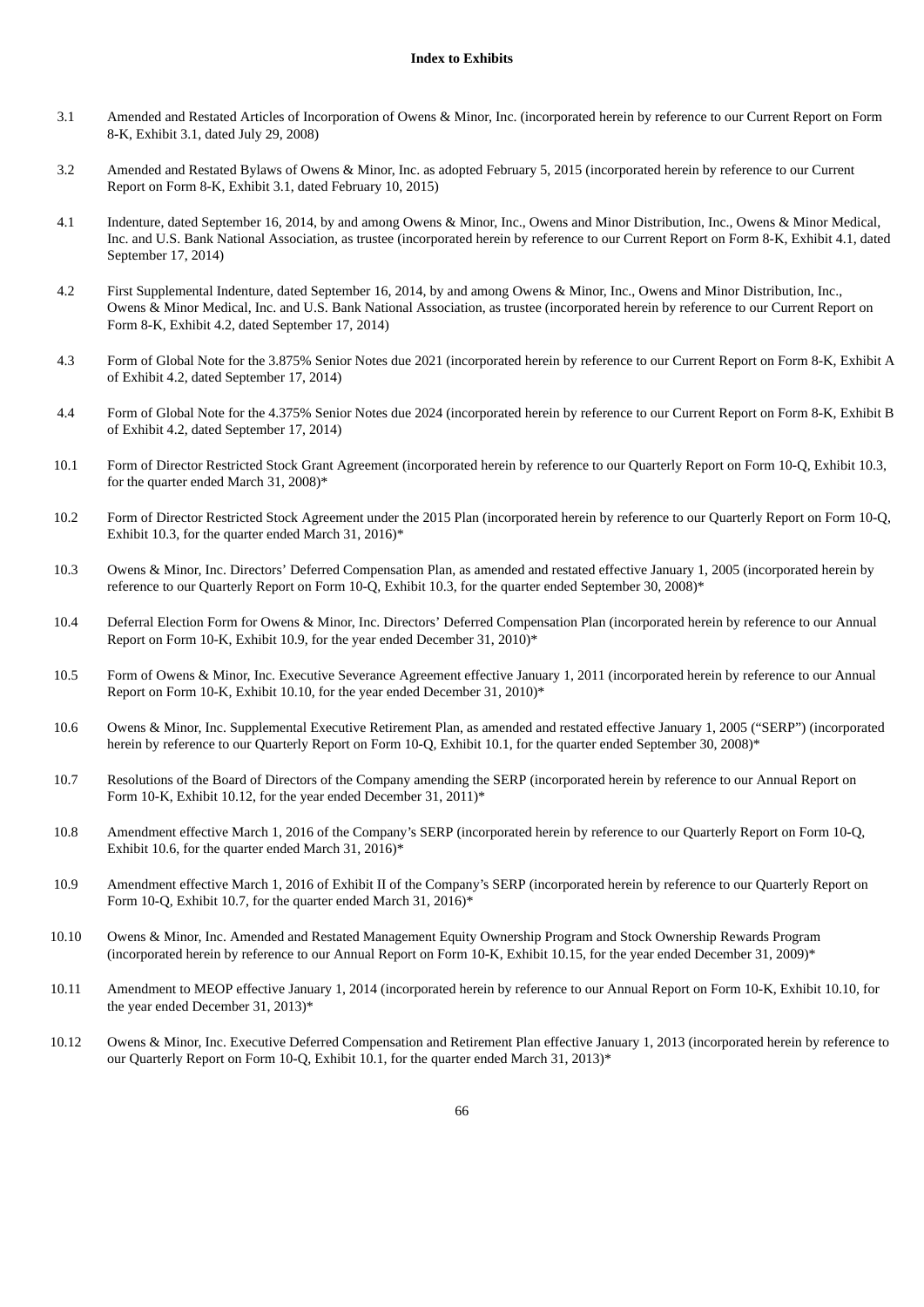- 10.13 Owens & Minor, Inc. 2005 Stock Incentive Plan, as amended (incorporated herein by reference to our Registration Statement on Form S-8, Registration No. 333-124965)\*
- 10.14 Resolution of the Board of Directors of the Company amending the Owens & Minor, Inc. 2005 Stock Incentive Plan (incorporated herein by reference to our Annual Report on Form 10-K, Exhibit 10.21, for the year ended December 31, 2007)\*
- 10.15 Amendment to Owens & Minor, Inc. 2005 Stock Incentive Plan (incorporated herein by reference to our Quarterly Report on Form 10-Q, Exhibit 10.4, for the quarter ended March 31, 2008)\*
- 10.16 Amendment to Owens & Minor, Inc. 2005 Stock Incentive Plan (incorporated herein by reference to our definitive Proxy Statement filed pursuant to Section 14(a) of the Securities Exchange Act on March 17, 2010 (File No. 001-09810))\*
- 10.17 Form of Owens & Minor, Inc. Restricted Stock Grant Agreement under 2005 Stock Incentive Plan (incorporated herein by reference to our Quarterly Report on Form 10-Q, Exhibit 10.2, for the quarter ended March 31, 2008)\*
- 10.18 Form of Owens & Minor, Inc. Restricted Stock Agreement under the 2015 Stock Incentive Plan (incorporated herein by reference to our Quarterly Report on Form 10-Q, Exhibit 10.2, for the quarter ended March 31, 2016)\*
- 10.19 Form of Owens & Minor, Inc. Restricted Stock Unit Agreement under the Company's 2015 Stock Incentive Plan (incorporated herein by reference to our Quarterly Report on Form 10-Q, Exhibit 10.1, for the quarter ended March 31, 2016)\*
- 10.20 Form of Performance Share Award Agreement under the 2005 Stock Incentive Plan (incorporated herein by reference to our Quarterly Report on Form 10-Q, Exhibit 10.1, for the quarter ended March 31, 2014)\*
- 10.21 Form of 2016 Performance Share Award Agreement under the 2015 Stock Incentive Plan (incorporated herein by reference to our Quarterly Report on Form 10-Q, Exhibit 10.4, for the quarter ended March 31, 2016)\*
- 10.22 Form of Performance Share Award Agreement for grant to James L. Bierman on September 2, 2014 (incorporated herein by reference to our Annual Report on Form 10-K, Exhibit 10.26, for the year ended December 31, 2014)\*
- 10.23 Form of 2015 Annual Executive Incentive Program (incorporated herein by reference to our Quarterly Report on Form 10-Q, Exhibit 10.5, for the quarter ended June 30, 2015) \*
- 10.24 Form of 2016 Executive Incentive Program (incorporated herein by reference to our Quarterly Report on Form 10-Q, Exhibit 10.5, for the quarter ended March 31, 2016) \*
- 10.25 Owens & Minor, Inc. Officer Severance Policy (incorporated herein by reference to our Quarterly Report on Form 10-Q, Exhibit 10.4, for the quarter ended June 30, 2015)\*
- 10.26 Policy on Recoupment of Executive Incentive Compensation (incorporated herein by reference to our Annual Report on Form 10-K, Exhibit 10.36, for the year ended December 31, 2009)\*
- 10.27 Owens & Minor, Inc. 2015 Stock Incentive Plan (incorporated herein by reference to our Registration Statement on Form S-8, Registration Number 333-203826)\*
- 10.28 Agreement dated February 14, 2015 Regarding the Retirement of James L. Bierman (incorporated herein by reference to our Quarterly Report on Form 10-Q, Exhibit 10.1, for the quarter ended June 30, 2015)\*
- 10.29 Employment Term Sheet Effective May 20, 2015 for P. Cody Phipps (incorporated herein by reference to our Quarterly Report on Form 10- Q, Exhibit 10.2, for the quarter ended June 30, 2015)\*
- 10.30 Restricted Stock Grant Agreement dated July 1, 2015 between the Company and P. Cody Phipps (incorporated herein by reference to our Quarterly Report on Form 10-Q, Exhibit 10.3, for the quarter ended June 30, 2015)\*
- 10.31 Credit Agreement dated as of June 5, 2012 by and among Owens & Minor Distribution, Inc. and Owens & Minor Medical, Inc. (as Borrowers), Owens & Minor, Inc. and certain of its domestic subsidiaries (as Guarantors), Wells Fargo Bank, N.A. (as Administrative Agent), JPMorgan Chase Bank, N.A. (as Syndication Agent) and a syndicate of banks as specified on the signature pages thereof (incorporated herein by reference to our Current Report on Form 8-K, Exhibit 10.1, dated June 8, 2012)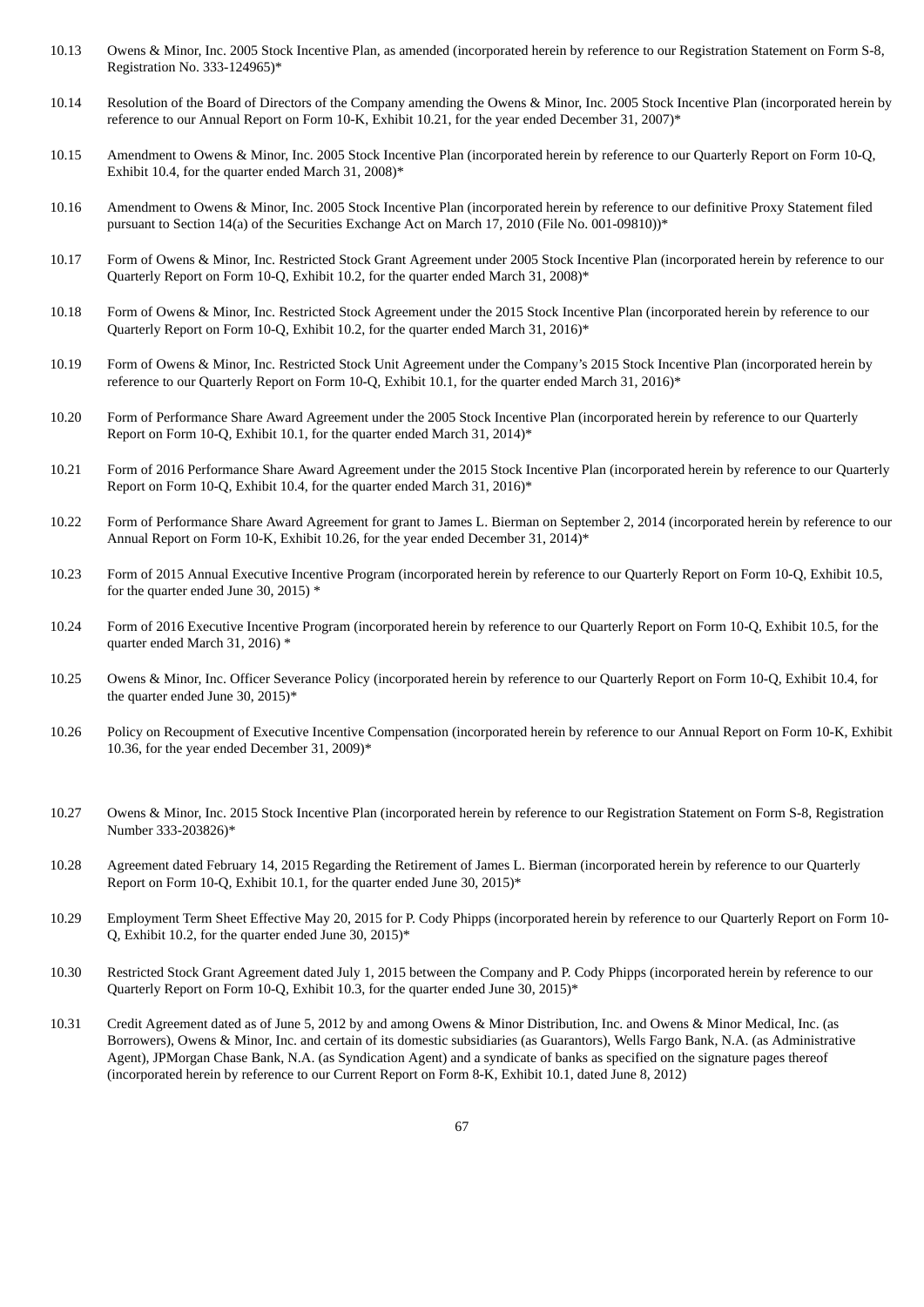- 10.32 First Amendment dated as of September 17, 2014 by and among Owens & Minor Distribution, Inc. and Owens & Minor Medical, Inc. ( as Borrowers), Owens & Minor, Inc. and certain of its domestic subsidiaries (as Guarantors) and Wells Fargo Bank, N.A. ( as Administrative Agent), to the Credit Agreement dated as of June 5, 2012 by and among the Borrowers, the Guarantors, a syndicate of financial institutions party thereto, the Administrative Agent, and the other agents party thereto (incorporated herein by reference to our Current Report on Form 8-K, Exhibit 10.1, dated September 18, 2014)
- 10.3 Share Purchase Agreement dated August 31, 2012 between Celesio AG, Admenta Deutschland GmbH, Admenta Denmark ApS, Admenta France S.A. and OCP Portugal Produtos Farmaceuticos, S.A. (as Sellers) and O&M-Movianto Nederland B.V., O&M-Movianto UK Holdings Ltd, O&M-Movianto France Holdings SAS (as Purchasers) and Owens & Minor, Inc. (as Purchasers' Guarantor) (incorporated herein by reference to our Current Report on Form 8-K, Exhibit10.1, dated September 4, 2012)
- 10.34 Agreement and Plan of Merger, dated as of June 24, 2014, by and among Owens & Minor Inc., Mongoose Merger Sub Inc. and Medical Action Industries Inc. (incorporated herein by reference to our Current Report on Form 8-K, Exhibit 10.1, dated June 25, 2014)
- 11.1 Calculation of Net Income per Common Share. Information related to this item is in Part II, Item 8, Notes to Consolidated Financial Statements, Note 15-Net Income per Common Share
- 21.1 Subsidiaries of Registrant
- 23.1 Consent of KPMG LLP, independent registered public accounting firm
- 31.1 Certification of Chief Executive Officer pursuant to Rule 13(a)-14(a) under the Securities Exchange Act of 1934, as adopted pursuant to Section 302 of the Sarbanes-Oxley Act of 2002
- 31.2 Certification of Chief Financial Officer pursuant to Rule 13(a)-14(a) under the Securities Exchange Act of 1934, as adopted pursuant to Section 302 of the Sarbanes-Oxley Act of 2002
- 32.1 Certification of Chief Executive Officer Pursuant to 18 U.S.C. Section 1350, as Adopted Pursuant to Section 906 of the Sarbanes-Oxley Act of 2002
- 32.2 Certification of Chief Financial Officer Pursuant to 18 U.S.C. Section 1350, as Adopted Pursuant to Section 906 of the Sarbanes-Oxley Act of 2002
- 101.INS XBRL Instance Document
- 101.SCH XBRL Taxonomy Extension Schema Document
- 101.CAL XBRL Taxonomy Extension Calculation Linkbase Document
- 101.DEF XBRL Taxonomy Definition Linkbase Document
- 101.LAB XBRL Taxonomy Extension Label Linkbase Document

101.PRE XBRL Taxonomy Extension Presentation Linkbase Document

\* Management contract or compensatory plan or arrangement.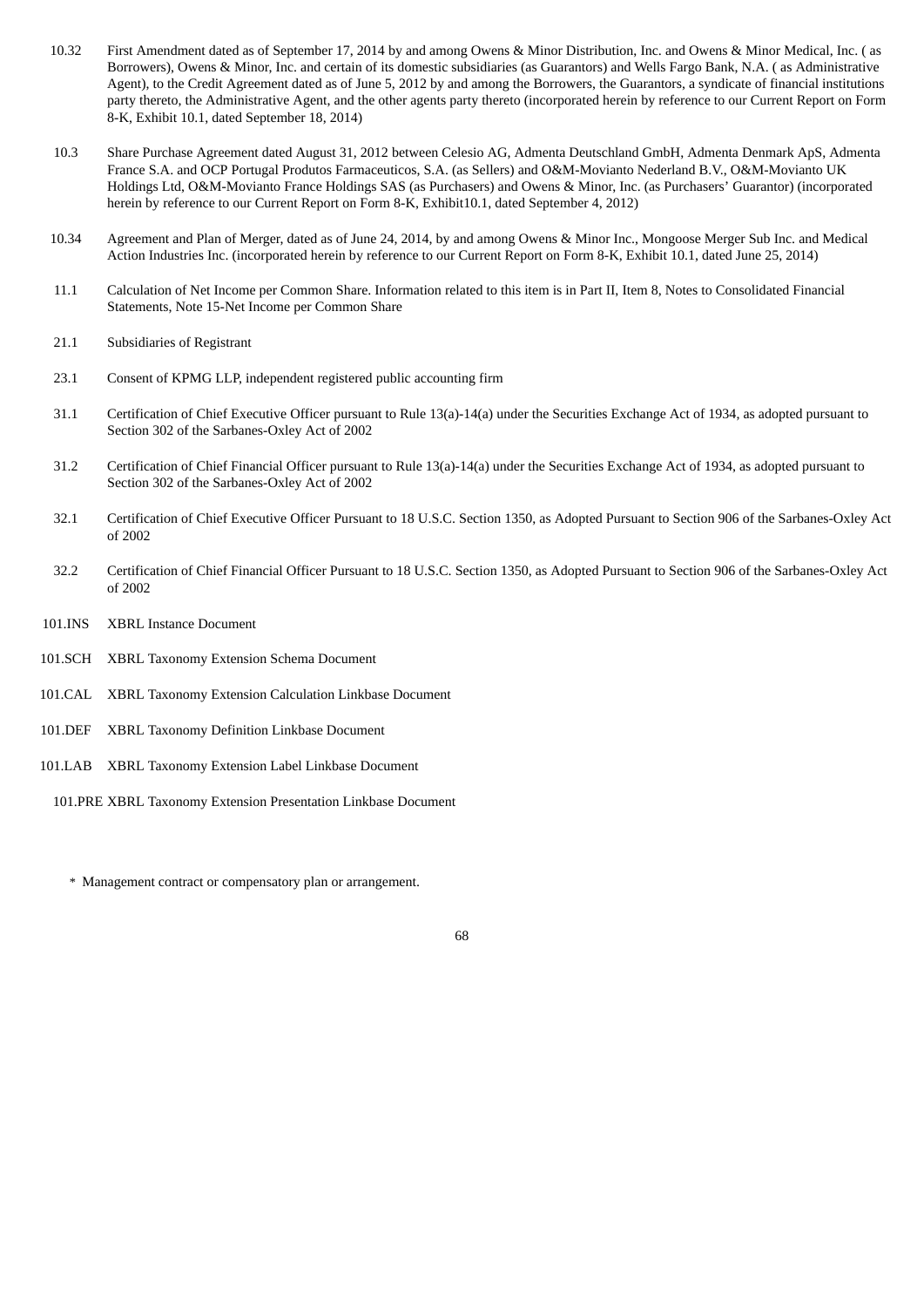### **SIGNATURES**

Pursuant to the requirements of Section 13 or 15(d) of the Securities Exchange Act of 1934, the registrant has duly caused this report to be signed on its behalf by the undersigned, thereunto duly authorized, on the  $17<sup>th</sup>$  day of February, 2017.

#### **OWENS & MINOR, INC.**

/s/ Paul. C. Phipps

**Paul C. Phipps President & Chief Executive Officer**

Pursuant to the requirements of the Securities Exchange Act of 1934, this report has been signed below by the following persons on behalf of the registrant and in the capacities indicated on the  $17<sup>th</sup>$  day of February, 2017:

/s/ Paul C. Phipps /s/ Martha H. Marsh **Paul C. Phipps Martha H. Marsh President & Chief Executive Officer Director** /s/ Craig R. Smith /s/ Eddie N. Moore, Jr. **Craig R. Smith Eddie N. Moore, Jr. Chairman of the Board Director** /s/ Richard A. Meier /s/ James E. Rogers **Richard A. Meier James E. Rogers Executive Vice President, Chief Financial Officer & President, International Director** /s/ Stuart M. Essig /s/ David S. Simmons **Stuart M. Essig David S. Simmons Director Director** /s/ John W. Gerdelman /s/ Robert C. Sledd **John W. Gerdelman Robert C. Sledd Director Director** /s/ Barbara B. Hill /s/ Anne Marie Whittemore **Barbara B. Hill Anne Marie Whittemore Director Lead Director** /s/ Lemuel E. Lewis **Lemuel E. Lewis Director** 69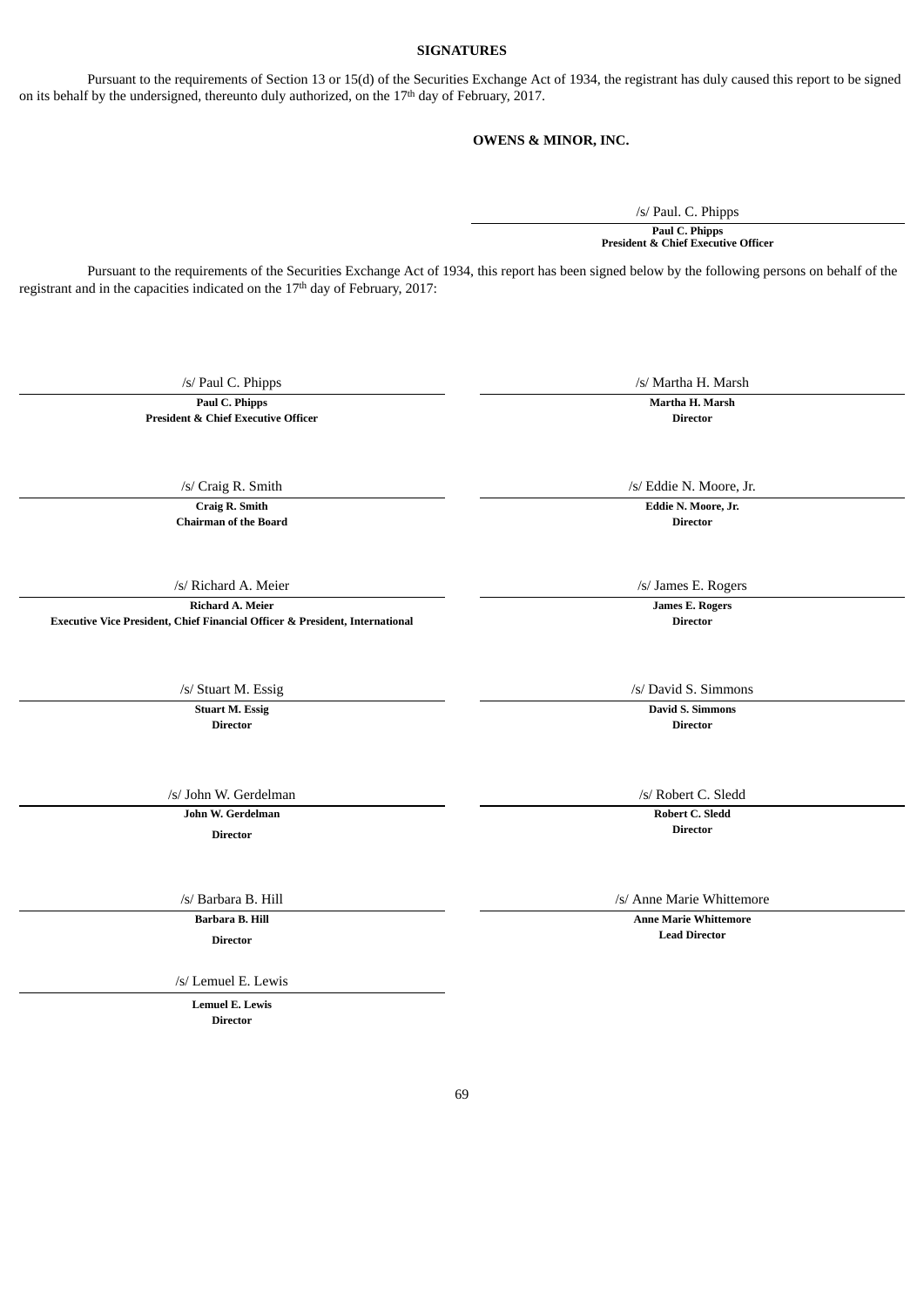## **P. Cody Phipps (55)**

### *President & Chief Executive Officer*

President & Chief Executive Officer since joining Owens & Minor in July 2015. Mr. Phipps was also appointed to the board of directors at the same time. He most recently served as President & Chief Executive Officer of Essendant (formerly United Stationers Inc.), where he was also a member of the board of directors. After joining the company in 2003 as Senior Vice President, Operations, he was appointed President, United Stationers Supply, in 2006. Previously, he was a Partner at McKinsey & Company, Inc., where he co-founded and led its Service Strategy and Operations Initiative. During his tenure at McKinsey, Mr. Phipps provided consulting services to a range of corporate clients across a diverse set of industries, including retail, manufacturing and healthcare. Mr. Phipps serves on the board of directors of RR Donnelley.

## **Richard A. Meier (57)**

### *Executive Vice President, Chief Financial Officer & President, International*

President, International since August 2015, and Executive Vice President & Chief Financial Officer since joining Owens & Minor in March 2013. Mr. Meier served from 2010 to 2012 as Executive Vice President & Chief Financial Officer of Teleflex, Inc., a global provider of specialty medical devices. Prior to that, he served as President & Chief Operating Officer of Advanced Medical Optics, Inc., from 2007 to 2009, and as Chief Operating Officer & Chief Financial Officer, and in a variety of other operations roles from 2002 through 2007. Previously Mr. Meier served as Chief Financial Officer and in various other roles at ICN Pharmaceuticals (now Velant Pharmaceutical Inc.). He also served for a number of years at Schroders & Co (now J.P. Morgan); Smith Barney (now CitiBank); and Manufacturers Hanover (now J.P. Morgan). Mr. Meier currently serves as Lead Director and Chair of Audit Committee of BioMarin Pharmaceuticals. He was a Director of Staar Surgical until June, 2016.

## **Rony C. Kordahi (53)**

### *Executive Vice President, North American Operations*

Executive Vice President, North American Operations since joining Owens & Minor in April 2016. Previously, Mr. Kordahi served as Vice President, Integrated Supply Chain Operations for Climate, Controls & Security-Americas, a division of United Technologies Corporation (UTC) from 2008 to 2016. Prior to joining UTC, Kordahi served for four years at Lennox International Inc., as General Manager of Parts & Supplies, North America, where he led the Lennox HVAC aftermarket business in North America. From 2000 to 2004, Kordahi was the Chief Technology Officer for Heatcraft Refrigeration Australia, in Sydney, Australia.

## **Charles C. Colpo (59)**

### *Senior Vice President, Owens & Minor Europe Operations*

Senior Vice President, Owens & Minor Europe Operations since May 2016. Mr. Colpo was assigned to operational oversight of Owens & Minor Europe in 2014. He served as Senior Vice President, Strategic Relationships from August 2013 to May 2016. From March 2012 until August 2013, Mr. Colpo served as Senior Vice President, Operations. Prior to that, Mr. Colpo served as Executive Vice President & Chief Operating Officer from 2010 to 2012. Mr. Colpo served as Executive Vice President, Administration from 2008 until 2010 and as Senior Vice President, Operations, from 1999 until 2008. He has been with the company since 1981.

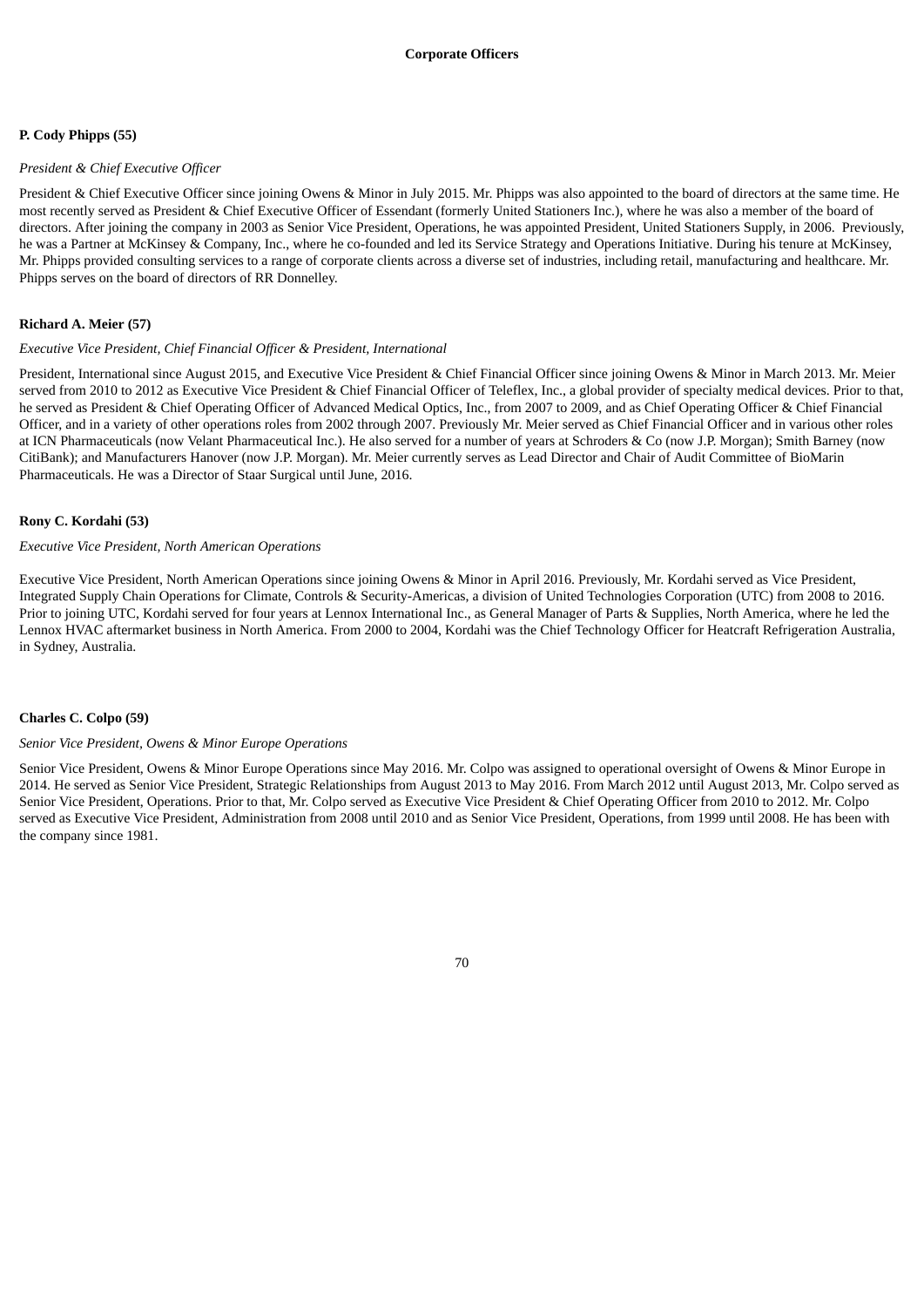### **Erika T. Davis (53)**

# *Senior Vice President, Chief Administrative Officer*

Senior Vice President, Chief Administrative Officer since October 2016. From August 2015 to October 2016, Ms. Davis served as Senior Vice President & Corporate Chief of Staff. Prior to that Ms. Davis served as Senior Vice President, Administration & Operations from August 2013 to August 2015. Prior to that, Ms. Davis served as Senior Vice President, Human Resources, from 2001 until August 2013. Ms. Davis has been with the company since 1993.

### **Geoffrey T. Marlatt (48)**

### *Senior Vice President, Manufacturer Services*

Senior Vice President, Manufacturer Services since September 2014. From 2012 to 2014, Mr. Marlatt served as Regional Vice President, Provider Services, West Region. Prior to that, Mr. Marlatt served as Vice President, OM Solutions from 2006 to 2012. Before joining Owens & Minor in 2006, Mr. Marlatt held leadership positions with McKesson, Johnson & Johnson Ethicon, Medtronic and the Global Healthcare Exchange.

### **Stephen R. Olive (52)**

### *Senior Vice President, Chief Information Officer*

Senior Vice President, Chief Information Officer since joining Owens & Minor in 2016. Previously, Mr. Olive was Senior Vice President, Global Chief Information Officer of Royal Philips in Amsterdam from 2014 to 2016. Steve served for two years as Senior Vice President, Chief Information Officer for Philips Healthcare in Massachusetts from 2012 to 2014.

### **Nicholas J. Pace (46)**

### *Senior Vice President, General Counsel & Corporate Secretary*

Senior Vice President, General Counsel & Corporate Secretary since joining Owens & Minor in January 2016. Prior to joining the company, Mr. Pace served as Executive Vice President, General Counsel & Secretary of Landmark Health, LLC from July-December 2015. From January 2014 to July 2015, he served in simultaneous roles of Senior Vice President, Strategy & General Counsel of Landmark Health, LLC and Executive Vice President, Corporate Development & General Counsel of Avalon Health Services, LLC, two healthcare companies sponsored by the private equity firm Francisco Partners. From March to October 2013, Mr. Pace served as Executive Vice President, Operations & Compliance for Health Diagnostic Laboratory, Inc., which filed for Chapter 11 bankruptcy protection in June 2015. Prior to that role, he served as Executive Vice President, General Counsel & Secretary of Amerigroup Corporation, where he worked from 2006-2013.

## **Jay Romans (66)**

### *Senior Vice President, Human Resources*

Senior Vice President, Human Resources, since joining Owens & Minor in September 2015. Before joining Owens & Minor, Mr. Romans served as a director for TruePoint, an international consulting firm, from 2012 to 2015. Prior to that, Mr. Romans was Senior Vice President People and Corporate Officer, of Waste Management Corporation from 2007 to 2012. During his career, Mr. Romans has served in leadership roles with a number of well-known companies, including Amoco Oil Company and Becton Dickinson Corporation. Mr. Romans also founded and ran his own human resources consulting firm.

*Numbers inside parentheses indicate age.*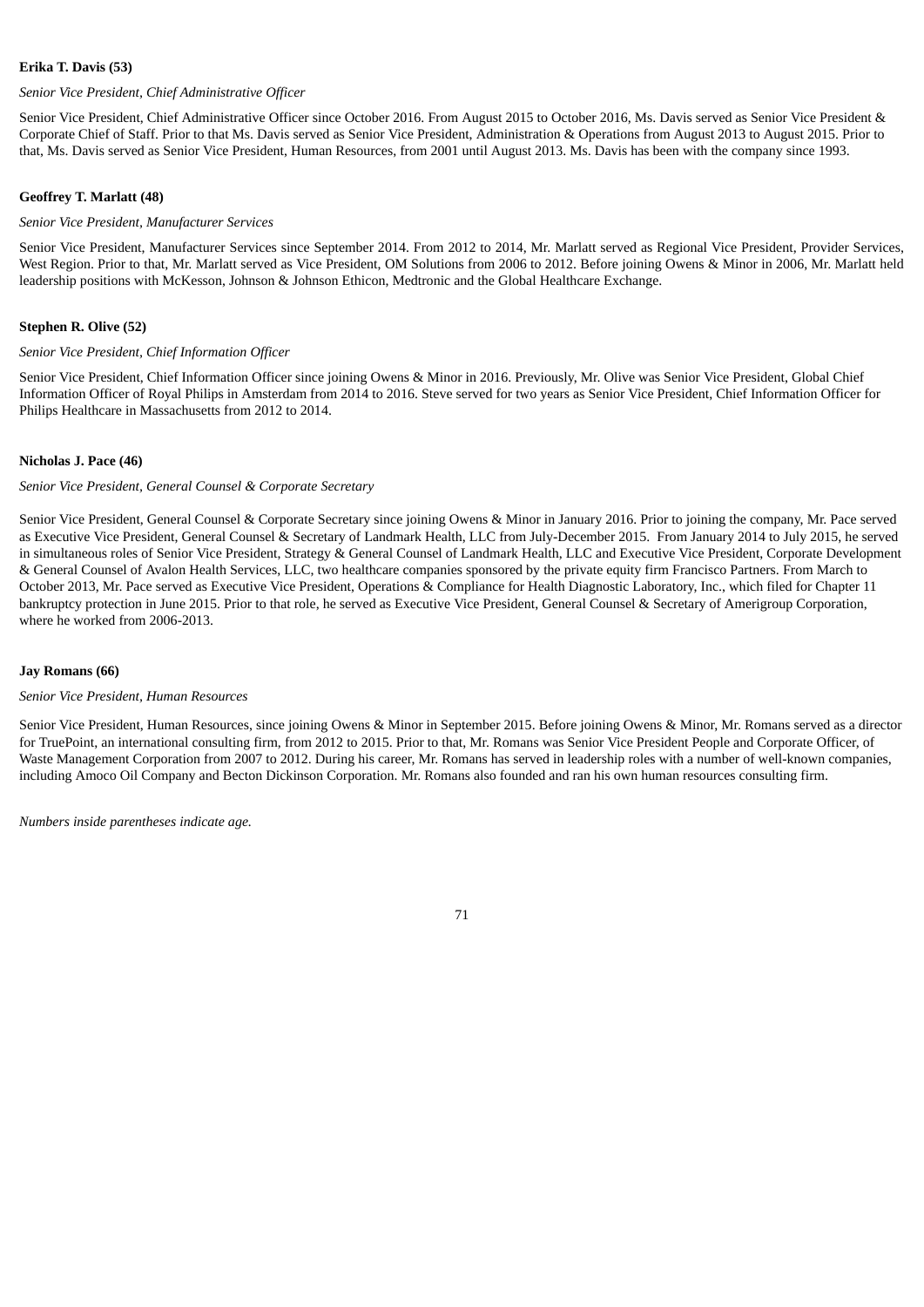# **Subsidiaries of Registrant**

|                                             | <b>State of</b>                   |                           |                                 |
|---------------------------------------------|-----------------------------------|---------------------------|---------------------------------|
| <b>Subsidiary</b>                           | <b>Incorporation/Organization</b> | <b>Country</b>            | <b>Assumed Name</b>             |
| Owens & Minor Medical, Inc.                 | Virginia                          | <b>USA</b>                |                                 |
| O&M Funding Corp.                           | Virginia                          | <b>USA</b>                |                                 |
| Owens & Minor Distribution, Inc.            | Virginia                          | <b>USA</b>                | <b>OM HealthCare Logistics</b>  |
| OMSolutions International, Inc.             | Virginia                          | <b>USA</b>                |                                 |
| Owens & Minor Canada, Inc.                  | Virginia                          | <b>USA</b>                |                                 |
| Owens & Minor Global Resources, LLC         | Virginia                          | <b>USA</b>                |                                 |
| Owens & Minor Healthcare Supply, Inc.       | Virginia                          | <b>USA</b>                |                                 |
| Access Diabetic Supply, LLC                 | Florida                           | <b>USA</b>                | <b>AOM HealthCare Solutions</b> |
| Access Respiratory Supply, Inc.             | Florida                           | <b>USA</b>                |                                 |
| Medical Supply Group, Inc.                  | Virginia                          | <b>USA</b>                |                                 |
| Key Diabetes Supply Co.                     | Michigan                          | <b>USA</b>                | <b>AOM HealthCare Solutions</b> |
| Mira MEDsource Holding Company Limited      | N/A                               | Hong Kong                 |                                 |
| Mira MEDsource (Shanghai) Company Limited   | N/A                               | Peoples Republic of China |                                 |
| Mira MEDsource (Malaysia) SDN. BHD.         | N/A                               | Malaysia                  |                                 |
| Owens & Minor International Logistics, Inc. | Virginia                          | <b>USA</b>                |                                 |
| O&M Worldwide, LLC                          | Virginia                          | <b>USA</b>                |                                 |
| <b>GNB Associates LLC</b>                   | Virginia                          | <b>USA</b>                |                                 |
| Medical Action Industries, Inc.             | Delaware                          | <b>USA</b>                |                                 |
| Avid Medical, Inc.                          | Delaware                          | <b>USA</b>                |                                 |
| 500 Expressway Drive South LLC              | Delaware                          | <b>USA</b>                |                                 |
| MAI Acquisition Corp.                       | Delaware                          | <b>USA</b>                |                                 |
| Medegen Newco, LLC                          | Delaware                          | <b>USA</b>                |                                 |
| Rutherford Holdings CV                      | N/A                               | Netherlands               |                                 |
| O&M-Movianto Nederland B.V.                 | N/A                               | <b>Netherlands</b>        |                                 |
| O&M-Movianto UK Holdings Ltd.               | N/A                               | <b>United Kingdom</b>     |                                 |
| O&M-Movianto France Holdings S.A.S.         | N/A                               | France                    |                                 |
| Movianto Belgium NV                         | N/A                               | Belgium                   |                                 |
| Movianto Ceska republika sro                | N/A                               | Czech Republic            |                                 |
| Movianto Polska SP Z O O                    | N/A                               | Poland                    |                                 |
| Movianto Nordic Aps                         | N/A                               | Denmark                   |                                 |
| <b>Movianto France SAS</b>                  | N/A                               | France                    |                                 |
| Movianto GmbH                               | N/A                               | Germany                   |                                 |
| Movianto Deutschland GmbH                   | N/A                               | Germany                   |                                 |
| Movianto Portugal SL                        | N/A                               | Portugal                  |                                 |
| Movianto Slovensko sro                      | N/A                               | Slovakia                  |                                 |
| AVS Health Espana SL                        | N/A                               | Spain                     |                                 |
| Movianto Espana SL                          | N/A                               | Spain                     |                                 |
| Movianto Schweiz GmbH                       | N/A                               | Switzerland               |                                 |
| Healthcare Services Group Ltd               | N/A                               | <b>United Kingdom</b>     |                                 |
| Movianto UK Ltd.                            | N/A                               | <b>United Kingdom</b>     |                                 |
| Movianto Transport Solutions Ltd.           | N/A                               | <b>United Kingdom</b>     |                                 |
| Healthcare Product Services Ltd.            | N/A                               | <b>United Kingdom</b>     |                                 |
| Pharmacare Logistics Ltd.                   | N/A                               | <b>United Kingdom</b>     |                                 |
| Owens & Minor International Limited         | N/A                               | Ireland                   |                                 |
|                                             |                                   |                           |                                 |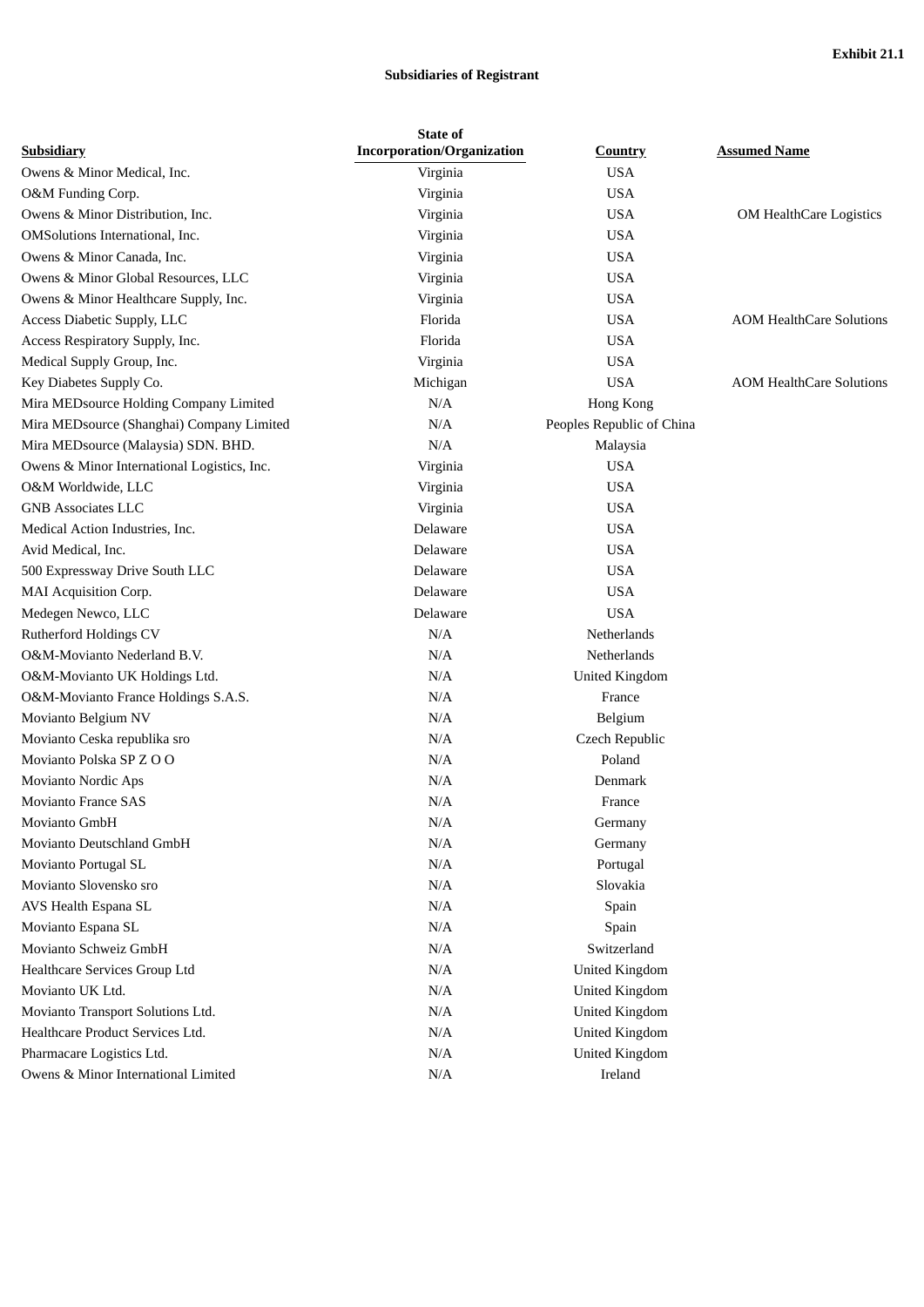| Owens & Minor Ireland Unlimited Company         | N/A | Ireland |
|-------------------------------------------------|-----|---------|
| Owens & Minor Jersey Holdings Limited           | N/A | Jersey  |
| Owens & Minor Jersey Unlimited                  | N/A | Jersey  |
| Nalvest Limited                                 | N/A | Ireland |
| ArcRoyal Holdings Unlimited Company             | N/A | Ireland |
| Owens & Minor Global Services Unlimited Company | N/A | Ireland |
| ArcRoyal Unlimited Company                      | N/A | Ireland |
| O&M Healthcare International Limited            | N/A | Ireland |
| O&M Healthcare Italia S.R.L.                    | N/A | Italy   |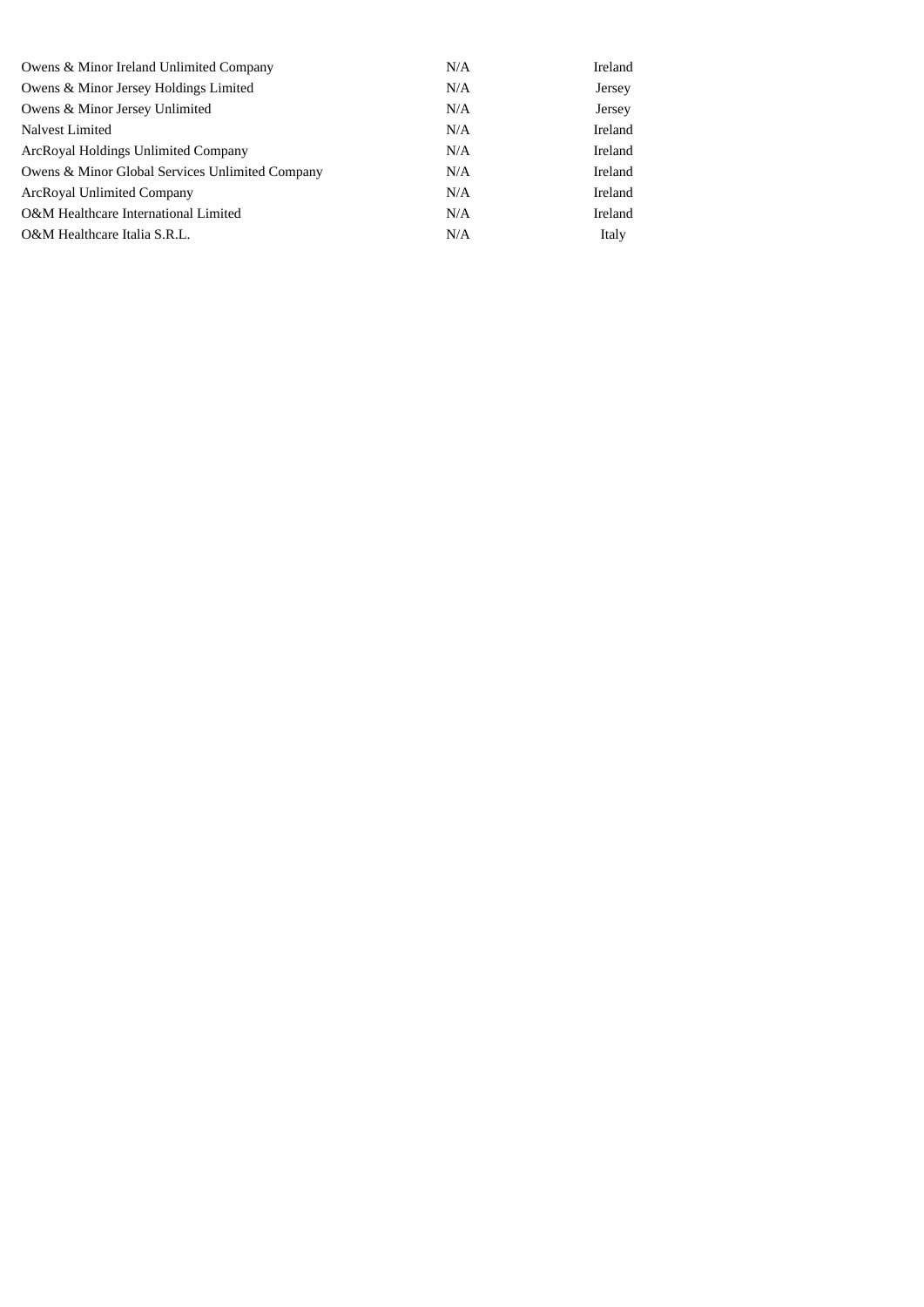### **Consent of Independent Registered Public Accounting Firm**

The Board of Directors Owens & Minor, Inc.:

We consent to the incorporation by reference in the registration statements (Nos. 33-32497, 33-41402, 333-124965, 333-142716 and 333-203826) on Form S-8 and registration statement (No. 333-198635) on Form S-3 of Owens & Minor, Inc. of our reports dated February 17, 2017, with respect to the consolidated balance sheets of Owens & Minor, Inc. and subsidiaries as of December 31, 2016 and 2015, and the related consolidated statements of income, comprehensive income, changes in shareholders' equity, and cash flows for each of the years in the three-year period ended December 31, 2016, and the effectiveness of internal control over financial reporting as of December 31, 2016, which reports appear in the December 31, 2016 annual report on Form 10‑K of Owens & Minor, Inc.

/s/ KPMG LLP

Richmond, Virginia February 17, 2017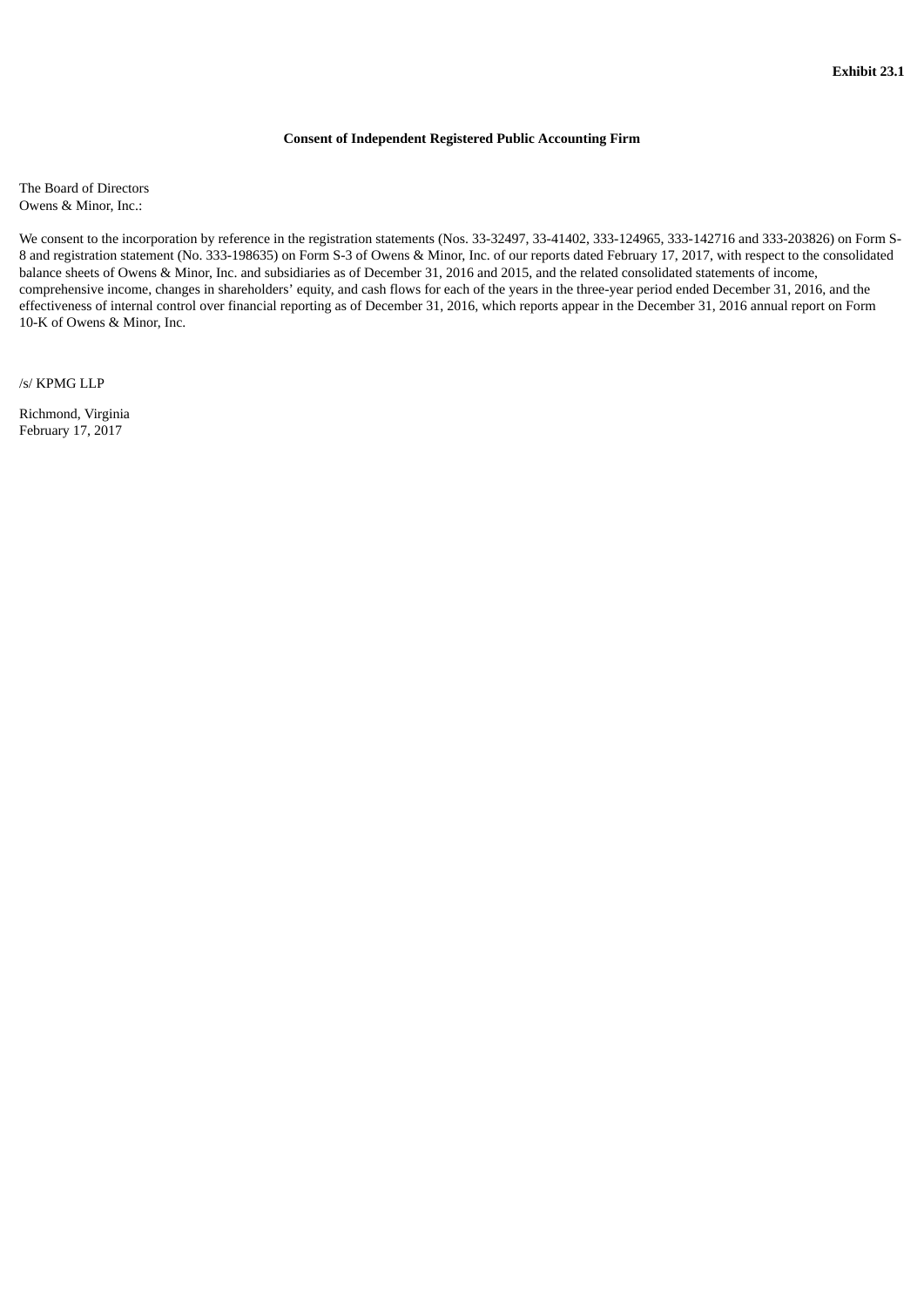# **CERTIFICATION PURSUANT TO RULE 13a-14(a) UNDER THE SECURITIES EXCHANGE ACT OF 1934, AS ADOPTED PURSUANT TO SECTION 302 OF THE SARBANES-OXLEY ACT OF 2002**

### I, Paul C. Phipps, certify that:

1. I have reviewed this Annual Report on Form 10-K for the year ended December 31, 2016, of Owens & Minor, Inc.;

2. Based on my knowledge, this report does not contain any untrue statement of a material fact or omit to state a material fact necessary to make the statements made, in light of the circumstances under which such statements were made, not misleading with respect to the period covered by this report;

3. Based on my knowledge, the financial statements, and other financial information included in this report, fairly present in all material respects the financial condition, results of operations and cash flows of the registrant as of, and for, the periods presented in this report;

4. The registrant's other certifying officer and I are responsible for establishing and maintaining disclosure controls and procedures (as defined in Exchange Act Rules 13a-15(e) and 15d-15(e)) and internal control over financial reporting (as defined in Exchange Act Rules 13a-15(f) and 15d-15(f)) for the registrant and have:

a) Designed such disclosure controls and procedures, or caused such disclosure controls and procedures to be designed under our supervision, to ensure that material information relating to the registrant, including its consolidated subsidiaries, is made known to us by others within those entities, particularly during the period in which this report is being prepared;

b) Designed such internal control over financial reporting, or caused such internal control over financial reporting to be designed under our supervision, to provide reasonable assurance regarding the reliability of financial reporting and the preparation of financial statements for external purposes in accordance with generally accepted accounting principles;

c) Evaluated the effectiveness of the registrant's disclosure controls and procedures and presented in this report our conclusions about the effectiveness of the disclosure controls and procedures, as of the end of the period covered by this report based on such evaluation; and

d) Disclosed in this report any change in the registrant's internal control over financial reporting that occurred during the registrant's most recent fiscal quarter (the registrant's fourth fiscal quarter in the case of an annual report) that has materially affected, or is reasonably likely to materially affect, the registrant's internal control over financial reporting; and

5. The registrant's other certifying officer and I have disclosed, based on our most recent evaluation of internal control over financial reporting, to the registrant's auditors and the audit committee of the registrant's board of directors (or persons performing the equivalent functions):

a) All significant deficiencies and material weaknesses in the design or operation of internal control over financial reporting which are reasonably likely to adversely affect the registrant's ability to record, process, summarize and report financial information; and

b) Any fraud, whether or not material, that involves management or other employees who have a significant role in the registrant's internal control over financial reporting.

Date: February 17, 2017

/s/ Paul C. Phipps

**Paul C. Phipps President & Chief Executive Officer Owens & Minor, Inc.**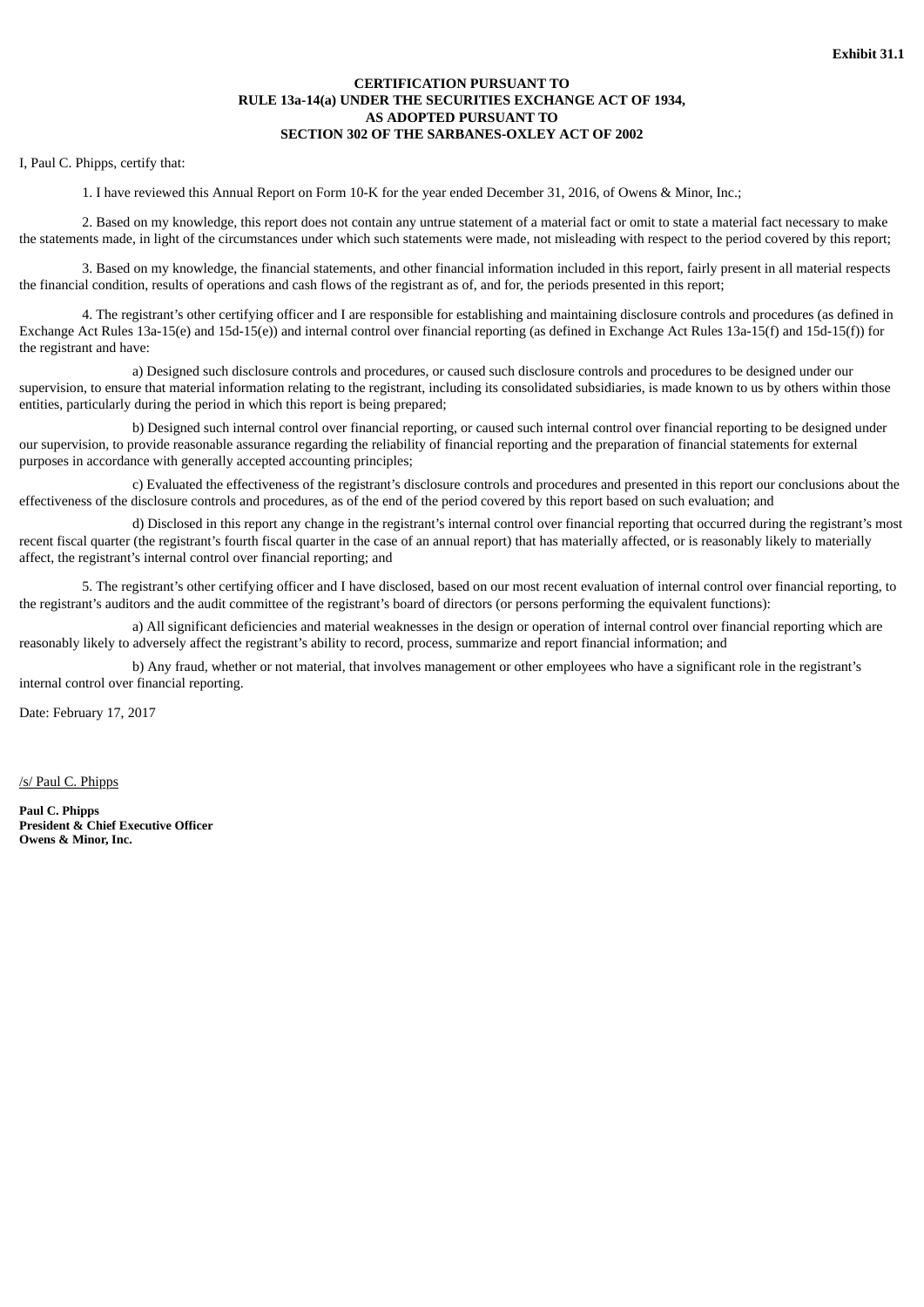# **CERTIFICATION PURSUANT TO RULE 13a-14(a) UNDER THE SECURITIES EXCHANGE ACT OF 1934, AS ADOPTED PURSUANT TO SECTION 302 OF THE SARBANES-OXLEY ACT OF 2002**

#### I, Richard A. Meier, certify that:

1. I have reviewed this Annual Report on Form 10-K for the year ended December 31, 2016, of Owens & Minor, Inc.;

2. Based on my knowledge, this report does not contain any untrue statement of a material fact or omit to state a material fact necessary to make the statements made, in light of the circumstances under which such statements were made, not misleading with respect to the period covered by this report;

3. Based on my knowledge, the financial statements, and other financial information included in this report, fairly present in all material respects the financial condition, results of operations and cash flows of the registrant as of, and for, the periods presented in this report;

4. The registrant's other certifying officer and I are responsible for establishing and maintaining disclosure controls and procedures (as defined in Exchange Act Rules 13a-15(e) and 15d-15(e)) and internal control over financial reporting (as defined in Exchange Act Rules 13a-15(f) and 15d-15(f)) for the registrant and have:

a) Designed such disclosure controls and procedures, or caused such disclosure controls and procedures to be designed under our supervision, to ensure that material information relating to the registrant, including its consolidated subsidiaries, is made known to us by others within those entities, particularly during the period in which this report is being prepared;

b) Designed such internal control over financial reporting, or caused such internal control over financial reporting to be designed under our supervision, to provide reasonable assurance regarding the reliability of financial reporting and the preparation of financial statements for external purposes in accordance with generally accepted accounting principles;

c) Evaluated the effectiveness of the registrant's disclosure controls and procedures and presented in this report our conclusions about the effectiveness of the disclosure controls and procedures, as of the end of the period covered by this report based on such evaluation; and

d) Disclosed in this report any change in the registrant's internal control over financial reporting that occurred during the registrant's most recent fiscal quarter (the registrant's fourth fiscal quarter in the case of an annual report) that has materially affected, or is reasonably likely to materially affect, the registrant's internal control over financial reporting; and

5. The registrant's other certifying officer and I have disclosed, based on our most recent evaluation of internal control over financial reporting, to the registrant's auditors and the audit committee of the registrant's board of directors (or persons performing the equivalent functions):

a) All significant deficiencies and material weaknesses in the design or operation of internal control over financial reporting which are reasonably likely to adversely affect the registrant's ability to record, process, summarize and report financial information; and

b) Any fraud, whether or not material, that involves management or other employees who have a significant role in the registrant's internal control over financial reporting.

Date: February 17, 2017

/s/ Richard A. Meier

**Richard A. Meier Executive Vice President, Chief Financial Officer & President, International Owens & Minor, Inc.**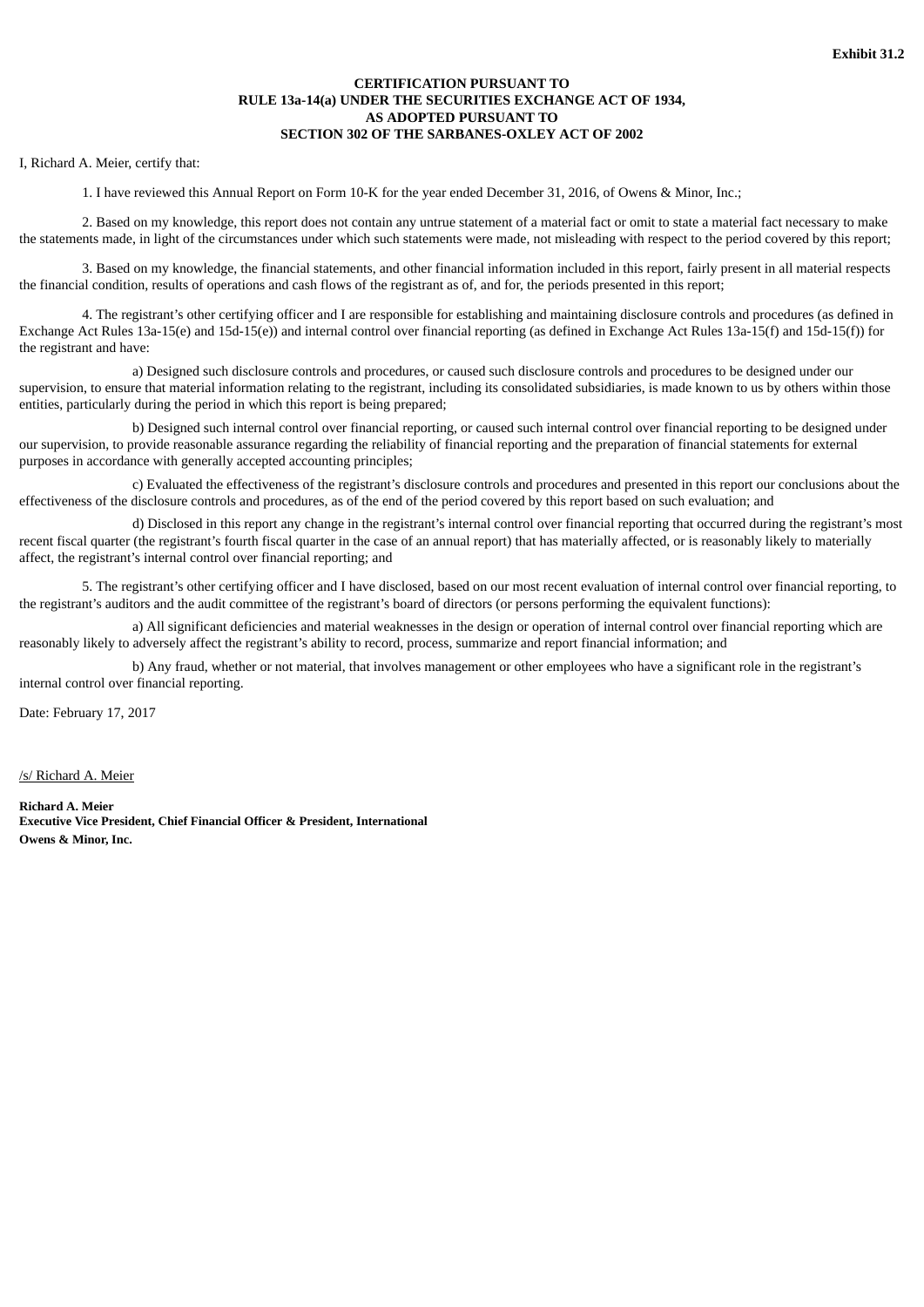## **CERTIFICATION PURSUANT TO 18 U.S.C. SECTION 1350, AS ADOPTED PURSUANT TO SECTION 906 OF THE SARBANES-OXLEY ACT OF 2002**

In connection with the Annual Report of Owens & Minor, Inc. (the "Company") on Form 10-K for the year ended December 31, 2016, as filed with the Securities and Exchange Commission on the date hereof (the "Report"), I, Paul C. Phipps, President & Chief Executive Officer of the Company, certify, pursuant to 18 U.S.C. Section 1350, as adopted pursuant to Section 906 of the Sarbanes-Oxley Act of 2002, that to the best of my knowledge:

(1) The Report fully complies with the requirements of Section 13(a) or 15(d) of the Securities Exchange Act of 1934, as amended; and

(2) The information contained in the Report fairly presents, in all material respects, the financial condition and results of operations of the Company.

/s/ Paul C. Phipps

**Paul C. Phipps President & Chief Executive Officer Owens & Minor, Inc.**

February 17, 2017